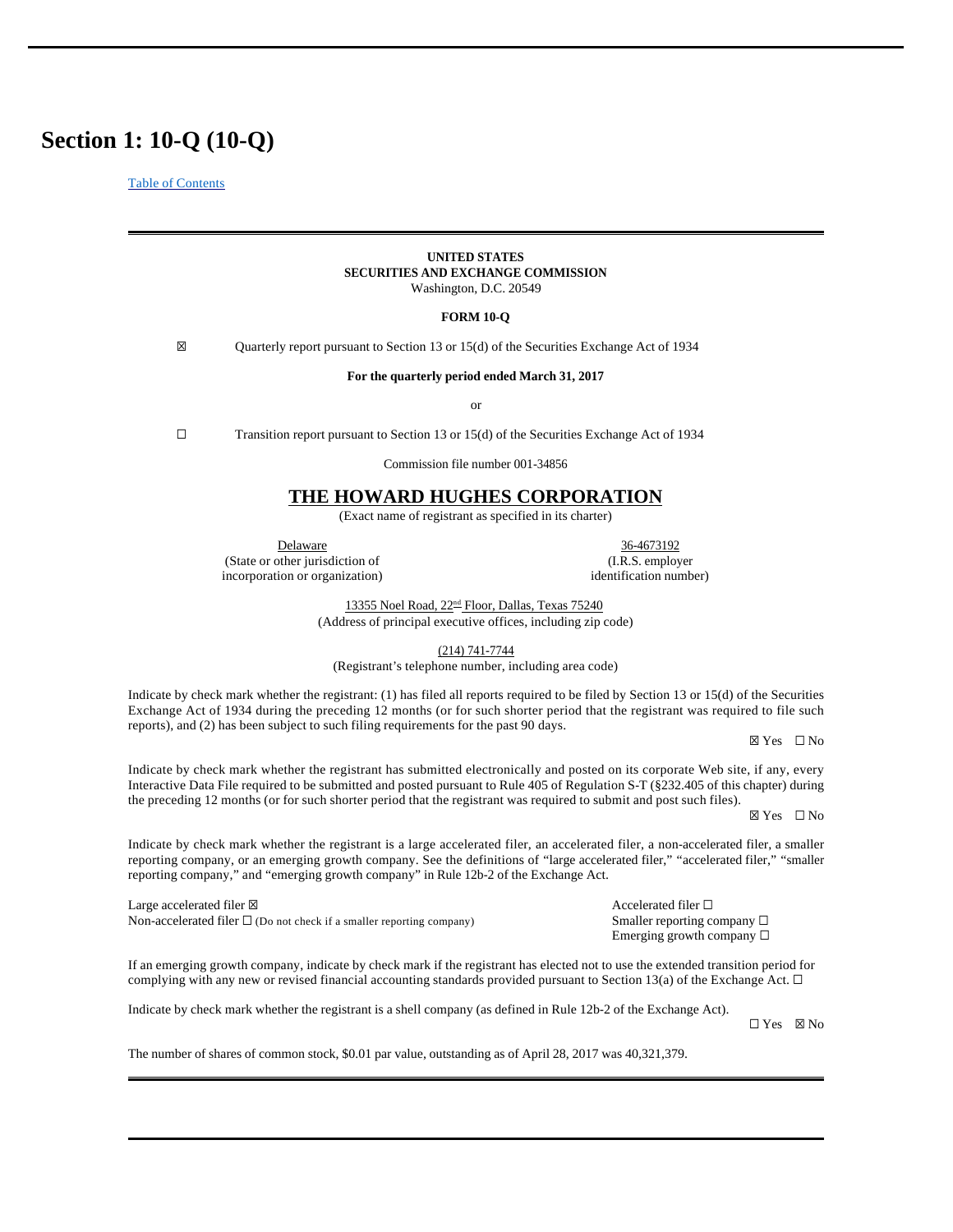Table of Contents

# **THE HOWARD HUGHES CORPORATION**

# INDEX

|                                                                                                                               | <b>PAGE</b><br><b>NUMBER</b>                                                                                                                 |
|-------------------------------------------------------------------------------------------------------------------------------|----------------------------------------------------------------------------------------------------------------------------------------------|
|                                                                                                                               |                                                                                                                                              |
| Condensed Consolidated Financial Statements (Unaudited)                                                                       |                                                                                                                                              |
| <b>Condensed Consolidated Balance Sheets</b><br>as of March 31, 2017 and December 31, 2016                                    | 3                                                                                                                                            |
| <b>Condensed Consolidated Statements of Operations</b><br>for the three months ended March 31, 2017 and 2016                  | $\overline{4}$                                                                                                                               |
| Condensed Consolidated Statements of Comprehensive Income<br>for the three months ended March 31, 2017 and 2016               | 5                                                                                                                                            |
| <b>Condensed Consolidated Statements of Equity</b><br>for the three months ended March 31, 2017 and 2016                      | 6                                                                                                                                            |
| <b>Condensed Consolidated Statements of Cash Flows</b><br>for the three months ended March 31, 2017 and 2016                  | $\tau$                                                                                                                                       |
| Notes to Condensed Consolidated Financial Statements                                                                          | 9                                                                                                                                            |
| Management's Discussion and Analysis of Financial Condition and Results of Operations                                         | 31                                                                                                                                           |
| <b>Quantitative and Qualitative Disclosures about Market Risk</b>                                                             | 58                                                                                                                                           |
| <b>Controls and Procedures</b>                                                                                                | 59                                                                                                                                           |
|                                                                                                                               | 59                                                                                                                                           |
| <b>Legal Proceedings</b>                                                                                                      | 59                                                                                                                                           |
|                                                                                                                               | 59                                                                                                                                           |
| Unregistered Sales of Equity Securities And Use Of Proceeds                                                                   | 60                                                                                                                                           |
| <b>Default Upon Senior Securities</b>                                                                                         | 60                                                                                                                                           |
| <b>Mine Safety Disclosures</b>                                                                                                | 60                                                                                                                                           |
| <b>Other Information</b>                                                                                                      | 60                                                                                                                                           |
| <b>Exhibits</b>                                                                                                               | 60                                                                                                                                           |
|                                                                                                                               | 61                                                                                                                                           |
|                                                                                                                               | 62                                                                                                                                           |
| Item 1:<br>Item 2:<br>Item $3$ :<br>Item $4$ :<br>Item 1:<br>Item $2$ :<br>Item $3$ :<br>Item $4$<br>Item $5$ :<br>Item $6$ : | <b>PART I FINANCIAL INFORMATION</b><br><b>PART II OTHER INFORMATION</b><br>Item 1A: Risk Factors<br><b>SIGNATURE</b><br><b>EXHIBIT INDEX</b> |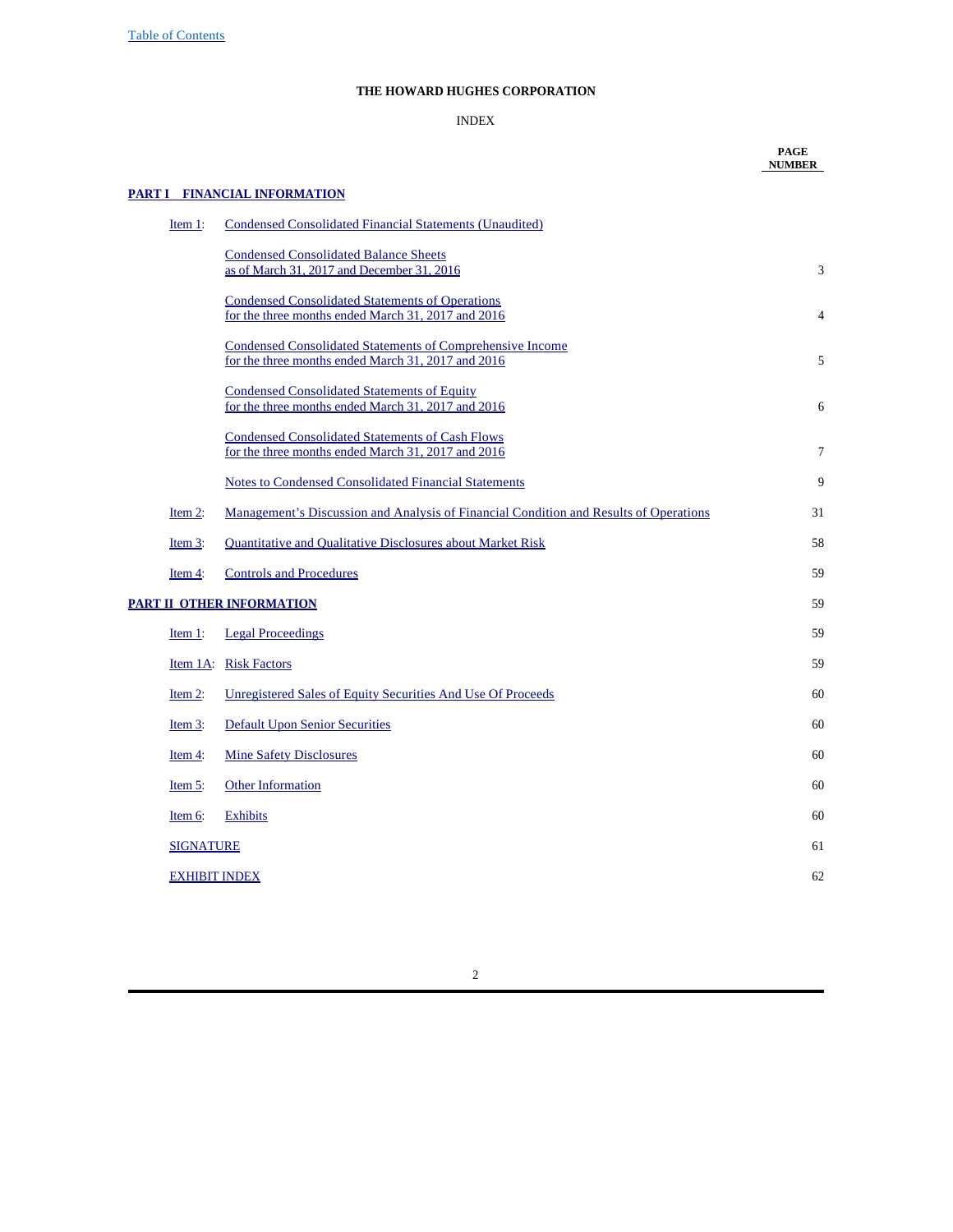### **CONDENSED CONSOLIDATED BALANCE SHEETS**

### **UNAUDITED**

| (In thousands, except share amounts)                                               | March 31,<br>2017  | December 31,<br>2016            |  |  |
|------------------------------------------------------------------------------------|--------------------|---------------------------------|--|--|
| Assets:                                                                            |                    |                                 |  |  |
| Investment in real estate:                                                         |                    |                                 |  |  |
| <b>Master Planned Community assets</b>                                             | 1,672,484 \$<br>\$ | 1,669,561                       |  |  |
| Buildings and equipment                                                            | 2,131,973          | 2,027,363                       |  |  |
| Land                                                                               | 314,259            | 320,936                         |  |  |
| Less: accumulated depreciation                                                     | (266, 260)         | (245, 814)                      |  |  |
| Developments                                                                       | 994,864            | 961,980                         |  |  |
| Net property and equipment                                                         | 4,847,320          | 4,734,026                       |  |  |
| Investment in Real Estate and Other Affiliates                                     | 70,381             | 76,376                          |  |  |
| Net investment in real estate                                                      | 4,917,701          | 4,810,402                       |  |  |
| Cash and cash equivalents                                                          | 541,508            | 665,510                         |  |  |
| Accounts receivable, net                                                           | 10,177             | 10,038                          |  |  |
| Municipal Utility District receivables, net                                        | 160,189            | 150,385                         |  |  |
| Deferred expenses, net                                                             | 64,155             | 64,531                          |  |  |
| Prepaid expenses and other assets, net                                             | 714,412            | 666,516                         |  |  |
| <b>Total</b> assets                                                                | 6,408,142<br>\$    | \$<br>6,367,382                 |  |  |
|                                                                                    |                    |                                 |  |  |
| <b>Liabilities:</b>                                                                |                    |                                 |  |  |
| Mortgages, notes and loans payable                                                 | 2,750,254 \$<br>\$ | 2,690,747                       |  |  |
| Deferred tax liabilities                                                           | 210,043            | 200,945                         |  |  |
| <b>Warrant liabilities</b>                                                         | 313,797            | 332,170                         |  |  |
| Accounts payable and accrued expenses                                              | 516,742            | 572,010                         |  |  |
| <b>Total liabilities</b>                                                           | 3.790.836          | 3,795,872                       |  |  |
| Commitments and Contingencies (see Note 15)                                        |                    |                                 |  |  |
| <b>Equity:</b>                                                                     |                    |                                 |  |  |
| Preferred stock: \$.01 par value; 50,000,000 shares authorized, none issued        |                    |                                 |  |  |
| Common stock: \$.01 par value; 150,000,000 shares authorized, 40,324,040 shares    |                    |                                 |  |  |
| issued and 40,311,979 outstanding as of March 31, 2017 and 39,802,064 shares       |                    |                                 |  |  |
| issued and 39,790,003 outstanding as of December 31, 2016                          | 404                | 398                             |  |  |
| Additional paid-in capital                                                         | 2,893,042          | 2,853,269                       |  |  |
| Accumulated deficit                                                                | (272, 253)         | (277,912)                       |  |  |
| Accumulated other comprehensive loss                                               | (6,428)            | (6,786)                         |  |  |
| Treasury stock, at cost, 12,061 shares as of March 31, 2017 and December 31, 2016, |                    |                                 |  |  |
| respectively                                                                       | (1,231)            | (1,231)                         |  |  |
| Total stockholders' equity                                                         | 2,613,534          | 2,567,738                       |  |  |
| Noncontrolling interests                                                           | 3,772              | 3,772                           |  |  |
| Total equity                                                                       | 2,617,306          | 2,571,510                       |  |  |
| Total liabilities and equity                                                       | \$<br>6,408,142    | $\mathbf{\hat{S}}$<br>6.367.382 |  |  |

See Notes to Condensed Consolidated Financial Statements.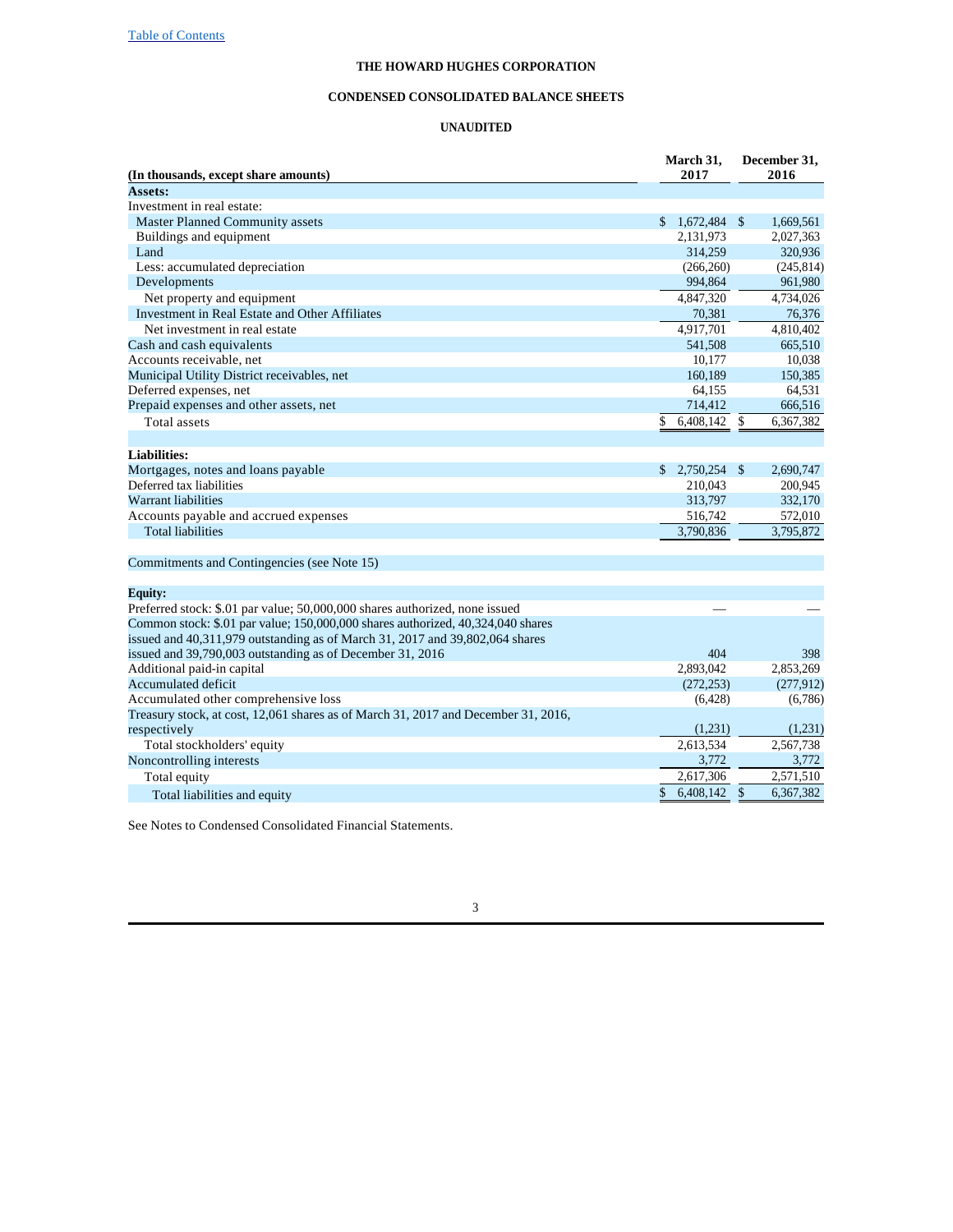#### **CONDENSED CONSOLIDATED STATEMENTS OF OPERATIONS**

#### **UNAUDITED**

|                                                          | Three Months Ended March 31, |           |              |           |
|----------------------------------------------------------|------------------------------|-----------|--------------|-----------|
| (In thousands, except per share amounts)                 |                              | 2017      |              | 2016      |
| <b>Revenues:</b>                                         |                              |           |              |           |
| Condominium rights and unit sales                        | $\mathbb{S}$                 | 80,145    | $\mathbb{S}$ | 122,094   |
| Master Planned Community land sales                      |                              | 53,481    |              | 41,942    |
| Minimum rents                                            |                              | 46,326    |              | 41,309    |
| Builder price participation                              |                              | 4,661     |              | 4,647     |
| Tenant recoveries                                        |                              | 11,399    |              | 10,528    |
| Hospitality revenues                                     |                              | 19,711    |              | 12,909    |
| Other land revenues                                      |                              | 10,582    |              | 3,033     |
| Other rental and property revenues                       |                              | 5,457     |              | 3,204     |
| Total revenues                                           |                              | 231,762   |              | 239,666   |
|                                                          |                              |           |              |           |
| <b>Expenses:</b>                                         |                              |           |              |           |
| Condominium rights and unit cost of sales                |                              | 60,483    |              | 74,815    |
| Master Planned Community cost of sales                   |                              | 25,869    |              | 15,688    |
| Master Planned Community operations                      |                              | 9,394     |              | 9,594     |
| Other property operating costs                           |                              | 18,508    |              | 15,742    |
| Rental property real estate taxes                        |                              | 7,537     |              | 6,748     |
| Rental property maintenance costs                        |                              | 3,028     |              | 3,132     |
| Hospitality operating costs                              |                              | 13,845    |              | 10,475    |
| Provision for doubtful accounts                          |                              | 535       |              | 3,041     |
| <b>Demolition</b> costs                                  |                              | 65        |              | 472       |
| Development-related marketing costs                      |                              | 4,205     |              | 4,531     |
| General and administrative                               |                              | 18,117    |              | 20,324    |
| Depreciation and amortization                            |                              | 25,524    |              | 22,972    |
| <b>Total expenses</b>                                    |                              | 187,110   |              | 187,534   |
| Operating income before other items                      |                              | 44,652    |              | 52,132    |
|                                                          |                              |           |              |           |
| Other:                                                   |                              | 32,215    |              | 140,479   |
| Gains on sales of properties                             |                              | 687       |              |           |
| Other income, net<br>Total other                         |                              |           |              | 359       |
|                                                          |                              | 32,902    |              | 140,838   |
| Operating income                                         |                              | 77,554    |              | 192,970   |
| Interest income                                          |                              | 622       |              | 269       |
| Interest expense                                         |                              | (17, 858) |              | (15,993)  |
| Loss on redemption of senior notes due 2021              |                              | (46, 410) |              |           |
| Warrant liability (loss) gain                            |                              | (12, 562) |              | 29,820    |
| Gain on acquisition of joint venture partner's interest  |                              | 5,490     |              |           |
| Equity in earnings from Real Estate and Other Affiliates |                              | 8,520     |              | 1,932     |
| Income before taxes                                      |                              | 15,356    |              | 208,998   |
| Provision for income taxes                               |                              | (9,697)   |              | (65, 233) |
| Net income                                               |                              | 5,659     |              | 143,765   |
| Net income attributable to noncontrolling interests      |                              |           |              |           |
| Net income attributable to common stockholders           | \$                           | 5,659     | \$           | 143,765   |
|                                                          |                              |           |              |           |
| Basic income per share:                                  | \$                           | 0.14      | \$           | 3.64      |
|                                                          |                              |           |              |           |
| Diluted income per share:                                | \$                           | 0.13      | \$           | 2.69      |

See Notes to Condensed Consolidated Financial Statements.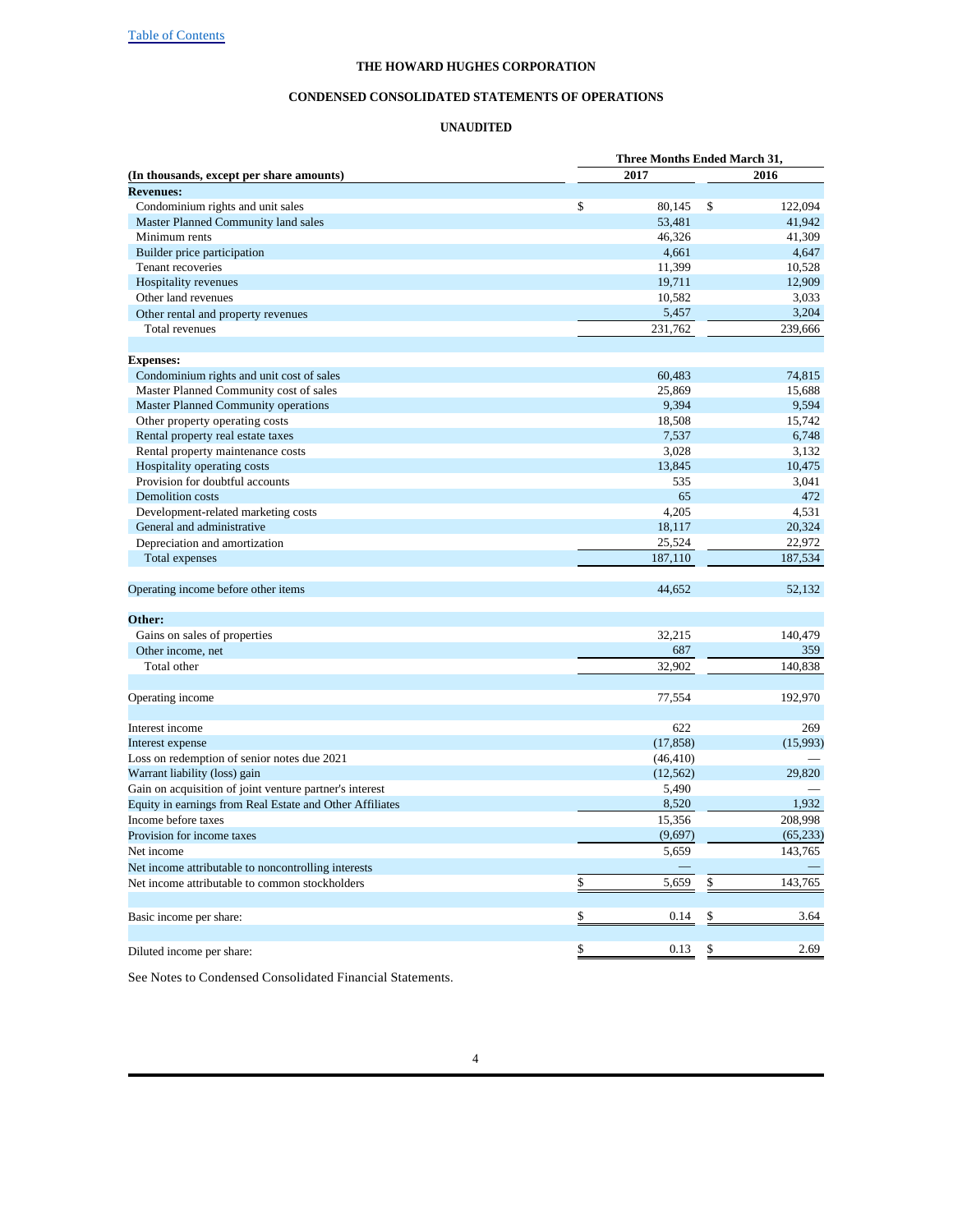#### **CONDENSED CONSOLIDATED STATEMENTS OF COMPREHENSIVE INCOME**

#### **UNAUDITED**

|                                                               | <b>Three Months Ended March 31,</b> |       |  |         |  |  |  |  |
|---------------------------------------------------------------|-------------------------------------|-------|--|---------|--|--|--|--|
| (In thousands)                                                |                                     | 2017  |  | 2016    |  |  |  |  |
| Net income                                                    |                                     | 5.659 |  | 143,765 |  |  |  |  |
| Other comprehensive income (loss):                            |                                     |       |  |         |  |  |  |  |
| Interest rate swaps (a)                                       |                                     | 433   |  | (9,808) |  |  |  |  |
| Capitalized swap interest expense (b)                         |                                     | (75)  |  | (63)    |  |  |  |  |
| Other comprehensive income (loss)                             |                                     | 358   |  | (9,871) |  |  |  |  |
| Comprehensive income                                          |                                     | 6.017 |  | 133,894 |  |  |  |  |
| Comprehensive income attributable to noncontrolling interests |                                     |       |  |         |  |  |  |  |
| Comprehensive income attributable to common stockholders      |                                     | 6.017 |  | 133.894 |  |  |  |  |

(a) Amounts are shown net of deferred tax expense of \$0.3 million and deferred tax benefit of \$5.3 million for the three months ended March 31, 2017 and 2016, respectively.

(b) Net of deferred tax benefit of \$0.1 million for both the three months ended March 31, 2017 and 2016, respectively.

See Notes to Condensed Consolidated Financial Statements.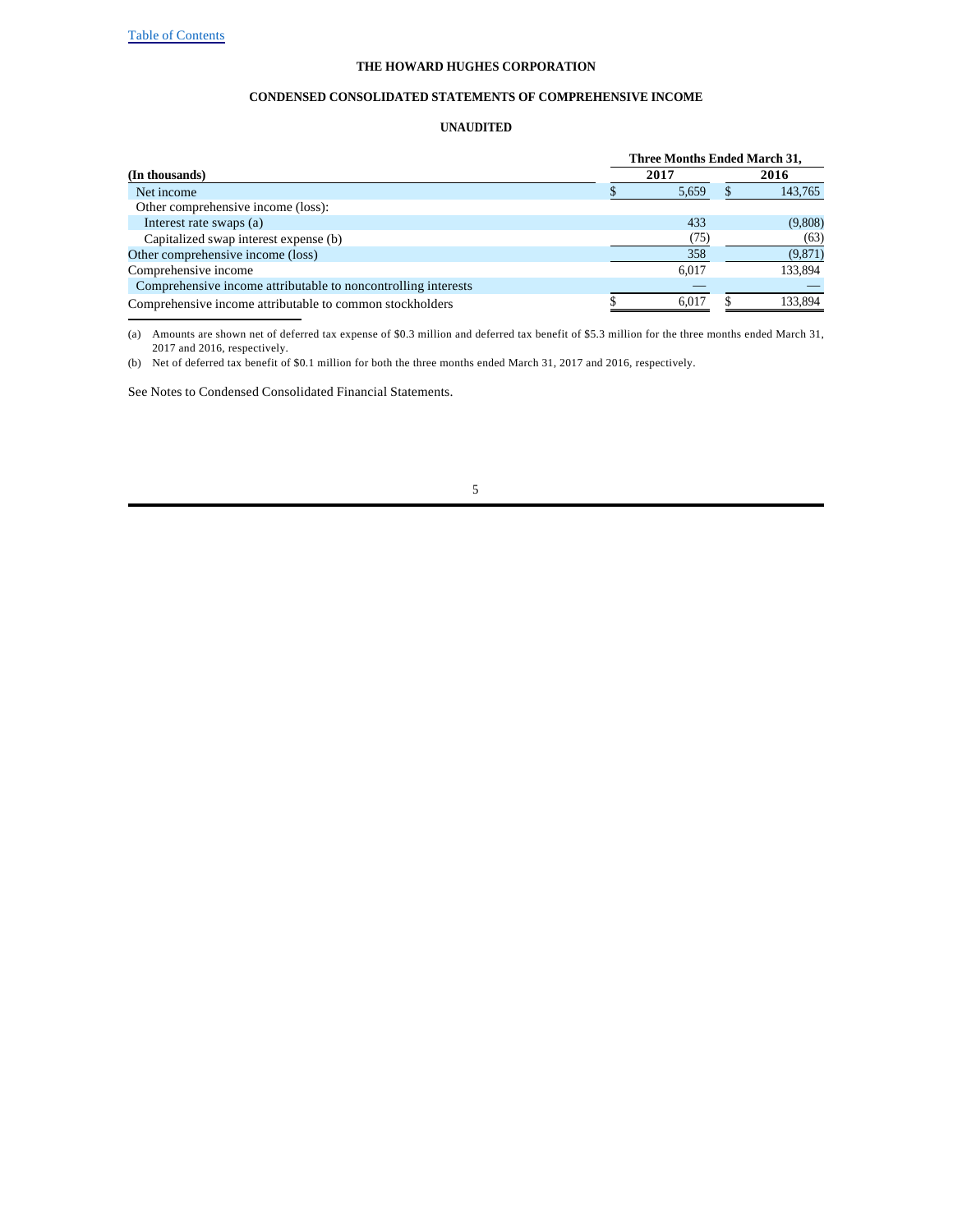#### **CONDENSED CONSOLIDATED STATEMENTS OF EQUITY**

#### **UNAUDITED**

|                                                    | <b>Common Stock</b> |        | <b>Additional</b><br>Paid-In | Accumulated              | Accumulated<br>Other<br>Comprehensive |               | <b>Treasury Stock</b> | Noncontrolling   | Total           |         |
|----------------------------------------------------|---------------------|--------|------------------------------|--------------------------|---------------------------------------|---------------|-----------------------|------------------|-----------------|---------|
| (In thousands, except shares)                      | <b>Shares</b>       | Amount | Capital                      | Deficit                  | Loss                                  | <b>Shares</b> | Amount                | <b>Interests</b> | Equity          |         |
| <b>Balance December 31, 2015</b>                   | 39,714,838          | 398    | 2,847,823<br>S.              | $(480, 215)$ \$<br>-S    | (7,889)                               |               |                       | 3,772            | 2,363,889<br>-8 |         |
| Net income                                         |                     |        |                              | 143,765                  | _                                     |               |                       |                  |                 | 143,765 |
| Distribution to noncontrolling interest            |                     |        |                              |                          | –                                     |               |                       |                  |                 |         |
| Preferred dividend payment on behalf of subsidiary |                     |        |                              |                          |                                       |               |                       |                  |                 |         |
| Interest rate swaps, net of tax \$5,268            |                     |        |                              |                          | (9,808)                               | —             |                       |                  |                 | (9,808) |
| Capitalized swap interest, net of tax \$34         |                     |        |                              |                          | (63)                                  | –             |                       | –                |                 | (63)    |
| Stock plan activity                                | 117,338             |        | 3,520                        |                          |                                       |               |                       |                  |                 | 3,520   |
| Treasury stock activity                            | _                   |        |                              |                          |                                       | (8,390)       | (840)                 |                  |                 | (840)   |
| Balance, March 31, 2016                            | 39,832,176          | 398    | 2,851,343                    | (336, 450)               | (17,760)                              | (8,390)       | (840)                 | 3,772            | 2,500,463       |         |
|                                                    |                     |        |                              |                          |                                       |               |                       |                  |                 |         |
| <b>Balance December 31, 2016</b>                   | 39,802,064          | 398    | 2,853,269                    | (277.912)                | (6,786)                               | (12,061)      | (1,231)               | 3,772            | 2,571,510       |         |
| Net income                                         |                     |        |                              | 5,659                    |                                       |               |                       |                  |                 | 5,659   |
| Interest rate swaps, net of tax of \$254           |                     |        |                              |                          | 433                                   | —             |                       |                  |                 | 433     |
| Capitalized swap interest, net of tax of \$41      |                     |        |                              |                          | (75)                                  | -             |                       |                  |                 | (75)    |
| Stock plan activity                                | 249,378             | 3      | 8,841                        | $\overline{\phantom{a}}$ | –                                     |               |                       |                  |                 | 8,844   |
| Exercise of warrants                               | 272,598             |        | 30,932                       |                          |                                       |               |                       |                  |                 | 30,935  |
| Balance, March 31, 2017                            | 40,324,040          | 404    | 2,893,042                    | (272, 253)               | (6, 428)                              | (12,061)      | (1, 231)              | 3,772            | 2,617,306       |         |

See Notes to Condensed Consolidated Financial Statements.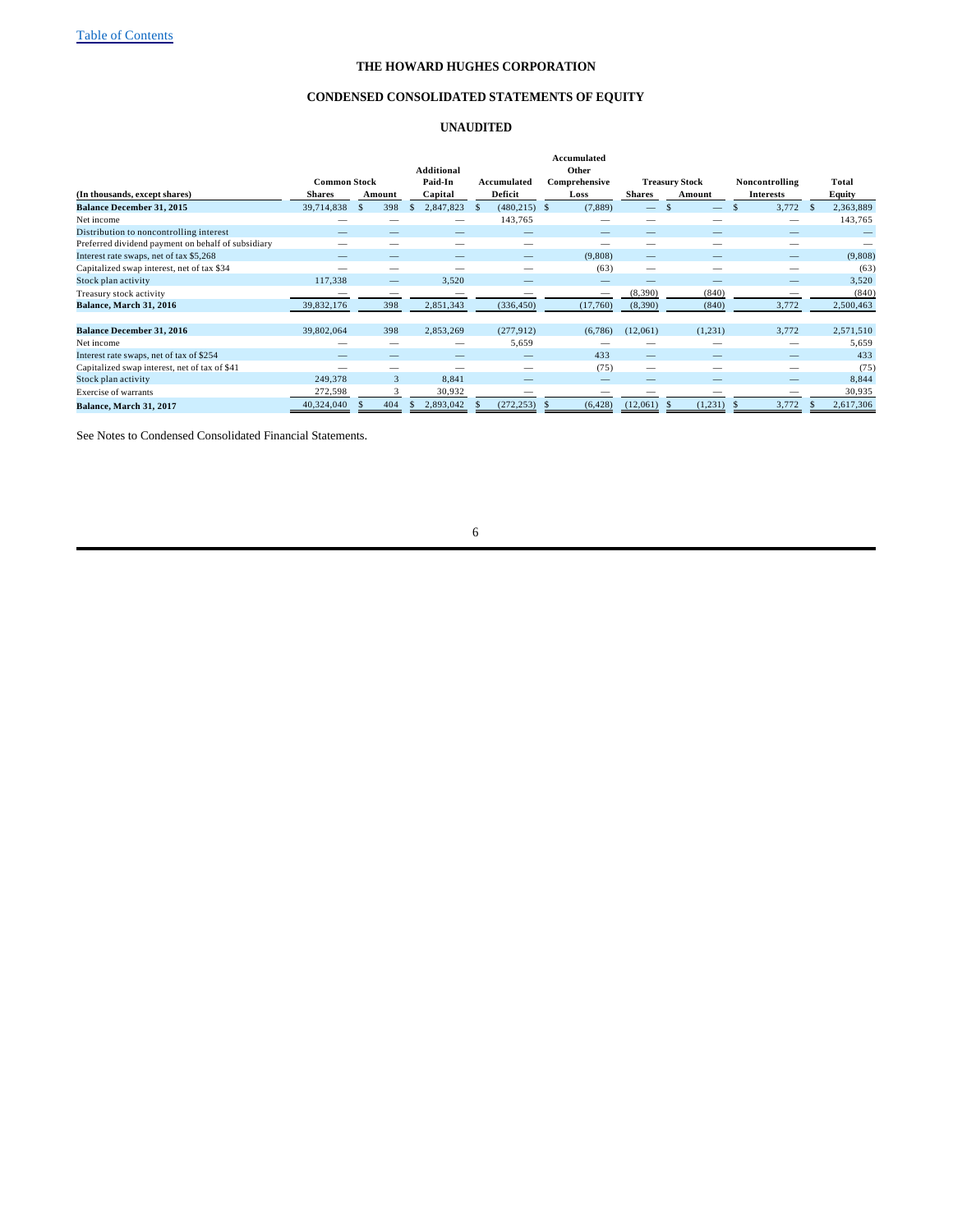#### **CONDENSED CONSOLIDATED STATEMENTS OF CASH FLOWS**

#### **UNAUDITED**

| 2017<br>2016<br>\$<br>5.659<br>\$<br>143.765<br>Adjustments to reconcile net income to cash used in operating activities:<br>19,496<br>Depreciation<br>21,540<br>Amortization<br>3,984<br>3,476<br>Amortization of deferred financing costs<br>1.638<br>1.685<br>Amortization of intangibles other than in-place leases<br>(483)<br>(186)<br>Straight-line rent amortization<br>(1, 291)<br>(2,792)<br>Deferred income taxes<br>8,888<br>60,571<br>Restricted stock and stock option amortization<br>1.906<br>2.722<br>Gains on sales of properties<br>(32, 215)<br>Gain on acquisition of joint venture partner's interest<br>(5, 490)<br>Warrant liability loss (gain)<br>12,562<br>(29, 820)<br>Loss on redemption of senior notes due 2021<br>46,410<br>Equity in earnings from Real Estate and Other Affiliates, net of distributions<br>944<br>(4, 281)<br>Provision for doubtful accounts<br>535<br>3,041<br>(69)<br>Master Planned Community land acquisitions<br>(1, 415)<br>Master Planned Community development expenditures<br>(43, 623)<br>(34, 468)<br>Master Planned Community cost of sales<br>23,327<br>15,450<br>Condominium development expenditures<br>(86, 279)<br>(64, 363)<br>Condominium rights and unit cost of sales<br>60,483<br>74,815<br>Percentage of completion revenue recognition from sale of condominium rights and unit sales<br>(122,094)<br>(80, 145)<br>Net changes:<br>Accounts receivable<br>3,178<br>4,564<br>Prepaid expenses and other assets<br>(1, 538)<br>3,139<br>Condominium deposits received<br>17.381<br>11,847<br>Deferred expenses<br>(1,682)<br>Accounts payable and accrued expenses<br>(59, 109)<br>8,745<br>Condominium deposits held in escrow<br>(17, 381)<br>(11, 847)<br>Condominium deposits released from escrow<br>10.607<br>69,553<br>128<br>(532)<br>Other, net<br>Cash used in operating activities<br>(57,760)<br>(42, 361)<br>Property and equipment expenditures<br>(2, 559)<br>Operating property improvements<br>(4, 722)<br>(2,670)<br>Property developments and redevelopments<br>(111, 674)<br>(110.918)<br>Acquisition of partner's interest in Las Vegas 51s<br>(15, 404)<br>Proceeds for reimbursement of development costs<br>10,597<br>36,000<br>378,257<br>Proceeds from sales of properties<br>Distributions from Real Estate and Other Affiliates<br>7.070<br>Note issued to Real Estate Affiliate<br>(25,000)<br>Investments in Real Estate and Other Affiliates, net<br>(724)<br>(6, 498)<br>975<br>4,785<br>Change in restricted cash<br>(87, 511) |                                                 | <b>Three Months Ended March 31,</b> |         |  |  |  |  |  |  |
|-------------------------------------------------------------------------------------------------------------------------------------------------------------------------------------------------------------------------------------------------------------------------------------------------------------------------------------------------------------------------------------------------------------------------------------------------------------------------------------------------------------------------------------------------------------------------------------------------------------------------------------------------------------------------------------------------------------------------------------------------------------------------------------------------------------------------------------------------------------------------------------------------------------------------------------------------------------------------------------------------------------------------------------------------------------------------------------------------------------------------------------------------------------------------------------------------------------------------------------------------------------------------------------------------------------------------------------------------------------------------------------------------------------------------------------------------------------------------------------------------------------------------------------------------------------------------------------------------------------------------------------------------------------------------------------------------------------------------------------------------------------------------------------------------------------------------------------------------------------------------------------------------------------------------------------------------------------------------------------------------------------------------------------------------------------------------------------------------------------------------------------------------------------------------------------------------------------------------------------------------------------------------------------------------------------------------------------------------------------------------------------------------------------------------------------------------------------------------------------------------------------------------------------------|-------------------------------------------------|-------------------------------------|---------|--|--|--|--|--|--|
| (140, 479)<br>(578)<br>(5,855)                                                                                                                                                                                                                                                                                                                                                                                                                                                                                                                                                                                                                                                                                                                                                                                                                                                                                                                                                                                                                                                                                                                                                                                                                                                                                                                                                                                                                                                                                                                                                                                                                                                                                                                                                                                                                                                                                                                                                                                                                                                                                                                                                                                                                                                                                                                                                                                                                                                                                                            | (In thousands)                                  |                                     |         |  |  |  |  |  |  |
|                                                                                                                                                                                                                                                                                                                                                                                                                                                                                                                                                                                                                                                                                                                                                                                                                                                                                                                                                                                                                                                                                                                                                                                                                                                                                                                                                                                                                                                                                                                                                                                                                                                                                                                                                                                                                                                                                                                                                                                                                                                                                                                                                                                                                                                                                                                                                                                                                                                                                                                                           | <b>Cash Flows from Operating Activities:</b>    |                                     |         |  |  |  |  |  |  |
|                                                                                                                                                                                                                                                                                                                                                                                                                                                                                                                                                                                                                                                                                                                                                                                                                                                                                                                                                                                                                                                                                                                                                                                                                                                                                                                                                                                                                                                                                                                                                                                                                                                                                                                                                                                                                                                                                                                                                                                                                                                                                                                                                                                                                                                                                                                                                                                                                                                                                                                                           | Net income                                      |                                     |         |  |  |  |  |  |  |
|                                                                                                                                                                                                                                                                                                                                                                                                                                                                                                                                                                                                                                                                                                                                                                                                                                                                                                                                                                                                                                                                                                                                                                                                                                                                                                                                                                                                                                                                                                                                                                                                                                                                                                                                                                                                                                                                                                                                                                                                                                                                                                                                                                                                                                                                                                                                                                                                                                                                                                                                           |                                                 |                                     |         |  |  |  |  |  |  |
|                                                                                                                                                                                                                                                                                                                                                                                                                                                                                                                                                                                                                                                                                                                                                                                                                                                                                                                                                                                                                                                                                                                                                                                                                                                                                                                                                                                                                                                                                                                                                                                                                                                                                                                                                                                                                                                                                                                                                                                                                                                                                                                                                                                                                                                                                                                                                                                                                                                                                                                                           |                                                 |                                     |         |  |  |  |  |  |  |
|                                                                                                                                                                                                                                                                                                                                                                                                                                                                                                                                                                                                                                                                                                                                                                                                                                                                                                                                                                                                                                                                                                                                                                                                                                                                                                                                                                                                                                                                                                                                                                                                                                                                                                                                                                                                                                                                                                                                                                                                                                                                                                                                                                                                                                                                                                                                                                                                                                                                                                                                           |                                                 |                                     |         |  |  |  |  |  |  |
|                                                                                                                                                                                                                                                                                                                                                                                                                                                                                                                                                                                                                                                                                                                                                                                                                                                                                                                                                                                                                                                                                                                                                                                                                                                                                                                                                                                                                                                                                                                                                                                                                                                                                                                                                                                                                                                                                                                                                                                                                                                                                                                                                                                                                                                                                                                                                                                                                                                                                                                                           |                                                 |                                     |         |  |  |  |  |  |  |
|                                                                                                                                                                                                                                                                                                                                                                                                                                                                                                                                                                                                                                                                                                                                                                                                                                                                                                                                                                                                                                                                                                                                                                                                                                                                                                                                                                                                                                                                                                                                                                                                                                                                                                                                                                                                                                                                                                                                                                                                                                                                                                                                                                                                                                                                                                                                                                                                                                                                                                                                           |                                                 |                                     |         |  |  |  |  |  |  |
|                                                                                                                                                                                                                                                                                                                                                                                                                                                                                                                                                                                                                                                                                                                                                                                                                                                                                                                                                                                                                                                                                                                                                                                                                                                                                                                                                                                                                                                                                                                                                                                                                                                                                                                                                                                                                                                                                                                                                                                                                                                                                                                                                                                                                                                                                                                                                                                                                                                                                                                                           |                                                 |                                     |         |  |  |  |  |  |  |
|                                                                                                                                                                                                                                                                                                                                                                                                                                                                                                                                                                                                                                                                                                                                                                                                                                                                                                                                                                                                                                                                                                                                                                                                                                                                                                                                                                                                                                                                                                                                                                                                                                                                                                                                                                                                                                                                                                                                                                                                                                                                                                                                                                                                                                                                                                                                                                                                                                                                                                                                           |                                                 |                                     |         |  |  |  |  |  |  |
|                                                                                                                                                                                                                                                                                                                                                                                                                                                                                                                                                                                                                                                                                                                                                                                                                                                                                                                                                                                                                                                                                                                                                                                                                                                                                                                                                                                                                                                                                                                                                                                                                                                                                                                                                                                                                                                                                                                                                                                                                                                                                                                                                                                                                                                                                                                                                                                                                                                                                                                                           |                                                 |                                     |         |  |  |  |  |  |  |
|                                                                                                                                                                                                                                                                                                                                                                                                                                                                                                                                                                                                                                                                                                                                                                                                                                                                                                                                                                                                                                                                                                                                                                                                                                                                                                                                                                                                                                                                                                                                                                                                                                                                                                                                                                                                                                                                                                                                                                                                                                                                                                                                                                                                                                                                                                                                                                                                                                                                                                                                           |                                                 |                                     |         |  |  |  |  |  |  |
|                                                                                                                                                                                                                                                                                                                                                                                                                                                                                                                                                                                                                                                                                                                                                                                                                                                                                                                                                                                                                                                                                                                                                                                                                                                                                                                                                                                                                                                                                                                                                                                                                                                                                                                                                                                                                                                                                                                                                                                                                                                                                                                                                                                                                                                                                                                                                                                                                                                                                                                                           |                                                 |                                     |         |  |  |  |  |  |  |
|                                                                                                                                                                                                                                                                                                                                                                                                                                                                                                                                                                                                                                                                                                                                                                                                                                                                                                                                                                                                                                                                                                                                                                                                                                                                                                                                                                                                                                                                                                                                                                                                                                                                                                                                                                                                                                                                                                                                                                                                                                                                                                                                                                                                                                                                                                                                                                                                                                                                                                                                           |                                                 |                                     |         |  |  |  |  |  |  |
|                                                                                                                                                                                                                                                                                                                                                                                                                                                                                                                                                                                                                                                                                                                                                                                                                                                                                                                                                                                                                                                                                                                                                                                                                                                                                                                                                                                                                                                                                                                                                                                                                                                                                                                                                                                                                                                                                                                                                                                                                                                                                                                                                                                                                                                                                                                                                                                                                                                                                                                                           |                                                 |                                     |         |  |  |  |  |  |  |
|                                                                                                                                                                                                                                                                                                                                                                                                                                                                                                                                                                                                                                                                                                                                                                                                                                                                                                                                                                                                                                                                                                                                                                                                                                                                                                                                                                                                                                                                                                                                                                                                                                                                                                                                                                                                                                                                                                                                                                                                                                                                                                                                                                                                                                                                                                                                                                                                                                                                                                                                           |                                                 |                                     |         |  |  |  |  |  |  |
|                                                                                                                                                                                                                                                                                                                                                                                                                                                                                                                                                                                                                                                                                                                                                                                                                                                                                                                                                                                                                                                                                                                                                                                                                                                                                                                                                                                                                                                                                                                                                                                                                                                                                                                                                                                                                                                                                                                                                                                                                                                                                                                                                                                                                                                                                                                                                                                                                                                                                                                                           |                                                 |                                     |         |  |  |  |  |  |  |
|                                                                                                                                                                                                                                                                                                                                                                                                                                                                                                                                                                                                                                                                                                                                                                                                                                                                                                                                                                                                                                                                                                                                                                                                                                                                                                                                                                                                                                                                                                                                                                                                                                                                                                                                                                                                                                                                                                                                                                                                                                                                                                                                                                                                                                                                                                                                                                                                                                                                                                                                           |                                                 |                                     |         |  |  |  |  |  |  |
|                                                                                                                                                                                                                                                                                                                                                                                                                                                                                                                                                                                                                                                                                                                                                                                                                                                                                                                                                                                                                                                                                                                                                                                                                                                                                                                                                                                                                                                                                                                                                                                                                                                                                                                                                                                                                                                                                                                                                                                                                                                                                                                                                                                                                                                                                                                                                                                                                                                                                                                                           |                                                 |                                     |         |  |  |  |  |  |  |
|                                                                                                                                                                                                                                                                                                                                                                                                                                                                                                                                                                                                                                                                                                                                                                                                                                                                                                                                                                                                                                                                                                                                                                                                                                                                                                                                                                                                                                                                                                                                                                                                                                                                                                                                                                                                                                                                                                                                                                                                                                                                                                                                                                                                                                                                                                                                                                                                                                                                                                                                           |                                                 |                                     |         |  |  |  |  |  |  |
|                                                                                                                                                                                                                                                                                                                                                                                                                                                                                                                                                                                                                                                                                                                                                                                                                                                                                                                                                                                                                                                                                                                                                                                                                                                                                                                                                                                                                                                                                                                                                                                                                                                                                                                                                                                                                                                                                                                                                                                                                                                                                                                                                                                                                                                                                                                                                                                                                                                                                                                                           |                                                 |                                     |         |  |  |  |  |  |  |
|                                                                                                                                                                                                                                                                                                                                                                                                                                                                                                                                                                                                                                                                                                                                                                                                                                                                                                                                                                                                                                                                                                                                                                                                                                                                                                                                                                                                                                                                                                                                                                                                                                                                                                                                                                                                                                                                                                                                                                                                                                                                                                                                                                                                                                                                                                                                                                                                                                                                                                                                           |                                                 |                                     |         |  |  |  |  |  |  |
|                                                                                                                                                                                                                                                                                                                                                                                                                                                                                                                                                                                                                                                                                                                                                                                                                                                                                                                                                                                                                                                                                                                                                                                                                                                                                                                                                                                                                                                                                                                                                                                                                                                                                                                                                                                                                                                                                                                                                                                                                                                                                                                                                                                                                                                                                                                                                                                                                                                                                                                                           |                                                 |                                     |         |  |  |  |  |  |  |
|                                                                                                                                                                                                                                                                                                                                                                                                                                                                                                                                                                                                                                                                                                                                                                                                                                                                                                                                                                                                                                                                                                                                                                                                                                                                                                                                                                                                                                                                                                                                                                                                                                                                                                                                                                                                                                                                                                                                                                                                                                                                                                                                                                                                                                                                                                                                                                                                                                                                                                                                           |                                                 |                                     |         |  |  |  |  |  |  |
|                                                                                                                                                                                                                                                                                                                                                                                                                                                                                                                                                                                                                                                                                                                                                                                                                                                                                                                                                                                                                                                                                                                                                                                                                                                                                                                                                                                                                                                                                                                                                                                                                                                                                                                                                                                                                                                                                                                                                                                                                                                                                                                                                                                                                                                                                                                                                                                                                                                                                                                                           |                                                 |                                     |         |  |  |  |  |  |  |
|                                                                                                                                                                                                                                                                                                                                                                                                                                                                                                                                                                                                                                                                                                                                                                                                                                                                                                                                                                                                                                                                                                                                                                                                                                                                                                                                                                                                                                                                                                                                                                                                                                                                                                                                                                                                                                                                                                                                                                                                                                                                                                                                                                                                                                                                                                                                                                                                                                                                                                                                           |                                                 |                                     |         |  |  |  |  |  |  |
|                                                                                                                                                                                                                                                                                                                                                                                                                                                                                                                                                                                                                                                                                                                                                                                                                                                                                                                                                                                                                                                                                                                                                                                                                                                                                                                                                                                                                                                                                                                                                                                                                                                                                                                                                                                                                                                                                                                                                                                                                                                                                                                                                                                                                                                                                                                                                                                                                                                                                                                                           |                                                 |                                     |         |  |  |  |  |  |  |
|                                                                                                                                                                                                                                                                                                                                                                                                                                                                                                                                                                                                                                                                                                                                                                                                                                                                                                                                                                                                                                                                                                                                                                                                                                                                                                                                                                                                                                                                                                                                                                                                                                                                                                                                                                                                                                                                                                                                                                                                                                                                                                                                                                                                                                                                                                                                                                                                                                                                                                                                           |                                                 |                                     |         |  |  |  |  |  |  |
|                                                                                                                                                                                                                                                                                                                                                                                                                                                                                                                                                                                                                                                                                                                                                                                                                                                                                                                                                                                                                                                                                                                                                                                                                                                                                                                                                                                                                                                                                                                                                                                                                                                                                                                                                                                                                                                                                                                                                                                                                                                                                                                                                                                                                                                                                                                                                                                                                                                                                                                                           |                                                 |                                     |         |  |  |  |  |  |  |
|                                                                                                                                                                                                                                                                                                                                                                                                                                                                                                                                                                                                                                                                                                                                                                                                                                                                                                                                                                                                                                                                                                                                                                                                                                                                                                                                                                                                                                                                                                                                                                                                                                                                                                                                                                                                                                                                                                                                                                                                                                                                                                                                                                                                                                                                                                                                                                                                                                                                                                                                           |                                                 |                                     |         |  |  |  |  |  |  |
|                                                                                                                                                                                                                                                                                                                                                                                                                                                                                                                                                                                                                                                                                                                                                                                                                                                                                                                                                                                                                                                                                                                                                                                                                                                                                                                                                                                                                                                                                                                                                                                                                                                                                                                                                                                                                                                                                                                                                                                                                                                                                                                                                                                                                                                                                                                                                                                                                                                                                                                                           |                                                 |                                     |         |  |  |  |  |  |  |
|                                                                                                                                                                                                                                                                                                                                                                                                                                                                                                                                                                                                                                                                                                                                                                                                                                                                                                                                                                                                                                                                                                                                                                                                                                                                                                                                                                                                                                                                                                                                                                                                                                                                                                                                                                                                                                                                                                                                                                                                                                                                                                                                                                                                                                                                                                                                                                                                                                                                                                                                           |                                                 |                                     |         |  |  |  |  |  |  |
|                                                                                                                                                                                                                                                                                                                                                                                                                                                                                                                                                                                                                                                                                                                                                                                                                                                                                                                                                                                                                                                                                                                                                                                                                                                                                                                                                                                                                                                                                                                                                                                                                                                                                                                                                                                                                                                                                                                                                                                                                                                                                                                                                                                                                                                                                                                                                                                                                                                                                                                                           |                                                 |                                     |         |  |  |  |  |  |  |
|                                                                                                                                                                                                                                                                                                                                                                                                                                                                                                                                                                                                                                                                                                                                                                                                                                                                                                                                                                                                                                                                                                                                                                                                                                                                                                                                                                                                                                                                                                                                                                                                                                                                                                                                                                                                                                                                                                                                                                                                                                                                                                                                                                                                                                                                                                                                                                                                                                                                                                                                           |                                                 |                                     |         |  |  |  |  |  |  |
|                                                                                                                                                                                                                                                                                                                                                                                                                                                                                                                                                                                                                                                                                                                                                                                                                                                                                                                                                                                                                                                                                                                                                                                                                                                                                                                                                                                                                                                                                                                                                                                                                                                                                                                                                                                                                                                                                                                                                                                                                                                                                                                                                                                                                                                                                                                                                                                                                                                                                                                                           | <b>Cash Flows from Investing Activities:</b>    |                                     |         |  |  |  |  |  |  |
|                                                                                                                                                                                                                                                                                                                                                                                                                                                                                                                                                                                                                                                                                                                                                                                                                                                                                                                                                                                                                                                                                                                                                                                                                                                                                                                                                                                                                                                                                                                                                                                                                                                                                                                                                                                                                                                                                                                                                                                                                                                                                                                                                                                                                                                                                                                                                                                                                                                                                                                                           |                                                 |                                     |         |  |  |  |  |  |  |
|                                                                                                                                                                                                                                                                                                                                                                                                                                                                                                                                                                                                                                                                                                                                                                                                                                                                                                                                                                                                                                                                                                                                                                                                                                                                                                                                                                                                                                                                                                                                                                                                                                                                                                                                                                                                                                                                                                                                                                                                                                                                                                                                                                                                                                                                                                                                                                                                                                                                                                                                           |                                                 |                                     |         |  |  |  |  |  |  |
|                                                                                                                                                                                                                                                                                                                                                                                                                                                                                                                                                                                                                                                                                                                                                                                                                                                                                                                                                                                                                                                                                                                                                                                                                                                                                                                                                                                                                                                                                                                                                                                                                                                                                                                                                                                                                                                                                                                                                                                                                                                                                                                                                                                                                                                                                                                                                                                                                                                                                                                                           |                                                 |                                     |         |  |  |  |  |  |  |
|                                                                                                                                                                                                                                                                                                                                                                                                                                                                                                                                                                                                                                                                                                                                                                                                                                                                                                                                                                                                                                                                                                                                                                                                                                                                                                                                                                                                                                                                                                                                                                                                                                                                                                                                                                                                                                                                                                                                                                                                                                                                                                                                                                                                                                                                                                                                                                                                                                                                                                                                           |                                                 |                                     |         |  |  |  |  |  |  |
|                                                                                                                                                                                                                                                                                                                                                                                                                                                                                                                                                                                                                                                                                                                                                                                                                                                                                                                                                                                                                                                                                                                                                                                                                                                                                                                                                                                                                                                                                                                                                                                                                                                                                                                                                                                                                                                                                                                                                                                                                                                                                                                                                                                                                                                                                                                                                                                                                                                                                                                                           |                                                 |                                     |         |  |  |  |  |  |  |
|                                                                                                                                                                                                                                                                                                                                                                                                                                                                                                                                                                                                                                                                                                                                                                                                                                                                                                                                                                                                                                                                                                                                                                                                                                                                                                                                                                                                                                                                                                                                                                                                                                                                                                                                                                                                                                                                                                                                                                                                                                                                                                                                                                                                                                                                                                                                                                                                                                                                                                                                           |                                                 |                                     |         |  |  |  |  |  |  |
|                                                                                                                                                                                                                                                                                                                                                                                                                                                                                                                                                                                                                                                                                                                                                                                                                                                                                                                                                                                                                                                                                                                                                                                                                                                                                                                                                                                                                                                                                                                                                                                                                                                                                                                                                                                                                                                                                                                                                                                                                                                                                                                                                                                                                                                                                                                                                                                                                                                                                                                                           |                                                 |                                     |         |  |  |  |  |  |  |
|                                                                                                                                                                                                                                                                                                                                                                                                                                                                                                                                                                                                                                                                                                                                                                                                                                                                                                                                                                                                                                                                                                                                                                                                                                                                                                                                                                                                                                                                                                                                                                                                                                                                                                                                                                                                                                                                                                                                                                                                                                                                                                                                                                                                                                                                                                                                                                                                                                                                                                                                           |                                                 |                                     |         |  |  |  |  |  |  |
|                                                                                                                                                                                                                                                                                                                                                                                                                                                                                                                                                                                                                                                                                                                                                                                                                                                                                                                                                                                                                                                                                                                                                                                                                                                                                                                                                                                                                                                                                                                                                                                                                                                                                                                                                                                                                                                                                                                                                                                                                                                                                                                                                                                                                                                                                                                                                                                                                                                                                                                                           |                                                 |                                     |         |  |  |  |  |  |  |
|                                                                                                                                                                                                                                                                                                                                                                                                                                                                                                                                                                                                                                                                                                                                                                                                                                                                                                                                                                                                                                                                                                                                                                                                                                                                                                                                                                                                                                                                                                                                                                                                                                                                                                                                                                                                                                                                                                                                                                                                                                                                                                                                                                                                                                                                                                                                                                                                                                                                                                                                           |                                                 |                                     |         |  |  |  |  |  |  |
|                                                                                                                                                                                                                                                                                                                                                                                                                                                                                                                                                                                                                                                                                                                                                                                                                                                                                                                                                                                                                                                                                                                                                                                                                                                                                                                                                                                                                                                                                                                                                                                                                                                                                                                                                                                                                                                                                                                                                                                                                                                                                                                                                                                                                                                                                                                                                                                                                                                                                                                                           | Cash (used in) provided by investing activities |                                     | 239.171 |  |  |  |  |  |  |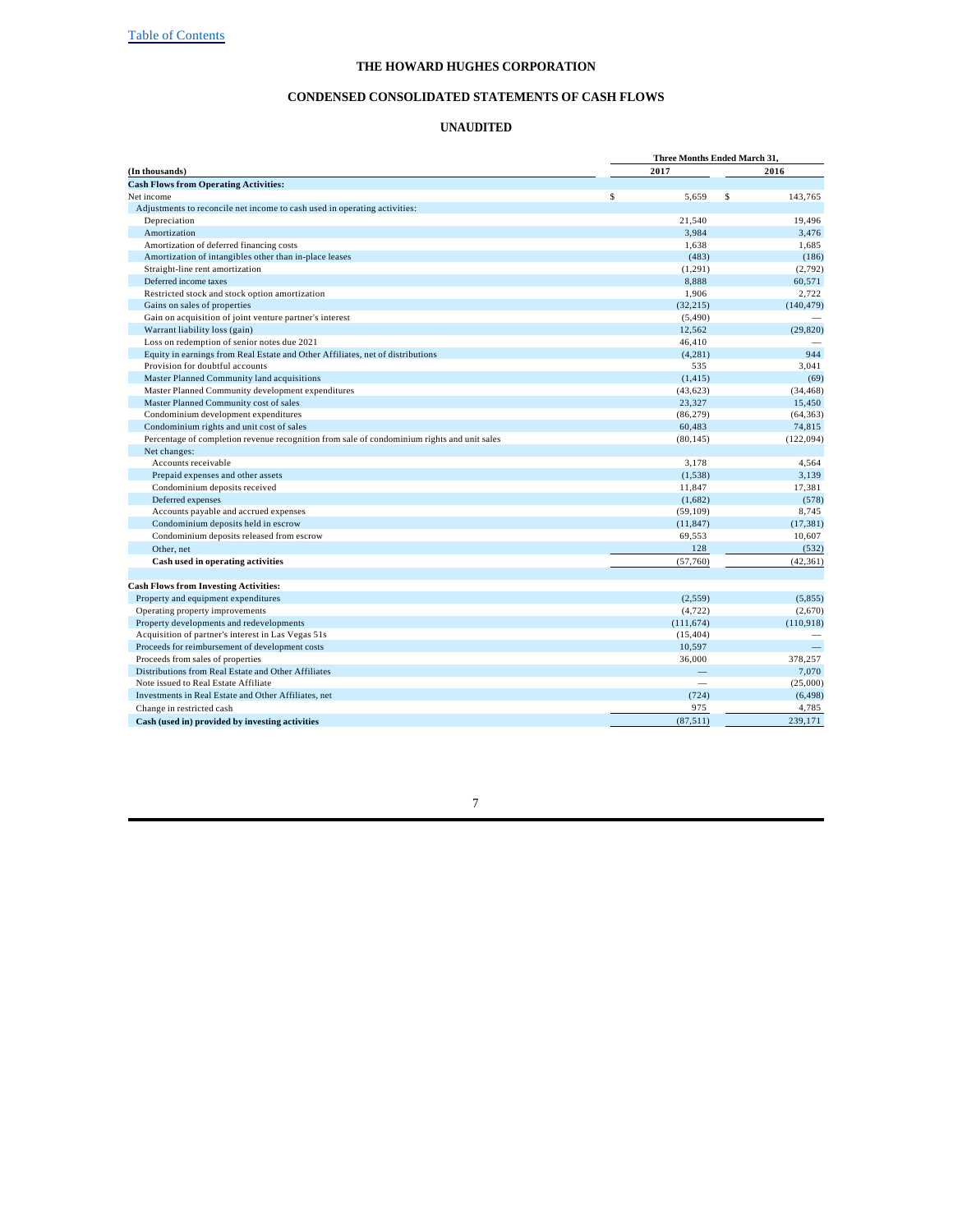#### **CONDENSED CONSOLIDATED STATEMENTS OF CASH FLOWS**

#### **UNAUDITED**

|                                                                        |             | Three Months Ended March 31. |    |         |  |  |  |  |  |
|------------------------------------------------------------------------|-------------|------------------------------|----|---------|--|--|--|--|--|
| (In thousands)                                                         |             | 2017                         |    |         |  |  |  |  |  |
| <b>Cash Flows from Financing Activities:</b>                           |             |                              |    |         |  |  |  |  |  |
| Proceeds from mortgages, notes and loans payable                       | \$          | 944,663                      | \$ | 98.616  |  |  |  |  |  |
| Principal payments on mortgages, notes and loans payable               |             | (881.476)                    |    | (1,981) |  |  |  |  |  |
| Premium paid to redeem 2021 senior notes                               |             | (39,966)                     |    |         |  |  |  |  |  |
| Special Improvement District bond funds released from (held in) escrow |             | 581                          |    |         |  |  |  |  |  |
| Deferred financing costs                                               |             | (9,215)                      |    | (1,072) |  |  |  |  |  |
| Taxes paid on vested stock options and restricted stock                |             | (4,589)                      |    | (840)   |  |  |  |  |  |
| Stock options exercised                                                |             | 11,271                       |    |         |  |  |  |  |  |
| Cash provided by financing activities                                  |             | 21.269                       |    | 94,723  |  |  |  |  |  |
| Net change in cash and cash equivalents                                |             | (124,002)                    |    | 291,533 |  |  |  |  |  |
| Cash and cash equivalents at beginning of period                       |             | 665,510                      |    | 445,301 |  |  |  |  |  |
| Cash and cash equivalents at end of period                             |             | 541,508                      |    | 736,834 |  |  |  |  |  |
| <b>Supplemental Disclosure of Cash Flow Information:</b>               |             |                              |    |         |  |  |  |  |  |
| Interest paid                                                          | $\mathbb S$ | 42.997                       | \$ | 15,236  |  |  |  |  |  |
| Interest capitalized                                                   |             | 16.305                       |    | 13.959  |  |  |  |  |  |
| Income taxes paid                                                      |             | 429                          |    | 181     |  |  |  |  |  |
| <b>Non-Cash Transactions:</b>                                          |             |                              |    |         |  |  |  |  |  |
| Special Improvement District bond transfers associated with land sales |             | 2.542                        |    | 32      |  |  |  |  |  |
| Accrued interest on construction loan borrowing                        |             | 1.011                        |    | 2,429   |  |  |  |  |  |
| Capitalized stock compensation                                         |             | 531                          |    | 798     |  |  |  |  |  |
| Acquisition of Las Vegas 51s                                           |             |                              |    |         |  |  |  |  |  |
| Furniture and fixtures                                                 |             | 87                           |    |         |  |  |  |  |  |
| Developments                                                           |             | 65                           |    |         |  |  |  |  |  |
| Accounts receivable                                                    |             | 633                          |    |         |  |  |  |  |  |
| Other assets                                                           |             | 33.313                       |    |         |  |  |  |  |  |
| Other liabilities                                                      |             | (2.294)                      |    |         |  |  |  |  |  |

See Notes to Condensed Consolidated Financial Statements.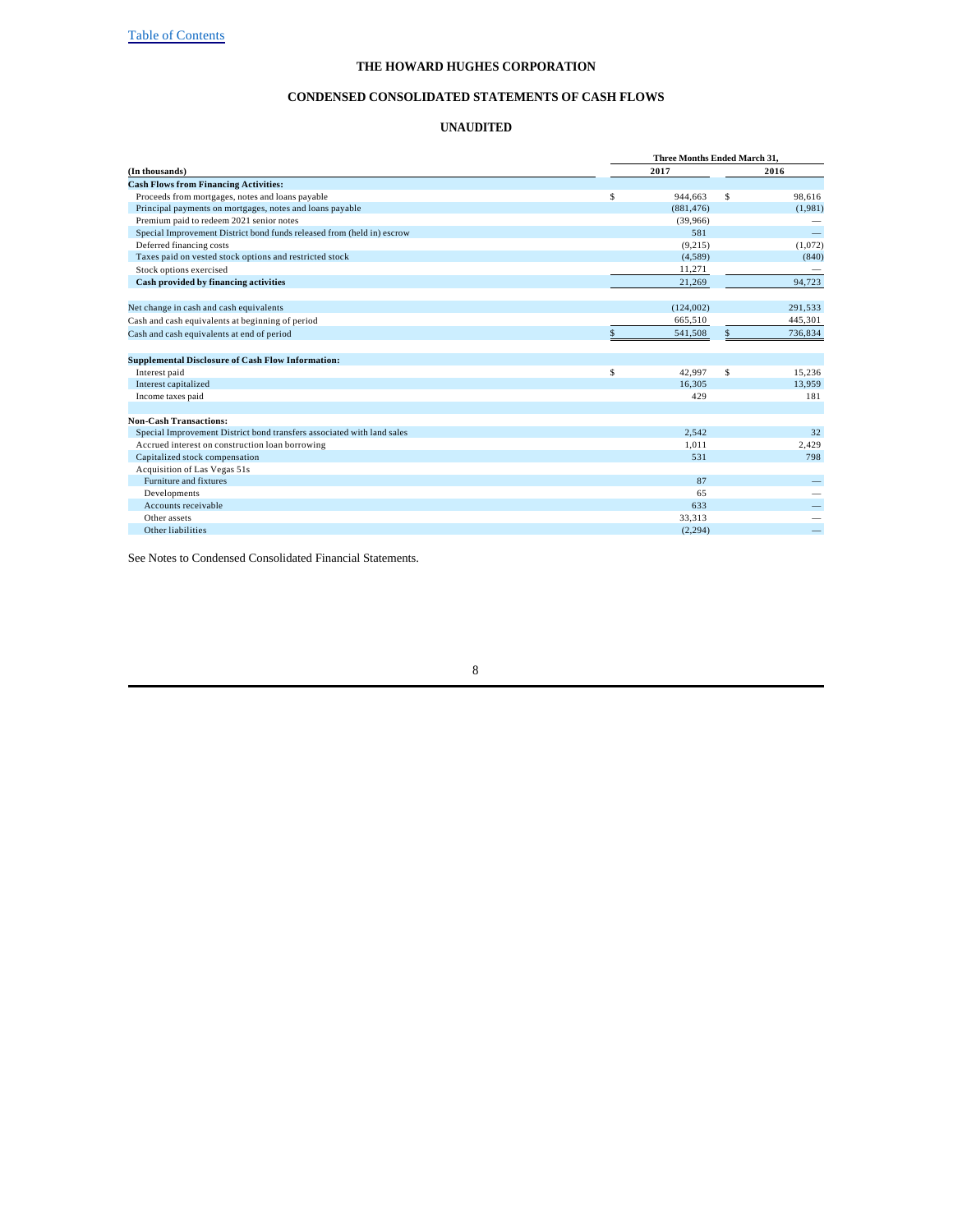### **NOTES TO CONDENSED CONSOLIDATED FINANCIAL STATEMENTS**

### **UNAUDITED**

### **NOTE 1 BASIS OF PRESENTATION AND ORGANIZATION**

The accompanying unaudited Condensed Consolidated Financial Statements have been prepared in accordance with accounting principles generally accepted in the United States of America ("GAAP"), with intercompany transactions between consolidated subsidiaries eliminated. In accordance with the instructions to Form 10-Q and Article 10 of Regulation S-X as issued by the Securities and Exchange Commission (the "SEC"), these Condensed Consolidated Financial Statements do not include all of the information and disclosures required by GAAP for complete financial statements. Readers of this Quarterly Report on Form 10-Q ("Quarterly Report") should refer to The Howard Hughes Corporation's ("HHC" or the "Company") audited Consolidated Financial Statements, which are included in the Company's Annual Report on Form 10-K for the fiscal year ended December 31, 2016 (the "Annual Report"), filed on February 23, 2017 with the SEC. Certain amounts in 2016 have been reclassified to conform to 2017 presentation. In the opinion of management, all normal recurring adjustments necessary for a fair presentation of the financial position, results of operations, comprehensive income (loss), cash flows and equity for the interim periods have been included. The results for the three months ended March 31, 2017 are not necessarily indicative of the results that may be expected for the year ended December 31, 2017.

Management has evaluated for disclosure or recognition all material events occurring subsequent to the date of the Condensed Consolidated Financial Statements up to the date and time this Quarterly Report was filed.

### **NOTE 2 RECENTLY ISSUED ACCOUNTING PRONOUNCEMENTS**

The following is a summary of recently issued and other notable accounting pronouncements which relate to our business.

In February 2017, the Financial Accounting Standards Board's ("FASB") issued Accounting Standards Update ("ASU") 2017-05, *Other Income-Gains and Losses from the Derecognition of Nonfinancial Assets (Subtopic 610-20).* The standard defines an "insubstance non-financial asset," as a financial asset promised to a counterparty in a contract if substantially all the fair value of the assets is concentrated in nonfinancial assets. The ASU also provides guidance for accounting for partial sales of nonfinancial assets. The effective date of the standard is for fiscal periods, and interim periods within those years, beginning after December 15, 2017. The new standard must be adopted retrospectively with early adoption permitted. We do not expect the adoption of this ASU to have a material impact on our consolidated financial statements.

In January 2017, the FASB issued ASU 2017-04, *Intangibles - Goodwill and Other (Topic 350)*. This standard is intended to simplify the subsequent measurement of goodwill by eliminating step two from the goodwill impairment test. Instead, an entity will perform only step one of its quantitative goodwill impairment test by comparing the fair value of a reporting unit with its carrying amount and then recognizing the impairment charge for the amount by which the carrying amount exceeds the reporting unit's fair value. An entity will still have the option to perform a qualitative assessment for a reporting unit to determine if the quantitative step one impairment test is necessary. The effective date of the standard is for fiscal periods, and interim periods within those years, beginning after December 15, 2019. The new standard must be adopted prospectively with early adoption permitted. We do not expect the adoption of this ASU to have a material impact on our consolidated financial statements.

In January 2017, the FASB formally issued, and we early adopted ASU 2017-01, *Business Combinations (Topic 805), Clarifying the Definition of a Business,* as permitted, on a prospective basis*.* The standard provides criteria to determine when an integrated set of assets and activities is not a business. The criteria requires that when substantially all of the fair value of the gross assets acquired (or disposed of) is concentrated in a single identifiable asset or group of similar identifiable assets, the set is not a business. However, to be considered a business, the set must include, at a minimum, an input and a substantive process that together significantly contribute to the ability to create output. Under the new guidance, the acquisition of a property with an inplace lease generally will no longer be accounted for as an acquisition of a business, but instead as an asset acquisition, meaning the transaction costs of such an acquisition will now be capitalized instead of expensed. The effective date of the standard is for fiscal periods, and interim periods within those years, beginning after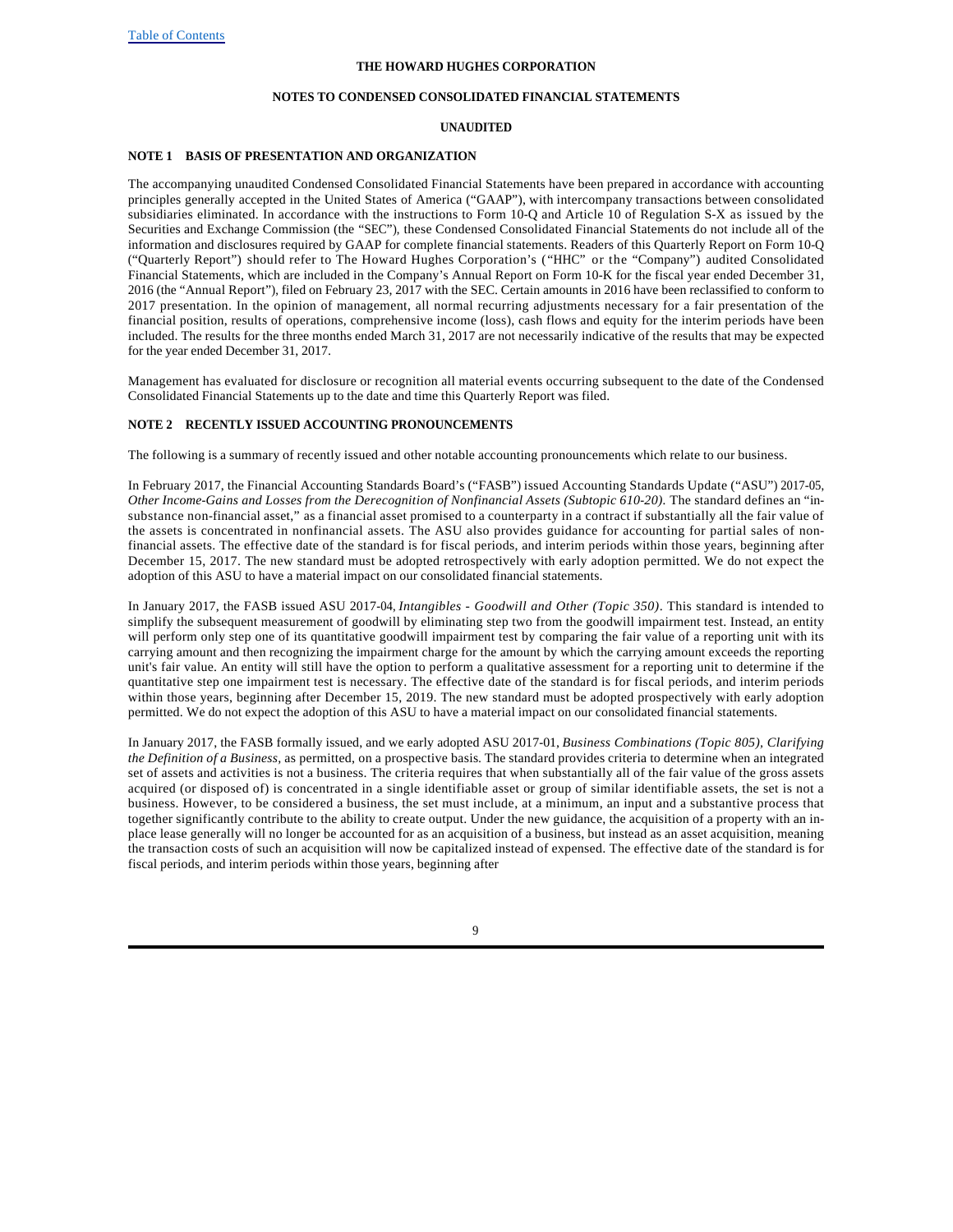#### **NOTES TO CONDENSED CONSOLIDATED FINANCIAL STATEMENTS**

### **UNAUDITED**

December 15, 2017. Our adoption did not have a material impact on our accounting for acquisitions in the first quarter.

In November 2016, the FASB issued ASU 2016-18, *Statement of Cash Flows - Restricted Cash*, which requires entities to show the changes in the total of cash, cash equivalents, restricted cash and restricted cash equivalents in the statement of cash flow. The effective date of the standard is for fiscal periods, and interim periods within those years, beginning after December 15, 2017. Early adoption is permitted, including adoption in an interim period, but any adjustments must be reflected as of the beginning of the fiscal year that includes that interim period. The new standard must be adopted retrospectively. ASU 2016-18 will impact the presentation of cash on our consolidated balance sheet and our presentation of operating, investing and financing activities related to restricted cash on our condensed consolidated statement of cash flows.

In October 2016, the FASB issued ASU 2016-17, *Consolidation (Topic 810): Interests Held through Related Parties That Are under Common Control*. The standard requires reporting entities to evaluate whether they should consolidate a variable interest entity ("VIE") in certain situations involving entities under common control. Specifically, the standard changes the evaluation of whether a reporting entity is the primary beneficiary of a VIE by changing how a reporting entity that is a single decision maker of a VIE treats indirect interests in the entity held through related parties that are under common control with the reporting entity. The new standard was effective January 1, 2017 and must be adopted retrospectively. We currently have no VIEs involving entities under common control, and accordingly, adoption of this ASU had no impact on our consolidated financial statements.

In August 2016, the FASB issued ASU 2016-15, *Classification of Certain Cash Receipts and Cash Payments.* The standard addresses how certain cash receipts and payments are presented and classified in the statement of cash flows, including debt extinguishment costs, distributions from equity method investees and contingent consideration payments made after a business combination. The effective date of this standard is for fiscal years, and interim periods within those years, beginning after December 15, 2017 with early adoption permitted. The new standard must be adopted retrospectively. We are still evaluating but do not expect the adoption of this ASU to have a material impact on our consolidated financial statements.

In June 2016, the FASB issued ASU 2016-13, *Financial Instruments—Credit Losses*. The standard modifies the impairment model for most financial assets, including trade accounts receivables and loans, and will require the use of an "expected loss" model for instruments measured at amortized cost. Under this model, entities will be required to estimate the lifetime expected credit loss on such instruments and record an allowance to offset the amortized cost basis of the financial asset, resulting in a net presentation of the amount expected to be collected on the financial asset. The effective date of the standard is for fiscal years, and for interim periods within those years, beginning after December 15, 2019 with early adoption permitted. We are currently evaluating ASU 2016-13 on our consolidated financial statements but do not anticipate significant impact on adoption.

In March 2016, the FASB issued ASU 2016-09, *Compensation – Stock Compensation (Topic 718) Improvements to Employee Share-Based Payment Accounting*. The standard amends several aspects of accounting for share-based payment transactions, including the accounting for income taxes, forfeitures and statutory tax withholding requirements, as well as classification in the statement of cash flows. The new guidance requires entities to recognize all income tax effects of awards in the income statement when the awards vest or are settled, in contrast to current guidance wherein such effects are recorded in additional paid-in capital ("APIC"). It also allows an employer to repurchase more of an employee's shares for tax withholding purposes without triggering liability accounting and to make a policy election to account for forfeitures as they occur. We adopted the ASU as of January 1, 2017, and it did not have a material impact on our accounting for excess tax benefits and tax deficiencies as our stock compensation plans, which permit net-share settlement, had minimal vesting and exercise activity prior to January 1, 2017. The amounts recorded in APIC prior to our adoption can remain in APIC per the new standard. Our plans allow us, at the employee's request, to withhold shares with a fair value up to the amount of tax owed using the maximum statutory tax rate for the employee's applicable jurisdiction. We will continue to estimate forfeitures as allowed by an election under the new guidance. Our condensed consolidated statements of cash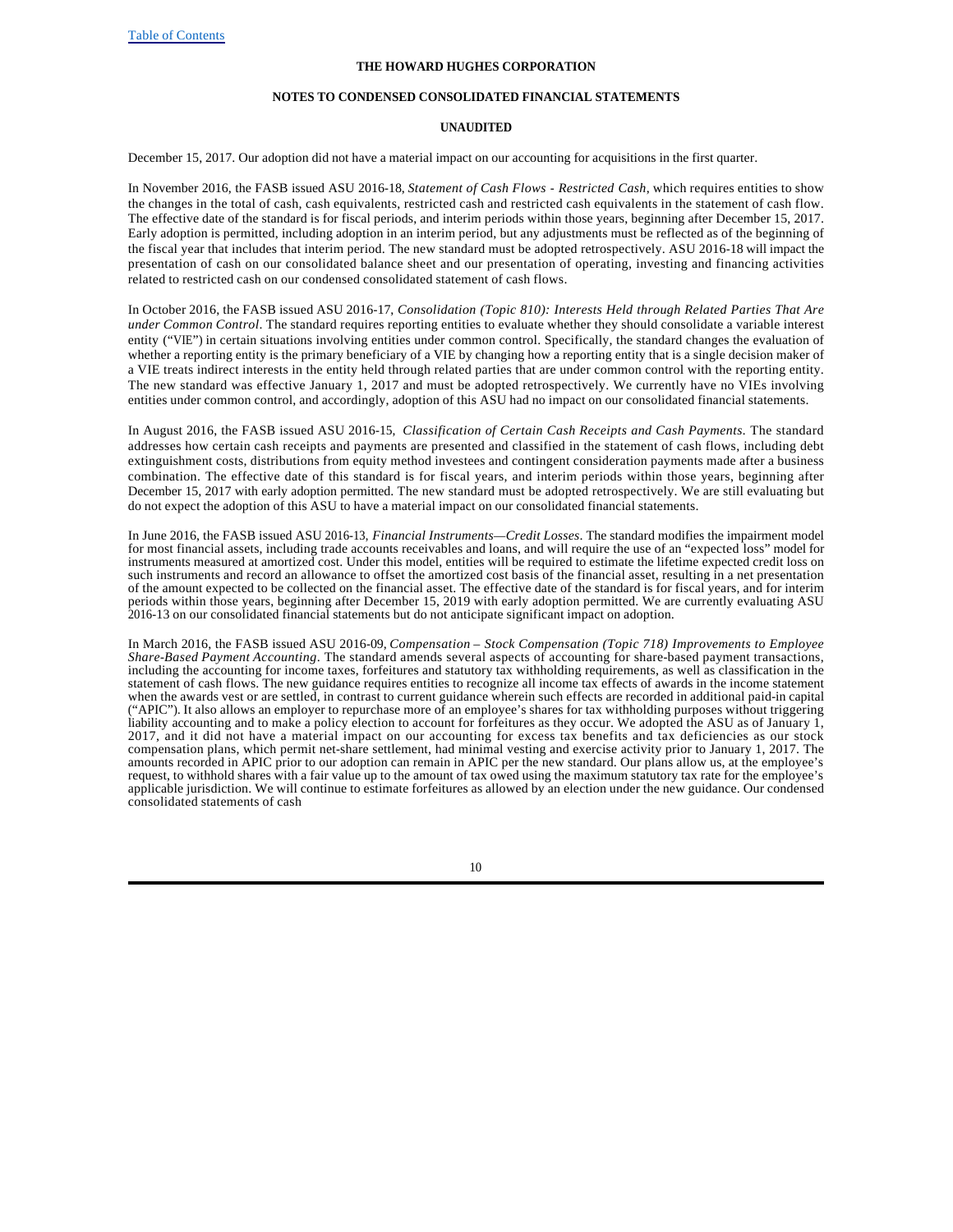#### **NOTES TO CONDENSED CONSOLIDATED FINANCIAL STATEMENTS**

### **UNAUDITED**

flows for the three months ended March 31, 2017 and 2016 present excess tax benefits as an operating activity and employee taxes paid as a financing activity as required by ASU 2016-09.

In February 2016, the FASB issued ASU 2016-02, *Leases*. ASU 2016-02, codified in Accounting Standards Codification ("ASC") 842. The standard amends the existing accounting standards for lease accounting, including requiring lessees to recognize most leases on their balance sheets and making targeted changes to lessor accounting. The effective date of this standard is for fiscal years, and interim periods within those years, beginning after December 15, 2018 with early adoption permitted. The standard requires a modified retrospective transition approach for all leases existing at, or entered into after, the date of initial application. We are currently evaluating the impact of adopting ASU 2016-02 on our consolidated financial statements.

In May 2014, the FASB and International Accounting Standards Board issued ASU 2014-09 *Revenues from Contracts with Customers (Topic 606)*. The standard's core principle is that a company will recognize revenue when it transfers promised goods or services to customers in an amount that reflects the consideration to which the company expects to be entitled in exchange for those goods or services. In doing so, companies will need to use more judgment and make more estimates than under current guidance. These may include identifying performance obligations in the contract, estimating the amount of variable consideration to include in the transaction price and allocating the transaction price to each separate performance obligation. The effective date of this standard is for fiscal years, and interim periods within those years, beginning after December 15, 2017 with early adoption permitted. We have concluded that after adoption we will not be able to recognize revenue for condominium projects on a percentage of completion basis, and generally revenue will be recognized when the units close and the title has transferred to the buyer. Entities have the option of using either a full retrospective or a modified approach. We have elected to apply a full retrospective approach of adoption. We are continuing to evaluate the new guidance to determine any other impacts on our consolidated financial statements.

### **NOTE 3 SPONSOR AND MANAGEMENT WARRANTS**

On November 9, 2010, we issued warrants to purchase shares of our common stock to certain of our sponsors (the "Sponsor Warrants"). The exercise price for the warrants of \$50.00 per share and the number of shares of common stock underlying each warrant are subject to adjustment for future stock dividends, splits or reverse splits of our common stock or certain other events. The 1,916,667 of Sponsor Warrants outstanding are exercisable at any time and expire on November 9, 2017.

In November 2010 and February 2011, we entered into certain agreements (the "Management Warrants") with David R. Weinreb, our Chief Executive Officer, Grant Herlitz, our President, and Andrew C. Richardson, our former Chief Financial Officer, in each case prior to his appointment to such position, to purchase 2,367,985, 315,731 and 178,971 shares, respectively, of our common stock. The Management Warrants represent underlying shares, which may be adjusted pursuant to a net settlement option, were issued pursuant to such agreements, at fair value in exchange for a combined total of approximately \$19.0 million in cash from such executives at the commencement of their respective employment. Mr. Weinreb and Mr. Herlitz's warrants have an exercise price of \$42.23 per share and Mr. Richardson's warrants have an exercise price of \$54.50 per share, and all warrants are currently exercisable. Mr. Herlitz exercised his warrants in early January 2017, resulting in the net issuance of 198,184 shares in accordance with the warrant provisions. Mr. Herlitz also donated 6,850 shares to a charitable trust, which were net share settled for 4,400 shares in accordance with the warrant provisions. In February and March 2017, Mr. Richardson exercised 130,000 Management Warrants, resulting in the net issuance of 70,014 shares in accordance with the warrant provisions. Mr. Weinreb's warrants expire in November 2017, and Mr. Richardson's remaining warrants expire in February 2018.

As of March 31, 2017, the estimated \$129.4 million fair value for the Sponsor Warrants representing warrants to purchase 1,916,667 shares and the estimated \$184.4 million fair value for the remaining Management Warrants representing warrants to purchase 2,416,956 shares were recorded as liabilities because the holders of these warrants could require us to settle such warrants in cash upon a change of control. The estimated fair values for the outstanding Sponsor Warrants and Management Warrants were \$123.5 million and \$208.7 million, respectively, as of December 31, 2016. The fair values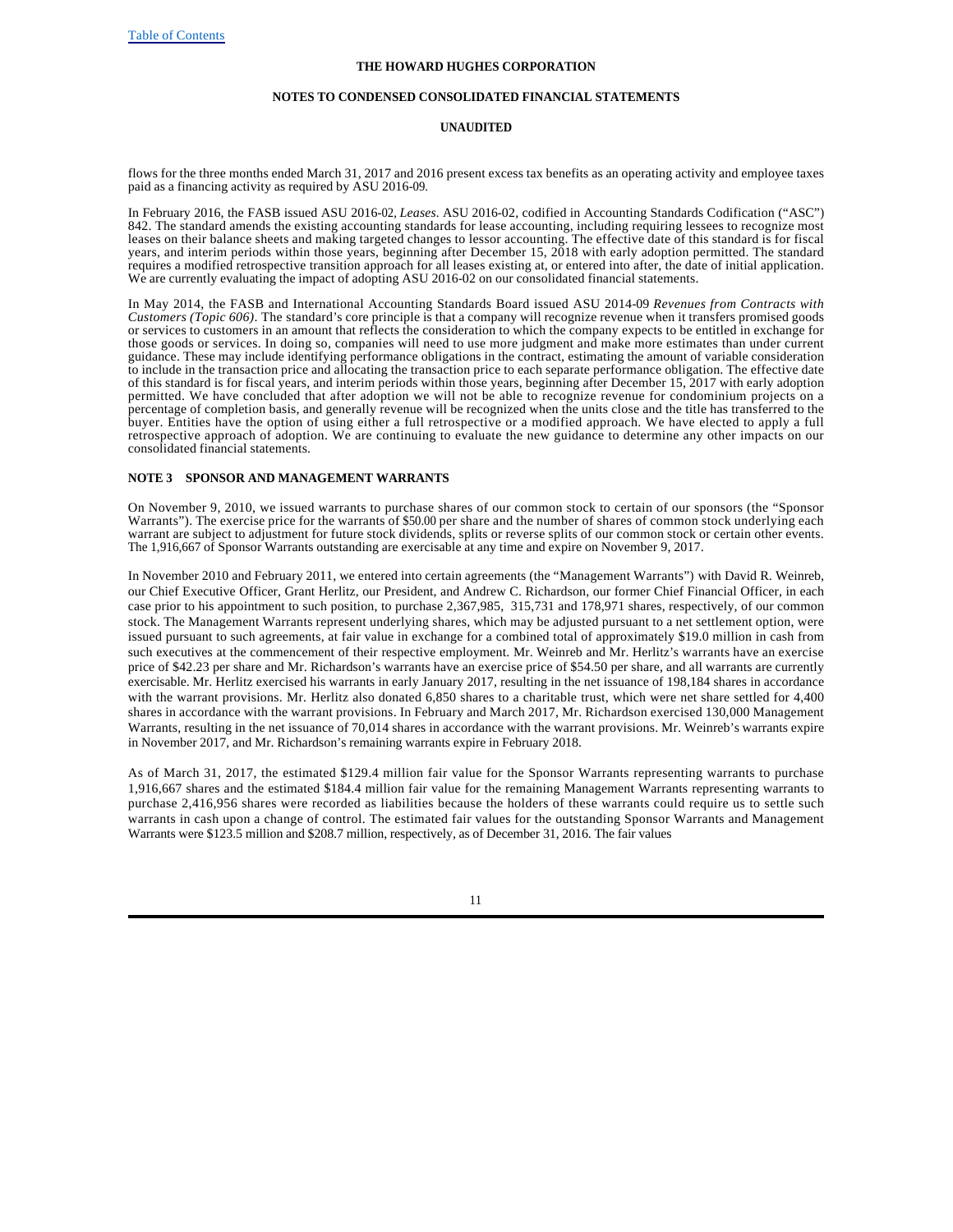### **NOTES TO CONDENSED CONSOLIDATED FINANCIAL STATEMENTS**

### **UNAUDITED**

were estimated using an option pricing model and Level 3 inputs due to the unavailability of comparable market data, as further discussed in Note 7 – *Fair Value of Financial Instruments* in our Condensed Consolidated Financial Statements. Decreases and increases in the fair value of the Sponsor Warrants and the Management Warrants are recognized as warrant liability gains or losses, respectively, in the Condensed Consolidated Statements of Operations.

On October 7, 2016, we entered into a management warrant agreement with our new Chief Financial Officer, David R. O'Reilly, prior to his appointment to the position. This warrant represents 50,125 underlying shares with an exercise price of \$112.08 per share and was issued at fair value in exchange for \$1.0 million in cash from Mr. O'Reilly. The new warrants qualify as equity instruments and are included within additional paid-in capital in the Condensed Consolidated Balance Sheet at March 31, 2017 and December 31, 2016.

### **NOTE 4 EARNINGS PER SHARE**

Basic earnings per share ("EPS") is computed by dividing net income available to common stockholders by the weighted-average number of common shares outstanding. Diluted EPS is computed after adjusting the numerator and denominator of the basic EPS computation for the effects of all potentially dilutive common shares. The dilutive effect of options and nonvested stock issued under stock-based compensation plans is computed using the treasury stock method. The dilutive effect of the Sponsor Warrants and Management Warrants is computed using the if-converted method. Gains associated with the changes in the fair value of the Sponsor Warrants and Management Warrants are excluded from the numerator in computing diluted earnings per share because inclusion of such gains in the computation would be anti-dilutive.

Information related to our EPS calculations is summarized as follows:

|                                                         | Three Months Ended March 31, |                          |  |  |  |  |  |  |
|---------------------------------------------------------|------------------------------|--------------------------|--|--|--|--|--|--|
| (In thousands, except per share amounts)                | 2017                         | 2016                     |  |  |  |  |  |  |
| <b>Basic EPS:</b>                                       |                              |                          |  |  |  |  |  |  |
| Numerator:                                              |                              |                          |  |  |  |  |  |  |
| Net income                                              | \$<br>5,659                  | \$<br>143,765            |  |  |  |  |  |  |
| Net income attributable to noncontrolling interests     |                              |                          |  |  |  |  |  |  |
| Net income attributable to common stockholders          | \$<br>5,659                  | $\frac{1}{2}$<br>143,765 |  |  |  |  |  |  |
| Denominator:                                            |                              |                          |  |  |  |  |  |  |
| Weighted average basic common shares outstanding        | 39,799                       | 39,473                   |  |  |  |  |  |  |
| <b>Diluted EPS:</b>                                     |                              |                          |  |  |  |  |  |  |
| Numerator:                                              |                              |                          |  |  |  |  |  |  |
| Net income attributable to common stockholders          | \$<br>5,659                  | \$<br>143,765            |  |  |  |  |  |  |
| Less: Warrant liability gain                            |                              | (29, 820)                |  |  |  |  |  |  |
| Adjusted net income attributable to common stockholders | \$<br>5,659                  | 113,945<br>\$            |  |  |  |  |  |  |
|                                                         |                              |                          |  |  |  |  |  |  |
| Denominator:                                            |                              |                          |  |  |  |  |  |  |
| Weighted average basic common shares outstanding        | 39.799                       | 39,473                   |  |  |  |  |  |  |
| Restricted stock and stock options                      | 317                          | 357                      |  |  |  |  |  |  |
| <b>Warrants</b>                                         | 2,641                        | 2,570                    |  |  |  |  |  |  |
| Weighted average diluted common shares outstanding      | 42,757                       | 42,400                   |  |  |  |  |  |  |
|                                                         |                              |                          |  |  |  |  |  |  |
| <b>Basic income per share:</b>                          | \$<br>0.14                   | \$<br>3.64               |  |  |  |  |  |  |
|                                                         |                              |                          |  |  |  |  |  |  |
| Diluted income per share:                               | \$<br>0.13                   | \$<br>2.69               |  |  |  |  |  |  |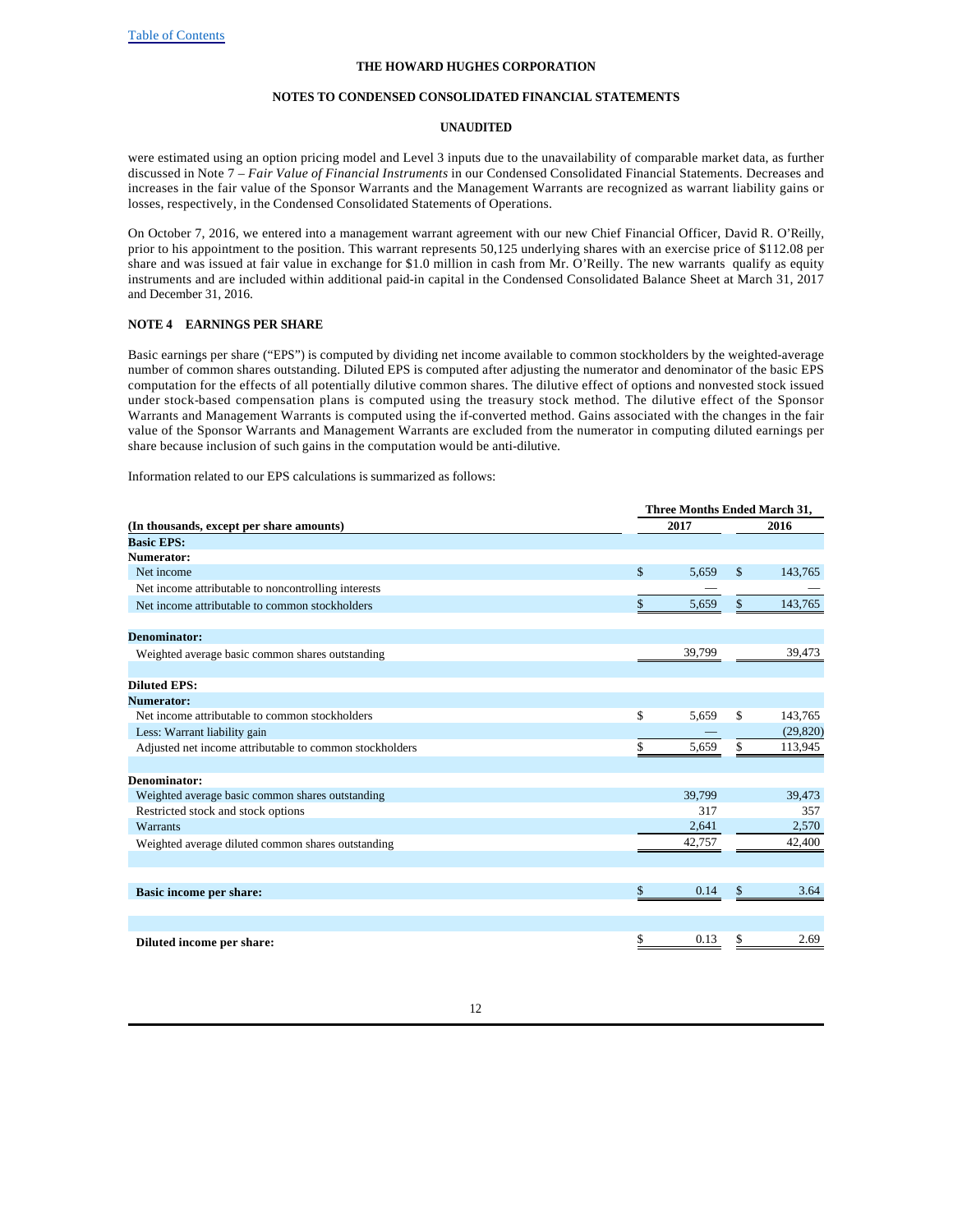### **NOTES TO CONDENSED CONSOLIDATED FINANCIAL STATEMENTS**

### **UNAUDITED**

The diluted EPS computation as of March 31, 2017 excludes 328,500 stock options because their inclusion would have been antidilutive and 170,847 shares of restricted stock because market conditions have not been met.

The diluted EPS computation for the three months ended March 31, 2016 excluded 392,000 stock options because their inclusion would have been anti-dilutive and 37,440 shares of restricted stock because market conditions had not been met.

### **NOTE 5 RECENT TRANSACTIONS**

On May 2, 2017, we announced that Bank of America will serve as the lead anchor tenant to the 51 story trophy Class A downtown office building at 110 North Wacker Drive in Chicago, Illinois. The lease accounts for more than a third of the Goettsch-designed 1.35 million square-foot high-rise. With construction planned to start in the spring of 2018, we expect the building to open late 2020.

On March 16, 2017, we offered, sold and issued \$800.0 million in aggregate principal amount of 5.375% senior notes due March 15, 2025 (the "2025 Notes") to Qualified Institutional Buyers (as defined in the Securities Act of 1933) in accordance with Rule 144A and Regulation S and completed a tender offer and consent solicitation for any and all of our \$750.0 million existing 6.875% senior notes due October 1, 2021. We used the net proceeds to redeem all of the 6.875% senior notes and to pay related transaction fees and expenses. Interest on the 2025 Notes is paid semi-annually, on March 15th and September 15th of each year beginning on September 15, 2017. At any time prior to March 15, 2020, we may redeem all or a portion of the Senior Notes at a redemption price equal to 100% of the principal plus a "make-whole" declining call premium thereafter to maturity. At any time prior to March 15, 2020, we may redeem 35% of the 2025 Notes at a price of 105.375% with net cash proceeds of certain equity offerings, plus accrued and unpaid interest. The notes contain customary terms and covenants and have no maintenance covenants.

On March 1, 2017 (the "Acquisition Date"), we acquired our joint venture partner's 50.0% interest in the Las Vegas 51s minor league baseball team for \$16.4 million. Upon completion of the transaction, we became the sole owner (100%) of this Triple-A baseball team affiliated with the New York Mets. We recognized a gain of \$5.4 million in conjunction with this acquisition relating to the step-up to fair value of the assets acquired. The estimated fair value of the assets acquired and liabilities assumed are provisional as of March 31, 2017, pending final determinations of the fair value of the intangible assets existing as of the Acquisition Date. Accordingly, the assets acquired and liabilities assumed may change upon finalization of our valuations and completion of the purchase price allocation, both of which are expected to occur no later than one year from the Acquisition Date. Total assets of \$35.6 million and liabilities of \$2.3 million were consolidated into our financial statements at fair value as of the Acquisition Date. Prior to the acquisition, we accounted for our investment in the Las Vegas 51s under the equity method within Investment in Real Estate and Other Affiliates and recognized a loss of \$0.2 million in equity in earnings. Included in the Condensed Consolidated Statements of Operations from the Acquisition Date through March 31, 2017 are revenues of \$1.3 million and pre-tax net income from operations of \$0.3 million.

On January 18, 2017, we closed on a land sale of approximately 36 acres of our 100-acre property, The Elk Grove Collection (formerly known as The Outlet Collection at Elk Grove), for gross sales proceeds of \$36.0 million, resulting in a pre-tax gain of \$32.2 million. We continue to pursue the development of the remaining 64 acres, however, commencement of construction is dependent on meeting internal pre-leasing and financing requirements for the project.

On January 6, 2017, we acquired the 11.4-acre Macy's store and parking lot adjacent to Landmark Mall in Alexandria, VA, for \$22.2 million. Landmark Mall, which we own, was closed and transferred to our Strategic Developments segment in January 2017. We intend to transform the property into an open-air, mixed-use community with retail, residential and entertainment components.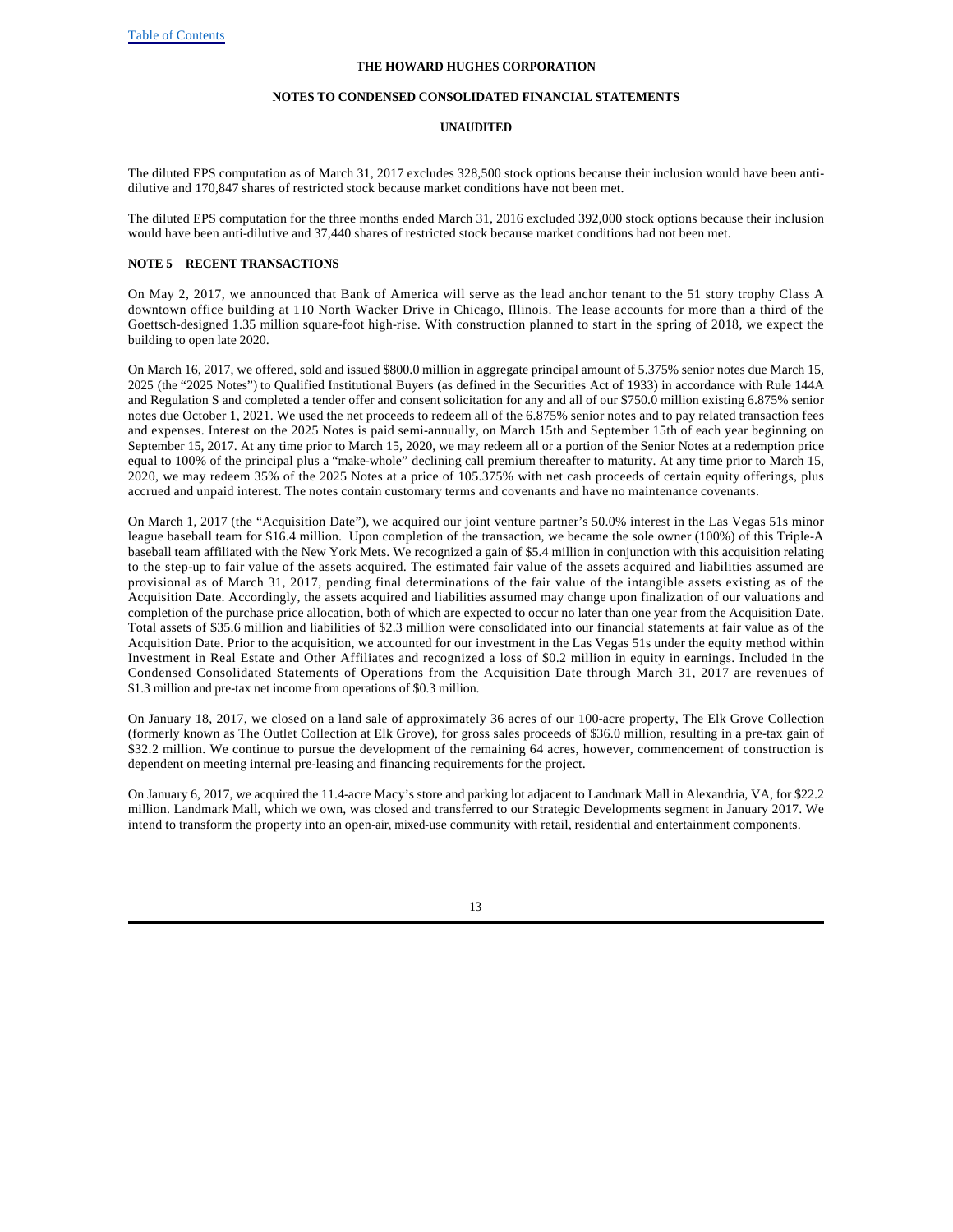#### **NOTES TO CONDENSED CONSOLIDATED FINANCIAL STATEMENTS**

### **UNAUDITED**

### **NOTE 6 IMPAIRMENT**

We review our real estate assets for potential impairment indicators whenever events or changes in circumstances indicate that the carrying amount may not be recoverable. Impairment or disposal of long-lived assets in accordance with ASC 360 requires that if impairment indicators exist and expected undiscounted cash flows generated by the asset over our anticipated holding period are less than its carrying amount, an impairment provision should be recorded to write down the carrying amount of the asset to its fair value. The impairment analysis does not consider the timing of future cash flows and whether the asset is expected to earn an above or below market rate of return.

Each investment in Real Estate and Other Affiliates as discussed in Note 8 – *Real Estate and Other Affiliates* is evaluated periodically for recoverability and valuation declines that are other-than-temporary. If the decrease in value of our investment in a Real Estate and Other Affiliate is deemed to be other-than-temporary, our investment in such Real Estate and Other Affiliate is reduced to its estimated fair value.

No impairment charges were recorded during the three months ended March 31, 2017 or 2016. We periodically evaluate our strategic alternatives with respect to each of our properties and may revise our strategy from time to time, including our intent to hold the asset on a long-term basis or the timing of potential asset dispositions. For example, we may decide to sell property that is held for use, and the sale price may be less than the carrying amount. As a result, these changes in strategy could result in impairment charges in future periods.

### **NOTE 7 FAIR VALUE**

ASC 820, *Fair Value Measurement*, emphasizes that fair value is a market-based measurement that should be determined using assumptions market participants would use in pricing an asset or liability. The standard establishes a hierarchal disclosure framework which prioritizes and ranks the level of market price observability used in measuring assets or liabilities at fair value. Market price observability is impacted by a number of factors, including the type of investment and the characteristics specific to the asset or liability. Assets or liabilities with readily available active quoted prices, or for which fair value can be measured from actively quoted prices, generally will have a higher degree of market price observability and a lesser degree of judgment used in measuring fair value.

The following table presents the fair value measurement hierarchy levels required under ASC 820 for each of our assets and liabilities that are measured at fair value on a recurring basis:

|                                   |         |               | <b>March 31, 2017</b>                                                       |   |                                                     |                                       | December 31, 2016 |         |      |                                                                             |      |                                                     |    |                                       |
|-----------------------------------|---------|---------------|-----------------------------------------------------------------------------|---|-----------------------------------------------------|---------------------------------------|-------------------|---------|------|-----------------------------------------------------------------------------|------|-----------------------------------------------------|----|---------------------------------------|
|                                   |         |               | <b>Fair Value Measurements Using</b>                                        |   |                                                     |                                       |                   |         |      | <b>Fair Value Measurements Using</b>                                        |      |                                                     |    |                                       |
|                                   |         |               | <b>Ouoted Prices</b><br>in Active<br>Markets for<br><b>Identical Assets</b> |   | Significant<br>Other<br><b>Observable</b><br>Inputs | Significant<br>Unobservable<br>Inputs |                   |         |      | <b>Ouoted Prices</b><br>in Active<br>Markets for<br><b>Identical Assets</b> |      | Significant<br>Other<br><b>Observable</b><br>Inputs |    | Significant<br>Unobservable<br>Inputs |
| (In thousands)                    | Total   |               | (Level 1)                                                                   |   | (Level 2)                                           | (Level 3)                             |                   | Total   |      | (Level 1)                                                                   |      | (Level 2)                                           |    | (Level 3)                             |
| Assets:                           |         |               |                                                                             |   |                                                     |                                       |                   |         |      |                                                                             |      |                                                     |    |                                       |
| Cash<br>equivalents               | \$      | <sup>\$</sup> |                                                                             | S |                                                     | \$                                    |                   | 18      | - \$ | 18                                                                          | - \$ |                                                     | \$ |                                       |
| Liabilities:                      |         |               |                                                                             |   |                                                     |                                       |                   |         |      |                                                                             |      |                                                     |    |                                       |
| <b>Interest Rate</b><br>Swaps and |         |               |                                                                             |   |                                                     |                                       |                   |         |      |                                                                             |      |                                                     |    |                                       |
| Caps                              | (540)   |               |                                                                             |   | (540)                                               |                                       |                   | (149)   |      |                                                                             |      | (149)                                               |    |                                       |
| Warrants                          | 313,797 |               |                                                                             |   |                                                     | 313.797                               |                   | 332,170 |      |                                                                             |      |                                                     |    | 332,170                               |

Cash equivalents consist of registered money market mutual funds which invest in United States treasury securities that are valued at the net asset value of the underlying shares in the funds as of the close of business at the end of each period.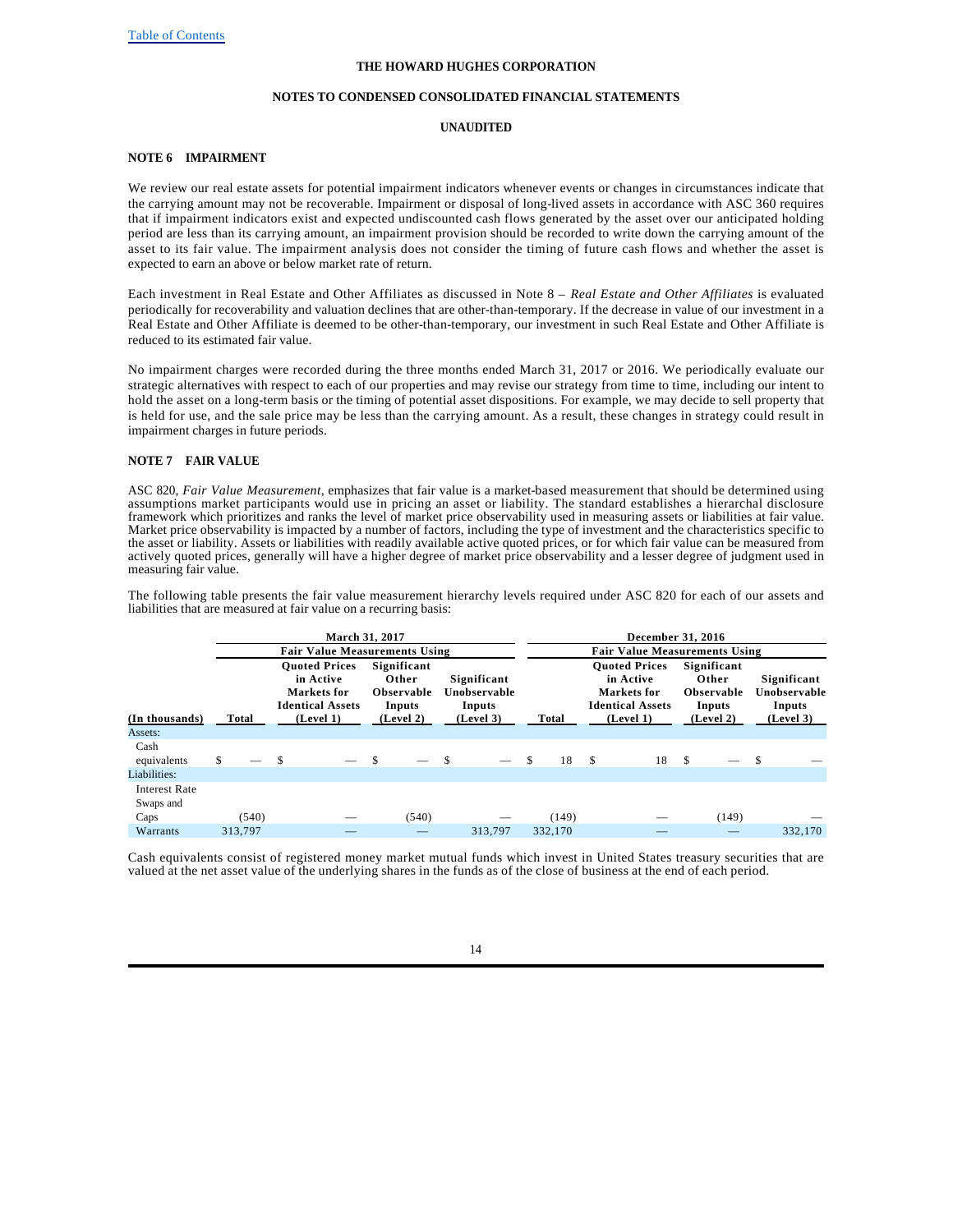### **NOTES TO CONDENSED CONSOLIDATED FINANCIAL STATEMENTS**

### **UNAUDITED**

The fair values of interest rate swaps are determined using the market standard methodology of netting the discounted future fixed cash payments and the discounted expected variable cash receipts. The variable cash receipts are based on an expectation of future interest rates derived from observable market interest rate curves.

The valuation of warrants is based on an option pricing valuation model, utilizing inputs which are classified as Level 3 due to the unavailability of comparable market data. The inputs to the valuation model include the fair value of stock related to the warrants, exercise price and term of the warrants, expected volatility, risk-free interest rate and dividend yield. Generally, an increase in expected volatility would increase the fair value of the liability, but the impact of the volatility on fair value diminishes as the market value of the stock increases above the strike price. As the period of restriction lapses, the marketability discount reduces to zero and increases the fair value of the warrants.

The following table presents a rollforward of the valuation of our Sponsor and Management Warrants:

| (In thousands)                          | 2017 | 2016                  |
|-----------------------------------------|------|-----------------------|
| Balance as of January 1                 |      | \$ 307,760<br>332.170 |
| Warrant liability loss (gain) (a)       |      | (29, 820)<br>12.562   |
| <b>Exercises of Management Warrants</b> |      | (30,935)              |
| Balance as of March 31                  |      | \$277,940<br>313,797  |

(a) Represents unrealized gains/losses during 2017 and 2016 relating to outstanding warrants at the end of the period. Changes in the fair value of the Sponsor and Management Warrants were recognized in net income as a warrant liability gain or loss.

The significant unobservable inputs used in the fair value measurement of our warrant liabilities as of March 31, 2017 and December 31, 2016 are as follows:

|                   | Unobservable Inputs |                      |  |  |  |
|-------------------|---------------------|----------------------|--|--|--|
|                   | <b>Expected</b>     | <b>Marketability</b> |  |  |  |
|                   | Volatility (a)      | Discount (b)         |  |  |  |
| March 31, 2017    | 24.1%               | $0.0\%$              |  |  |  |
| December 31, 2016 | 31.0%               | $0.0\% - 1.0\%$      |  |  |  |

Based on our implied equity volatility.

(b) Represents the discount rate for lack of marketability of the Management Warrants which decreases as the current date approaches the dates of contractual expiration of the marketability restrictions. As all Management zero.

The estimated fair values of our financial instruments that are not measured at fair value on a recurring basis are as follows:

|                    |                                       | <b>March 31, 2017</b> |                                       |    | December 31, 2016  |   |                                       |  |  |  |
|--------------------|---------------------------------------|-----------------------|---------------------------------------|----|--------------------|---|---------------------------------------|--|--|--|
| (In thousands)     | <b>Fair Value</b><br><b>Hierarchy</b> | Carrying<br>Amount    | <b>Estimated</b><br><b>Fair Value</b> |    | Carrying<br>Amount |   | <b>Estimated</b><br><b>Fair Value</b> |  |  |  |
| Assets:            |                                       |                       |                                       |    |                    |   |                                       |  |  |  |
| Cash               | Level 1                               | 541,508               | 541,508                               | \$ | 665.492            | S | 665,492                               |  |  |  |
|                    |                                       |                       |                                       |    |                    |   |                                       |  |  |  |
| Liabilities:       |                                       |                       |                                       |    |                    |   |                                       |  |  |  |
| Fixed-rate debt    | Level 2                               | 1.324.367             | 1,316,391                             | S  | 1.184.141          | S | 1,224,573                             |  |  |  |
| Variable-rate debt | Level 2                               | 1.447.125             | 1.447.125                             |    | 1,524,319          |   | 1,524,319                             |  |  |  |

The fair value of fixed-rate debt in the table above, not including our Senior Notes (please refer to Note 9 – *Mortgages, Notes and Loans Payable* in our Condensed Consolidated Financial Statements), was estimated based on a discounted future cash payment model, which includes risk premiums and a risk free rate derived from the current London Interbank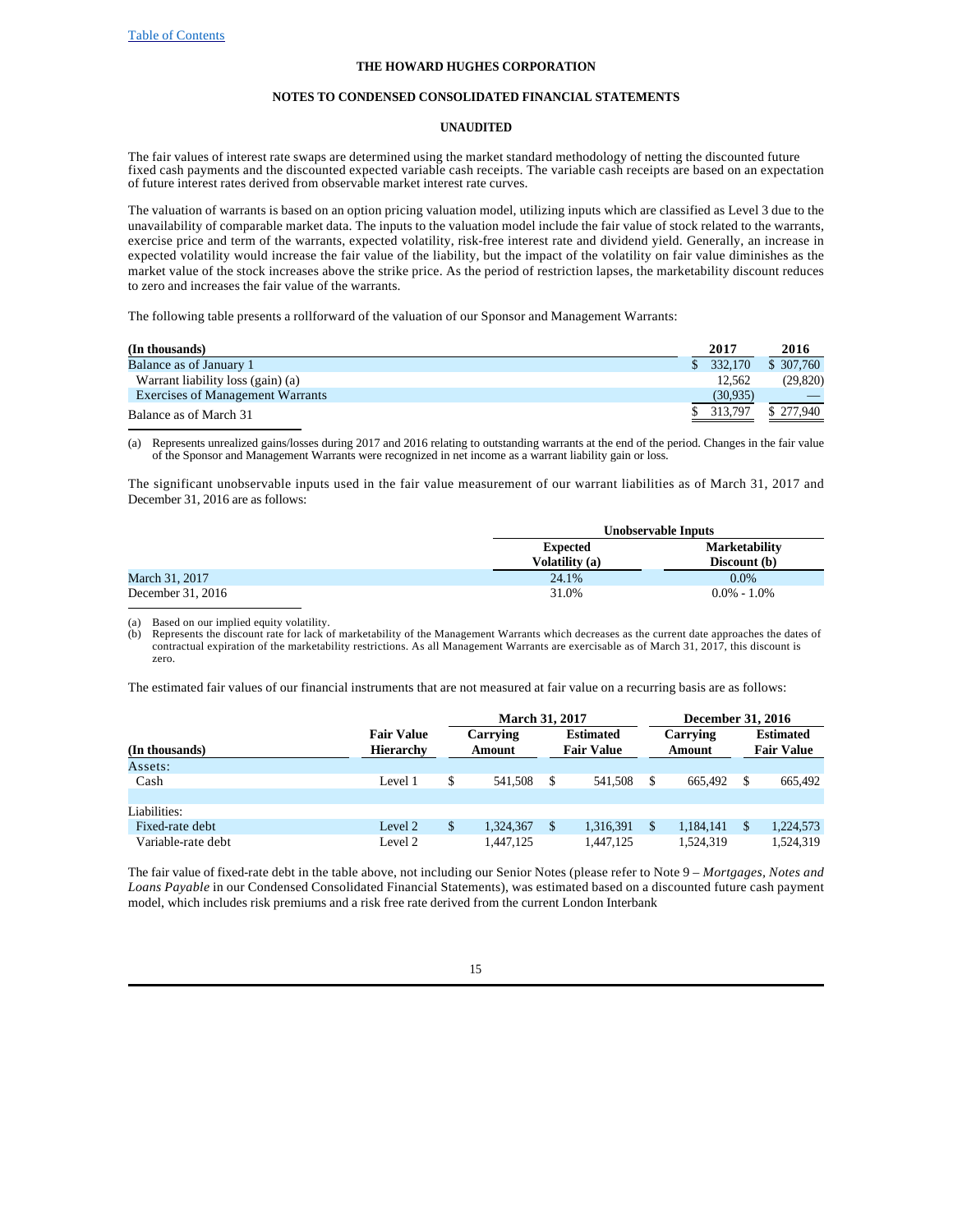#### **NOTES TO CONDENSED CONSOLIDATED FINANCIAL STATEMENTS**

### **UNAUDITED**

Offered Rate ("LIBOR") or U.S. Treasury obligation interest rates. The discount rates reflect our judgment as to what the approximate current lending rates for loans or groups of loans with similar maturities and credit quality would be if credit markets were operating efficiently and assuming that the debt is outstanding through maturity. The fair value of our Senior Notes, included in fixed-rate debt in the table above, is based upon the trade price closest to the end of the period presented.

The carrying amounts for our variable-rate debt approximate fair value given that the interest rates are variable and adjust with current market rates for instruments with similar risks and maturities.

The carrying amounts of cash and cash equivalents and accounts receivable approximate fair value because of the short-term maturity of these instruments.

### **NOTE 8 REAL ESTATE AND OTHER AFFILIATES**

Our investments in Real Estate and Other Affiliates that are reported on the equity and cost methods are as follows:

|                                                       | <b>Economic/Legal Ownership</b> |                      |  |                   | <b>Carrying Value</b> |                      |    | <b>Share of Earnings/Dividends</b>             |  |       |
|-------------------------------------------------------|---------------------------------|----------------------|--|-------------------|-----------------------|----------------------|----|------------------------------------------------|--|-------|
| (\$ in thousands)                                     | March 31,<br>2017               | December 31.<br>2016 |  | March 31,<br>2017 |                       | December 31,<br>2016 |    | <b>Three Months Ended</b><br>March 31,<br>2017 |  | 2016  |
| <b>Equity Method Investments</b>                      |                                 |                      |  |                   |                       |                      |    |                                                |  |       |
| <b>Master Planned Communities:</b>                    |                                 |                      |  |                   |                       |                      |    |                                                |  |       |
| The Summit (a)                                        | $-$ %                           | $-$ % \$             |  | 37,932 \$         |                       | $32,653$ \$          |    | $5,280$ \$                                     |  |       |
| <b>Operating Assets:</b>                              |                                 |                      |  |                   |                       |                      |    |                                                |  |       |
| Las Vegas $51s$ , LLC $(c)$                           | 100.00                          | 50.00                |  |                   |                       | 11,062               |    | (152)                                          |  | (159) |
| Constellation (a) (b)                                 | 50.00                           | 50.00                |  | 2.793             |                       | 2.730                |    | 64                                             |  |       |
| The Metropolitan Downtown Columbia (d)                | 50.00                           | 50.00                |  | (1,607)           |                       | (1,064)              |    | 57                                             |  | (717) |
| Millennium Six Pines Apartments (e)                   | 100.00                          | 100.00               |  |                   |                       |                      |    |                                                |  | 13    |
| Stewart Title of Montgomery County, TX                | 50.00                           | 50.00                |  | 3,588             |                       | 3.611                |    | 26                                             |  | 102   |
| Woodlands Sarofim #1                                  | 20.00                           | 20.00                |  | 2,658             |                       | 2,683                |    |                                                |  | 53    |
| <b>Strategic Developments:</b>                        |                                 |                      |  |                   |                       |                      |    |                                                |  |       |
| Circle T Ranch and Power Center                       | 50.00                           | 50.00                |  | 4,456             |                       | 4,956                |    |                                                |  |       |
| <b>HHMK</b> Development                               | 50.00                           | 50.00                |  | 10                |                       | 10                   |    |                                                |  |       |
| <b>KR</b> Holdings                                    | 50.00                           | 50.00                |  | 718               |                       | 707                  |    | 11                                             |  | 5     |
| m.flats/TEN.M (a)                                     | 50.00                           | 50.00                |  | 6,464             |                       | 6,379                |    |                                                |  |       |
| 33 Peck Slip (Grandview SHG, LLC) (a) (f)             | 35.00                           | 35.00                |  | 8,963             |                       | 8,243                |    | (156)                                          |  | 19    |
|                                                       |                                 |                      |  | 65,975            |                       | 71,970               |    | 5,137                                          |  | (684) |
| <b>Cost method investments</b>                        |                                 |                      |  | 4,406             |                       | 4,406                |    | 3,383                                          |  | 2,616 |
| <b>Investment in Real Estate and Other Affiliates</b> |                                 |                      |  | 70,381            |                       | 76,376               | S. | 8,520                                          |  | 1,932 |

(a) Please refer to the discussion below for a description of the joint venture ownership structure.<br>(b) Equity method variable interest entity ("VIE") as of March 31, 2017.<br>(c) On March 1, 2017, we acquired our joint vent

(d) The Metropolitan Downtown Columbia was placed in service in first quarter 2015.

(e) On July 20, 2016, we acquired our joint venture partner's interest in Millennium Six Pines Apartments and have fully consolidated the assets and liabilities of the entity as of December 31, 2016.<br>(f) The 33 Peck Slip h

January 1, 2017. The prior year share of earnings for the three months ended March 31, 2016 was recorded in the Operating Assets segment but is reflected here for comparative purposes.

As of March 31, 2017, we are not the primary beneficiary of the VIE listed above because we do not have the power to direct activities that most significantly impact the economic performance of the joint venture, and therefore, we report our interests on the equity method. Our maximum exposure to loss as a result of this investment is limited to the aggregate carrying value of the investment as we have not provided any guarantees or otherwise made firm commitments to fund amounts on behalf of this VIE. The aggregate carrying value of unconsolidated VIEs was \$2.8 million and \$13.8 million as of March 31, 2017 and December 31, 2016, respectively, and was classified as Investment in Real Estate and Other Affiliates in the Condensed Consolidated Balance Sheets.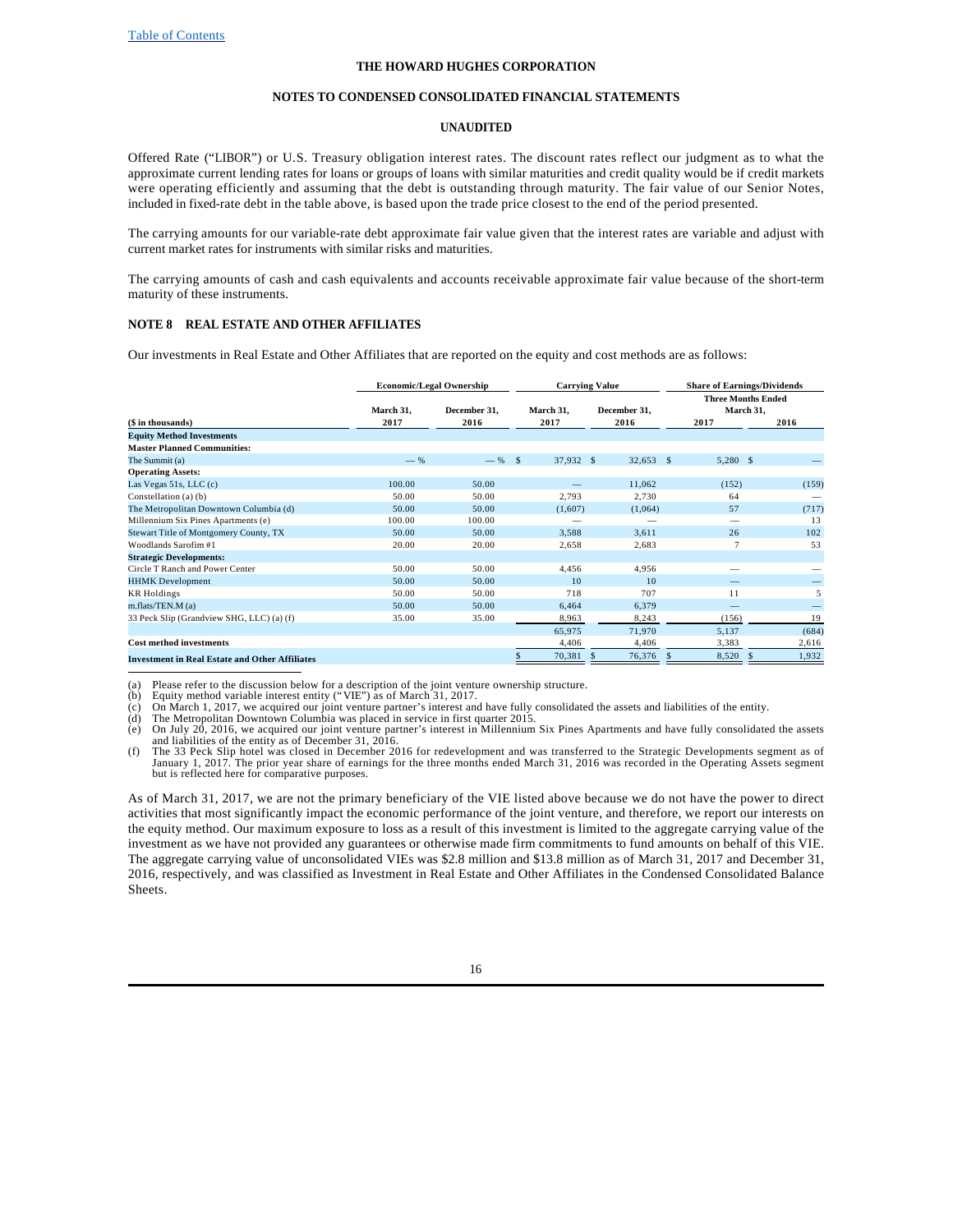#### **NOTES TO CONDENSED CONSOLIDATED FINANCIAL STATEMENTS**

### **UNAUDITED**

As of March 31, 2017, approximately \$157.2 million of indebtedness was secured by the properties owned by our Real Estate and Other Affiliates of which our share was approximately \$71.5 million based upon our economic ownership. All of this indebtedness is without recourse to us.

We are the primary beneficiary of one VIE which is consolidated in the financial statements. The creditors of the consolidated VIE do not have recourse to us. As of March 31, 2017, the carrying values of the assets and liabilities associated with the operations of the consolidated VIE were \$21.8 million and \$1.5 million, respectively. As of December 31, 2016, the carrying values of the assets and liabilities associated with the operations of the consolidated VIE were \$21.7 million and \$1.4 million, respectively. The assets of the VIE are restricted for use only by the particular VIE and are not available for our general operations.

Our recent significant investments in Real Estate Affiliates and the related accounting considerations are described below.

### *The Summit*

During the first quarter 2015, we formed DLV/HHPI Summerlin, LLC ("The Summit") in a joint venture with Discovery Land Company ("Discovery"), and we contributed land with a book basis of \$13.4 million and transferred Special Improvement District ("SID") bonds related to such land with a carrying value of \$1.3 million to the joint venture at the agreed upon capital contribution value of \$125.4 million ("Our Capital Contribution"), or \$226,000 per acre. Discovery is required to fund up to a maximum of \$30.0 million of cash as their capital contribution and we have no further capital obligations. The gains on the contributed land will be recognized in Equity in earnings from Real Estate and Other Affiliates as the joint venture sells lots.

After receipt of Our Capital Contribution and a 5.0% preferred return, Discovery is entitled to cash distributions by the joint venture until it has received two times its equity contribution. Any further cash distributions are shared 50/50. Discovery is the manager on the project, and development began in second quarter 2015. Given the nature of the venture's capital structure and the provisions for the liquidation of assets, our share of the venture's income-producing activities will be recognized based on the Hypothetical Liquidation Book Value ("HLBV") method. Under this method, we recognize equity in earnings from the joint venture based on the change in our underlying share of the venture's net assets on a hypothetical liquidation basis as of the reporting date.

The Summit had \$152.2 million of assets, \$112.2 million in liabilities and \$40.0 million of equity as of March 31, 2017. As of December 31, 2016, The Summit had \$151.3 million of assets, \$116.5 million in liabilities and \$34.8 million of equity. For the three months ended March 31, 2017 and March 31, 2016, The Summit had revenues of \$11.5 million and \$0 (recognized on a percentage of completion basis), gross margin of \$6.5 million and \$0 million and net income (loss) of \$5.3 million and (\$0.8) million, respectively.

#### *33 Peck Slip*

In January 2016, we entered into a joint venture to purchase a hotel located at 33 Peck Slip in the Seaport District of New York. We advanced a bridge loan of \$25.0 million at a 5.0% interest rate to the joint venture at closing to expedite the acquisition, which was repaid in full in June 2016. In second quarter 2016, upon completion of a refinancing of the property with a \$36.0 million redevelopment loan, we made an additional capital contribution of \$2.3 million. Our total investment in the joint venture is \$9.0 million as of March 31, 2017. The 33 Peck Slip hotel was closed in December 2016 for redevelopment and was transferred to the Strategic Developments segment.

#### *m.flats/TEN.M*

On October 4, 2013, we entered into a joint venture agreement with a local developer, Kettler, Inc. ("Kettler"), to construct an apartment complex with ground floor retail in Downtown Columbia, Maryland. We contributed approximately five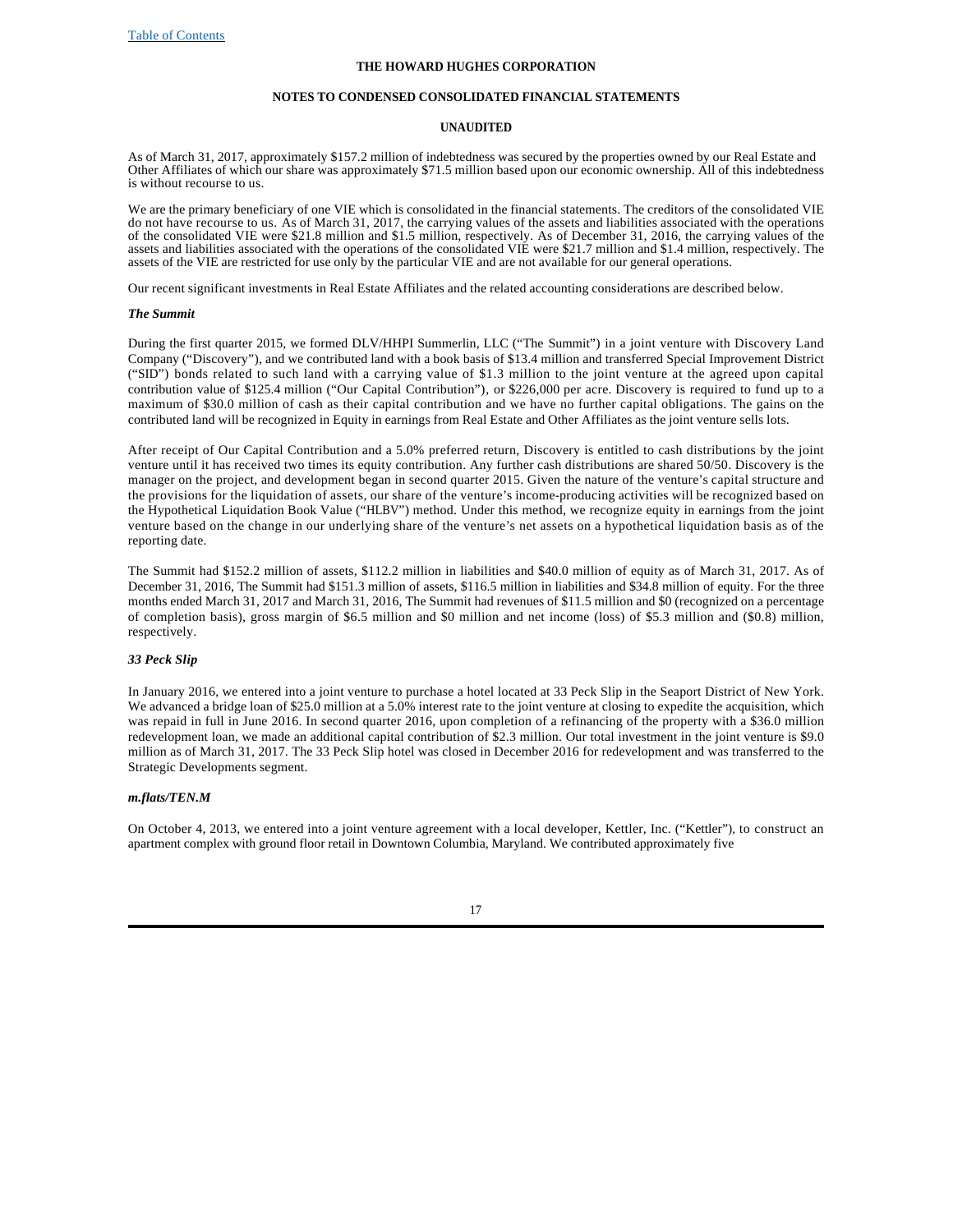### **NOTES TO CONDENSED CONSOLIDATED FINANCIAL STATEMENTS**

### **UNAUDITED**

acres of land having a book value of \$4.0 million to the joint venture and subsequently incurred an additional \$3.1 million in capitalized development costs for a total book value contribution of \$7.1 million. Our land was valued at \$23.4 million, or \$53,500 per constructed unit. In January 2016, the venture closed on an \$88.0 million construction loan which is non-recourse to us and bears interest at one-month LIBOR plus 2.40% with an initial maturity date of February 2020, with three, one-year extension options. At loan closing, Kettler contributed \$16.1 million in cash and \$7.3 million was distributed to us, of which we subsequently reinvested \$6.3 million in 2016. We accounted for this transaction as a partial sale of the land for which we recognized a net profit of \$0.2 million at December 31, 2016.

#### *Constellation*

On January 24, 2014, we entered into a joint venture with a national multi-family real estate developer, The Calida Group ("Calida"), to construct, own and operate a 124-unit gated luxury apartment development in Summerlin. We and our partner each own 50% of the venture, and unanimous consent of the partners is required for all major decisions. This project represents the first residential development in Summerlin's 400-acre downtown. In first quarter 2015, we contributed a 4.5-acre parcel of land with an agreed value of \$3.2 million in exchange for a 50% interest in the venture. Our partner contributed \$3.2 million of cash for their 50% interest. Additionally, our partner is the development manager, funded all pre-development activities, obtained construction financing in first quarter 2015 and provided guarantees required by the lender. The project is financed by a \$15.8 million construction loan with an outstanding balance of \$14.0 million as of March 31, 2017. The loan is non-recourse to us. In fourth quarter 2015, we each contributed an additional \$1.0 million to the joint venture to fund development costs. Upon a sale of the property, we are entitled to 50% of the proceeds up to, and 100% of the proceeds in excess of, an amount determined by applying a 7.0% capitalization rate to net operating income. The venture commenced construction in February 2015 and is being completed in phases. New tenants began to take occupancy in third quarter 2016. As of March 31, 2017, the project is 77.4% occupied and 85.5% leased.

### **NOTE 9 MORTGAGES, NOTES AND LOANS PAYABLE**

Mortgages, notes and loans payable are summarized as follows:

| (In thousands)                                        |  | March 31,<br>2017 | December 31,<br>2016 |           |  |
|-------------------------------------------------------|--|-------------------|----------------------|-----------|--|
| <b>Fixed-rate debt:</b>                               |  |                   |                      |           |  |
| Collateralized mortgages, notes and loans payable     |  | 1,283,481         |                      | 1,140,118 |  |
| Special Improvement District bonds                    |  | 40,886            |                      | 44,023    |  |
| Variable-rate debt:                                   |  |                   |                      |           |  |
| Collateralized mortgages, notes and loans payable (a) |  | 1.447.125         |                      | 1,524,319 |  |
| <b>Deferred Financing Costs, net</b>                  |  | (21, 238)         |                      | (17, 713) |  |
| Total mortgages, notes and loans payable              |  | 2,750,254         |                      | 2,690,747 |  |

(a) As more fully described below, \$181.2 million and \$182.1 million of variable-rate debt has been swapped to a fixed-rate for the term of the related debt as of March 31, 2017 and December 31, 2016, respectively.

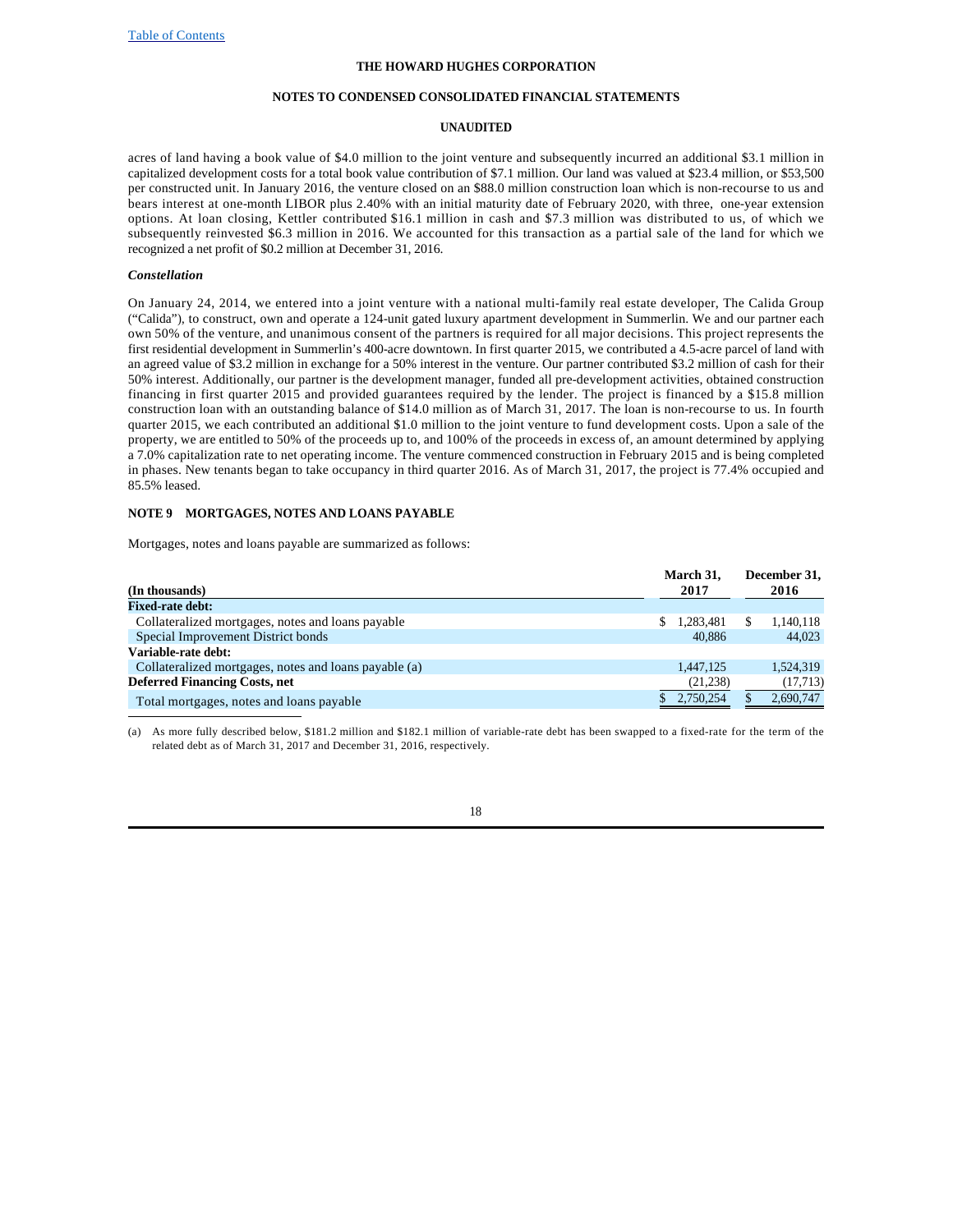#### **NOTES TO CONDENSED CONSOLIDATED FINANCIAL STATEMENTS**

#### **UNAUDITED**

The following table presents our mortgages, notes, and loans payable by property, presented in order of extended maturity date:

| <b>Carrying Value</b><br><b>Initial / Extended</b><br>Interest<br>Facility<br>March 31,                     | December 31,    |
|-------------------------------------------------------------------------------------------------------------|-----------------|
|                                                                                                             |                 |
| 2017<br>(\$ in thousands)<br>Maturity (a)<br>Rate<br>Amount                                                 | 2016            |
| <b>Master Planned Communities</b>                                                                           |                 |
| \$<br>150,000<br>150,000<br>The Woodlands Master Credit Facility<br>August 2018<br>$3.68 \%$ (b)            | 150,000         |
| $\mathsf{\$}$<br>Summerlin South SID Bonds - S124<br>December 2019<br>5.95 %<br>123                         | \$<br>123       |
| 440<br>Summerlin South SID Bonds - S128<br>December 2020<br>7.30 %                                          | 440             |
| Summerlin South SID Bonds - S132<br>December 2020<br>6.00 %<br>1,248                                        | 1,268           |
| 65,000<br><b>Bridgeland Credit Facility</b><br>November 2020 / November 2022<br>$4.60 \%$ (b)<br>65,000     | 65,000          |
| Summerlin South SID Bonds - S151<br>June 2025<br>6.00 %<br>4,159                                            | 4,159           |
| Summerlin South SID Bonds - S128C<br>December 2030<br>6.05 %<br>4,600                                       | 4,600           |
| June 2035<br>Summerlin South SID Bonds - S159<br>6.00 %<br>2,389                                            | 2,389           |
| Summerlin West SID Bonds - S812<br>October 2035<br>6.00 %<br>24,576                                         | 27,459          |
| 252,535<br><b>Master Planned Communities Total</b>                                                          | 255.438         |
|                                                                                                             |                 |
| <b>Operating Assets</b>                                                                                     |                 |
| April 2017<br>5.81 %<br>4.600<br>1701 Lake Robbins                                                          | 4.600           |
| 143,000<br>1725-35 Hughes Landing Boulevard<br>June 2018 / June 2019<br>$2.58 \%$ (b)<br>109,876            | 105,647         |
| July 2017 / July 2019<br>70 Columbia Corporate Center<br>$3.18 \%$ (b)<br>20,000                            | 20,000          |
| July 2017 / July 2019<br>Downtown Summerlin (c)<br>$3.18 \%$ (b)<br>311,800<br>305,888                      | 302,981         |
| The Westin at The Woodlands (c)<br>August 2018 / August 2019<br>$3.58 \%$ (b)<br>69,300<br>58,077           | 58,077          |
| 110 N. Wacker<br>October 2019<br>$5.21 \%$ (d)<br>21,759                                                    | 22,704          |
| Outlet Collection at Riverwalk<br>October 2017 / October 2019<br>56,100<br>$3.68 \%$ (b)<br>55,293          | 55,778          |
| 65,455<br>Three Hughes Landing (c)<br>December 2017 / December 2019<br>$3.28 \%$ (b)<br>36,462              | 35,053          |
| 14,000<br>Lakeland Village Center at Bridgeland<br>May 2018 / May 2020<br>10,644<br>$3.28 \%$ (b)           | 9,979           |
| <b>Embassy Suites at Hughes Landing</b><br>October 2018 / October 2020<br>37,100<br>30,223<br>$3.43 \%$ (b) | 29,461          |
| The Woodlands Resort & Conference Center<br>December 2018 / December 2020<br>$4.18 \%$ (b)<br>70,000        | 70,000          |
| 49,900<br>February 2020 / February 2021<br>34,072<br>One Merriweather<br>$3.08 \%$ (b)                      | 23,588          |
| October 2019 / October 2021<br>6,658<br>4,995<br>HHC 242 Self-Storage<br>$3.53 \%$ (b)                      | 3,708           |
| 10-60 Columbia Corporate Centers / One Mall North<br>May 2020 / May 2022<br>$3.04 \%$ (b)(e)<br>94,463      | 80,000          |
| 20/25 Waterway Avenue<br>May 2022<br>4.79 %<br>13,825                                                       | 13,886          |
| Millennium Waterway Apartments<br>June 2022<br>3.75 %<br>55,584                                             | 55,584          |
| September 2021 / September 2023<br>Ward Village<br>3.54 % (b)(f)<br>238,718                                 | 238,718         |
| 9303 New Trails<br>December 2023<br>12,286<br>4.88 %                                                        | 12,378          |
| December 2023<br>35,979<br>4 Waterway Square<br>4.88 %                                                      | 36,249          |
| 3831 Technology Forest Drive<br>March 2026<br>4.50 %<br>22,282                                              | 22,383          |
| Millennium Six Pines Apartments<br>August 2028<br>3.39 %<br>42,500                                          | 42,500          |
| 3 Waterway Square<br>August 2028<br>3.94 %<br>51,279                                                        | 51,590          |
| One Lakes Edge<br>March 2029<br>4.50 %<br>69,440                                                            | 68,874          |
| 4.30 %<br>52,000<br>One Hughes Landing<br>December 2029                                                     | 52,000          |
| Downtown Summerlin SID Bonds - S128<br>December 2030<br>6.05 %<br>3,350                                     | 3,350           |
| Two Hughes Landing<br>December 2030<br>4.20 %<br>48,000                                                     | 48,000          |
| December 2036<br>35,000<br>Hughes Landing Retail<br>3.50 %<br>35,000                                        | 35,000          |
| 25,000<br>25,000<br>Columbia Regional Building<br>February 2037<br>4.48 %                                   | 22,188          |
| 237<br>Other                                                                                                | 235             |
| Capital lease obligations<br>3.60 %<br>various                                                              | $\mathbf{1}$    |
| 1,561,832<br><b>Operating Assets Total</b>                                                                  | 1,524,512       |
|                                                                                                             |                 |
| <b>Strategic Developments</b>                                                                               |                 |
| Waiea and Anaha (g)<br>November 2017 / November 2019<br>$7.68 \%$ (b)<br>410,000<br>137,689                 | 160,847         |
| Ke Kilohana<br>December 2019 / December 2020<br>$4.18 \%$ (b)<br>142,656                                    |                 |
| Two Merriweather<br>October 2020 / October 2021<br>33,156<br>3.43 $%$ (b)<br>-                              |                 |
| December 2019 / December 2021<br>230,000<br>Ae`o<br>4.93 $%$ (b)                                            |                 |
| HHC 2978 Self-Storage Facility<br>January 2020 / January 2022<br>6,368<br>3,729<br>$3.53 \%$ (b)            | 1,715           |
| 141,418<br>Strategic Developments Total                                                                     | 162,562         |
|                                                                                                             |                 |
| <b>June 2018</b><br>3.00 %<br>Other Corporate Financing Arrangements<br>15,707                              | 15,948          |
| <b>Senior Notes</b><br>October 2021<br>6.88 %                                                               | 750,000         |
| 800,000<br>March 2025<br>5.38 %<br><b>Senior Notes</b>                                                      |                 |
| Deferred Financing Costs (h)<br>(21, 238)                                                                   | (17, 713)       |
| 2,750,254<br>Ŝ<br>Total mortgages, notes, and loans payable                                                 | 2.690.747<br>\$ |

(a) Maturity dates presented include initial maturity date as well as the extended or final maturity date as contractually stated. Extension periods generally can be exercised at our option at the initial maturity date, su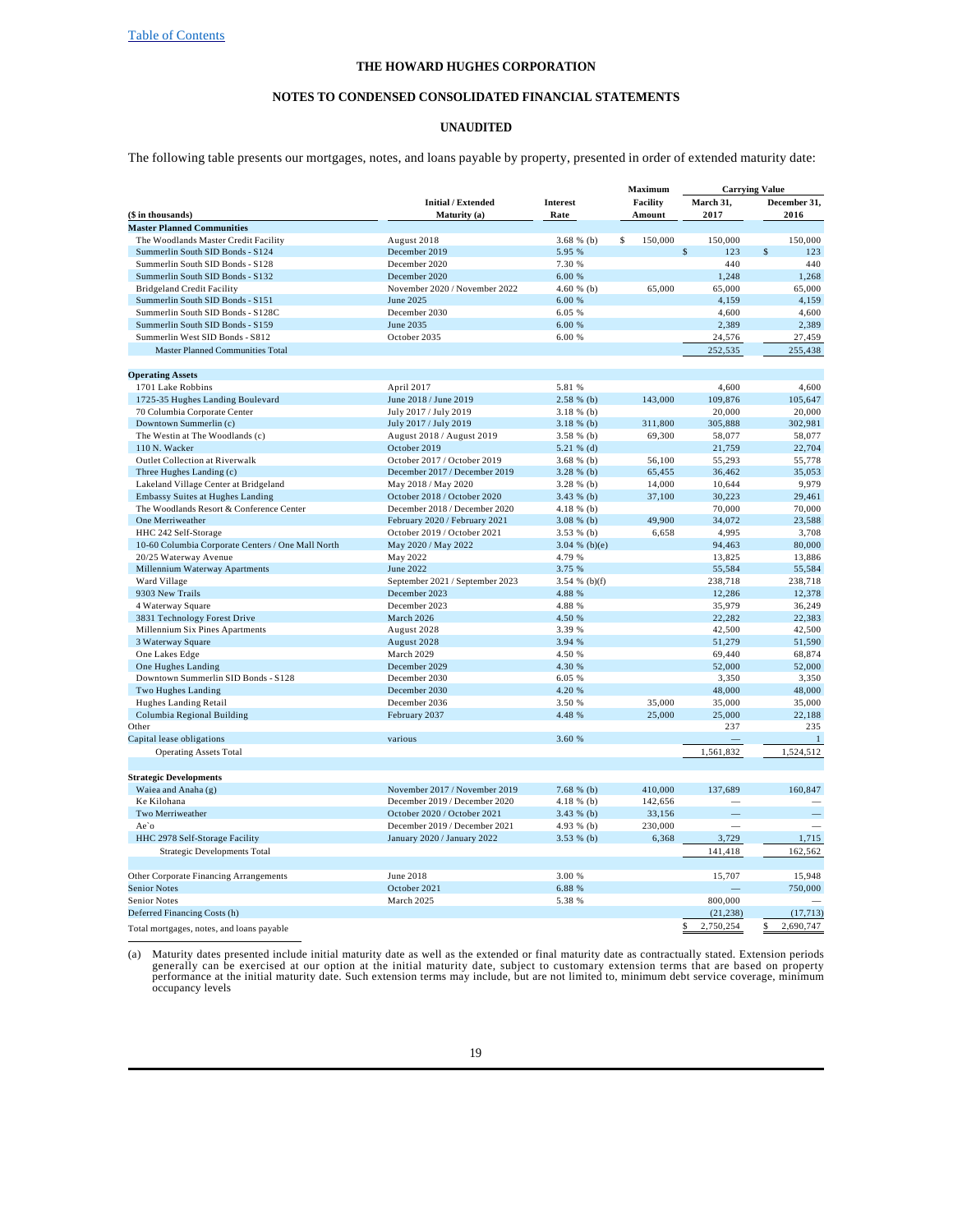#### **NOTES TO CONDENSED CONSOLIDATED FINANCIAL STATEMENTS**

### **UNAUDITED**

or condominium sales levels, as applicable and other performance criteria. In certain cases due to property performance not meeting covenants, we may have to pay down a portion of the loan in order to obtain the extension.

- (b) The interest rate presented is based on the one month LIBOR rate, which was 0.93% at March 31, 2017.
- (c) Based on current performance of Downtown Summerlin, Three Hughes Landing and The Westin at The Woodlands, a paydown may be required in order to exercise the extension option. (d) The \$21.8 million outstanding principal balance is swapped to a 5.21% fixed-rate through maturity.
- 
- (e) \$40.0 million of the outstanding principal balance is swapped to a 3.41% fixed-rate through maturity. (f) \$119.4 million of the outstanding principal balance is swapped to a 3.64% fixed-rate through maturity.
- (g) The Waiea and Anaha facility originally provided available financing of up to \$600 million and is now reduced to \$410 million subsequent to paydowns made on the loan in fourth quarter 2016. The facility is a non-recour options. In August 2016, the original financing agreement was modified. The modification allowed for an immediate advance on the loan of \$50 million, returning a substantial portion of the project's prior cash equity contribution to us and provided for an additional distribution of up<br>to \$113 million from Waiea's initial bulk closing in November 2016. Waiea well as fund any construction costs remaining for the condominium towers until the loan is repaid in full. The interest rate and maturity date remained unchanged.
- (h) As of December 31, 2016, this amount included \$5.6 million of unamortized underwriting fees which were written-off in March 2017 in conjunction with the redemption of the senior notes due 2021. See Note 5 – *Recent Transactions* for additional information.

The weighted average interest rate on our mortgages, notes and loans payable, excluding interest rate hedges, was 4.41% and 4.71% as of March 31, 2017 and December 31, 2016, respectively.

All of the mortgage debt is secured by the individual properties listed in the table above and is non-recourse to HHC, except for: (i) \$800.0 million of Senior Notes;

- (ii) \$311.8 million financing for the Downtown Summerlin development which has an initial maximum recourse of 35% of the outstanding balance, which will reduce to 15.0% upon completion of the project and achievement of a 1.15:1.0 debt service coverage ratio. The recourse further reduces to 10% upon achievement of a 1.25:1.0 debt service coverage ratio, a 90% occupancy level, and average tenant sales of at least \$500.00 per net rentable square foot. As of March 31, 2017, 35% of the outstanding loan balance remains recourse to HHC;
- (iii) \$56.1 million of construction financing for the Outlet Collection at Riverwalk with an initial maximum recourse of 50% of the outstanding balance, which will be reduced to 25.0% upon completion of the project and the achievement of an 11.0% debt yield and a minimum level of tenant sales per square foot for twelve months. As of March 31, 2017, 50% of the outstanding loan balance remains recourse to HHC;
- (iv) \$15.7 million of Other Corporate Financing Arrangements; and
- (v) \$7.0 million of the 110 N. Wacker mortgage.

Certain of our loans contain provisions which grant the lender a security interest in the operating cash flow of the property that represents the collateral for the loan. Certain mortgage notes may be prepaid subject to a prepayment penalty equal to a yield maintenance premium, defeasance, or a percentage of the loan balance. As of March 31, 2017, land, buildings and equipment and developments with a net book value basis of \$3.2 billion have been pledged as collateral for our mortgages, notes and loans payable.

As of March 31, 2017, we were in compliance with all financial covenants included in the debt agreements governing our indebtedness.

### *Master Planned Communities*

The Woodlands Master Credit Facility was amended and restated on July 31, 2015 to a \$200.0 million maximum facility amount consisting of a \$100.0 million term loan and a \$100.0 million revolver (together, the "TWL Facility"). The TWL Facility bears interest at one-month LIBOR plus 2.75% and had an August 2016 initial maturity date with two, one–year extension options. In July 2016, we exercised our first one-year extension option, which reduced the total commitment to \$175.0 million. Semi-annual principal payments of \$25.0 million began on December 31, 2016 and continue through the second, optional one-year extension period. The TWL Facility and The Woodlands Resort & Conference Center loans are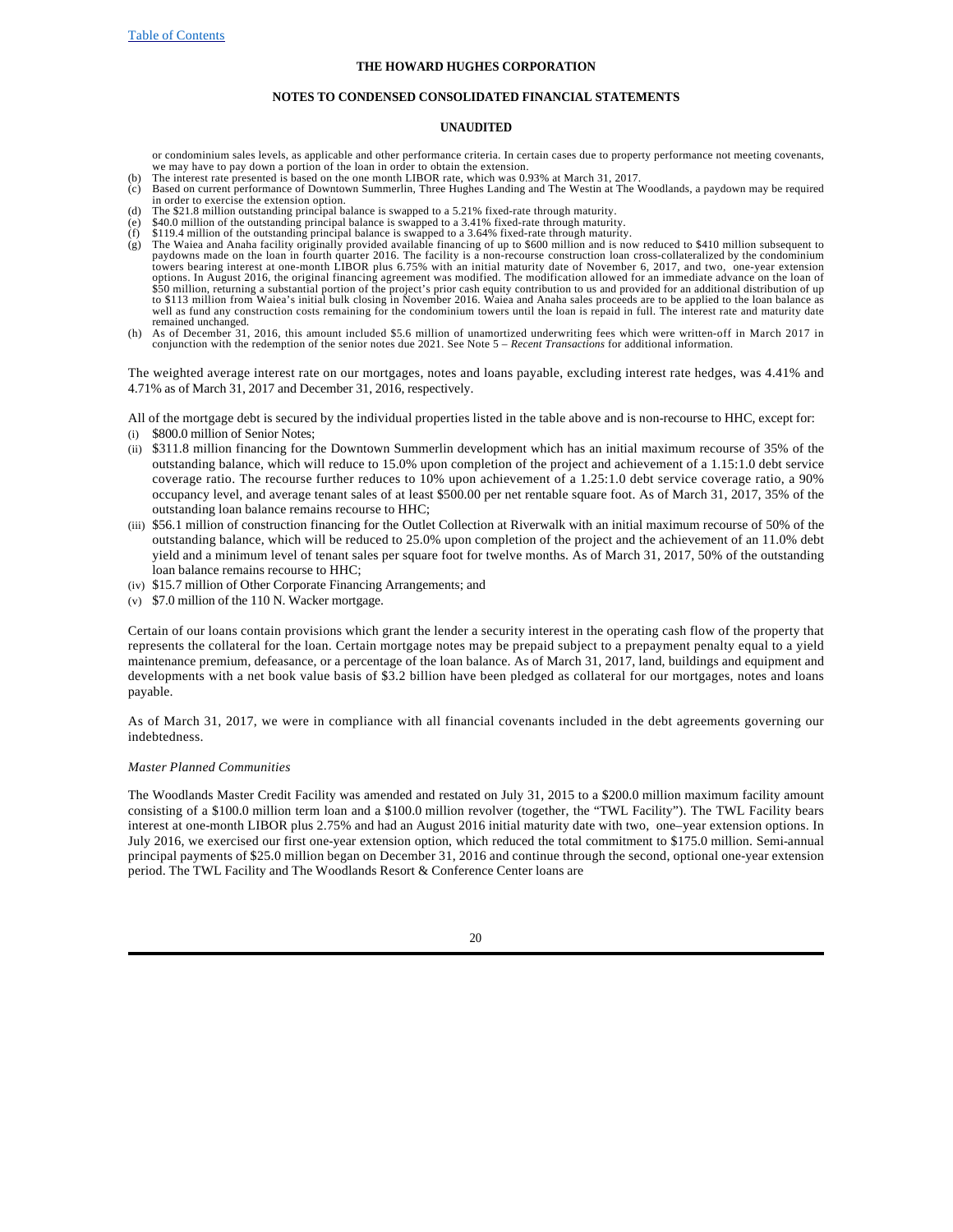### **NOTES TO CONDENSED CONSOLIDATED FINANCIAL STATEMENTS**

### **UNAUDITED**

recourse to the entities that directly own The Woodlands operations. The TWL Facility also contains certain covenants that, among other things, require the maintenance of specified financial ratios, limit the incurrence of additional recourse indebtedness at The Woodlands, and limit distributions from The Woodlands to us based on a loan-to-value test. The amendment also modified certain covenants to allow for more construction loan guarantees by the entities that directly own The Woodlands than would otherwise have been permitted by the prior facility. On April 27, 2017, TWL Facility was upsized to increase the facility by \$30.0 million for a total of \$180.0 million, providing the ability to fund the development of Creekside Park Apartments or for other corporate purposes. The amended revolver bears interest at one-month LIBOR plus 2.75% with an initial maturity date of April 27, 2020 and a one-year extension option.

The Summerlin MPC uses SID bonds to finance certain common infrastructure improvements. These bonds are issued by the municipalities and are secured by the assessments on the land. The majority of proceeds from each bond issued is held in a construction escrow and disbursed to us as infrastructure projects are completed, inspected by the municipalities and approved for reimbursement. Accordingly, the SID bonds have been classified as debt, and the Summerlin MPC pays the debt service on the bonds semi-annually. As Summerlin sells land, the buyers assume a proportionate share of the bond obligation at closing, and the residential sales contracts provide for the reimbursement of the principal amounts that we previously paid with respect to such proportionate share of the bond. In the three months ended March 31, 2017, no new SID bonds were issued and \$2.5 million in obligations were assumed by buyers.

#### *Operating Assets*

On April 6, 2017, we paid \$4.6 million cash in full satisfaction of the \$4.6 million mortgage loan that we assumed as part of the acquisition of 1701 Lake Robbins in July 2014. The non-recourse, fixed interest mortgage loan was due to mature in April 2017.

On January 19, 2017, we closed on a non-recourse financing totaling \$25.0 million replacing the \$23.0 million construction loan on the Columbia Regional Building, a retail building located in Columbia, Maryland. The loan, which matures on February 11, 2037, bears interest at 4.48% and is interest only for two years, then begins amortizing on a 30-year basis.

On January 17, 2017, we amended and restated our \$80.0 million non-recourse mortgage financing for the 10-60 Columbia Corporate Center office buildings with a \$94.5 million loan. This amendment added One Mall North, a 97,500 square foot office building in Columbia, Maryland, to the collateral pool and allowed us to draw \$14.5 million. The loan bears interest at one-month LIBOR plus 1.75% and has an initial maturity date of May 6, 2020, with two, one-year extension options.

On November 25, 2016, we amended and extended our \$73.5 million construction loan for One Lakes Edge with a \$71.9 million mortgage. Contemporaneously with this amendment, we made a \$3.0 million principal reduction payment as required by the loan agreement. The loan bears interest at one-month LIBOR plus 3.50%. On February 23, 2017, we refinanced the One Lakes Edge construction loan with a \$69.4 million Fannie Mae loan with an initial maturity of March 2029 and two, one year extensions. The new loan has a fixed rate of 4.50% and is interest only for four years, then begins amortizing on a 30-year basis.

### **NOTE 10 DERIVATIVE INSTRUMENTS AND HEDGING ACTIVITIES**

We are exposed to interest rate risk related to our variable interest rate debt, and we manage this risk by utilizing interest rate derivatives. To add stability to interest costs by reducing our exposure to interest rate movements, we use interest rate swaps, forward-starting swaps, and caps as part of our interest rate risk management strategy. Interest rate swaps designated as cash flow hedges involve the receipt of variable amounts from a counterparty in exchange for our fixed-rate payments over the life of the agreements without exchange of the underlying notional amount. Forward-starting interest rate swaps were designated as cash flow hedges of the variability of anticipated future fixed-rate debt issuance for long-term financing needs at our Downtown Summerlin property. Interest rate caps designated as cash flow hedges involve the receipt of variable amounts from a counterparty if interest rates rise above the strike rate on the contract in exchange for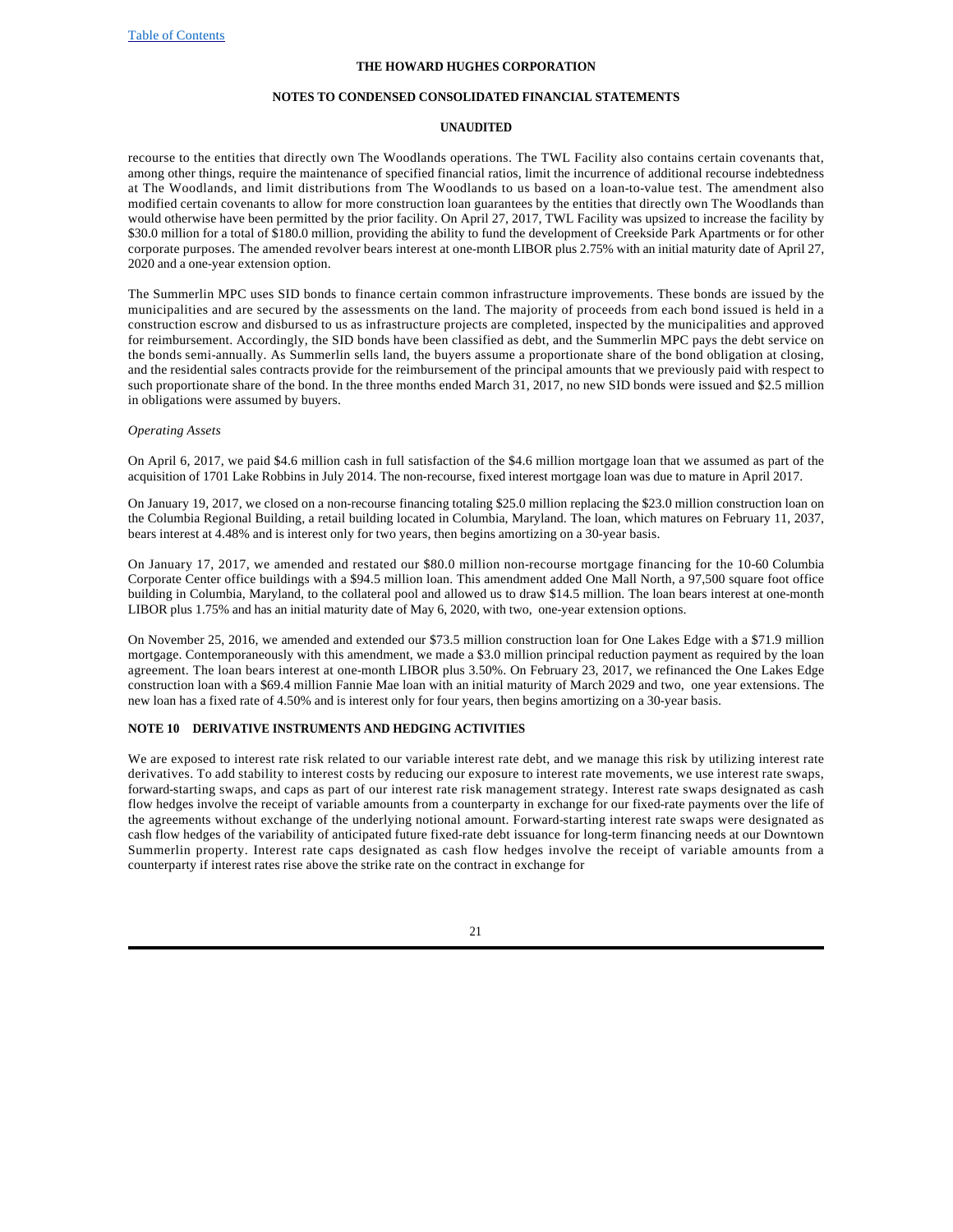#### **NOTES TO CONDENSED CONSOLIDATED FINANCIAL STATEMENTS**

### **UNAUDITED**

an up-front premium. Our \$230.0 million interest rate cap is not designated as a hedge, and therefore, the gain or loss on the derivative contract is recognized in current period earnings. These derivatives are recorded on a gross basis at fair value.

The effective portion of changes in the fair value of derivatives designated and qualifying as cash flow hedges is recorded in Accumulated Other Comprehensive Income ("AOCI") and is subsequently reclassified into earnings in the period that the hedged forecasted transaction affects earnings. The ineffective portion of the change in fair value of the derivatives is recognized directly in earnings. During the three months ended March 31, 2017 and 2016 the ineffective portion recorded in earnings was insignificant.

Assessments of hedge effectiveness are performed quarterly using regression analysis and the measurement of hedge ineffectiveness is based on the hypothetical derivative method. We are exposed to credit risk in the event of non-performance by our derivative counterparties. We evaluate counterparty credit risk through monitoring the creditworthiness of counterparties, which includes review of debt ratings and financial performance. To mitigate its credit risk, we enter into agreements with counterparties we consider credit-worthy, such as large financial institutions with favorable credit ratings. As of March 31, 2017 and 2016, there were no termination events or events of default related to the interest rate swaps.

If the derivative contracts are terminated prior to their maturity, the amounts previously recorded in AOCI are recognized into earnings over the period that the hedged transaction impacts earnings. If the hedging relationship is discontinued because it is probable that the forecasted transaction will not occur according to the original strategy, any related amounts previously recorded in AOCI are recognized in earnings immediately.

The following table summarizes the notional amount and fair value of our derivatives:

|                                         |     |                                       |    |                 |          |            |                 | <b>Fair Value Asset</b><br>(Liability) |          |
|-----------------------------------------|-----|---------------------------------------|----|-----------------|----------|------------|-----------------|----------------------------------------|----------|
|                                         |     |                                       |    |                 | Fixed    |            |                 |                                        | December |
|                                         |     |                                       |    | <b>Notional</b> | Interest | Effective  | <b>Maturity</b> | March 31,                              | 31,      |
| (In thousands)                          |     | <b>Balance Sheet Location</b>         |    | Amount          | Rate     | Date       | Date            | 2017                                   | 2016     |
| Currently-paying contracts:             |     |                                       |    |                 |          |            |                 |                                        |          |
| <b>Interest Rate Swap</b>               | (a) | Accounts payable and accrued expenses | S. | 21.759          | 2.96 %   | 5/10/2011  | $10/31/2019$ \$ | $(590)$ \$                             | (740)    |
| <b>Interest Rate Swap</b>               | (a) | Accounts payable and accrued expenses |    | 40,000          | 1.66     | 5/6/2015   | 5/1/2020        | 19                                     | (143)    |
| <b>Interest Rate Swap</b>               | (a) | Accounts payable and accrued expenses |    | 119.359         | 1.14     | 10/3/2016  | 9/12/2021       | 3,679                                  | 3,368    |
| <b>Interest Rate Cap</b>                | (a) | Accounts payable and accrued expenses |    | 100,000         | 5.00     | 8/31/2015  | 8/31/2017       |                                        |          |
| Interest Rate Cap                       | (b) | Accounts payable and accrued expenses |    | 230,000         | 2.50     | 12/22/2016 | 12/23/2019      | 488                                    | 768      |
| <b>Forward-starting contracts:</b>      |     |                                       |    |                 |          |            |                 |                                        |          |
| <b>Interest Rate Swap</b>               | (a) | Accounts payable and accrued expenses |    | 50,000          | 2.65     | 12/31/2017 | 12/31/2027      | (601)                                  | (610)    |
| <b>Interest Rate Swap</b>               | (a) | Accounts payable and accrued expenses |    | 100,000         | 2.68     | 12/31/2017 | 12/31/2027      | (1, 458)                               | (1, 479) |
| <b>Interest Rate Swap</b>               | (a) | Accounts payable and accrued expenses |    | 100,000         | 2.62     | 12/31/2017 | 12/31/2027      | (997)                                  | (1,015)  |
| Total fair value derivative assets      |     |                                       |    |                 |          |            |                 | $4,186$ \$                             | 4,136    |
| Total fair value derivative liabilities |     |                                       |    |                 |          |            |                 | $(3.646)$ \$                           | (3,987)  |

(a) Denotes derivatives designated as hedging instruments.<br>(b) Denotes derivative contract that could not be designated as a hedging instrument as of March 31, 2017 as this cap hedges debt that is not yet drawn. Interest (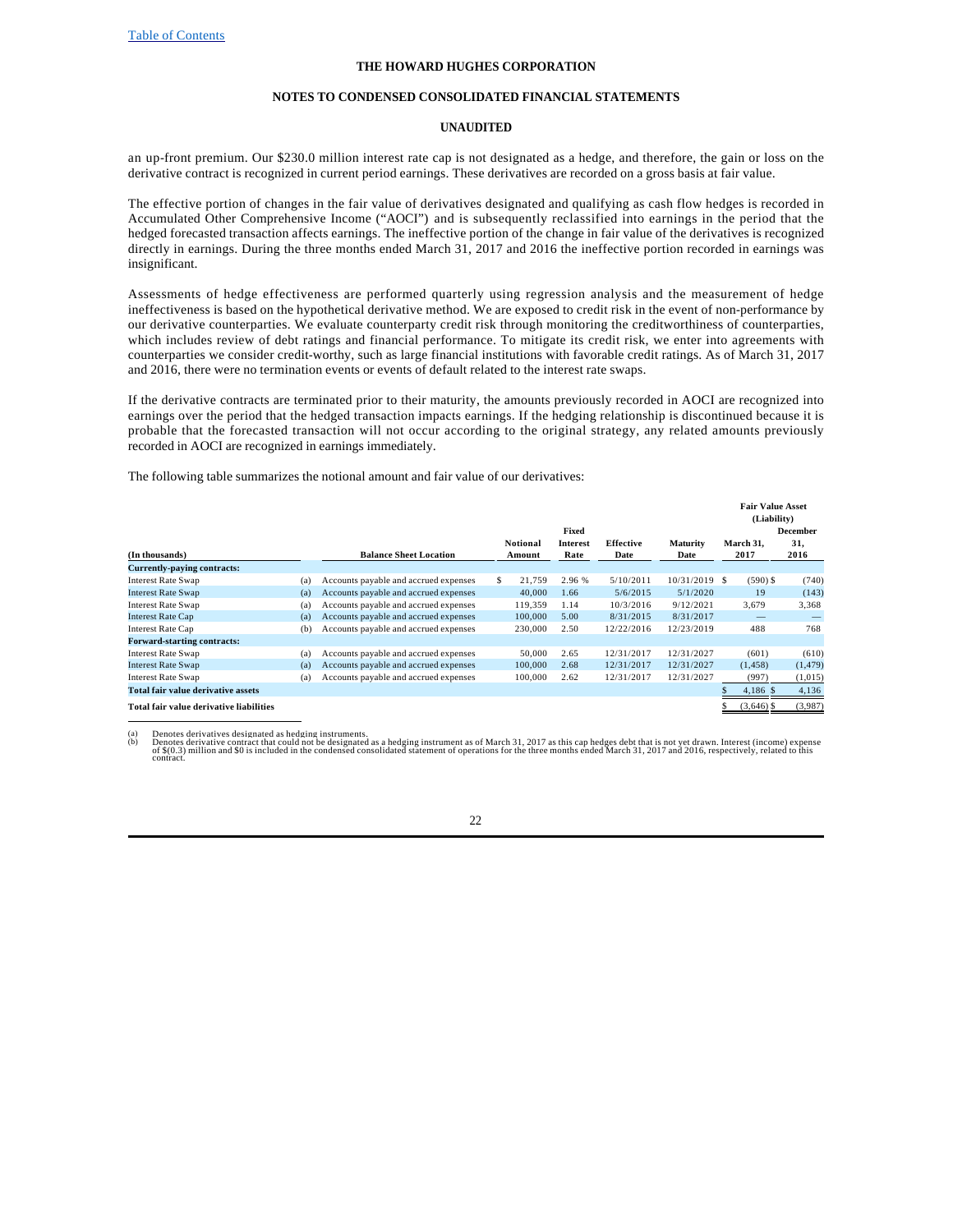#### **NOTES TO CONDENSED CONSOLIDATED FINANCIAL STATEMENTS**

### **UNAUDITED**

The tables below present the effect of our derivative financial instrument on the Condensed Consolidated Statements of Operations for the years ended March 31, 2017 and 2016:

|                                                                |      | <b>Amount of Loss Recognized</b><br>in AOCI on Derivative<br>(Effective Portion)                 |  |  |  |  |  |
|----------------------------------------------------------------|------|--------------------------------------------------------------------------------------------------|--|--|--|--|--|
|                                                                |      | Three Months Ended March 31,                                                                     |  |  |  |  |  |
| <b>Derivatives in Cash Flow Hedging Relationships</b>          | 2017 | 2016                                                                                             |  |  |  |  |  |
| Interest rate swaps                                            | S    | 235S<br>(10, 159)                                                                                |  |  |  |  |  |
|                                                                |      | <b>Amount of Loss Reclassified</b><br>from<br><b>AOCI</b> into Operations<br>(Effective Portion) |  |  |  |  |  |
|                                                                |      | Three Months Ended March 31,                                                                     |  |  |  |  |  |
| <b>Location of Loss Reclassified from AOCI into Operations</b> | 2017 | 2016                                                                                             |  |  |  |  |  |
| Interest expense                                               | \$   | 198S<br>(351)                                                                                    |  |  |  |  |  |

## **NOTE 11 INCOME TAXES**

We have significant permanent differences, primarily from warrant liability gains and losses, stock compensation deductions and changes in valuation allowances that cause our effective tax rate to deviate from statutory rates. The effective tax rates, based upon actual operating results, were 63.1% for the three months ended March 31, 2017 compared to 31.2% for the three months ended March 31, 2016. The changes in the tax rates were primarily attributable to changes in the warrant liability, valuation allowance related to our deferred tax assets, stock compensation deduction and other items which are permanent differences for tax purposes.

The increase in deferred tax liabilities between December 31, 2016 and March 31, 2017 is due primarily to the utilization of federal tax assets to offset income before taxes exclusive of the warrant liability loss.

### **NOTE 12 STOCK BASED PLANS**

Our stock based plans are described and informational disclosures are provided in the Notes to the Consolidated Financial Statements included in our Form 10-K for the year ended December 31, 2016.

#### **Stock Options**

The following table summarizes our stock option plan activity for the quarter:

|                                                | <b>Stock</b><br><b>Options</b> |   | Weighted<br>Average<br><b>Exercise Price</b> |
|------------------------------------------------|--------------------------------|---|----------------------------------------------|
| Stock Options outstanding at December 31, 2016 | 1,176,640                      | S | 78.87                                        |
| Granted                                        | 30,000                         |   | 116.58                                       |
| Exercised                                      | (227, 847)                     |   | 58.36                                        |
| Forfeited                                      | (27,500)                       |   | 79.53                                        |
| Stock Options outstanding at March 31, 2017    | 951.293                        |   | 84.95                                        |

Compensation costs related to stock options were \$0.8 million for the three months ended March 31, 2017, of which \$0.3 million were capitalized to development projects during the same period. Stock option costs were \$1.6 million for the three months ended March 31, 2016, of which \$0.6 million were capitalized to development projects during the same period.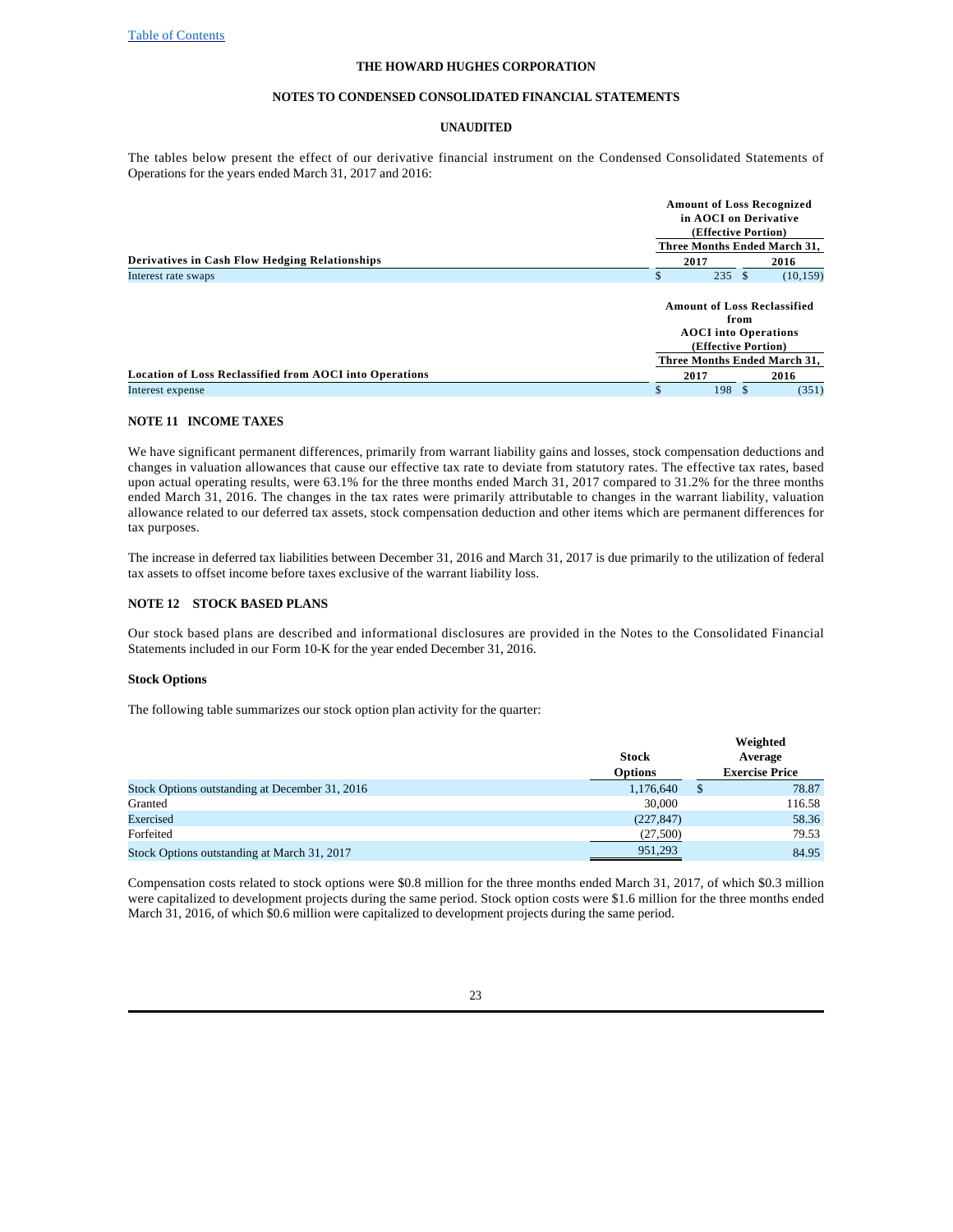### **NOTES TO CONDENSED CONSOLIDATED FINANCIAL STATEMENTS**

### **UNAUDITED**

### **Restricted Stock**

The following table summarizes restricted stock activity for the quarter:

|                                                   | <b>Restricted</b><br><b>Stock</b> |   | Weighted<br><b>Average Grant</b><br><b>Date Fair Value</b> |
|---------------------------------------------------|-----------------------------------|---|------------------------------------------------------------|
| Restricted stock outstanding at December 31, 2016 | 289,112                           | S | 88.88                                                      |
| Granted                                           | 90.451                            |   | 75.45                                                      |
| Vested                                            |                                   |   |                                                            |
| Forfeited                                         | (9,357)                           |   | 90.58                                                      |
| Restricted stock outstanding at March 31, 2017    | 370,206                           |   | 85.56                                                      |

Compensation costs related to restricted stock awards were \$1.4 million for the three months ended March 31, 2017, of which \$0.3 million were capitalized to development projects during the same period. Compensation costs related to restricted stock awards were \$1.7 million for the three months ended March 31, 2016, of which \$0.3 million were capitalized to development projects during the same period.

# **NOTE 13 OTHER ASSETS AND LIABILITIES**

#### **Prepaid Expenses and Other Assets**

The following table summarizes the significant components of Prepaid expenses and other assets:

|                                                                                             | March 31, | December 31,   |
|---------------------------------------------------------------------------------------------|-----------|----------------|
| (In thousands)                                                                              | 2017      | 2016           |
| Condominium receivables (a)                                                                 | \$265.999 | \$.<br>210.219 |
| Condominium deposits                                                                        | 159,530   | 193,197        |
| Special Improvement District receivable                                                     | 61.129    | 61,603         |
| Straight-line rent, net                                                                     | 33,267    | 31,518         |
| In-place leases                                                                             | 15.466    | 16,015         |
| Below-market ground leases                                                                  | 18,901    | 18,986         |
| Above-market tenant leases                                                                  | 2.243     | 2,457          |
| Equipment, net of accumulated depreciation of \$5.7 million and \$4.9 million, respectively | 17,172    | 17,556         |
| Security and escrow deposits                                                                | 54,605    | 61,304         |
| Tenant incentives and other receivables                                                     | 18,704    | 8,773          |
| Prepaid expenses                                                                            | 11.323    | 11,177         |
| Federal income tax receivable                                                               | 16.186    | 15,763         |
| Intangibles                                                                                 | 36,350    | 4,046          |
| Other                                                                                       | 3,537     | 13,902         |
|                                                                                             | 714,412   | 666,516        |

(a) We expect all the Condominium receivables outstanding at March 31, 2017 and December 31, 2016, to be collected in 2017 upon closing Anaha and the remaining units at Waiea.

The \$47.9 million net increase primarily relates to the following increases: a \$55.8 million increase in condominium receivables recorded with respect to sales recognized on a percentage of completion basis; a \$32.3 million increase in intangibles due to our acquisition of our partner's interest in the Las Vegas 51s; and a \$9.9 million increase in tenant incentives and other receivables due to various tenant activities and \$2.4 million in other increases.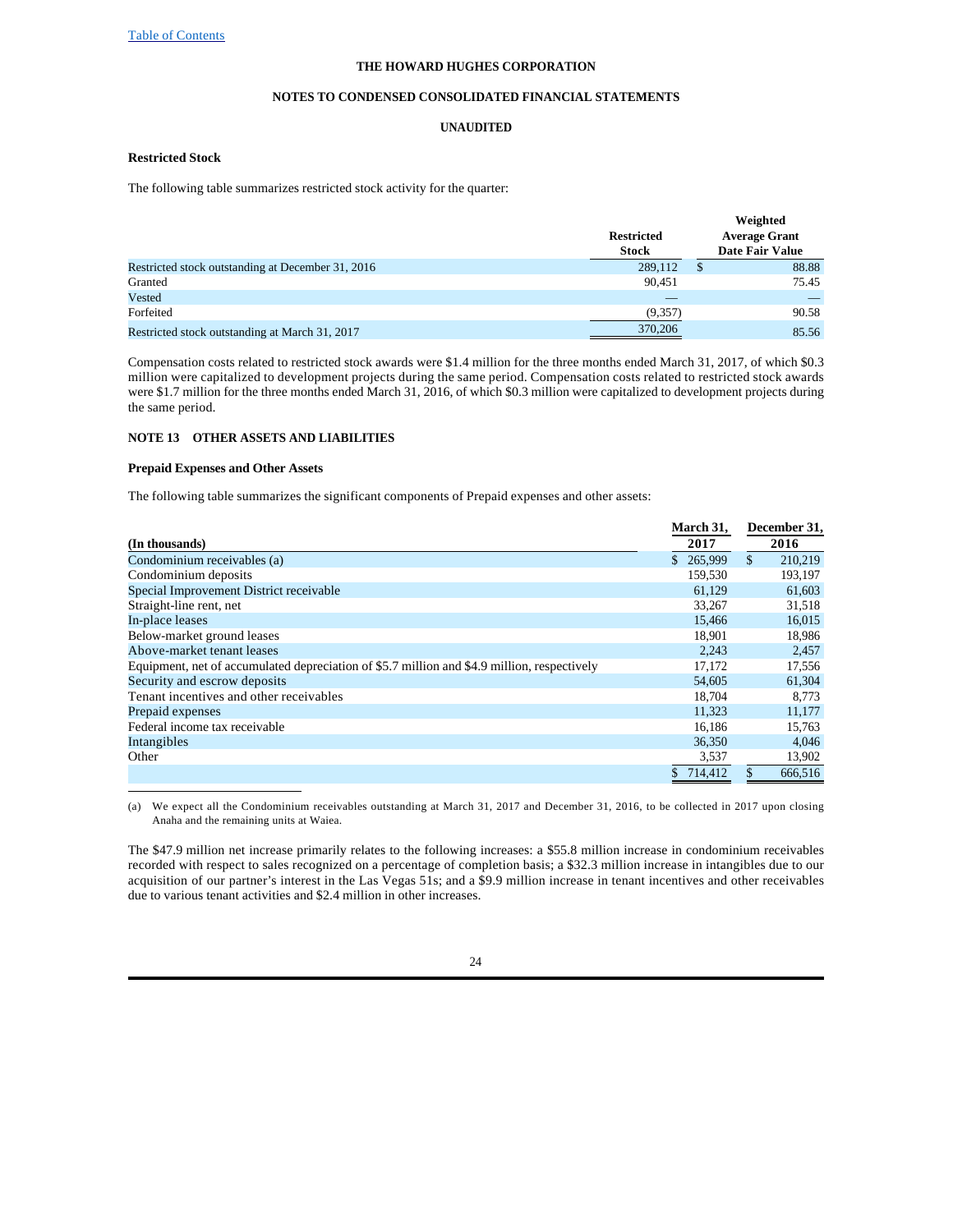#### **NOTES TO CONDENSED CONSOLIDATED FINANCIAL STATEMENTS**

### **UNAUDITED**

These increases were partially offset by the following decreases: a \$33.7 million decrease in condominium deposits due to closings of Waiea condominium units partially offset by higher net sales activity for Ae`o and Anaha; a \$10.4 million decrease in Other assets primarily relating to third party reimbursements received for improvements made on the Merriweather Post Pavilion in 2016; a \$6.7 million decrease in security and escrow deposits due primarily to the utilization of escrowed condominium deposits to fund remaining construction costs at Waiea; and \$1.7 million in other decreases.

### **Accounts Payable and Accrued Expenses**

The following table summarizes the significant components of Accounts payable and accrued expenses.

|                                                | March 31, | December 31, |         |  |
|------------------------------------------------|-----------|--------------|---------|--|
| (In thousands)                                 | 2017      |              | 2016    |  |
| Construction payables                          | \$203.141 | \$           | 207,917 |  |
| Condominium deposit liabilities                | 121,527   |              | 117,015 |  |
| Deferred income                                | 82,259    |              | 85,158  |  |
| Accounts payable and accrued expenses          | 30,683    |              | 33,050  |  |
| Tenant and other deposits                      | 24,700    |              | 28,559  |  |
| Accrued interest                               | 6.683     |              | 16,897  |  |
| Accrued payroll and other employee liabilities | 13.543    |              | 36,937  |  |
| Accrued real estate taxes                      | 8.386     |              | 16,726  |  |
| Interest rate swaps                            | (540)     |              | (149)   |  |
| Straight-line ground rent liability            | 13,585    |              | 13,126  |  |
| Above-market ground leases                     | 1.174     |              | 1,762   |  |
| Other                                          | 11,601    |              | 15,012  |  |
|                                                | 516.742   |              | 572,010 |  |

The \$55.3 million net decrease in total accounts payable and accrued expenses primarily relates to the following decreases: \$23.4 million in accrued payroll and other employee liabilities due to payment in first quarter 2017 of 2016 annual incentive bonus; \$10.2 million net decrease in accrued interest primarily due to payments of \$24.1 million relating to redemption of the 2021 senior notes, offset by normal interest accrual activity; \$8.3 million in accrued real estate taxes; \$4.8 million in construction payables due primarily to continued development activities at Ward Village; \$3.4 million in Other; \$3.9 million in tenant and other deposits due primarily to amortization of a tenant's prepaid rent; \$2.4 million in accounts payable and accrued expenses; \$2.9 million in deferred income; and \$1.0 million in other immaterial decreases.

These decreases are partially offset by an increase of \$4.5 million in condominium deposit liabilities for the towers under construction at Ward Village and \$0.5 million in other immaterial increases.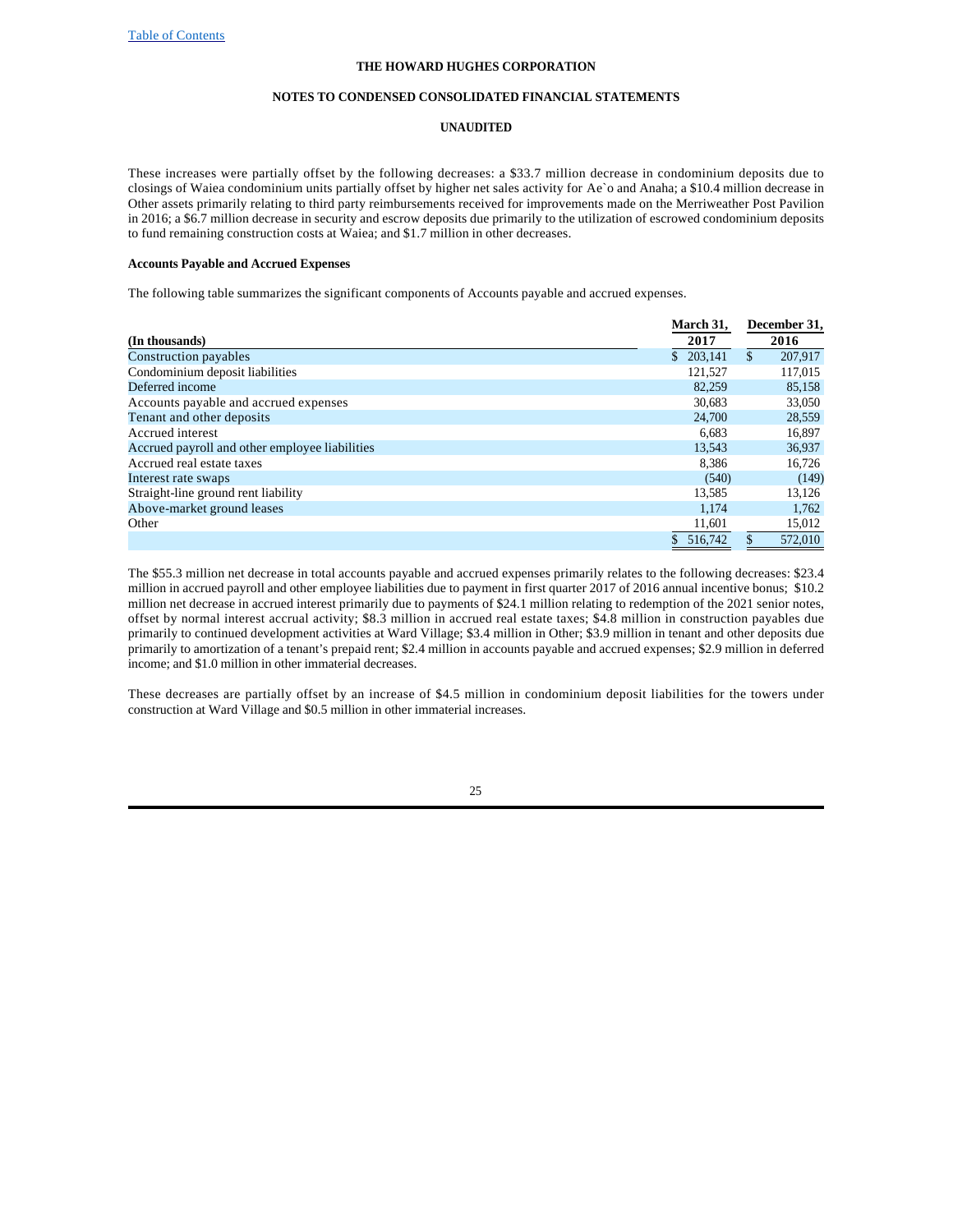### **NOTES TO CONDENSED CONSOLIDATED FINANCIAL STATEMENTS**

### **UNAUDITED**

### **NOTE 14 ACCUMULATED OTHER COMPREHENSIVE INCOME (LOSS) ("AOCI")**

The following table summarizes changes in Accumulated Other Comprehensive Income (Loss) by component, all of which are presented net of tax:

| (In thousands)                                                                   | 2017         | 2016     |
|----------------------------------------------------------------------------------|--------------|----------|
| <b>Balance as of January 1</b>                                                   | $(6,786)$ \$ | (7,889)  |
| Other comprehensive income (loss) before reclassifications                       | 160          | (10,222) |
| Loss reclassified from accumulated other comprehensive loss to net income (loss) | 198          | 351      |
| Net current-period other comprehensive income (loss)                             | 358          | (9,871)  |
| <b>Balance as of March 31</b>                                                    | $(6.428)$ \$ | (17,760) |

The following table summarizes the amounts reclassified out of AOCI:

|                                                                 |               | <b>Amounts reclassified from Accumulated Other Comprehensive</b> |  |                |       |  |  |  |
|-----------------------------------------------------------------|---------------|------------------------------------------------------------------|--|----------------|-------|--|--|--|
|                                                                 | Income (Loss) |                                                                  |  |                |       |  |  |  |
|                                                                 |               | For the Three Months Ended                                       |  |                |       |  |  |  |
| <b>Accumulated Other Comprehensive Income (Loss) Components</b> |               | March 31, 2017                                                   |  | March 31, 2016 |       |  |  |  |
| Losses on cash flow hedges                                      |               | 316S                                                             |  |                | 605   |  |  |  |
| Interest rate swap contracts                                    |               | (118)                                                            |  |                | (254) |  |  |  |
| Total reclassifications of loss (income) for the period         |               | 198                                                              |  |                |       |  |  |  |

### **NOTE 15 COMMITMENTS AND CONTINGENCIES**

In the normal course of business, from time to time, we are involved in legal proceedings relating to the ownership and operations of our properties. In management's opinion, the liabilities, if any, that may ultimately result from such legal actions are not expected to have a material effect on our consolidated financial position, results of operations or liquidity.

We had outstanding letters of credit and surety bonds totaling \$115.2 million and \$118.9 million as of March 31, 2017 and December 31, 2016, respectively. These letters of credit and bonds were issued primarily in connection with insurance requirements, special real estate assessments and construction obligations.

On June 27, 2013, the City of New York executed the amended and restated ground lease for South Street Seaport. The restated lease terms provide for annual fixed base rent of \$1.2 million starting July 1, 2013 with an expiration of December 30, 2072, including our options to extend. The rent escalates at 3.0% compounded annually. On July 1, 2048 the base rent will be adjusted to the higher of fair market value or the then base rent. In addition to the annual base rent, we are required to make annual payments of \$210,000 toward maintenance of the East River esplanade as additional rent through the term of the lease. The additional rent escalates annually at the Consumer Price Index. Simultaneously with the execution of the lease, we executed a completion guaranty for the redevelopment of Pier 17. On January 11, 2017, we executed an amendment of the lease which, pursuant to our lease option, added an additional premise to the lease and modified other related provisions. The 2017 amendment provides for an appraisal update to be performed on completion of construction for the purposes of determining any additional rent.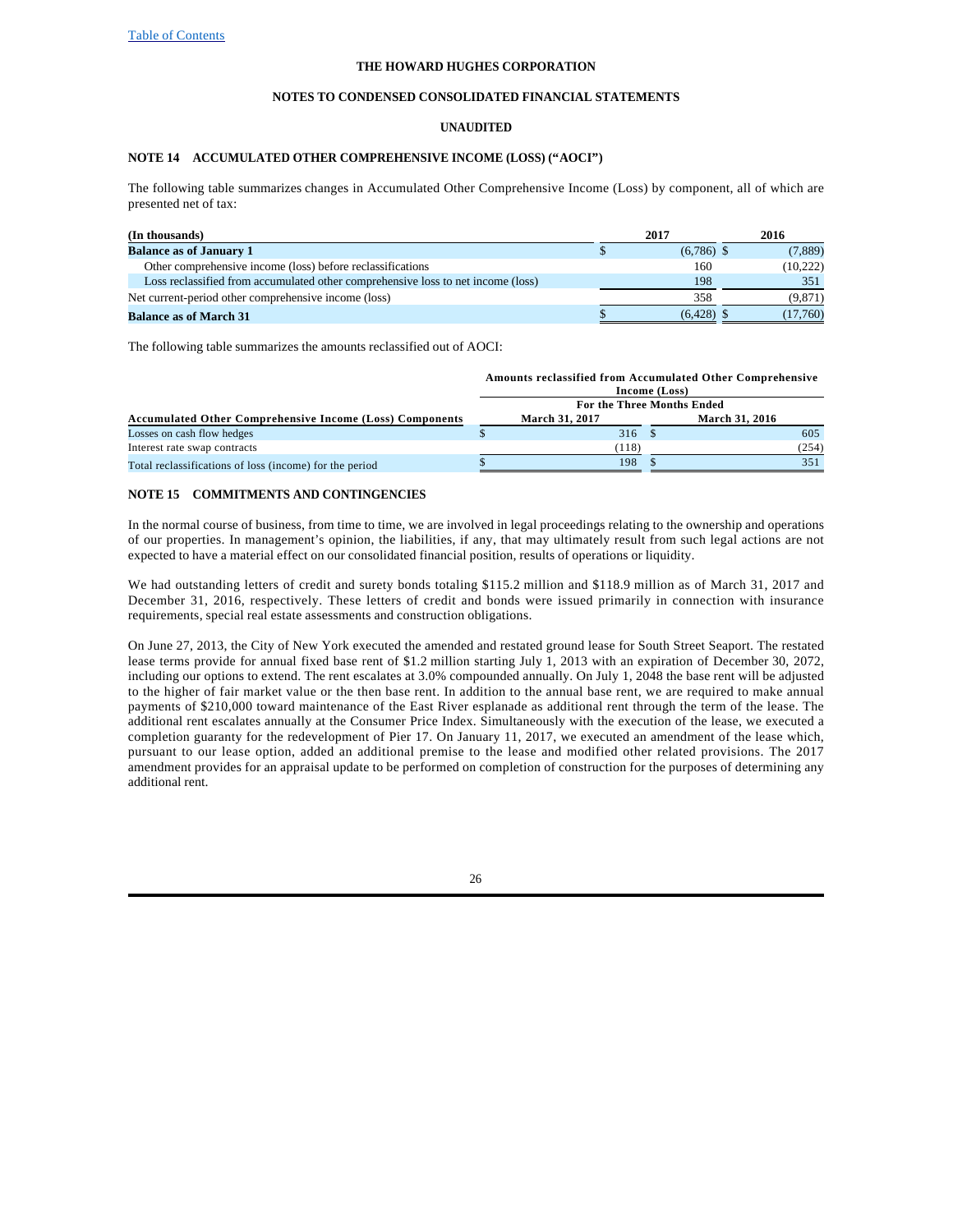### **NOTES TO CONDENSED CONSOLIDATED FINANCIAL STATEMENTS**

### **UNAUDITED**

# **NOTE 16 SEGMENTS**

We have three business segments which offer different products and services. Our three segments are managed separately because each requires different operating strategies or management expertise and are reflective of management's operating philosophies and methods. In addition, our segments or assets within such segments could change in the future as development of certain properties commences or other operational or management changes occur. We do not distinguish or group our combined operations on a geographic basis. Furthermore, all operations are within the United States. Our reportable segments are as follows:

- Master Planned Communities ("MPCs") includes the development and sale of land, in large-scale, long-term community development projects in and around Las Vegas, Nevada; Houston, Texas; and Columbia, Maryland.
- · Operating Assets includes retail, office, hospitality and multi-family properties along with other real estate investments. These assets are currently generating revenues, and are comprised of commercial real estate properties recently developed or acquired by us, and properties where we believe there is an opportunity to redevelop, reposition, or sell to improve segment performance or to recycle capital.
- Strategic Developments includes our residential condominium and commercial property projects currently under development and all other properties held for development which have no substantial operations.

Effective January 1, 2017, we moved the South Street Seaport assets under construction and related activities to the Strategic Developments segment from the Operating Assets segment. South Street Seaport operating properties and related operating results remain presented within the Operating Assets segment. The respective segment earnings and total segment assets presented herein have been adjusted in all periods reported to reflect this change.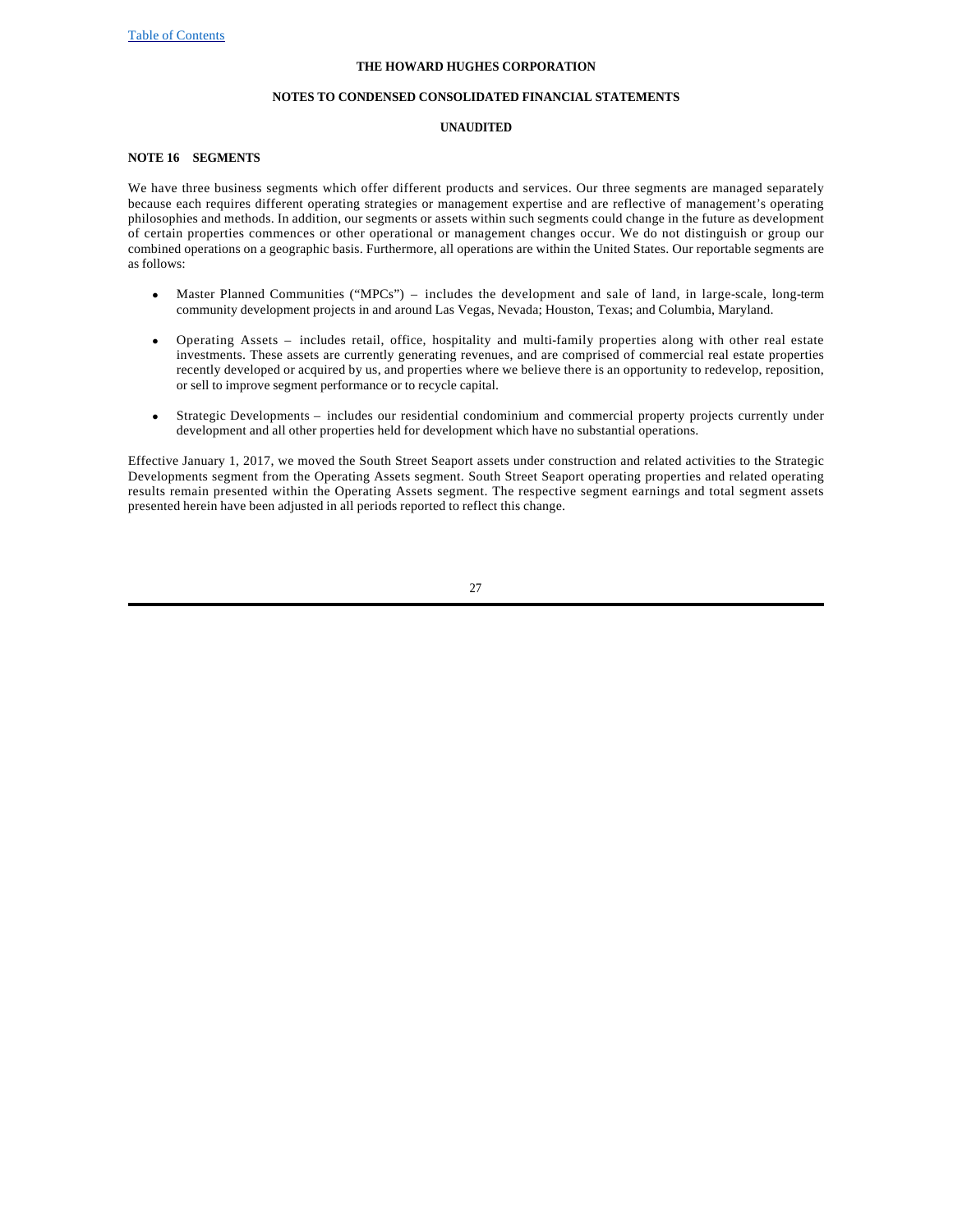### **NOTES TO CONDENSED CONSOLIDATED FINANCIAL STATEMENTS**

### **UNAUDITED**

The assets included in each segment as of March 31, 2017, are contained as follows:

| <b>Master Planned</b><br><b>Communities</b> | <b>Operating Assets</b>                              |                                    | <b>Strategic</b><br><b>Developments</b>     |
|---------------------------------------------|------------------------------------------------------|------------------------------------|---------------------------------------------|
|                                             | Retail                                               | Office                             | <b>Under Construction</b>                   |
| · Bridgeland                                | • Columbia Regional Building                         | · 10-70 Columbia Corporate Center  | $Ae$ o                                      |
| • Maryland                                  | • Cottonwood Square                                  | • Columbia Office Properties       | • Anaha                                     |
| • Summerlin                                 | • Creekside Village Green                            | • One Hughes Landing               | • Creekside Park Apartments                 |
| • The Woodlands                             | • Downtown Summerlin                                 | • Two Hughes Landing               | · 100 Fellowship Drive                      |
| • The Woodlands Hills                       | • Hughes Landing Retail                              | • Three Hughes Landing (b)         | • HHC 2978 Self-Storage                     |
|                                             | • 1701 Lake Robbins                                  | · 1725-35 Hughes Landing Boulevard | • Ke Kilohana                               |
| Other                                       | • Lakeland Village Center at Bridgeland (b)          | . 2201 Lake Woodlands Drive        | • Two Merriweather                          |
| • The Summit (a)                            | • Outlet Collection at Riverwalk                     | • One Mall North                   | $\bullet$ m.flats/TEN.M (a)                 |
|                                             | • South Street Seaport - Historic District / Uplands | $\bullet$ One Merriweather (c)     | • 33 Peck Slip (Grandview SHG, LLC) (a) (e) |
|                                             | • Ward Village Retail                                | • 110 N. Wacker                    | • South Street Seaport - Pier 17 (e)        |
|                                             | • 20/25 Waterway Avenue                              | • 9303 New Trails                  | • Waiea                                     |
|                                             | • Waterway Garage Retail                             | • ONE Summerlin                    |                                             |
|                                             |                                                      | • 3831 Technology Forest Drive     | Other                                       |
|                                             | Multi-family                                         | • 3 Waterway Square                | • AllenTowne                                |
|                                             | $\bullet$ Constellation (a) (b)                      | • 4 Waterway Square                | • American City Building                    |
|                                             | • Millennium Waterway Apartments                     | • 1400 Woodloch Forest             | • Bridges at Mint Hill                      |
|                                             | • Millennium Six Pines Apartments                    |                                    | • Century Plaza Mall                        |
|                                             | • One Lakes Edge                                     | Other                              | Circle T Ranch and                          |
|                                             | • 85 South Street                                    | • HHC 242 Self-Storage (c)         | Power Center (a)                            |
|                                             | • The Metropolitan Downtown                          | $\bullet$ Las Vegas 51s (d)        | • Cottonwood Mall                           |
|                                             | Columbia (a)                                         | • Kewalo Basin Harbor              | • 80% Interest in Fashion                   |
|                                             |                                                      | · Stewart Title of Montgomery      | Show Air Rights                             |
|                                             | Hospitality                                          | County, TX (a)                     | • Kendall Town Center                       |
|                                             | • Embassy Suites at Hughes Landing                   | · Summerlin Hospital Medical       | • Lakemoor (Volo) Land                      |
|                                             | • The Westin at The Woodlands (b)                    | Center $(a)$                       | • Landmark Mall (e)                         |
|                                             | $\bullet$ The Woodlands Resort &                     | • The Woodlands Parking Garages    | • Maui Ranch Land                           |
|                                             | Conference Center                                    | · 2000 Woodlands Parkway           | • The Elk Grove Collection (f)              |
|                                             |                                                      | • Woodlands Sarofim #1 (a)         | • West Windsor                              |

#### (a) A non-consolidated investment. Refer to Note 8 – *Real Estate and Other Affiliates* in our Condensed Consolidated Financial Statements

(b) Asset was placed in service and moved from the Strategic Developments segment to the Operating Assets segment during 2016.

(c) Asset was placed in service and moved from the Strategic Developments segment to the Operating Assets segment during 2017.

(d) Asset was held as a joint venture until our acquisition of our partner's 50% interest on March 1, 2017.

(e) Asset is in redevelopment and moved from the Operating Assets segment to the Strategic Developments segment during 2017.

(f) Formerly known as The Outlet Collection at Elk Grove.

Our segments are managed separately, therefore we use different operating measures to assess operating results and allocate resources among the segments. The one common operating measure used to assess operating results for the business segments is Earnings Before Taxes ("EBT"), which represents the operating revenues of the properties less property operating expenses and adjustments for interest, as further described below. We believe that EBT provides useful information about the operating performance of all of our properties.

EBT, as it relates to each business segment, represents the revenues less expenses of each segment, including interest income, interest expense, and equity in earnings of real estate and other affiliates. EBT excludes corporate expenses and other items that are not allocable to the segments. We present EBT because we use this measure, among others, internally to assess the core operating performance of our assets. We also present this measure because we believe certain investors use it as a measure of a company's historical operating performance and its ability to service and obtain financing. We believe that the inclusion of certain adjustments to net income (loss) to calculate EBT is appropriate to provide additional information to investors.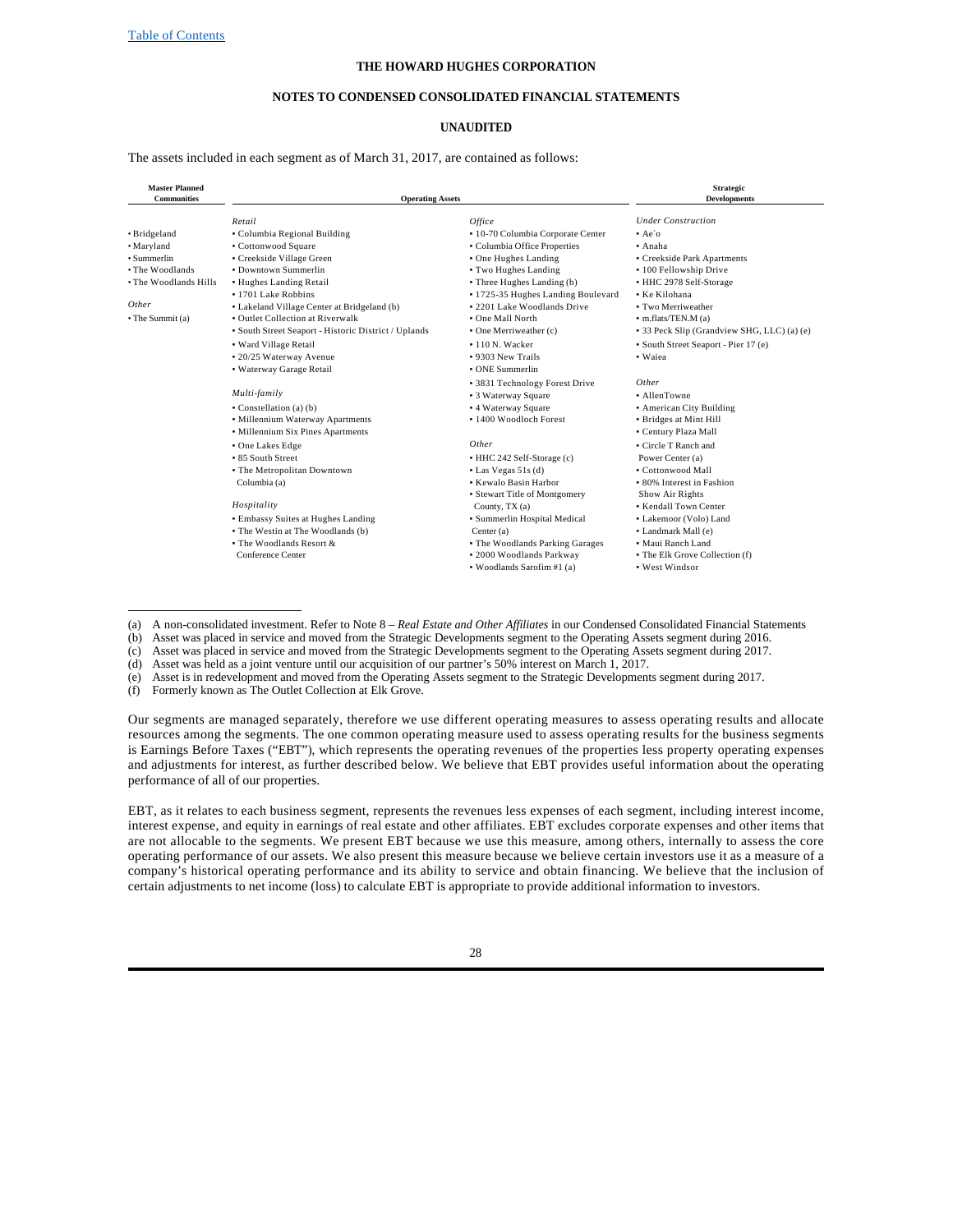#### **NOTES TO CONDENSED CONSOLIDATED FINANCIAL STATEMENTS**

#### **UNAUDITED**

Segment operating results are as follows:

|                                                          |                | <b>Three Months Ended March 31.</b> |  |  |  |  |  |  |
|----------------------------------------------------------|----------------|-------------------------------------|--|--|--|--|--|--|
| (In thousands)                                           | 2017           | 2016                                |  |  |  |  |  |  |
| <b>Master Planned Communities</b>                        |                |                                     |  |  |  |  |  |  |
| Land sales                                               | \$<br>53,481   | \$<br>41,942                        |  |  |  |  |  |  |
| Builder price participation                              | 4,661          | 4,647                               |  |  |  |  |  |  |
| Minimum rents                                            | (8)            | 143                                 |  |  |  |  |  |  |
| Other land revenues                                      | 10,572         | 3,023                               |  |  |  |  |  |  |
| Total revenues                                           | 68,706         | 49,755                              |  |  |  |  |  |  |
| Cost of sales - land                                     | 25,869         | 15,688                              |  |  |  |  |  |  |
| Land sales operations                                    | 9,394          | 9,594                               |  |  |  |  |  |  |
| Provision for doubtful accounts                          | $\overline{c}$ |                                     |  |  |  |  |  |  |
| Depreciation and amortization                            | 92             | 83                                  |  |  |  |  |  |  |
| Interest income                                          | (8)            | (16)                                |  |  |  |  |  |  |
| Interest expense (*)                                     | (5, 549)       | (5, 339)                            |  |  |  |  |  |  |
| Equity in earnings in Real Estate and Other Affiliates   | (5,280)        |                                     |  |  |  |  |  |  |
|                                                          |                | 20,010                              |  |  |  |  |  |  |
| Total expenses                                           | 24,520         |                                     |  |  |  |  |  |  |
| MPC segment EBT                                          | 44,186         | 29,745                              |  |  |  |  |  |  |
| <b>Operating Assets</b>                                  |                |                                     |  |  |  |  |  |  |
| Minimum rents                                            | 45,962         | 41,118                              |  |  |  |  |  |  |
| Tenant recoveries                                        | 11,230         | 10,523                              |  |  |  |  |  |  |
| Hospitality revenues                                     | 19,711         | 12,909                              |  |  |  |  |  |  |
| Other rental and property revenues                       | 5,184          | 3,083                               |  |  |  |  |  |  |
| Total revenues                                           | 82,087         | 67,633                              |  |  |  |  |  |  |
|                                                          |                |                                     |  |  |  |  |  |  |
| Other property operating costs                           | 15,523         | 14,118                              |  |  |  |  |  |  |
| Real estate taxes                                        | 6,845          | 6,142                               |  |  |  |  |  |  |
| Rental property maintenance costs                        | 2,833          | 3,001                               |  |  |  |  |  |  |
| Hospitality operating costs                              | 13,845         | 10,475                              |  |  |  |  |  |  |
| Provision for doubtful accounts                          | 530            | 2,979                               |  |  |  |  |  |  |
| Demolition costs                                         | 65             |                                     |  |  |  |  |  |  |
| Development-related marketing costs                      | 418            | 256                                 |  |  |  |  |  |  |
| Depreciation and amortization                            | 22,789         | 21,201                              |  |  |  |  |  |  |
| Other income, net                                        | 178            | (363)                               |  |  |  |  |  |  |
| Interest income                                          |                | (8)                                 |  |  |  |  |  |  |
| Interest expense (*)                                     | 14,524         | 11,337                              |  |  |  |  |  |  |
| Equity in earnings from Real Estate and Other Affiliates | (3, 385)       | (1,908)                             |  |  |  |  |  |  |
| Total expenses                                           | 74,165         | 67,230                              |  |  |  |  |  |  |
| Operating Assets segment EBT                             | 7,922          | 403                                 |  |  |  |  |  |  |
| <b>Strategic Developments</b>                            |                |                                     |  |  |  |  |  |  |
| Minimum rents                                            | 372            | 48                                  |  |  |  |  |  |  |
| Tenant recoveries                                        | 169            | 5                                   |  |  |  |  |  |  |
| Condominium rights and unit sales                        | 80.145         | 122.094                             |  |  |  |  |  |  |
| Other land revenues                                      | 10             | 10                                  |  |  |  |  |  |  |
| Other rental and property revenues                       | 273            | 121                                 |  |  |  |  |  |  |
| Total revenues                                           | 80,969         | 122,278                             |  |  |  |  |  |  |
|                                                          |                |                                     |  |  |  |  |  |  |
| Condominium rights and unit cost of sales                | 60,483         | 74,815                              |  |  |  |  |  |  |
| Other property operating costs<br>Real estate taxes      | 2,985<br>692   | 1,624<br>606                        |  |  |  |  |  |  |
| Rental property maintenance costs                        | 195            | 131                                 |  |  |  |  |  |  |
| Provision for doubtful accounts                          | 3              | 62                                  |  |  |  |  |  |  |
| <b>Demolition</b> costs                                  |                | 472                                 |  |  |  |  |  |  |
| Development-related marketing costs                      | 3,787          | 4,275                               |  |  |  |  |  |  |
| Depreciation and amortization                            | 668            | 659                                 |  |  |  |  |  |  |
| Other income, net                                        | (15)           | (244)                               |  |  |  |  |  |  |
| Interest income                                          | (65)           | (6)                                 |  |  |  |  |  |  |
| Interest expense (*)                                     | (4, 539)       | (3, 318)                            |  |  |  |  |  |  |
| Equity in earnings from Real Estate and Other Affiliates | 145            | (24)                                |  |  |  |  |  |  |
| Gains on sales of properties                             | (32, 215)      | (140, 479)                          |  |  |  |  |  |  |
| Total expenses                                           | 32,124         | (61, 427)                           |  |  |  |  |  |  |
| Strategic Developments segment EBT                       | 48,845         | 183,705                             |  |  |  |  |  |  |
|                                                          | 100,953<br>\$  | \$<br>213,853                       |  |  |  |  |  |  |
| Total consolidated segment EBT                           |                |                                     |  |  |  |  |  |  |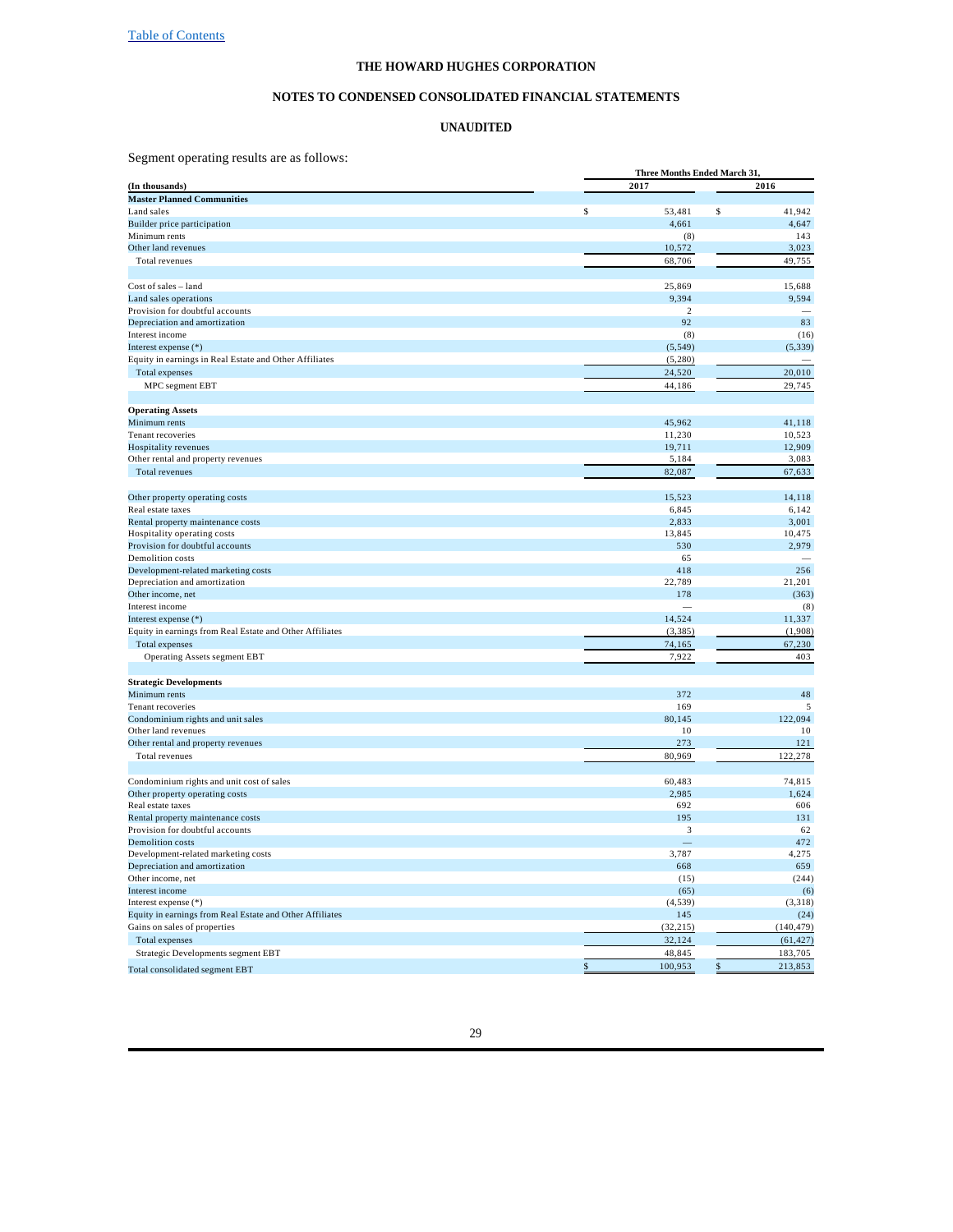#### **NOTES TO CONDENSED CONSOLIDATED FINANCIAL STATEMENTS**

### **UNAUDITED**

The following reconciles EBT to GAAP income before taxes:

| <b>Reconciliation of EBT to GAAP income before taxes</b> | Three Months Ended March 31. |     |           |  |  |  |  |  |
|----------------------------------------------------------|------------------------------|-----|-----------|--|--|--|--|--|
| (In thousands)                                           | 2017                         |     | 2016      |  |  |  |  |  |
| MPC segment EBT                                          | \$<br>44.186                 | \$. | 29,745    |  |  |  |  |  |
| <b>Operating Assets segment EBT</b>                      | 7,922                        |     | 403       |  |  |  |  |  |
| Strategic Developments segment EBT                       | 48,845                       |     | 183,705   |  |  |  |  |  |
| Total consolidated segment EBT                           | 100,953                      |     | 213,853   |  |  |  |  |  |
| Corporate and other items:                               |                              |     |           |  |  |  |  |  |
| General and administrative                               | (18, 117)                    |     | (20, 324) |  |  |  |  |  |
| Corporate interest expense, net                          | (12, 873)                    |     | (13,076)  |  |  |  |  |  |
| Warrant liability (loss) gain                            | (12, 562)                    |     | 29,820    |  |  |  |  |  |
| Gain on acquisition of joint venture partner's interest  | 5.490                        |     |           |  |  |  |  |  |
| Loss on redemption of senior notes due 2021              | (46, 410)                    |     |           |  |  |  |  |  |
| Corporate other income, net                              | 850                          |     | (246)     |  |  |  |  |  |
| Corporate depreciation and amortization                  | (1,975)                      |     | (1,029)   |  |  |  |  |  |
| Total Corporate and other items                          | (85, 597)                    |     | (4, 855)  |  |  |  |  |  |
| Income before taxes                                      | 15,356                       |     | 208,998   |  |  |  |  |  |

The following reconciles segment revenues to GAAP consolidated revenues:

| <b>Reconciliation of Segment Basis Revenues to GAAP Revenues</b> | Three Months Ended March 31. |         |
|------------------------------------------------------------------|------------------------------|---------|
| (In thousands)                                                   | 2017                         | 2016    |
| <b>Master Planned Communities</b>                                | 68.706                       | 49.755  |
| <b>Operating Assets</b>                                          | 82,087                       | 67.633  |
| <b>Strategic Developments</b>                                    | 80,969                       | 122,278 |
| Total revenues                                                   | 231.762                      | 239,666 |

The assets by segment and the reconciliation of total segment assets to the total assets in the Condensed Consolidated Balance Sheets are summarized as follows:

| (In thousands)                    | March 31,<br>2017 | December 31,<br>2016 |
|-----------------------------------|-------------------|----------------------|
| <b>Master Planned Communities</b> | 1,996,294         | 1,982,639            |
| <b>Operating Assets</b>           | 2,437,638         | 2,344,949            |
| <b>Strategic Developments</b>     | 1,518,283         | 1,451,460            |
| Total segment assets              | 5,952,215         | 5,779,048            |
| Corporate and other               | 455.927           | 588,334              |
| Total assets                      | 6,408,142         | 6,367,382            |

The \$92.7 million increase in the Operating Assets segment asset balance as of March 31, 2017 compared to December 31, 2016 is primarily due to placing One Merriweather and HHC 242 Self-Storage in service as well as the acquisition of our joint venture partner's 50% interest in the Las Vegas 51s. These increases were partially offset by the transfer of Landmark Mall and our investment in 33 Peck Slip to Strategic Developments in January 2017.

The \$66.8 million increase in the Strategic Developments segment asset balance as of March 31, 2017 compared to December 31, 2016 is primarily due to the transfer of Landmark Mall into the segment, as discussed above, and increased development expenditures primarily at Anaha and Ae`o, partially offset by additional closings at Waiea.

Corporate and other assets as of March 31, 2017 consist primarily of cash and cash equivalents. The \$132.4 million decrease in the Corporate and other asset balance as of March 31, 2017 compared to December 31, 2016 is primarily due to decreased cash balances in the first quarter.

<sup>(\*)</sup> Negative interest expense amounts are due to interest capitalized in our Master Planned Communities and Strategic Developments segments related to Operating Assets segment debt and the Senior Notes.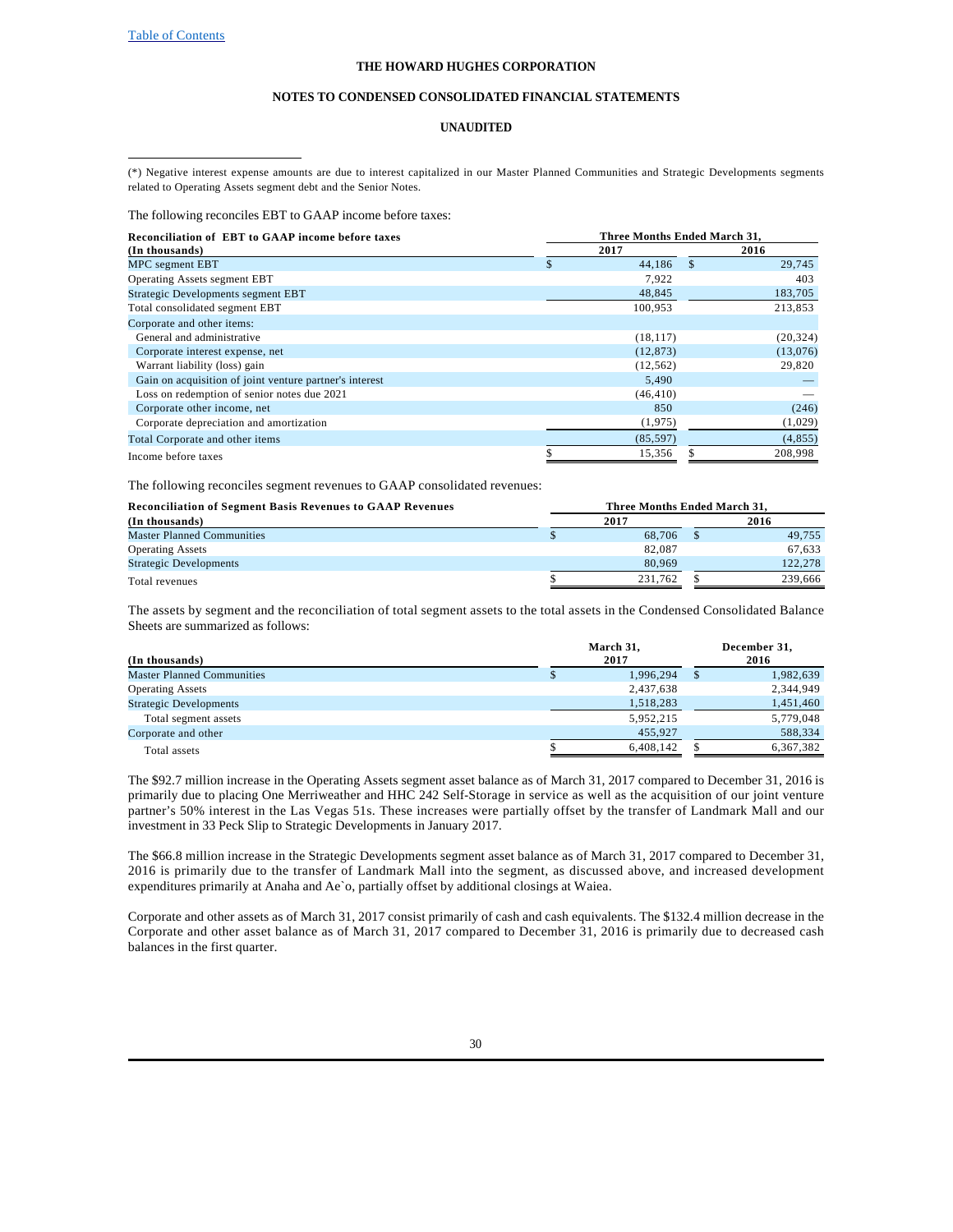### **ITEM 2. MANAGEMENT'S DISCUSSION AND ANALYSIS OF FINANCIAL CONDITION AND RESULTS OF OPERATIONS**

The following discussion and analysis by management should be read in conjunction with the unaudited Condensed Consolidated Financial Statements and Notes included in this Quarterly Report and in the Company's Form 10-K for the year ended December 31, 2016. All references to numbered Notes are to specific notes to our unaudited Condensed Consolidated Financial Statements included in this Quarterly Report.

### **Forward-looking information**

We may make forward-looking statements in this Quarterly Report and in other reports that we file with the SEC. In addition, our management may make forward-looking statements orally to analysts, investors, creditors, the media and others.

Forward-looking statements include:

- · projections and expectations regarding our revenues, operating income, net income, earnings per share, Earnings Before Taxes ("EBT"), Net Operating Income ("NOI"), capital expenditures, income tax, other contingent liabilities, dividends, leverage, capital structure or other financial items;
- · forecasts of our future economic performance; and
- · descriptions of assumptions underlying or relating to any of the foregoing.

In this Quarterly Report, we make forward-looking statements discussing our expectations about:

- · capital necessary for our operations and development opportunities for the properties in our Operating Assets and Strategic Developments segments;
- · expected performance of our Master Planned Communities segment and other current income producing properties;
- · expected commencement and completion for property developments and timing of sales or rentals of certain properties; and
- · future liquidity, development opportunities, development spending and management plans.

Forward-looking statements give our current expectations relating to our financial condition, results of operations, plans, objectives, future performance and business. You can identify forward-looking statements by the fact that they do not relate strictly to current or historical facts. These statements may include words such as "anticipate," "believe," "estimate," "expect," "forecast," "intend," "likely," "may," "plan," "project," "realize," "should," "transform," "would," and other statements of similar expression. Forward-looking statements should not be relied upon. They give our expectations about the future and are not guarantees.

There are several factors, many beyond our control, which could cause results to differ materially from our expectations. These risk factors are described in our Annual Report on Form 10-K for the year ended December 31, 2016 (the "Annual Report") and are incorporated herein by reference. Any factor could, by itself, or together with one or more other factors, adversely affect our business, results of operations or financial condition. There may be other factors currently unknown to us that we have not described in this Quarterly Report or in our Annual Report that could cause results to differ from our expectations. These forward-looking statements present our estimates and assumptions as of the date of this Quarterly Report. Except as may be required by law, we undertake no obligation to modify or revise any forward-looking statements to reflect events or circumstances occurring after the date of this Quarterly Report.

### *Earnings Before Taxes*

We use a number of operating measures for assessing operating performance of properties within our segments, some of which may not be common among all three of our segments. We believe that investors may find some operating measures more useful than others when separately evaluating each segment. One common operating measure used to assess operating results for our business segments is EBT. We believe EBT provides useful information about the operating

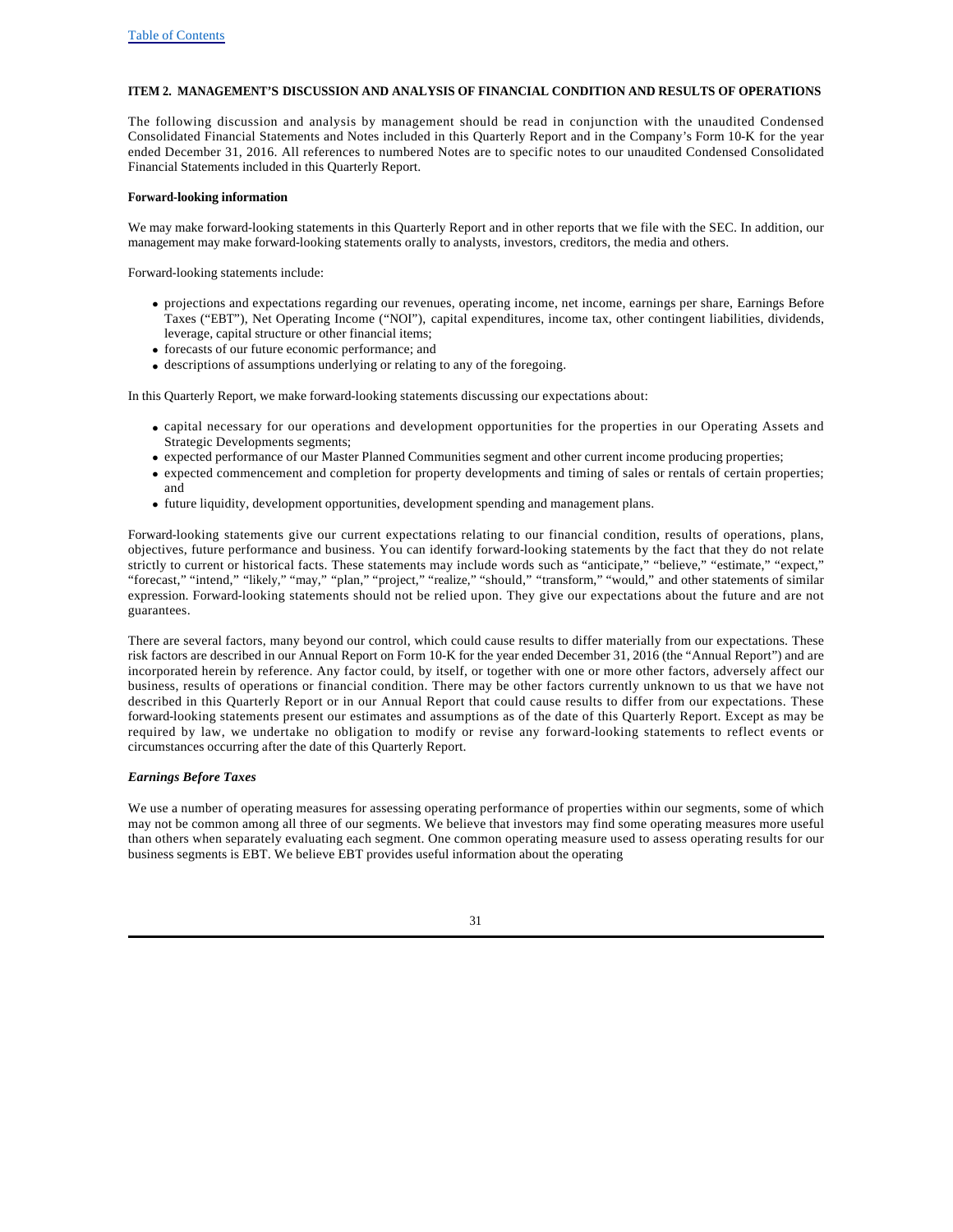performance of each segment and its properties as further discussed below. EBT may be calculated differently by other companies in our industry, limiting its usefulness as a comparative measure.

EBT, as it relates to each business segment, represents the revenues less expenses of each segment, including interest income, interest expense, and equity in earnings of real estate and other affiliates. EBT excludes corporate expenses and other items that are not allocable to the segments. See discussion herein at Corporate and other items for further details. For our Operating Assets, we also provide a measure of Adjusted Operating Assets EBT, which additionally excludes depreciation and amortization, development-related demolition and marketing costs and provision for impairment relating to the Operating Assets segment. We present EBT for each segment and Adjusted Operating Assets EBT for the Operating Assets Segment, because we use these measures, among others, internally to assess the core operating performance of our assets. We also present these measures because we believe certain investors use them as a measure of a company's historical operating performance and our ability to service and incur debt. We believe that the inclusion of certain adjustments to net income to calculate EBT and the exclusion of other non-operating items from EBT to calculate Adjusted Operating Assets EBT is appropriate to provide additional information to investors. A reconciliation of EBT to consolidated net income as computed in accordance with GAAP has been presented in Note 16 – *Segments*. A reconciliation of Adjusted Operating Assets EBT to Operating Assets EBT is included in the Operating Assets discussion.

EBT and Adjusted Operating Assets EBT should not be considered as alternatives to GAAP net income attributable to common stockholders or GAAP net income, as they have limitations as analytical tools, and should not be considered in isolation, or as a substitute for analysis of our results as reported under GAAP. Some of the limitations of these metrics are that they do not include the following in our calculations:

- · cash expenditures, or future requirements for capital expenditures or contractual commitments;
- · corporate general and administrative expenses;
- interest expense on our corporate debt;
- income taxes that we may be required to pay;
- · any cash requirements for replacement of fully depreciated or amortized assets; and
- · limitations on, or costs related to, the transfer of earnings from our Real Estate and Other Affiliates to us.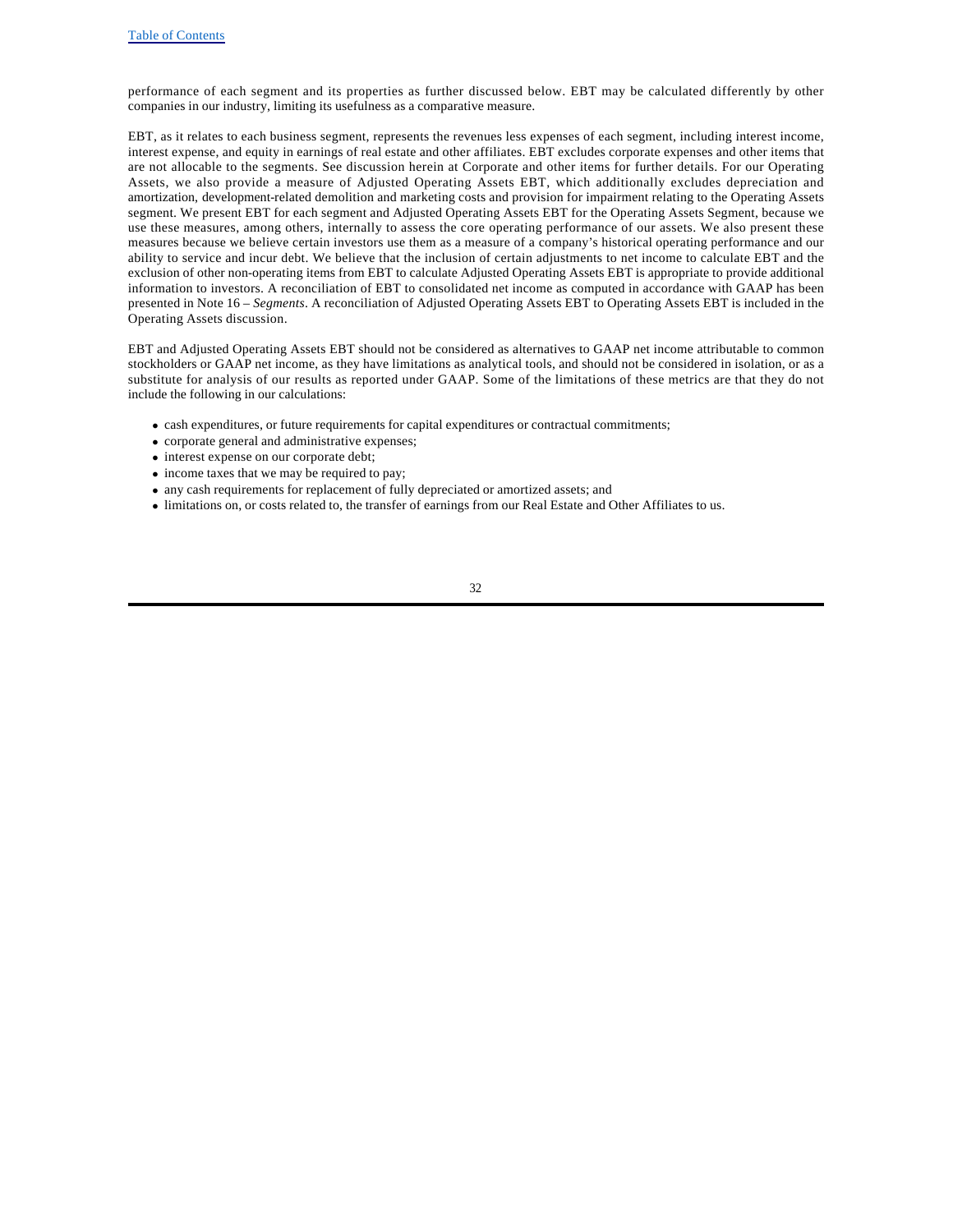#### **Results of Operations**

Our revenues are primarily derived from the sale of superpads and individual lots at our master planned communities to homebuilders, from tenants and customers at our commercial and residential operating properties, from overage rent and recoveries of operating expenses, from the sale of condominium units and from the opportunistic sale of non-core assets.

The following table reflects our results of operations for the three months ended March 31, 2017 and 2016, respectively:

| (In thousands, except per share amounts)            |    | 2017      |    | 2016      |      | Change     |
|-----------------------------------------------------|----|-----------|----|-----------|------|------------|
| Revenues                                            |    |           |    |           |      |            |
| MPC segment revenues                                | \$ | 68,706    | -S | 49,755    | -S   | 18,951     |
| Operating Assets segment revenues                   |    | 82,087    |    | 67,633    |      | 14,454     |
| Strategic Developments segment revenues             |    | 80,969    |    | 122,278   |      | (41, 309)  |
| Total revenues                                      |    | 231,762   |    | 239,666   |      | (7,904)    |
| MPC segment EBT                                     | \$ | 44.186    | -S | 29.745    | - \$ | 14,441     |
| <b>Operating Assets segment EBT</b>                 |    | 7,922     |    | 403       |      | 7,519      |
| Strategic Developments segment EBT                  |    | 48,845    |    | 183,705   |      | (134, 860) |
| Corporate and other items                           |    | (85, 597) |    | (4, 855)  |      | (80, 742)  |
| Income before taxes                                 |    | 15,356    |    | 208,998   |      | (193, 642) |
| Provision for income taxes                          |    | (9,697)   |    | (65, 233) |      | 55,536     |
| Net income                                          |    | 5,659     |    | 143,765   |      | (138, 106) |
| Net income attributable to noncontrolling interests |    |           |    |           |      |            |
| Net income attributable to common stockholders      |    | 5,659     |    | 143,765   |      | (138, 106) |
| Diluted income (loss) per share                     | \$ | 0.13      | \$ | 2.69      |      | (2.56)     |

Total revenues for the three months ended March 31, 2017 decreased compared to the same period in 2016 due to a decrease in recognized condominium sales revenues in our Strategic Developments segment offset by higher revenues in our MPC and Operating Assets segments. Strategic Developments segment revenue decreased due to the completion and closing of units at Waiea in December 2016. The MPC segment revenue increase is partially due to a \$6.4 million easement sale at Bridgeland and increased residential land sales in MPCs in the three months ended 2017 as compared to 2016. Operating Assets segment revenue increased due to continued stabilization or acquisition of office, multi-family and hospitality properties. Strategic Developments segment EBT also decreased in first quarter 2017 compared to 2016 due to the gain on sale of 80 South Street of \$140.5 million in March 2016.

The Corporate and other items net decrease is primarily attributable to a warrant liability loss of \$12.6 million for the three months ended March 31, 2017 compared to a warrant liability gain of \$29.8 million for the same period in 2016, as well as loss on redemption of senior notes due 2021 of \$46.4 million. Please refer to the Corporate and other items section elsewhere in this Quarterly Report for additional information regarding the accounts comprising this line item.

The decrease in the provision for income taxes for the three months ended March 31, 2017 compared to 2016 is attributable to a decrease of \$55.5 million in operating income primarily from the gain on sale of 80 South Street, increase of \$46.4 million in loss on redemption of senior notes due 2021 and permanent items. We have significant permanent differences, primarily from warrant liability gains and losses, and changes in valuation allowances that cause our effective tax rate to deviate greatly from statutory rates. The effective tax rate based upon actual operating results was 63.1% for the three months ended March 31, 2017 compared to 31.2% for the three months ended March 31, 2016. The change in the effective tax rate from 2017 to 2016 was primarily attributable to the changes in the warrant liability, valuation allowance related to our deferred tax asset, stock compensation deduction and other items which are permanent differences for tax purposes. If changes in the warrant liability, valuation allowance, stock compensation deduction and other material discrete adjustments to deferred tax liabilities were excluded from the effective tax rate computation, the effective tax rates would have been 42.3% and 37.1% for the three months ended March 31, 2017 and 2016, respectively.

The decrease in Net income attributable to common stockholders for the three months ended March 31, 2017 compared to the same period in 2016 is primarily due to a decrease in EBT in our Strategic Developments segment and Corporate and other items in 2017 as compared to 2016, offset by increased EBT in our MPC and Operating segments.

Please refer to the individual segment operations sections that follow for explanations of the results of each of our segments for the three months ended March 31, 2017 and 2016.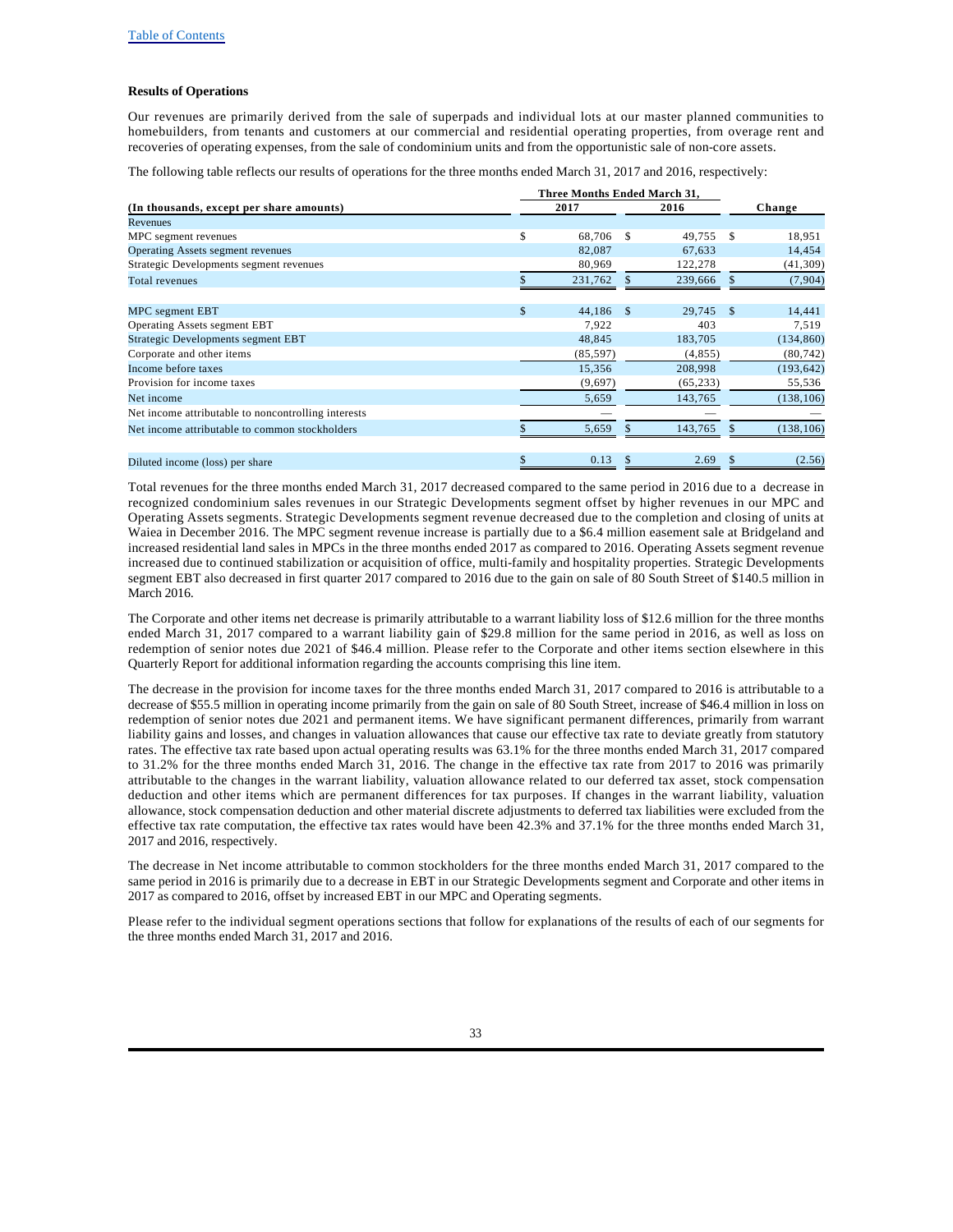## **Master Planned Communities**

# **Master Planned Communities Revenues and Expenses (\*)**

For the three months ended March 31, 2017 and 2016

|                                                               | <b>Bridgeland</b>        |                          |                | <b>Maryland Communities</b> | <b>Summerlin</b> |                          |      | The Woodlands |    |                          | <b>The Woodlands Hills</b> |                                       |      | <b>Total MPC</b> |          |
|---------------------------------------------------------------|--------------------------|--------------------------|----------------|-----------------------------|------------------|--------------------------|------|---------------|----|--------------------------|----------------------------|---------------------------------------|------|------------------|----------|
| (\$ in thousands)                                             | 2017                     | 2016                     | 2017           | 2016                        | 2017             | 2016                     |      | 2017          |    | 2016                     | 2017                       | 2016                                  |      | 2017             | 2016     |
| Land sales (a)                                                | 8,723 \$<br>S.           | 4,281 \$                 |                | $\overline{\phantom{a}}$    | 38,598 \$        | 24,792                   | - \$ | 6,160         | -S | 12.869                   | -                          | $\overline{\phantom{a}}$              | - \$ | 53,481 \$        | 41,942   |
| Builder price participation (b)                               | 15                       | 255                      | -              | -                           | 4,372            | 3,889                    |      | 274           |    | 503                      | -                          | $\overline{\phantom{a}}$              |      | 4,661            | 4,647    |
| Minimum rents                                                 |                          | $\overline{\phantom{a}}$ |                | $\overline{\phantom{a}}$    | (8)              | 143                      |      |               |    | $\overline{\phantom{a}}$ |                            |                                       |      | (8)              | 143      |
| Other land revenues                                           | 6,629                    | 75                       |                |                             | 2,022            | 2,817                    |      | 1,909         |    | 129                      | 10                         | $\hspace{1.0cm} \rule{1.5cm}{0.15cm}$ |      | 10,572           | 3,023    |
| <b>Total revenues</b>                                         | 15,367                   | 4,611                    | $\overline{2}$ | $\overline{2}$              | 44,984           | 31,641                   |      | 8,343         |    | 13,501                   | 10                         | $\qquad \qquad -$                     |      | 68,706           | 49,755   |
| Cost of sales - land                                          | 2,675                    | 1,447                    | -              | $\overline{\phantom{a}}$    | 21,167           | 9,141                    |      | 2,027         |    | 5,100                    |                            | $\overline{\phantom{a}}$              |      | 25,869           | 15,688   |
| Land sales operations                                         | 1.372                    | 1.003                    | 123            | 81                          | 2,408            | 2,505                    |      | 3,005         |    | 3.659                    | 62                         | 52                                    |      | 6,970            | 7,300    |
| Land sales real estate and business taxes                     | 331                      | 236                      | 164            | 165                         | 590              | 541                      |      | 1,264         |    | 1,329                    | 75                         | 23                                    |      | 2,424            | 2,294    |
| Provision (recovery) for doubtful accounts                    | $\overline{\phantom{a}}$ | $\overline{\phantom{a}}$ | -              | $\overline{\phantom{a}}$    |                  | $\overline{\phantom{0}}$ |      | -             |    | -                        | $\overline{\phantom{a}}$   | $\overline{\phantom{a}}$              |      | $\mathcal{L}$    |          |
| Depreciation and amortization                                 | 35                       | 24                       | 3              | 5                           | 23               | 24                       |      | 31            |    | 30                       |                            | $\overline{\phantom{a}}$              |      | 92               | 83       |
| Total expenses                                                | 4,413                    | 2,710                    | 290            | 251                         | 24,190           | 12,211                   |      | 6,327         |    | 10,118                   | 137                        | 75                                    |      | 35,357           | 25,365   |
| Operating income                                              | 10,954                   | 1,901                    | (288)          | (249)                       | 20,794           | 19,430                   |      | 2,016         |    | 3,383                    | (127)                      | (75)                                  |      | 33,349           | 24,390   |
| Interest expense, net (c)                                     | (2, 462)                 | (2, 466)                 | 3              | (9)                         | (3,868)          | (4,367)                  |      | 912           |    | 1.624                    | (142)                      | (137)                                 |      | (5,557)          | (5, 355) |
| Equity in earnings in Real Estate and Other<br>Affiliates (d) |                          |                          |                |                             | 5,280            |                          |      |               |    |                          |                            |                                       |      | 5,280            |          |
| MPC segment EBT*                                              | 13,416 \$                | 4,367                    | (291)(e)       | (240)(e)                    | 29,942 \$        | 23,797                   |      | 1,104         |    | 1.759                    | 15                         | 62                                    |      | 44,186 \$        | 29,745   |
| (GAAP Basis) Residential Gross Margin %                       | 69.0%                    | 66.1%                    | <b>NM</b>      | <b>NM</b>                   | 45.1%            | 63.2%                    |      | 52.3%         |    | 61.2%                    | NM                         | <b>NM</b>                             |      | 49.1%            | 63.5%    |
| (GAAP Basis) Commercial Gross Margin                          |                          |                          |                |                             |                  |                          |      |               |    |                          |                            |                                       |      |                  |          |
| %                                                             | 71.1%                    | 71.5%                    | NM             | <b>NM</b>                   | 56.1%            | 60.4%                    |      | 76.3%         |    | 60.2%                    | NM                         | <b>NM</b>                             |      | 74.6%            | 60.2%    |

(\*) For a reconciliation of MPC segment EBT to consolidated income before taxes, refer to Note 16 – Segments in our Condensed Consolidated Financial Statements.

(a) Land sales includes deferred revenue from land sales closed in a previous period which met criteria for recognition in the current period.

(b) Builder price participation revenue is based on an agreed-upon percentage of the sales price of homes closed relative to the base lot price which is paid by the homebuilders to us.

(c) Interest expense, net reflects the amount of interest that is capitalized at the project level. Negative interest expense amounts relate to interest capitalized relating to debt assigned to our Operating Assets segment and corporate debt.

(d) Equity in earnings in Real Estate and Other Affiliates is our share of earnings in The Summit joint venture which commenced lot sales in second quarter 2016.

(e) The negative MPC segment EBT in Maryland is due to no land sales in 2017 or 2016; however, certain costs such as real estate taxes and administrative expenses continue to be incurred. NM – Not Meaningful

MPC revenues vary between periods based on economic conditions and several factors such as, but not limited to, location, availability of land for sale, development density and residential or commercial use. Gross margin for each MPC may vary from period to period based on the locations of the land sold and the related costs associated with developing the land sold. Reported results may differ significantly from actual cash flows generated principally because cost of sales for GAAP purposes is derived from margins calculated using carrying values, projected future improvements and other capitalized project costs in relation to projected future land sale revenues. Carrying values, generally, represent acquisition and development costs reduced by any previous impairment charges. Development expenditures are capitalized and generally not reflected in the Condensed Statements of Operations in the current period. Accordingly, Cost of sales – land includes both actual and estimated future costs allocated based upon relative sales value to the lots or land parcels in each of the villages and neighborhoods in our MPCs.

In first quarter 2017, Other land sales revenues in 2017 includes the sale of a utility easement at our Bridgeland community for \$10.1 million and related costs of \$3.7 million.

Although our business does not involve the sale or resale of homes, we believe that net new home sales are an important indicator of future demand for our superpad sites and finished lots. Therefore, we use this statistic where relevant in the discussion of our MPC operating results. Net new home sales reflect home sales made by homebuilders, less cancellations. Cancellations occur when a home buyer signs a contract to purchase a home, but later fails to qualify for a home mortgage or is unable to provide an adequate down payment to complete the home sale.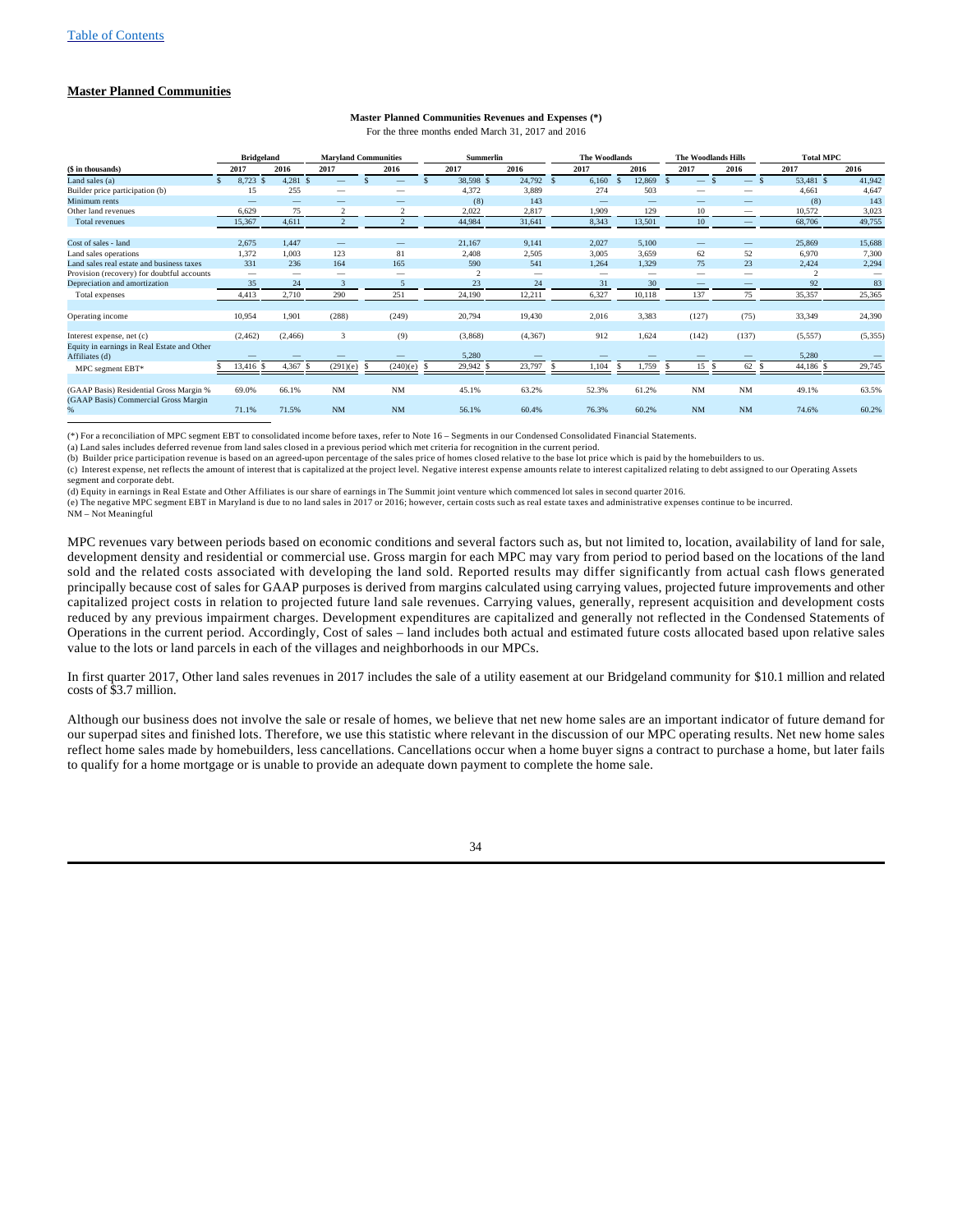# **Summary of Residential MPC Land Sales Closed for the Three Months Ended March 31,**

|                                                        | <b>Land Sales</b> |                    | <b>Acres Sold</b> |       |            | <b>Number of Lots/Units</b> |            | Price per acre |       | Price per lot |
|--------------------------------------------------------|-------------------|--------------------|-------------------|-------|------------|-----------------------------|------------|----------------|-------|---------------|
| $($$ in thousands)                                     | 2017              | 2016               | 2017              | 2016  | 2017       | 2016                        | 2017       | 2016           | 2017  | 2016          |
| <b>Bridgeland</b>                                      |                   |                    |                   |       |            |                             |            |                |       |               |
| Single family - detached                               | 7,256<br>\$       | \$<br>4,213        | 18.6              | 11.1  | 94         | 64                          | 390<br>\$  | 380<br>\$      | 77    | 66            |
| \$ Change                                              | 3,043             |                    | 7.5               |       | 30         |                             | 10         |                | 11    |               |
| % Change                                               | 72.2%             |                    | 67.6%             |       | 46.9%      |                             | 2.6%       |                | 16.7% |               |
|                                                        |                   |                    |                   |       |            |                             |            |                |       |               |
| <b>Maryland Communities</b>                            |                   |                    |                   |       |            |                             |            |                |       |               |
| No residential land sales                              |                   |                    |                   |       |            |                             |            |                |       |               |
|                                                        |                   |                    |                   |       |            |                             |            |                |       |               |
| <b>Summerlin</b>                                       |                   |                    |                   |       |            |                             |            |                |       |               |
| Superpad sites                                         | 24,084            | 40,000             | 36.8              | 116.8 | 237        | 552                         | 654        | 342            | 102   | 72            |
| Custom lots                                            | 2,180             | 2,140              | 0.9               | 1.3   | 3          | $\overline{4}$              | 2,422      | 1,646          | 727   | 535           |
| <b>Total</b>                                           | 26,264            | 42,140             | 37.7              | 118.1 | 240        | 556                         | 697        | 357            | 109   | 76            |
| \$ Change                                              | (15, 876)         |                    | (80.4)            |       | (316)      |                             | 340        |                | 33    |               |
| % Change                                               | (37.7%)           |                    | $(68.1\%)$        |       | $(56.8\%)$ |                             | 95.2%      |                | 43.4% |               |
|                                                        |                   |                    |                   |       |            |                             |            |                |       |               |
| The Woodlands                                          |                   |                    |                   |       |            |                             |            |                |       |               |
| Single family - detached                               | 2,361             | 2,464              | 4.5               | 4.1   | 16         | 17                          | 525        | 601            | 148   | 145           |
| \$ Change                                              | (103)             |                    | 0.4               |       | (1)        |                             | (76)       |                | 3     |               |
| % Change                                               | $(4.2\%)$         |                    | 9.8%              |       | $(5.9\%)$  |                             | $(12.6\%)$ |                | 2.1%  |               |
|                                                        |                   |                    |                   |       |            |                             |            |                |       |               |
| Total residential land sales closed<br>in period $(a)$ | 35,881<br>S       | 48,817<br><b>S</b> | 60.8              | 133.3 | 350        | 637                         |            |                |       |               |

Excludes revenues closed and deferred for recognition in a previous period that met criteria for recognition in the current period. Please see the Reconciliation of MPC Land Sales Closed to GAAP<br>Land Sales Revenue table be 2016.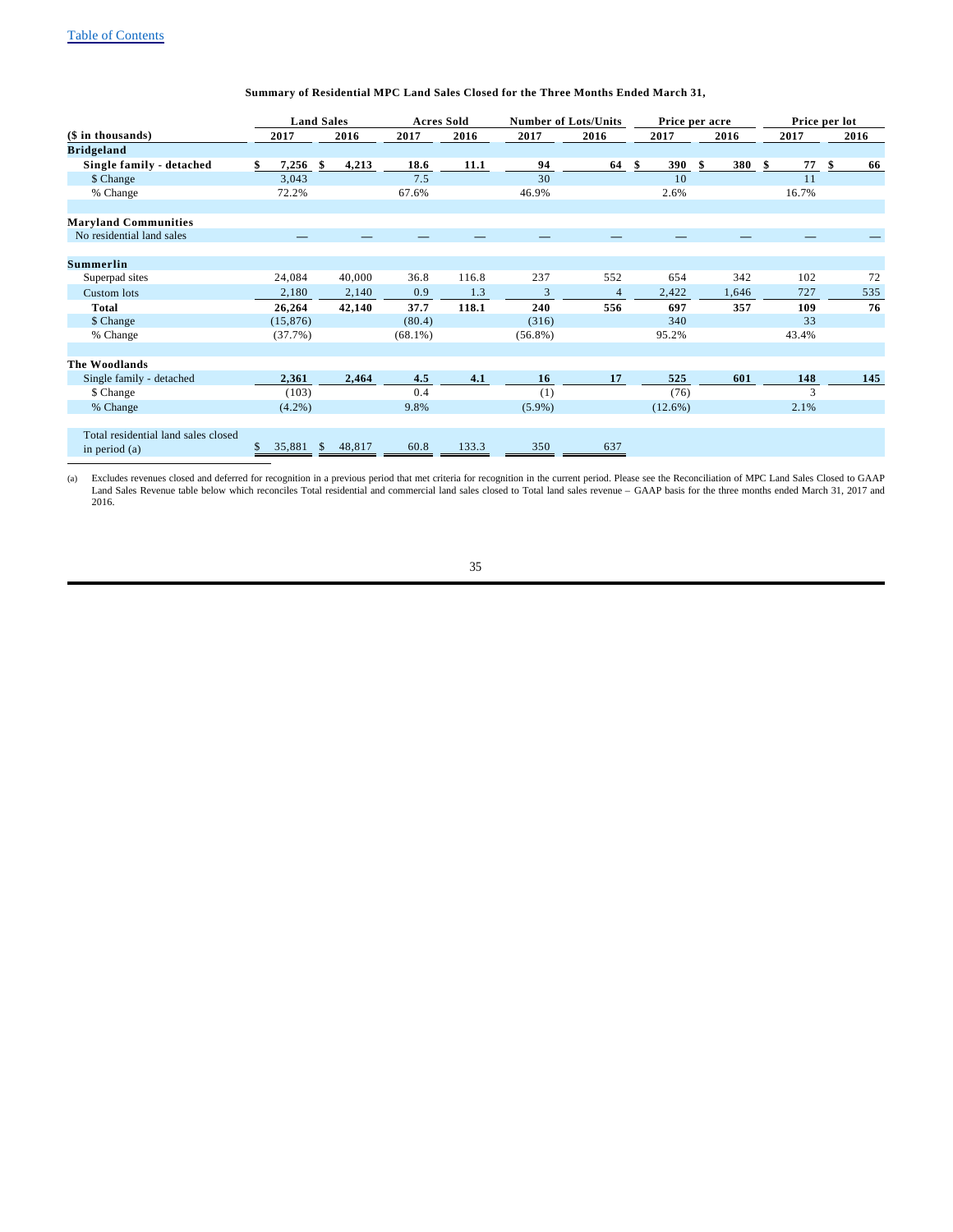# **Summary of Commercial MPC Land Sales Closed for the Three Months Ended March 31,**

|                                                  | <b>Land Sales</b> |               |        |        | <b>Acres Sold</b> |               | Price per acre |       |
|--------------------------------------------------|-------------------|---------------|--------|--------|-------------------|---------------|----------------|-------|
| (\$ in thousands)                                | 2017              |               | 2016   | 2017   | 2016              |               | 2017           | 2016  |
| <b>Bridgeland</b>                                |                   |               |        |        |                   |               |                |       |
| No commercial land sales                         | \$                | $\mathcal{S}$ |        |        |                   | $\mathcal{S}$ | \$             |       |
|                                                  |                   |               |        |        |                   |               |                |       |
| <b>Maryland Communities</b>                      |                   |               |        |        |                   |               |                |       |
| No commercial land sales                         |                   |               |        |        |                   |               |                |       |
|                                                  |                   |               |        |        |                   |               |                |       |
| <b>Summerlin</b>                                 |                   |               |        |        |                   |               |                |       |
| No commercial land sales                         | -                 |               | -      |        |                   |               |                |       |
|                                                  |                   |               |        |        |                   |               |                |       |
| The Woodlands                                    |                   |               |        |        |                   |               |                |       |
| Commercial                                       |                   |               |        |        |                   |               |                |       |
| Medical                                          | –                 |               | 10,405 |        | 4.3               |               |                | 2,420 |
| Office and other                                 | 1,441             |               |        | 1.3    |                   |               | 1,108          |       |
| Retail                                           | 2,358             |               |        | 9.1    | _                 |               | 259            |       |
| <b>Total</b>                                     | 3,799             |               | 10,405 | 10.4   | 4.3               |               | 365            | 2,420 |
| \$ Change                                        | (6,606)           |               |        | 6.1    |                   |               | (2,055)        |       |
| % Change                                         | $(63.5\%)$        |               |        | 141.9% |                   |               | $(84.9\%)$     |       |
|                                                  |                   |               |        |        |                   |               |                |       |
| Total commercial land sales closed in period (a) | \$<br>3,799       | -S            | 10,405 | 10.4   | 4.3               |               |                |       |

Excludes revenues closed and deferred for recognition in a previous period that met criteria for recognition in the current period. Please see the Reconciliation of MPC Land Sales Closed to GAAP<br>Land Sales Revenue table be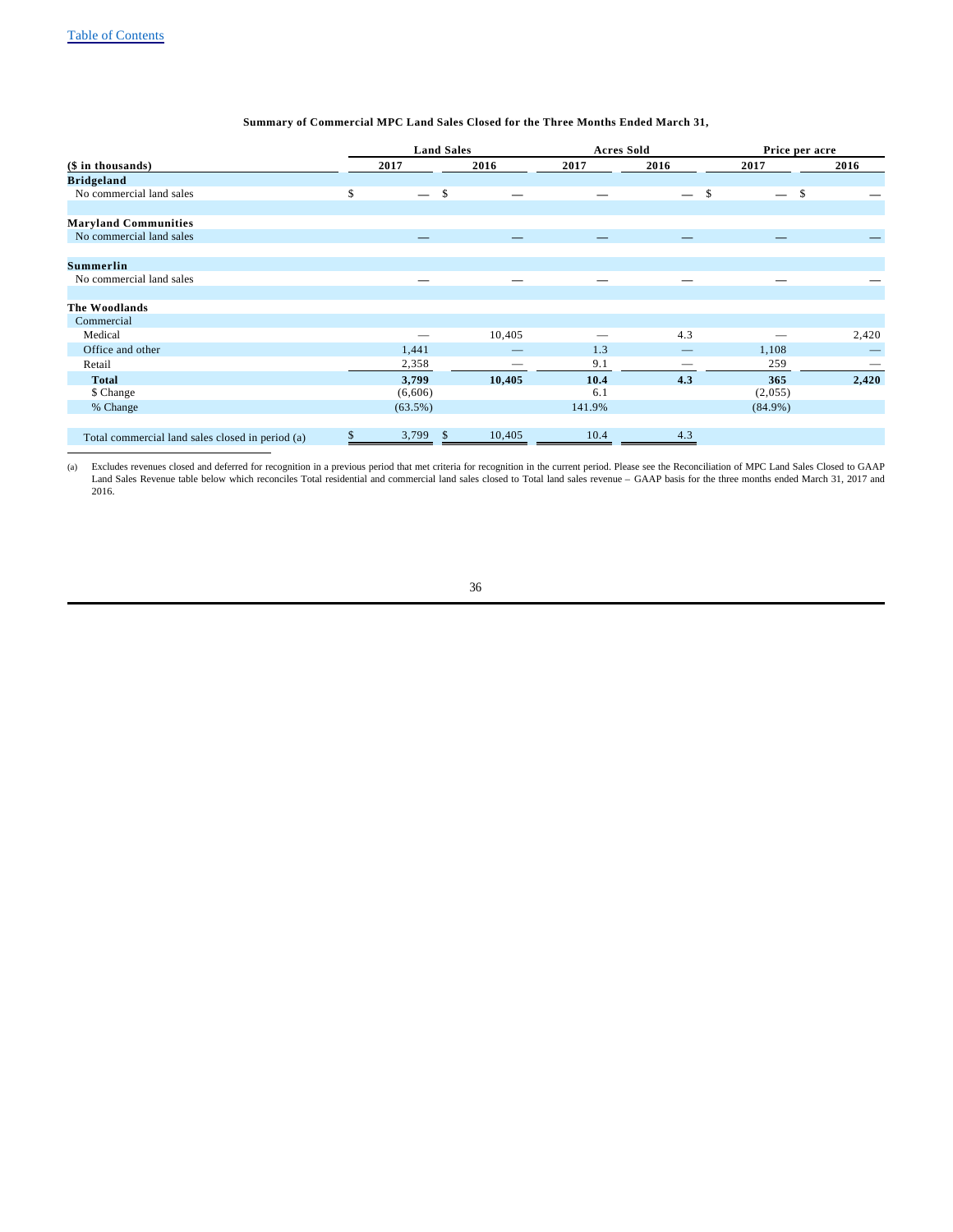### **Reconciliation of MPC Land Sales Closed to GAAP Land Sales Revenue**

The following table reconciles Total residential and commercial land sales closed in the three months ended March 31, 2017 and 2016, respectively, to Total land sales revenue – GAAP basis for the MPC segment for the three months ended March 31, 2017 and 2016, respectively. Total net recognized (deferred) revenue includes revenues recognized in the current period which related to sales closed in prior periods, offset by revenues deferred on sales closed in the current period.

|                                               |      | For the Three Months Ended March 31, |           |
|-----------------------------------------------|------|--------------------------------------|-----------|
| (In thousands)                                | 2017 | 2016                                 |           |
| Total residential land sales closed in period |      | 35,881                               | 48,817    |
| Total commercial land sales closed in period  |      | 3.799                                | 10,405    |
| Net recognized (deferred) revenue:            |      |                                      |           |
| Bridgeland                                    |      | 1.467                                | 68        |
| Summerlin                                     |      | 9,712                                | (17,380)  |
| Total net recognized (deferred) revenue       |      | 11.179                               | (17, 312) |
| Special Improvement District revenue          |      | 2,622                                | 32        |
| Total land sales revenue - GAAP basis         |      | 53,481                               | 41.942    |

#### *Houston*

While the Houston office and apartment sectors of the real estate industry continue to be impacted by the slowdown in job growth, demand for moderately priced homes continues to rebound. There are indications that the energy sector may be beginning to increase employment with an estimated 3,000 such jobs added in November and December 2016, as reported by the Houston Chronicle. We believe that these factors have contributed to increased absorption of homes and lots at Bridgeland, and will likely have a favorable impact at our newest MPC, The Woodlands Hills, when sales at that community are launched in late 2017. Home sales in The Woodlands have also improved, although lot sales are still slow as the homebuilders work through their existing inventory of finished lots.

#### *Bridgeland*

GAAP land sales revenues totaled \$8.7 million for the three months ended March 31, 2017, which was \$4.4 million, or 103.8% higher than the same period in 2016 as a result of higher residential land sales and the recognition of revenues deferred in previous periods.

Bridgeland sold 18.6 residential acres compared to 11.1 acres in the same period in 2016. The average price per residential acre for single family – detached product increased \$10,000, or 2.6% to \$390,000 for the three months ended March 31, 2017 compared to \$380,000 in 2016 reflecting increased demand for products in the mid-range of the residential market and the mix of lots sold in the respective periods.

There were 118 new home sales at Bridgeland for the three months ended March 31, 2017, representing a 66.2% increase, compared to 71 new home sales for the same period in 2016. The median new home price in Bridgeland decreased 7.0% to \$321,000 for 2017 compared to a median new home price of \$345,000 for the same period in 2016, primarily due to the mix of homes sold. Residential land and home absorption rates at Bridgeland in 2017 have benefited from the wide variety of products being offered at competitive prices. In addition, the Grand Parkway toll road, which opened in February 2016, provides greater connectivity between Bridgeland and major employment centers in Houston.

There were no commercial land sales in Bridgeland for the three months ended March 31, 2017 or 2016.

As of March 31, 2017, Bridgeland had 139 residential lots under contract, 116 of which are scheduled to close in 2017 for an aggregate amount of \$8.7 million.

Builder price participation revenue decreased 94.1% for the three months ended March 31, 2017 compared to the same period in 2016 at Bridgeland due to adjustments to participation terms in our homebuilder contracts to meet the current market conditions.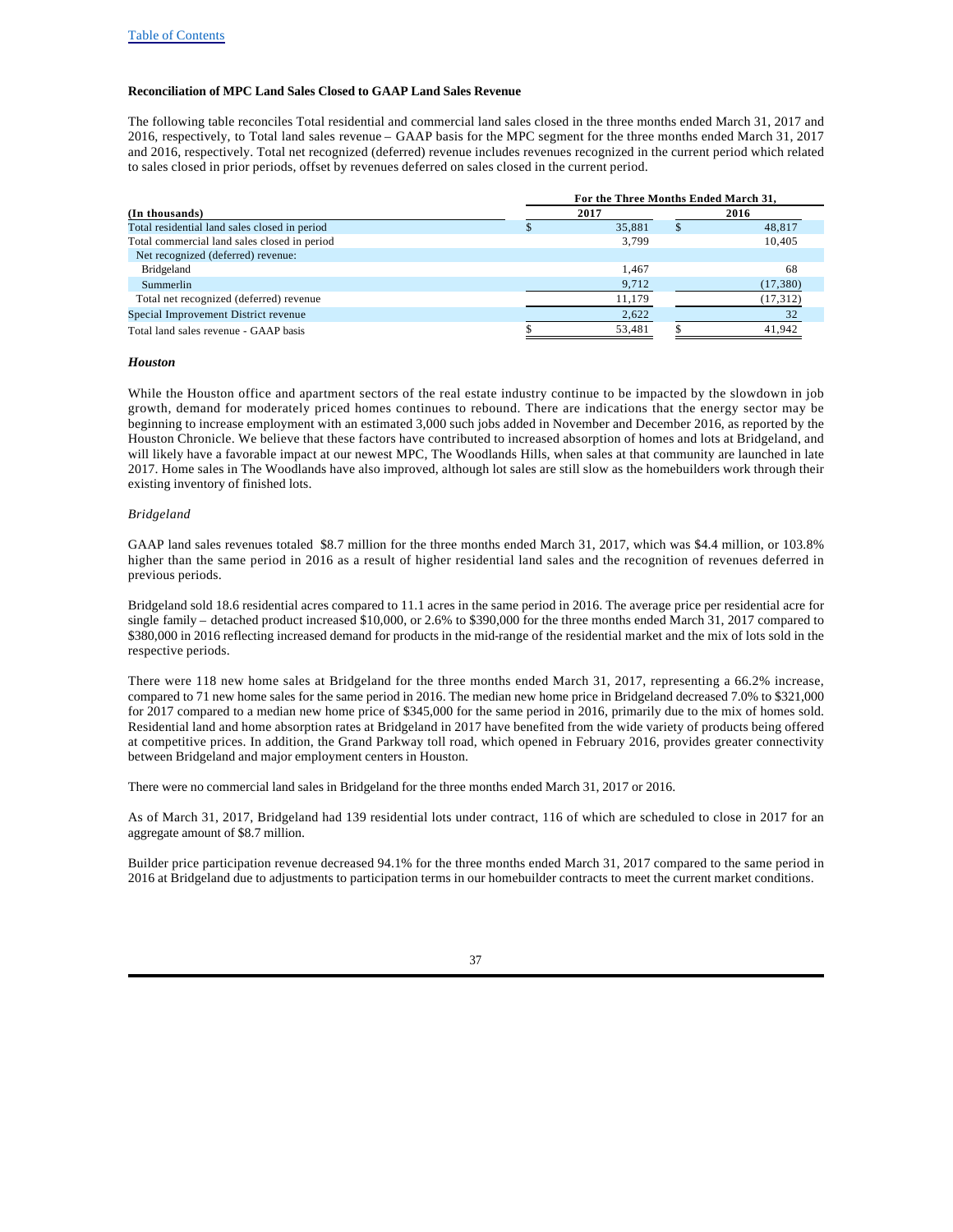#### *The Woodlands*

GAAP land sales revenues totaled \$6.2 million for the three months ended March 31, 2017 which was \$6.7 million, or 52.1% lesser than the same period in 2016 primarily as a result of lower pricing on commercial land sales in 2017.

For the three months ended March 31, 2017, The Woodlands sold 4.5 residential acres compared to 4.1 acres in 2016, and the average price per residential acre decreased \$76,000, or 12.6% to \$525,000 in 2017 compared to \$601,000 in 2016. As a result of a lot inventory build-up generally caused by the slowdown in the home sales market since 2014, homebuilders are cautiously managing their lot inventory levels, resulting in relatively low residential lot sales. The Woodlands sold 10.4 acres of commercial land at \$365,000 per acre in the three months ended March 31, 2017 compared to 4.3 acres at \$2.4 million per acre for the same period in 2016. The 2016 commercial sales included a 3.1-acre site with freeway frontage.

There were 92 new home sales for the three months ended March 31, 2017, representing a 64.3% increase compared to 56 new home sales for the same period in 2016. The median new home price in The Woodlands was \$608,000 in 2017 compared to a median new home price of \$545,000 for the same period in 2016.

As of March 31, 2017, there were 197 residential lots under contract in The Woodlands, of which 154 are scheduled to close in 2017 for \$21.2 million.

#### *The Woodlands Hills*

The City of Conroe approved our development plans for The Woodlands Hills in 2016 and we have now commenced infrastructure improvements. The first phase of development will consist of 193 single-family detached lots of various sizes including a model home complex and a 17.5-acre amenity center/community park. Lot deliveries are expected in late 2017. Benefitting from The Woodlands brand reputation and with moderately-priced homes, we believe that The Woodlands Hills is a well-positioned MPC in the north Houston market.

#### *Maryland*

Our Columbia, Gateway, Emerson and Fairwood communities contain approximately 108 commercial acres remaining to be sold. There were no commercial land sales for the three month periods ended March 31, 2017 or 2016. All of the residential inventory was sold out in prior years.

In December 2015, approximately 35 acres of the Columbia commercial acreage was transferred to our Strategic Developments segment as we began development of office space in the Downtown Columbia Town Center Redevelopment District ("DCRD"). The entitlements, which do not expire under Maryland law, are enabling us to redevelop Downtown Columbia, and further support the approximately 112,000 residents.

### *Summerlin*

GAAP land sales revenues totaled \$38.6 million for the three months ended March 31, 2017 which was \$13.8 million, or 55.7% higher than the same period in 2016 as a result of a higher average price per acre and the recognition of revenues deferred in previous periods.

Summerlin's residential land sales for the three months ended March 31, 2017 totaled 37.7 acres compared to 118.1 acres for the same period in 2016. The average price per acre for the three months ended March 31, 2017 of \$697,000 is not comparable to the average price per acre of \$357,000 for the same period in 2016, due to the significant differences between the parcels sold. In first quarter 2016, we closed on a \$40 million bulk sale of a large tract of land to a homebuilder for which we incurred much lower development costs, resulting in a significant increase in our residential gross margin. In comparison, in first quarter 2017, we closed on the sale of a more typical sized parcel that was previously graded to the finished lot level and had significant infrastructure installed. Our residential gross margin for the three months ended March 31, 2017 is consistent with historical levels. The costs to develop the parcel sold in first quarter 2017 were incurred over ten years earlier prior to the downturn in the housing market. Summerlin maintained this infrastructure over the years and, at the time of the sale, the parcel had significantly more value than our customary superpad. Bulk sales, in contrast, generally sell for a lower price per acre due to their size and lack of infrastructure.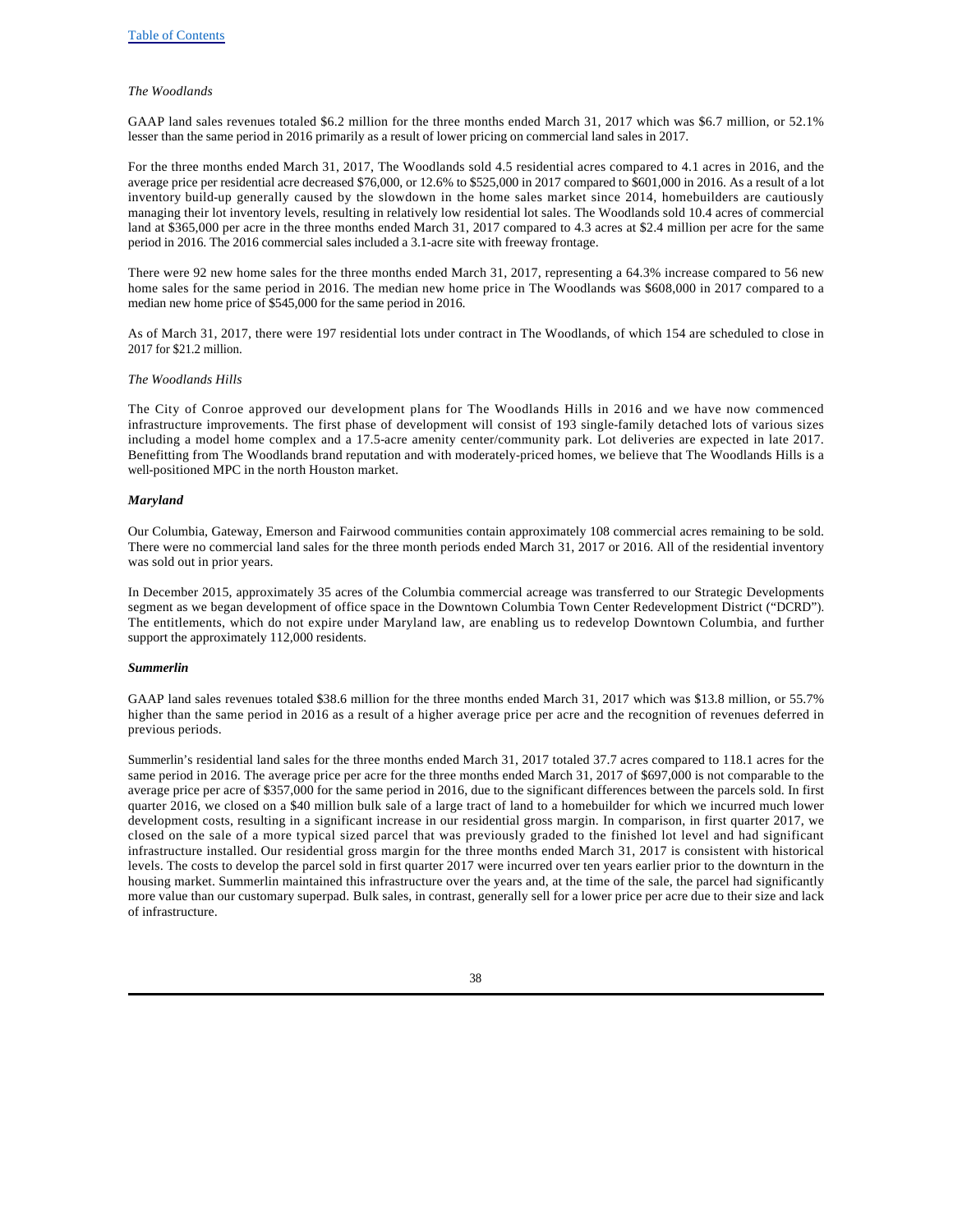The Summerlin market and job growth remain strong. Summerlin had 207 new home sales for the three months ended March 31, 2017, representing a 38.9% increase compared to 149 new home sales for the same period in 2016. The median new home price in Summerlin decreased 2.0% to \$550,000 for 2017 compared to a median new home price of \$561,000 for the same period in 2016.

As of March 31, 2017, there were three superpad sites totaling 75.8 acres and one custom lot under contract which are scheduled to close in 2017 for \$40.5 million.

#### *The Summit*

Land development began at The Summit, our joint venture with Discovery Land, in second quarter 2015 and continues to progress on schedule based upon the initial plan. Custom lot sales began in second quarter 2016, and for the three months ended March 31, 2017, three custom residential lots closed for \$10.6 million, and as of March 31, 2017, an additional 14 lots are under contract for \$51.9 million. The revenue generated at The Summit is being recognized as the development progresses under the percentage of completion method of accounting. We recorded \$5.3 million and \$0 million as our share of Equity in earnings in Real Estate and Other Affiliates from this joint venture for the three months ended March 31, 2017 and 2016, respectively. Please refer to Note 8 – *Real Estate and Other Affiliates* in our Consolidated Financial Statements for a description of the joint venture and further discussion.

#### **MPC Net Contribution**

In addition to segment EBT for the MPCs, we believe that certain investors measure the value of the assets in this segment based on their contribution to liquidity and capital available for investment. MPC Net Contribution is defined as MPC segment EBT, plus MPC cost of sales, depreciation and amortization, and net collections from Special Improvement District ("SID") bonds and Municipal Utility District ("MUD") receivables, reduced by MPC development and land acquisition expenditures. Although MPC Net Contribution can be computed from GAAP elements of income and cash flows, it is not a GAAP-based operational metric and should not be used to measure operating performance of the MPC assets as a substitute for GAAP measures of such performance nor should it be used as a comparison metric with other comparable businesses. A reconciliation of segment EBT to consolidated net income as computed in accordance with GAAP is presented in Note 16 - *Segments* in our Condensed Consolidated Financial Statements.

The following table sets forth the MPC Net Contribution for the three months ended March 31, 2017 and 2016:

| (In thousands)                                         |    | 2017      |     | 2016      |     | Change  |
|--------------------------------------------------------|----|-----------|-----|-----------|-----|---------|
| $MPC$ segment $EBT(a)$                                 | аĐ | 44.186    | \$. | 29,745    | \$. | 14,441  |
| Plus:                                                  |    |           |     |           |     |         |
| Cost of sales - land                                   |    | 25,869    |     | 15,688    |     | 10,181  |
| Depreciation and amortization                          |    | 92        |     | 83        |     | 9       |
| MUD and SID bonds collections, net (b)                 |    | 2.750     |     | (32)      |     | 2,782   |
| Less:                                                  |    |           |     |           |     |         |
| MPC development expenditures                           |    | (43, 623) |     | (34, 468) |     | (9,155) |
| MPC land acquisitions                                  |    | (1,415)   |     | (69)      |     | (1,346) |
| Equity in earnings in Real Estate and Other Affiliates |    | (5,280)   |     |           |     | (5,280) |
| <b>MPC</b> Net Contribution                            |    | 22,579    |     | 10,947    |     | 11,632  |

(a) For a detailed breakdown of our MPC segment EBT, refer to Note 16 – *Segments* in our Condensed Consolidated Financial Statements.

(b) SID collections are shown net of SID transfers to buyers in the respective periods.

MPC Net Contribution increased for the three months ended March 31, 2017 compared to the same period in 2016 primarily due to an increase in MPC segment EBT at Bridgeland and Summerlin and an increase in MUD and SID bond collections, offset by an increase in MPC development expenditures in 2017.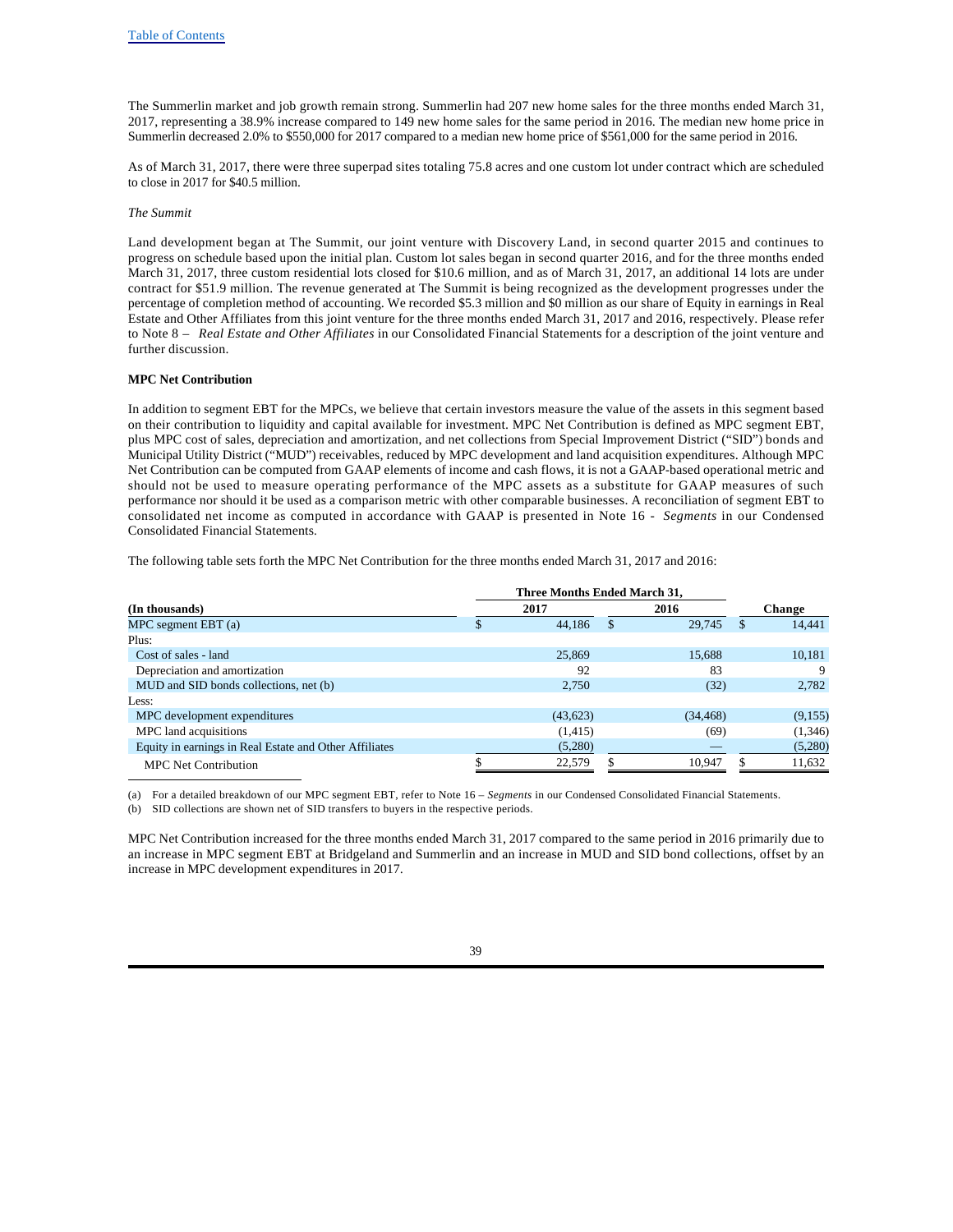### Table of Contents

The following table sets forth MPC land inventory activity for the three months ended March 31, 2017:

|                                           |            |          |    |           | The       | The Woodlands |                  |
|-------------------------------------------|------------|----------|----|-----------|-----------|---------------|------------------|
| (In thousands)                            | Bridgeland | Marvland |    | Summerlin | Woodlands | Hills         | <b>Total MPC</b> |
| <b>Balance December 31, 2016</b>          | 441,598    | 22,428   | ъ. | 882.543   | 219,970   | 103.022       | \$1,669,561      |
| Acquisitions                              |            |          |    |           | 1.415     |               | 1.415            |
| Development expenditures (a)              | 13.182     | 15       |    | 23,779    | 5.755     | 892           | 43,623           |
| MPC Cost of sales                         | (2,675)    |          |    | (21, 167) | (2,027)   |               | (25, 869)        |
| MUD reimbursable costs (b)                | (11,038)   |          |    |           | (1, 833)  | (151)         | (13,022)         |
| <b>Transfer to Strategic Developments</b> |            |          |    |           | (3,029)   |               | (3,029)          |
| Other                                     | 1.596      | 27       |    | (507)     | (1, 534)  | 223           | (195)            |
| Balance March 31, 2017                    | 442.663    | 22,470   |    | 884.648   | 218.717   | 103.986       | \$1.672.484      |

(a) Development expenditures are inclusive of capitalized interest and property taxes.

(b) MUD reimbursable costs represent land development expenditures transferred to MUD Receivables.

#### **Operating Assets**

Operating assets typically generate rental revenues sufficient to cover their operating costs except when a substantial portion, or all, of the property is being redeveloped, vacated for development or in its initial lease-up phase.

Total revenues and expenses for the Operating Assets segment are summarized as follows:

|                                                          | Three Months Ended March 31, |              |         |                       |
|----------------------------------------------------------|------------------------------|--------------|---------|-----------------------|
| (In thousands)                                           | 2017                         |              | 2016    | Change                |
| Minimum rents                                            | \$<br>45,962                 | $\mathbb{S}$ | 41,118  | $\mathbb{S}$<br>4,844 |
| Tenant recoveries                                        | 11,230                       |              | 10,523  | 707                   |
| Hospitality revenues                                     | 19,711                       |              | 12,909  | 6,802                 |
| Other rental and property revenues                       | 5,184                        |              | 3.083   | 2,101                 |
| Total revenues                                           | 82,087                       |              | 67,633  | 14,454                |
| Other property operating costs                           | 15,523                       |              | 14,118  | 1,405                 |
| Rental property real estate taxes                        | 6,845                        |              | 6.142   | 703                   |
| Rental property maintenance costs                        | 2,833                        |              | 3,001   | (168)                 |
| Hospitality operating costs                              | 13,845                       |              | 10.475  | 3,370                 |
| Provision for doubtful accounts                          | 530                          |              | 2,979   | (2, 449)              |
| Other income, net                                        | 178                          |              | (363)   | 541                   |
| Depreciation and amortization                            | 22,789                       |              | 21,201  | 1,588                 |
| Interest income                                          |                              |              | (8)     | 8                     |
| Interest expense                                         | 14,524                       |              | 11,337  | 3,187                 |
| Equity in earnings from Real Estate and Other Affiliates | (3,385)                      |              | (1,908) | (1, 477)              |
| Total operating expenses                                 | 73,682                       |              | 66,974  | 6,708                 |
| Income before development expenses                       | 8,405                        |              | 659     | 7,746                 |
| Demolition costs                                         | 65                           |              |         | 65                    |
| Development-related marketing costs                      | 418                          |              | 256     | 162                   |
| Total development expenses                               | 483                          |              | 256     | 227                   |
| Operating Assets segment EBT*                            | \$<br>7,922                  | \$           | 403     | 7,519<br>\$           |

(\*) For a reconciliation of Operating Assets EBT to consolidated income before taxes, refer to Note 16 – *Segments* in our Condensed Consolidated Financial Statements.

Minimum rents and tenant recoveries increased for the three months ended March 31, 2017 compared to the same period in 2016 primarily due to an increase of \$5.3 million for our retail, office and multi-family properties. The increase for our retail properties was primarily due to the increase in occupancy at Downtown Summerlin and the Outlet Collection at Riverwalk and the opening of Lakeland Village. The increase in our office properties was primarily due to the opening of One Merriweather and the acquisition of One Mall North in Columbia. The increase in our multi-family properties was primarily due to the purchase of our partner's interest in Millennium Six Pines Apartments in July 2016.

Hospitality revenues increased for the three months ended March 31, 2017 due primarily to the opening and on-going stabilization of the Embassy Suites at Hughes Landing placed in service in December 2015 and The Westin at The Woodlands placed in service in March 2016 and increased conference center services as a result of focused efforts to diversify our corporate conference business over multiple industries.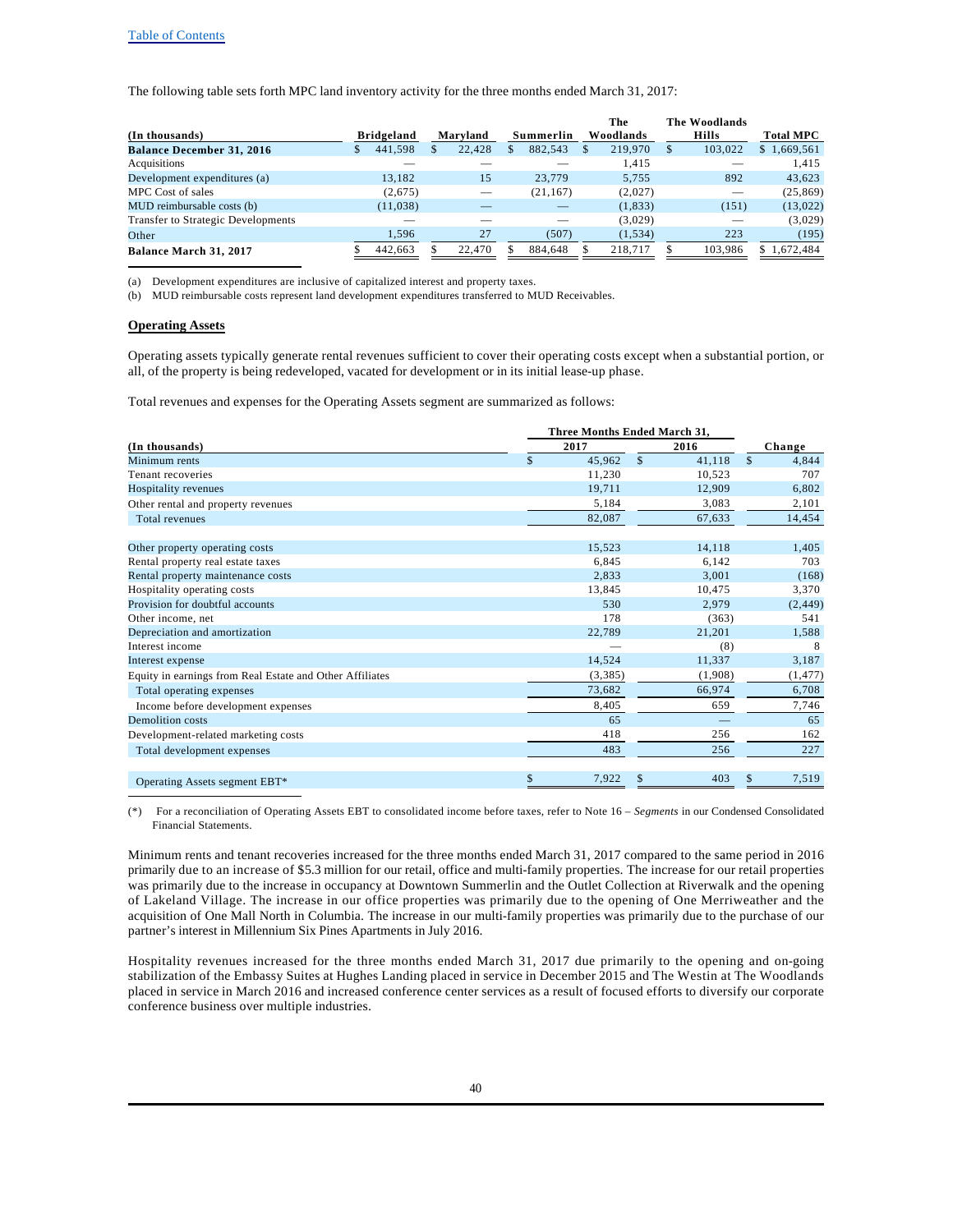Other rental and property revenues increased for the three months ended March 31, 2017 compared to the same period in 2016 due to baseball revenue which is now consolidated as a result of the purchase of our partner's interest in the Las Vegas 51s baseball team.

Other property operating costs increased for the three months ended March 31, 2017 compared to the same period in 2016 due to the opening of One Merriweather, the acquisition of One Mall North in Columbia and the purchase of our partner's interest in the Las Vegas 51s baseball team, offset by the impact of the sale of Park West and the transfer of Landmark to our Strategic Developments segment.

Hospitality costs increased for the three months ended March 31, 2017 due to the opening and on-going stabilization of The Westin at The Woodlands which was placed in service in March 2016.

The provision for doubtful accounts decreased by 82.2% for the three months ended March 31, 2017 compared to the same period in 2016 due to a bad debt expense at Ward Village in the three months ended March 31, 2016 related to a bankrupt tenant. A majority of the balance was subsequently recovered in second quarter 2016.

Depreciation and amortization increased for the three months ended March 31, 2017 compared to the same period in 2016 due to the acquisition and opening of assets in Columbia, the opening of office and hospitality assets and the consolidation of a multifamily asset in The Woodlands, offset by the sale of Park West and the transfer of an asset at Ward Village to development.

Interest expense increased primarily due to higher loan balances on properties acquired or placed in service. The increase for retail during the three months ended March 31, 2017 is primarily due to Columbia Regional, Downtown Summerlin and Hughes Landing Retail. The increase for office was due primarily to ONE Summerlin and 1725-1735 Hughes Landing. Multi-family interest expense increased due to placing One Lakes Edge in service in 2015 and the new loan on Millennium Six Pines as a result of the buyout of our partner's interest. Hospitality interest expense increased due to placing in service The Embassy Suites at Hughes Landing in December 2015 and The Westin at The Woodlands in January 2016.

Equity in earnings from Real Estate and Other Affiliates increased for the three months ended March 31, 2017 compared to first quarter 2016 due primarily to a \$3.4 million distribution from our Summerlin Hospital investment as compared to \$2.6 million in 2016.

Development-related marketing costs increased for the three months ended March 31, 2017 compared to the same period in 2016 due to an increase in marketing costs at Seaport. The costs in 2017 relate to ongoing marketing initiatives as we continue leasing efforts in advance of the completion of our Pier 17 redevelopment.

When a development property is placed in service, depreciation is calculated for the property ratably over the estimated useful lives of each of its components; however, most of our recently developed properties do not reach stabilization for 12 to 36 months after being placed in service due to the timing of tenants taking occupancy and subsequent leasing of remaining unoccupied space during that period. As a result, operating income, earnings before taxes ("EBT") and net income will not reflect the ongoing earnings potential of newly placed in service operating assets during this transition period to stabilization. Accordingly, we calculate Adjusted Operating Assets EBT, which excludes depreciation and amortization, development-related demolition and marketing costs and provision for impairment, as they do not represent operating costs for stabilized real estate properties. Adjusted Operating Assets EBT increased 42.7% for the three months ended March 31, 2017, as compared to the same period in 2016, due primarily to growth in total revenues. Also contributing to the increase are distributions from two of our equity assets, a lease termination fee at Ward Village, 2016 Office openings and the ongoing stabilization of The Westin at The Woodlands and The Embassy Suites at Hughes Landing.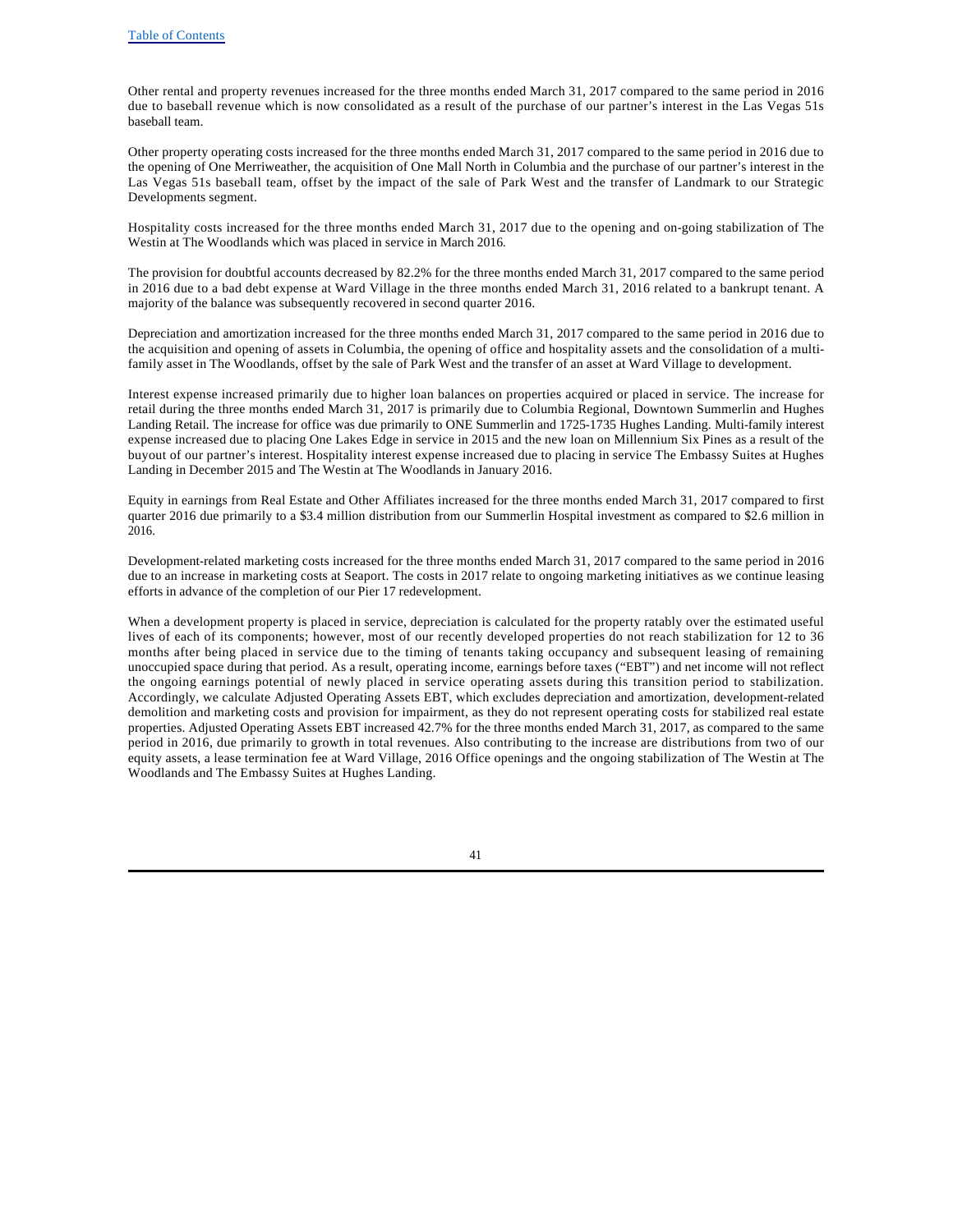The following table reconciles Operating Assets EBT to Adjusted Operating Assets EBT:

| <b>Reconciliation of Adjusted Operating Assets EBT to</b> | Three Months Ended March 31. |  |        |  |  |  |  |  |  |
|-----------------------------------------------------------|------------------------------|--|--------|--|--|--|--|--|--|
| <b>Operating Assets EBT</b> (in thousands)                | 2017                         |  | 2016   |  |  |  |  |  |  |
| <b>Operating Assets segment EBT</b>                       | 7.922                        |  | 403    |  |  |  |  |  |  |
| Add back:                                                 |                              |  |        |  |  |  |  |  |  |
| Depreciation and amortization                             | 22,789                       |  | 21,201 |  |  |  |  |  |  |
| Demolition costs                                          | 65                           |  |        |  |  |  |  |  |  |
| Development-related marketing costs                       | 418                          |  | 256    |  |  |  |  |  |  |
| Adjusted Operating Assets segment EBT                     | 31.194                       |  | 21,860 |  |  |  |  |  |  |

#### *Operating Assets Net Operating Income*

We believe that net operating income ("NOI") is a useful supplemental measure of the performance of our Operating Assets because it provides a performance measure that, when compared year over year, reflects the revenues and expenses directly associated with owning and operating real estate properties and the impact on operations from trends in rental and occupancy rates and operating costs. We define NOI as operating revenues (rental income, tenant recoveries and other revenue) less operating expenses (real estate taxes, repairs and maintenance, marketing and other property expenses). NOI excludes straightline rents and amortization of tenant incentives, net interest expense, ground rent amortization, demolition costs, amortization, depreciation, development-related marketing costs and Equity in earnings from Real Estate and Other Affiliates. We use NOI to evaluate our operating performance on a property-by-property basis because NOI allows us to evaluate the impact that factors, which vary by property, such as lease structure, lease rates and tenant base have on our operating results, gross margins and investment returns.

Although we believe that NOI provides useful information to investors about the performance of our Operating Assets, due to the exclusions noted above, NOI should only be used as an additional measure of the financial performance of such assets and not as an alternative to GAAP net income. A reconciliation of Operating Assets NOI to Operating Assets EBT has been presented in the table below to provide the most comparable GAAP measure. Variances between years in NOI typically result from changes in rental rates, occupancy, tenant mix and operating expenses. Please refer to our Operating Assets NOI by property and Operating Assets EBT in the tables below for the three months ended March 31, 2017 and 2016.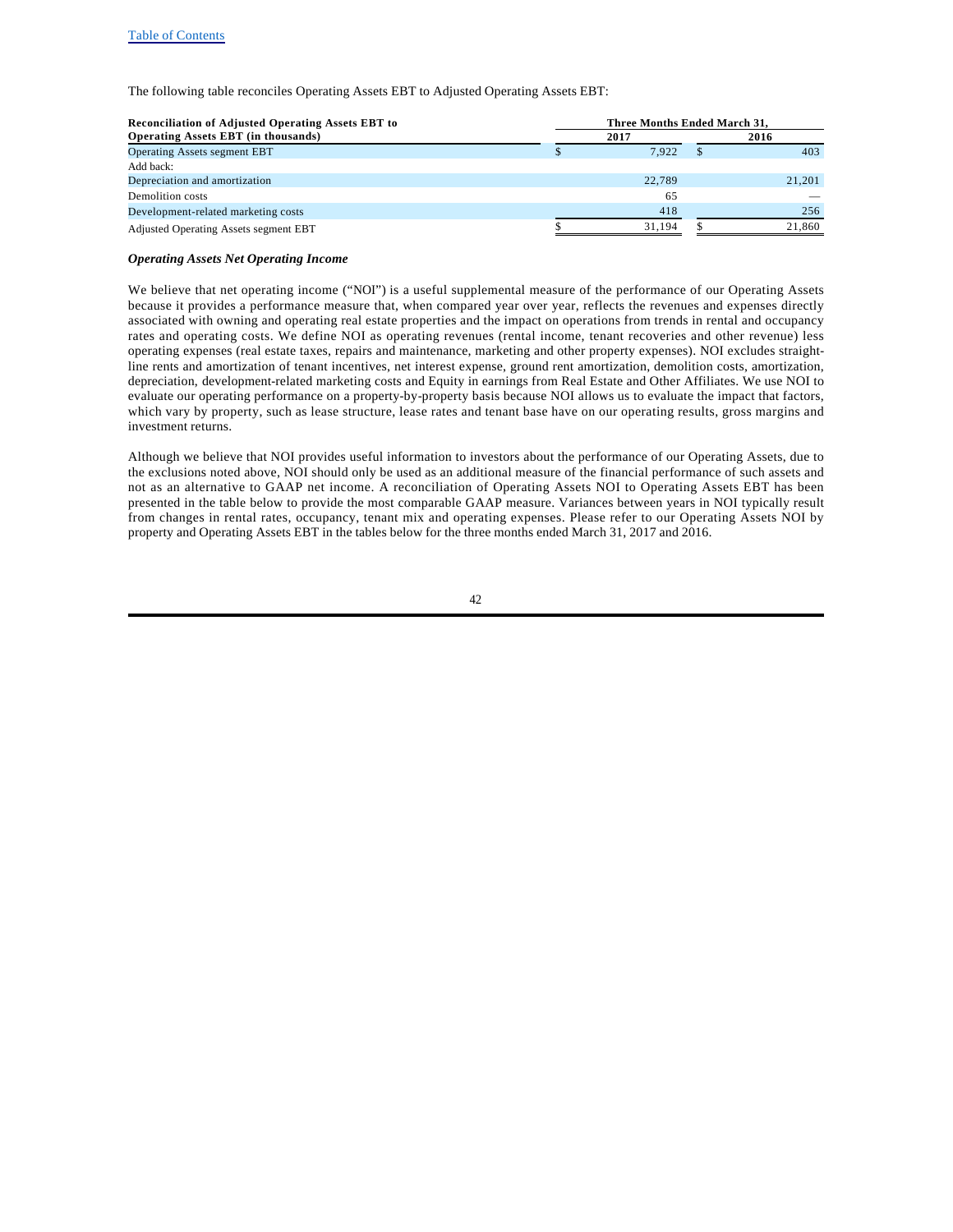# **Operating Assets NOI and EBT**

|                                                                    |            | Three Months Ended March 31, |            |  |  |
|--------------------------------------------------------------------|------------|------------------------------|------------|--|--|
| (In thousands)                                                     | 2017       | 2016                         | Change     |  |  |
| <b>Retail</b>                                                      |            |                              |            |  |  |
| <b>The Woodlands</b>                                               |            |                              |            |  |  |
| Creekside Village Green (a)                                        | \$<br>507  | \$<br>364                    | \$<br>143  |  |  |
| Hughes Landing Retail (a)                                          | 990        | 659                          | 331        |  |  |
| 1701 Lake Robbins                                                  | 68         | 88                           | (20)       |  |  |
| 20/25 Waterway Avenue                                              | 502        | 453                          | 49         |  |  |
| Waterway Garage Retail<br>Columbia                                 | 178        | 151                          | 27         |  |  |
| Columbia Regional                                                  | 391        | 304                          | 87         |  |  |
| <b>South Street Seaport</b>                                        |            |                              |            |  |  |
| Historic Area / Uplands (a) (b)                                    | (341)      | (803)                        | 462        |  |  |
| Summerlin                                                          |            |                              |            |  |  |
| Downtown Summerlin (a)                                             | 4,479      | 4,214                        | 265        |  |  |
| <b>Ward Village</b>                                                |            |                              |            |  |  |
| Ward Village Retail (c)                                            | 5,900      | 4,595                        | 1,305      |  |  |
| Other                                                              |            |                              |            |  |  |
| Cottonwood Square                                                  | 171        | 177                          | (6)        |  |  |
| Lakeland Village Center at Bridgeland (b)                          | 119        |                              | 119        |  |  |
| Outlet Collection at Riverwalk (a)                                 | 1,667      | 1,112                        | 555        |  |  |
| <b>Total Retail NOI</b>                                            | 14,631     | 11,314                       | 3,317      |  |  |
|                                                                    |            |                              |            |  |  |
| Office                                                             |            |                              |            |  |  |
| <b>The Woodlands</b>                                               |            |                              |            |  |  |
| One Hughes Landing (d)                                             | 1,403      | 1,523                        | (120)      |  |  |
| Two Hughes Landing                                                 | 1,385      | 1,298                        | 87         |  |  |
| Three Hughes Landing (b)                                           | (169)      | $\sim$                       | (169)      |  |  |
| 1725 Hughes Landing Boulevard (e)                                  | 765        | (598)                        | 1,363      |  |  |
| 1735 Hughes Landing Boulevard (e)                                  | 1,848      | (624)                        | 2,472      |  |  |
| 2201 Lake Woodlands Drive<br>9303 New Trails (d)                   | (9)<br>370 | (37)<br>426                  | 28<br>(56) |  |  |
| 3831 Technology Forest Drive                                       | 539        | 387                          | 152        |  |  |
| 3 Waterway Square (d)                                              | 1,538      | 1,731                        | (193)      |  |  |
| 4 Waterway Square (d)                                              | 1,514      | 1,674                        | (160)      |  |  |
| 1400 Woodloch Forest (d)                                           | 396        | 461                          | (65)       |  |  |
| Columbia                                                           |            |                              |            |  |  |
| 10-70 Columbia Corporate Center (f)                                | 2,663      | 2,813                        | (150)      |  |  |
| Columbia Office Properties (g)                                     | 297        | (203)                        | 500        |  |  |
| One Mall North (b)                                                 | 426        |                              | 426        |  |  |
| One Merriweather (b)                                               | 372        |                              | 372        |  |  |
| Summerlin                                                          |            |                              |            |  |  |
| <b>ONE</b> Summerlin (a)                                           | 930        | 286                          | 644        |  |  |
| Other                                                              |            |                              |            |  |  |
| 110 N. Wacker                                                      | 1,516      | 1,525                        | (9)        |  |  |
| <b>Total Office NOI</b>                                            | 15,784     | 10,662                       | 5,122      |  |  |
|                                                                    |            |                              |            |  |  |
| Multi-family                                                       |            |                              |            |  |  |
| <b>The Woodlands</b>                                               |            |                              |            |  |  |
| Millennium Six Pines Apartments (h)                                | 840        |                              | 840        |  |  |
| Millennium Waterway Apartments (i)                                 | 711        | 914                          | (203)      |  |  |
| One Lakes Edge (a)                                                 | 1,061      | 918                          | 143        |  |  |
| <b>South Street Seaport</b>                                        |            |                              |            |  |  |
| 85 South Street                                                    | 119        | 126                          | (7)        |  |  |
| <b>Total Multi-family NOI</b>                                      | 2,731      | 1,958                        | 773        |  |  |
|                                                                    |            |                              |            |  |  |
| <b>Hospitality</b>                                                 |            |                              |            |  |  |
| <b>The Woodlands</b><br>Embassy Suites at Hughes Landing (a)       | 1,539      | 702                          | 837        |  |  |
| The Westin at The Woodlands (a)                                    | 1,868      | (456)                        | 2,324      |  |  |
| The Woodlands Resort & Conference Center (j)                       | 2,459      | 2,188                        | 271        |  |  |
| <b>Total Hospitality NOI</b>                                       | 5,866      | 2,434                        | 3,432      |  |  |
|                                                                    | 39,012     | 26,368                       | 12,644     |  |  |
| Total Retail, Office, Multi-family, and Hospitality NOI            |            |                              |            |  |  |
| Other                                                              |            |                              |            |  |  |
| <b>The Woodlands</b>                                               |            |                              |            |  |  |
| One Merriweather Parking Garage                                    | (5)        |                              | (5)        |  |  |
| The Woodlands Ground leases                                        | 379        | 295                          | 84         |  |  |
| The Woodlands Parking Garages                                      | (46)       | (163)                        | 117        |  |  |
| 2000 Woodlands Parkway (b)                                         | (23)       |                              | (23)       |  |  |
| Other                                                              |            |                              |            |  |  |
| Other Properties (k)                                               | 1,274      | 951                          | 323        |  |  |
| <b>Total Other NOI</b>                                             | 1,579      | 1,083                        | 496        |  |  |
| Operating Assets NOI excluding properties sold or in redevelopment | 40,591     | 27,451                       | 13,140     |  |  |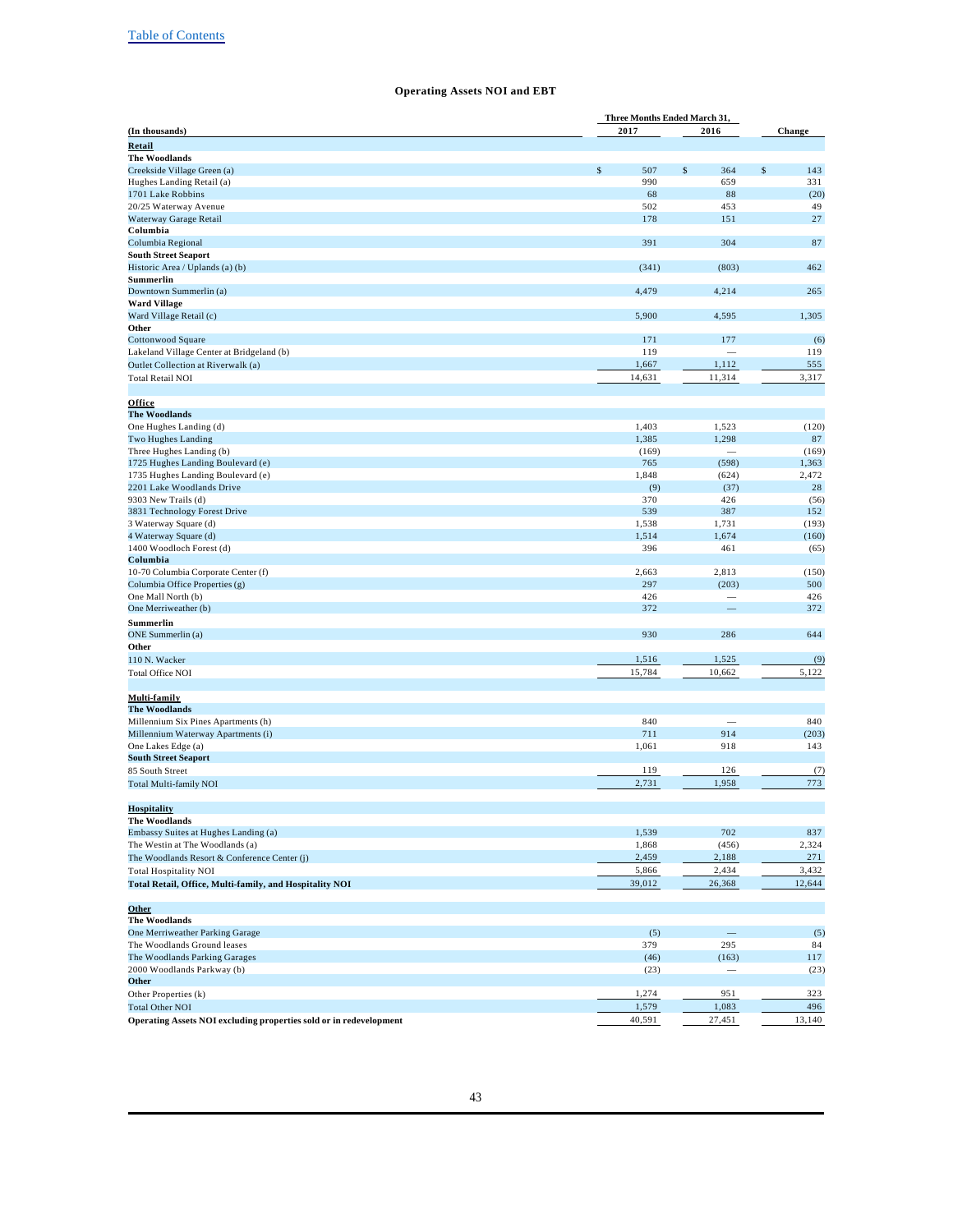| 2017<br>2016<br>(In thousands)<br>Change<br><b>Redevelopments</b><br>\$<br>(151)<br>\$<br>151<br>\$<br>Landmark Mall (l)<br>151<br>(151)<br><b>Total Operating Asset Redevelopments NOI</b><br>Other<br>498<br>(512)<br>(14)<br>Park West (m)<br>(14)<br>498<br>(512)<br>40,577<br>27,798<br>12,779<br>1,961<br>Straight-line lease amortization (n)<br>3,121<br>(1,160)<br>Demolition costs (o)<br>(65)<br>(65)<br>Development-related marketing costs<br>(418)<br>(256)<br>(162)<br>(22, 789)<br>(21, 201)<br>(1, 588)<br>(27)<br>(26)<br>(1)<br>363<br>(178)<br>(541)<br>3,385<br>1,908<br>1,477<br>(14, 524)<br>(11, 329)<br>(3, 195)<br>7,922<br>403<br>7,519<br>\$<br>\$<br><b>Operating Assets NOI - Equity and Cost Method Investments</b><br><b>The Woodlands</b><br>$\mathsf{s}$<br>$\mathsf{\$}$<br>$\mathbf{\hat{S}}$<br>774<br>(774)<br>203<br>208<br>Stewart Title of Montgomery County, TX<br>(5)<br>Woodlands Sarofim #1<br>425<br>183<br>(242)<br>Columbia<br>68<br>The Metropolitan Downtown Columbia<br>1,381<br>1,313<br>Summerlin<br>127<br>Constellation<br>127<br>(296)<br>(319)<br>23<br>Las Vegas 51s (k)<br>2,401<br>1,598<br>(803)<br><b>Total NOI - equity investees</b><br>(1, 573)<br>(3,683)<br>2,110<br>Adjustments to NOI (q)<br>25<br>(1, 282)<br>1,307<br><b>Equity Method Investments EBT</b><br>(23)<br>574<br>(597)<br>Less: Joint Venture Partner's Share of EBT<br>$\sqrt{2}$<br>710<br>(708)<br>Equity in earnings from Real Estate and Other Affiliates<br>3,383<br>2,616<br>767<br>1,477<br>3,385<br>1,908<br>\$<br>\$<br><b>Company's Share of Equity Method Investments NOI</b><br><b>The Woodlands</b><br>\$<br>$\mathbf{s}$<br>$\mathsf{s}$<br>Millennium Six Pines Apartments (h)<br>630<br>(630)<br>102<br>104<br>Stewart Title of Montgomery County, TX<br>(2)<br>Woodlands Sarofim #1<br>37<br>85<br>(48)<br>Columbia<br>The Metropolitan Downtown Columbia<br>691<br>657<br>34<br>Summerlin<br>64<br>64<br>Constellation<br>(160)<br>(148)<br>12<br>Las Vegas 51s (k)<br>746<br>\$<br>1,316<br>\$<br>(570)<br>\$<br>Company's share NOI - equity investees |                                                                         | Three Months Ended March 31, |  |  |  |  |
|----------------------------------------------------------------------------------------------------------------------------------------------------------------------------------------------------------------------------------------------------------------------------------------------------------------------------------------------------------------------------------------------------------------------------------------------------------------------------------------------------------------------------------------------------------------------------------------------------------------------------------------------------------------------------------------------------------------------------------------------------------------------------------------------------------------------------------------------------------------------------------------------------------------------------------------------------------------------------------------------------------------------------------------------------------------------------------------------------------------------------------------------------------------------------------------------------------------------------------------------------------------------------------------------------------------------------------------------------------------------------------------------------------------------------------------------------------------------------------------------------------------------------------------------------------------------------------------------------------------------------------------------------------------------------------------------------------------------------------------------------------------------------------------------------------------------------------------------------------------------------------------------------------------------------------------------------------------------------------------------------------------------------------------------------------------------------------------------------------------|-------------------------------------------------------------------------|------------------------------|--|--|--|--|
|                                                                                                                                                                                                                                                                                                                                                                                                                                                                                                                                                                                                                                                                                                                                                                                                                                                                                                                                                                                                                                                                                                                                                                                                                                                                                                                                                                                                                                                                                                                                                                                                                                                                                                                                                                                                                                                                                                                                                                                                                                                                                                                |                                                                         |                              |  |  |  |  |
|                                                                                                                                                                                                                                                                                                                                                                                                                                                                                                                                                                                                                                                                                                                                                                                                                                                                                                                                                                                                                                                                                                                                                                                                                                                                                                                                                                                                                                                                                                                                                                                                                                                                                                                                                                                                                                                                                                                                                                                                                                                                                                                |                                                                         |                              |  |  |  |  |
|                                                                                                                                                                                                                                                                                                                                                                                                                                                                                                                                                                                                                                                                                                                                                                                                                                                                                                                                                                                                                                                                                                                                                                                                                                                                                                                                                                                                                                                                                                                                                                                                                                                                                                                                                                                                                                                                                                                                                                                                                                                                                                                |                                                                         |                              |  |  |  |  |
|                                                                                                                                                                                                                                                                                                                                                                                                                                                                                                                                                                                                                                                                                                                                                                                                                                                                                                                                                                                                                                                                                                                                                                                                                                                                                                                                                                                                                                                                                                                                                                                                                                                                                                                                                                                                                                                                                                                                                                                                                                                                                                                |                                                                         |                              |  |  |  |  |
|                                                                                                                                                                                                                                                                                                                                                                                                                                                                                                                                                                                                                                                                                                                                                                                                                                                                                                                                                                                                                                                                                                                                                                                                                                                                                                                                                                                                                                                                                                                                                                                                                                                                                                                                                                                                                                                                                                                                                                                                                                                                                                                |                                                                         |                              |  |  |  |  |
|                                                                                                                                                                                                                                                                                                                                                                                                                                                                                                                                                                                                                                                                                                                                                                                                                                                                                                                                                                                                                                                                                                                                                                                                                                                                                                                                                                                                                                                                                                                                                                                                                                                                                                                                                                                                                                                                                                                                                                                                                                                                                                                | <b>Dispositions</b>                                                     |                              |  |  |  |  |
|                                                                                                                                                                                                                                                                                                                                                                                                                                                                                                                                                                                                                                                                                                                                                                                                                                                                                                                                                                                                                                                                                                                                                                                                                                                                                                                                                                                                                                                                                                                                                                                                                                                                                                                                                                                                                                                                                                                                                                                                                                                                                                                |                                                                         |                              |  |  |  |  |
|                                                                                                                                                                                                                                                                                                                                                                                                                                                                                                                                                                                                                                                                                                                                                                                                                                                                                                                                                                                                                                                                                                                                                                                                                                                                                                                                                                                                                                                                                                                                                                                                                                                                                                                                                                                                                                                                                                                                                                                                                                                                                                                |                                                                         |                              |  |  |  |  |
|                                                                                                                                                                                                                                                                                                                                                                                                                                                                                                                                                                                                                                                                                                                                                                                                                                                                                                                                                                                                                                                                                                                                                                                                                                                                                                                                                                                                                                                                                                                                                                                                                                                                                                                                                                                                                                                                                                                                                                                                                                                                                                                | <b>Total Operating Asset Dispositions NOI</b>                           |                              |  |  |  |  |
|                                                                                                                                                                                                                                                                                                                                                                                                                                                                                                                                                                                                                                                                                                                                                                                                                                                                                                                                                                                                                                                                                                                                                                                                                                                                                                                                                                                                                                                                                                                                                                                                                                                                                                                                                                                                                                                                                                                                                                                                                                                                                                                | <b>Total Operating Assets NOI - Consolidated</b>                        |                              |  |  |  |  |
|                                                                                                                                                                                                                                                                                                                                                                                                                                                                                                                                                                                                                                                                                                                                                                                                                                                                                                                                                                                                                                                                                                                                                                                                                                                                                                                                                                                                                                                                                                                                                                                                                                                                                                                                                                                                                                                                                                                                                                                                                                                                                                                |                                                                         |                              |  |  |  |  |
|                                                                                                                                                                                                                                                                                                                                                                                                                                                                                                                                                                                                                                                                                                                                                                                                                                                                                                                                                                                                                                                                                                                                                                                                                                                                                                                                                                                                                                                                                                                                                                                                                                                                                                                                                                                                                                                                                                                                                                                                                                                                                                                |                                                                         |                              |  |  |  |  |
|                                                                                                                                                                                                                                                                                                                                                                                                                                                                                                                                                                                                                                                                                                                                                                                                                                                                                                                                                                                                                                                                                                                                                                                                                                                                                                                                                                                                                                                                                                                                                                                                                                                                                                                                                                                                                                                                                                                                                                                                                                                                                                                |                                                                         |                              |  |  |  |  |
|                                                                                                                                                                                                                                                                                                                                                                                                                                                                                                                                                                                                                                                                                                                                                                                                                                                                                                                                                                                                                                                                                                                                                                                                                                                                                                                                                                                                                                                                                                                                                                                                                                                                                                                                                                                                                                                                                                                                                                                                                                                                                                                | Depreciation and Amortization                                           |                              |  |  |  |  |
|                                                                                                                                                                                                                                                                                                                                                                                                                                                                                                                                                                                                                                                                                                                                                                                                                                                                                                                                                                                                                                                                                                                                                                                                                                                                                                                                                                                                                                                                                                                                                                                                                                                                                                                                                                                                                                                                                                                                                                                                                                                                                                                | Write-off of lease intangibles and other                                |                              |  |  |  |  |
|                                                                                                                                                                                                                                                                                                                                                                                                                                                                                                                                                                                                                                                                                                                                                                                                                                                                                                                                                                                                                                                                                                                                                                                                                                                                                                                                                                                                                                                                                                                                                                                                                                                                                                                                                                                                                                                                                                                                                                                                                                                                                                                | Other income, net                                                       |                              |  |  |  |  |
|                                                                                                                                                                                                                                                                                                                                                                                                                                                                                                                                                                                                                                                                                                                                                                                                                                                                                                                                                                                                                                                                                                                                                                                                                                                                                                                                                                                                                                                                                                                                                                                                                                                                                                                                                                                                                                                                                                                                                                                                                                                                                                                | Equity in earnings from Real Estate Affiliates                          |                              |  |  |  |  |
|                                                                                                                                                                                                                                                                                                                                                                                                                                                                                                                                                                                                                                                                                                                                                                                                                                                                                                                                                                                                                                                                                                                                                                                                                                                                                                                                                                                                                                                                                                                                                                                                                                                                                                                                                                                                                                                                                                                                                                                                                                                                                                                | Interest, net                                                           |                              |  |  |  |  |
|                                                                                                                                                                                                                                                                                                                                                                                                                                                                                                                                                                                                                                                                                                                                                                                                                                                                                                                                                                                                                                                                                                                                                                                                                                                                                                                                                                                                                                                                                                                                                                                                                                                                                                                                                                                                                                                                                                                                                                                                                                                                                                                | Total Operating Assets segment EBT (p)                                  |                              |  |  |  |  |
|                                                                                                                                                                                                                                                                                                                                                                                                                                                                                                                                                                                                                                                                                                                                                                                                                                                                                                                                                                                                                                                                                                                                                                                                                                                                                                                                                                                                                                                                                                                                                                                                                                                                                                                                                                                                                                                                                                                                                                                                                                                                                                                |                                                                         |                              |  |  |  |  |
|                                                                                                                                                                                                                                                                                                                                                                                                                                                                                                                                                                                                                                                                                                                                                                                                                                                                                                                                                                                                                                                                                                                                                                                                                                                                                                                                                                                                                                                                                                                                                                                                                                                                                                                                                                                                                                                                                                                                                                                                                                                                                                                |                                                                         |                              |  |  |  |  |
|                                                                                                                                                                                                                                                                                                                                                                                                                                                                                                                                                                                                                                                                                                                                                                                                                                                                                                                                                                                                                                                                                                                                                                                                                                                                                                                                                                                                                                                                                                                                                                                                                                                                                                                                                                                                                                                                                                                                                                                                                                                                                                                |                                                                         |                              |  |  |  |  |
|                                                                                                                                                                                                                                                                                                                                                                                                                                                                                                                                                                                                                                                                                                                                                                                                                                                                                                                                                                                                                                                                                                                                                                                                                                                                                                                                                                                                                                                                                                                                                                                                                                                                                                                                                                                                                                                                                                                                                                                                                                                                                                                | Millennium Six Pines Apartments (h)                                     |                              |  |  |  |  |
|                                                                                                                                                                                                                                                                                                                                                                                                                                                                                                                                                                                                                                                                                                                                                                                                                                                                                                                                                                                                                                                                                                                                                                                                                                                                                                                                                                                                                                                                                                                                                                                                                                                                                                                                                                                                                                                                                                                                                                                                                                                                                                                |                                                                         |                              |  |  |  |  |
|                                                                                                                                                                                                                                                                                                                                                                                                                                                                                                                                                                                                                                                                                                                                                                                                                                                                                                                                                                                                                                                                                                                                                                                                                                                                                                                                                                                                                                                                                                                                                                                                                                                                                                                                                                                                                                                                                                                                                                                                                                                                                                                |                                                                         |                              |  |  |  |  |
|                                                                                                                                                                                                                                                                                                                                                                                                                                                                                                                                                                                                                                                                                                                                                                                                                                                                                                                                                                                                                                                                                                                                                                                                                                                                                                                                                                                                                                                                                                                                                                                                                                                                                                                                                                                                                                                                                                                                                                                                                                                                                                                |                                                                         |                              |  |  |  |  |
|                                                                                                                                                                                                                                                                                                                                                                                                                                                                                                                                                                                                                                                                                                                                                                                                                                                                                                                                                                                                                                                                                                                                                                                                                                                                                                                                                                                                                                                                                                                                                                                                                                                                                                                                                                                                                                                                                                                                                                                                                                                                                                                |                                                                         |                              |  |  |  |  |
|                                                                                                                                                                                                                                                                                                                                                                                                                                                                                                                                                                                                                                                                                                                                                                                                                                                                                                                                                                                                                                                                                                                                                                                                                                                                                                                                                                                                                                                                                                                                                                                                                                                                                                                                                                                                                                                                                                                                                                                                                                                                                                                |                                                                         |                              |  |  |  |  |
|                                                                                                                                                                                                                                                                                                                                                                                                                                                                                                                                                                                                                                                                                                                                                                                                                                                                                                                                                                                                                                                                                                                                                                                                                                                                                                                                                                                                                                                                                                                                                                                                                                                                                                                                                                                                                                                                                                                                                                                                                                                                                                                |                                                                         |                              |  |  |  |  |
|                                                                                                                                                                                                                                                                                                                                                                                                                                                                                                                                                                                                                                                                                                                                                                                                                                                                                                                                                                                                                                                                                                                                                                                                                                                                                                                                                                                                                                                                                                                                                                                                                                                                                                                                                                                                                                                                                                                                                                                                                                                                                                                |                                                                         |                              |  |  |  |  |
|                                                                                                                                                                                                                                                                                                                                                                                                                                                                                                                                                                                                                                                                                                                                                                                                                                                                                                                                                                                                                                                                                                                                                                                                                                                                                                                                                                                                                                                                                                                                                                                                                                                                                                                                                                                                                                                                                                                                                                                                                                                                                                                |                                                                         |                              |  |  |  |  |
|                                                                                                                                                                                                                                                                                                                                                                                                                                                                                                                                                                                                                                                                                                                                                                                                                                                                                                                                                                                                                                                                                                                                                                                                                                                                                                                                                                                                                                                                                                                                                                                                                                                                                                                                                                                                                                                                                                                                                                                                                                                                                                                |                                                                         |                              |  |  |  |  |
|                                                                                                                                                                                                                                                                                                                                                                                                                                                                                                                                                                                                                                                                                                                                                                                                                                                                                                                                                                                                                                                                                                                                                                                                                                                                                                                                                                                                                                                                                                                                                                                                                                                                                                                                                                                                                                                                                                                                                                                                                                                                                                                |                                                                         |                              |  |  |  |  |
|                                                                                                                                                                                                                                                                                                                                                                                                                                                                                                                                                                                                                                                                                                                                                                                                                                                                                                                                                                                                                                                                                                                                                                                                                                                                                                                                                                                                                                                                                                                                                                                                                                                                                                                                                                                                                                                                                                                                                                                                                                                                                                                |                                                                         |                              |  |  |  |  |
|                                                                                                                                                                                                                                                                                                                                                                                                                                                                                                                                                                                                                                                                                                                                                                                                                                                                                                                                                                                                                                                                                                                                                                                                                                                                                                                                                                                                                                                                                                                                                                                                                                                                                                                                                                                                                                                                                                                                                                                                                                                                                                                |                                                                         |                              |  |  |  |  |
|                                                                                                                                                                                                                                                                                                                                                                                                                                                                                                                                                                                                                                                                                                                                                                                                                                                                                                                                                                                                                                                                                                                                                                                                                                                                                                                                                                                                                                                                                                                                                                                                                                                                                                                                                                                                                                                                                                                                                                                                                                                                                                                |                                                                         |                              |  |  |  |  |
|                                                                                                                                                                                                                                                                                                                                                                                                                                                                                                                                                                                                                                                                                                                                                                                                                                                                                                                                                                                                                                                                                                                                                                                                                                                                                                                                                                                                                                                                                                                                                                                                                                                                                                                                                                                                                                                                                                                                                                                                                                                                                                                | Distributions from Summerlin Hospital Investment (r)                    |                              |  |  |  |  |
|                                                                                                                                                                                                                                                                                                                                                                                                                                                                                                                                                                                                                                                                                                                                                                                                                                                                                                                                                                                                                                                                                                                                                                                                                                                                                                                                                                                                                                                                                                                                                                                                                                                                                                                                                                                                                                                                                                                                                                                                                                                                                                                | <b>Segment equity in earnings from Real Estate and Other Affiliates</b> |                              |  |  |  |  |
|                                                                                                                                                                                                                                                                                                                                                                                                                                                                                                                                                                                                                                                                                                                                                                                                                                                                                                                                                                                                                                                                                                                                                                                                                                                                                                                                                                                                                                                                                                                                                                                                                                                                                                                                                                                                                                                                                                                                                                                                                                                                                                                |                                                                         |                              |  |  |  |  |
|                                                                                                                                                                                                                                                                                                                                                                                                                                                                                                                                                                                                                                                                                                                                                                                                                                                                                                                                                                                                                                                                                                                                                                                                                                                                                                                                                                                                                                                                                                                                                                                                                                                                                                                                                                                                                                                                                                                                                                                                                                                                                                                |                                                                         |                              |  |  |  |  |
|                                                                                                                                                                                                                                                                                                                                                                                                                                                                                                                                                                                                                                                                                                                                                                                                                                                                                                                                                                                                                                                                                                                                                                                                                                                                                                                                                                                                                                                                                                                                                                                                                                                                                                                                                                                                                                                                                                                                                                                                                                                                                                                |                                                                         |                              |  |  |  |  |
|                                                                                                                                                                                                                                                                                                                                                                                                                                                                                                                                                                                                                                                                                                                                                                                                                                                                                                                                                                                                                                                                                                                                                                                                                                                                                                                                                                                                                                                                                                                                                                                                                                                                                                                                                                                                                                                                                                                                                                                                                                                                                                                |                                                                         |                              |  |  |  |  |
|                                                                                                                                                                                                                                                                                                                                                                                                                                                                                                                                                                                                                                                                                                                                                                                                                                                                                                                                                                                                                                                                                                                                                                                                                                                                                                                                                                                                                                                                                                                                                                                                                                                                                                                                                                                                                                                                                                                                                                                                                                                                                                                |                                                                         |                              |  |  |  |  |
|                                                                                                                                                                                                                                                                                                                                                                                                                                                                                                                                                                                                                                                                                                                                                                                                                                                                                                                                                                                                                                                                                                                                                                                                                                                                                                                                                                                                                                                                                                                                                                                                                                                                                                                                                                                                                                                                                                                                                                                                                                                                                                                |                                                                         |                              |  |  |  |  |
|                                                                                                                                                                                                                                                                                                                                                                                                                                                                                                                                                                                                                                                                                                                                                                                                                                                                                                                                                                                                                                                                                                                                                                                                                                                                                                                                                                                                                                                                                                                                                                                                                                                                                                                                                                                                                                                                                                                                                                                                                                                                                                                |                                                                         |                              |  |  |  |  |
|                                                                                                                                                                                                                                                                                                                                                                                                                                                                                                                                                                                                                                                                                                                                                                                                                                                                                                                                                                                                                                                                                                                                                                                                                                                                                                                                                                                                                                                                                                                                                                                                                                                                                                                                                                                                                                                                                                                                                                                                                                                                                                                |                                                                         |                              |  |  |  |  |
|                                                                                                                                                                                                                                                                                                                                                                                                                                                                                                                                                                                                                                                                                                                                                                                                                                                                                                                                                                                                                                                                                                                                                                                                                                                                                                                                                                                                                                                                                                                                                                                                                                                                                                                                                                                                                                                                                                                                                                                                                                                                                                                |                                                                         |                              |  |  |  |  |
|                                                                                                                                                                                                                                                                                                                                                                                                                                                                                                                                                                                                                                                                                                                                                                                                                                                                                                                                                                                                                                                                                                                                                                                                                                                                                                                                                                                                                                                                                                                                                                                                                                                                                                                                                                                                                                                                                                                                                                                                                                                                                                                |                                                                         |                              |  |  |  |  |
|                                                                                                                                                                                                                                                                                                                                                                                                                                                                                                                                                                                                                                                                                                                                                                                                                                                                                                                                                                                                                                                                                                                                                                                                                                                                                                                                                                                                                                                                                                                                                                                                                                                                                                                                                                                                                                                                                                                                                                                                                                                                                                                |                                                                         |                              |  |  |  |  |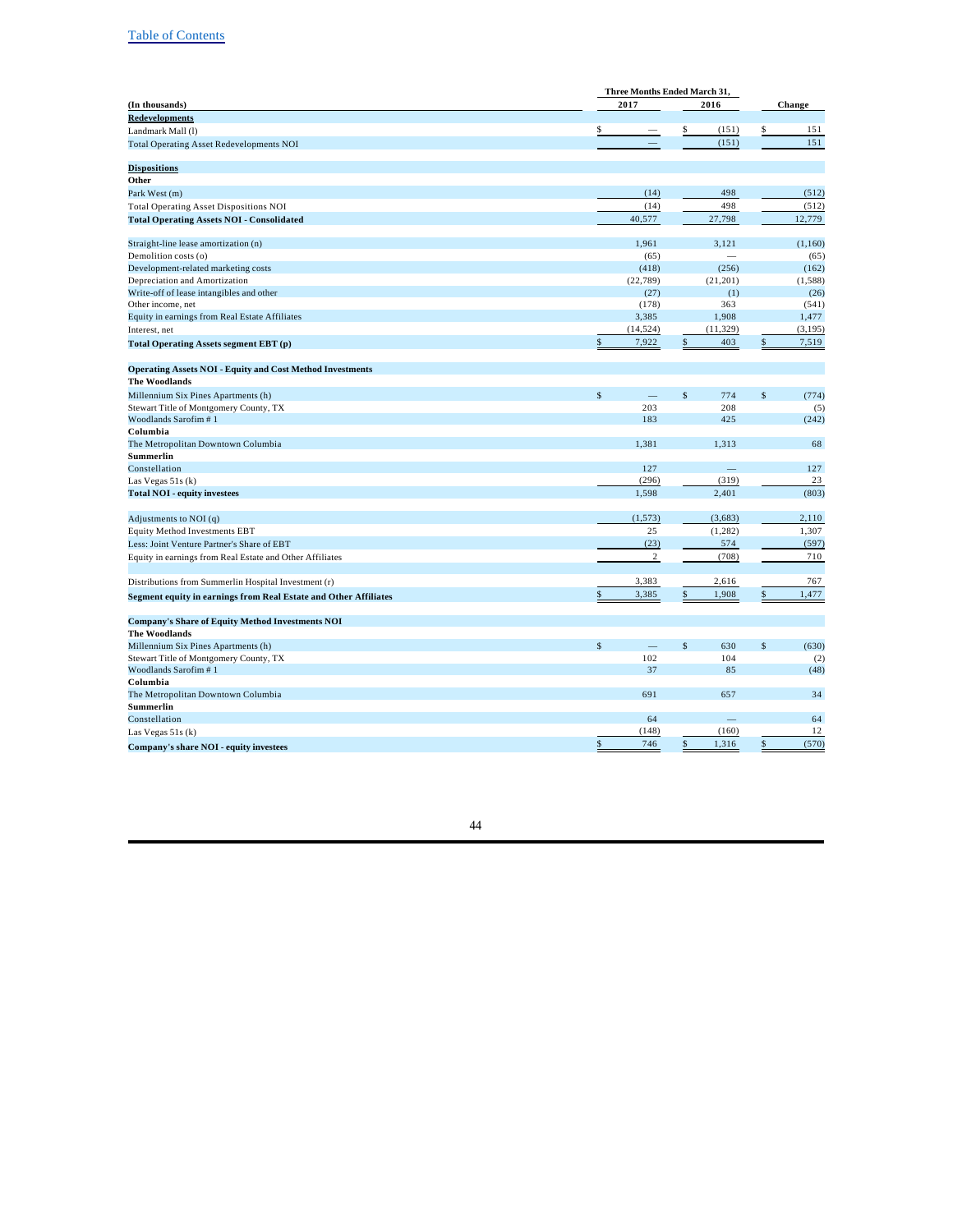|                                        | Economic  |                   | March 31, 2017    |
|----------------------------------------|-----------|-------------------|-------------------|
| (In thousands)                         | Ownership | <b>Total Debt</b> | <b>Total Cash</b> |
| <b>The Woodlands</b>                   |           |                   |                   |
| Stewart Title of Montgomery County, TX | 50.00 %   | S                 | 209               |
| Woodlands Sarofim #1                   | 20.00     | 5.553             | 787               |
| Columbia                               |           |                   |                   |
| The Metropolitan Downtown Columbia     | 50.00     | 70,000            | 500               |
| <b>Summerlin</b>                       |           |                   |                   |
| Constellation                          | 50.00     | 13.968            |                   |
|                                        |           |                   |                   |

(a) NOI increase for the three months ended March 31, 2017 as compared to 2016 relates to an increase in occupancy and/or effective rent, or relates to properties recently placed in service.

- (b) Please refer to discussion in the following section regarding this property.
- (c) The increase in NOI is due to both a lease termination fee for a tenant who had not yet occupied the space and an overall decrease in operating expenses related to properties Ward Village transferred to the Strategic Developments segment.
- (d) The NOI decrease for the three months ended March 31, 2017 is due primarily to adjustments to tenant reimbursement revenue in first quarter.
- (e) NOI increase for the three months ended March 31, 2017 as compared to 2016 is due to the expiration of a rent abatement at 1725-1735 Hughes Landing Boulevard.
- (f) NOI decrease is due to free rent for new tenants at 50, 60 and 70 Columbia Corporate Center.
- (g) NOI increase for the three months ended March 31, 2017 is due primarily to increased occupancy as a result of new leases in 2016. Also, contributing to the increase in NOI is the transfer of American City Building to Strategic Developments as a result of the acquisition of the land and building in December 2016 for future redevelopment. (h) Purchased our partner's 18.57% interest in July 2016 and consolidated the financial results of the property at that time.
- (i) NOI decrease is due to a decrease in rental rates to maintain occupancy during the lease-up of Millennium Six Pines Apartments and One Lakes Edge.
- (j) NOI increase for the three months ended March 31, 2017 is due to higher occupancy and an increase in conference center services.
- $(k)$  The increase in NOI is due to the consolidation of the Las Vegas 51s as a result of the buyout of our partner's interest on March 31, 2017. We now own 100% of the team and the operating results are consolidated in our financial statements.
- (l) Landmark Mall was closed for redevelopment and moved to our Strategic Developments segment as of January 2017.
- (m) Park West was sold in December 2016. Please see further discussion in our Annual Report on Form 10-K for the year ended December 31, 2016.
- (n) The decrease is primarily due to the write-off of straight line rent at Ward Village associated with a bankrupt tenant in 2016.
- (o) The demolition costs for the three months ended March 31, 2017 relate to a small demolition project at Ward Village.
- (p) For a detailed breakdown of our Operating Assets segment EBT, please refer to Note 16 *Segments* in the consolidated financial statements.
- (q) Adjustments to NOI include straight line rent and market lease amortization, demolition costs, depreciation and amortization and non-real estate taxes.
- (r) Distributions from the Summerlin Hospital are typically made once per year in the first quarter.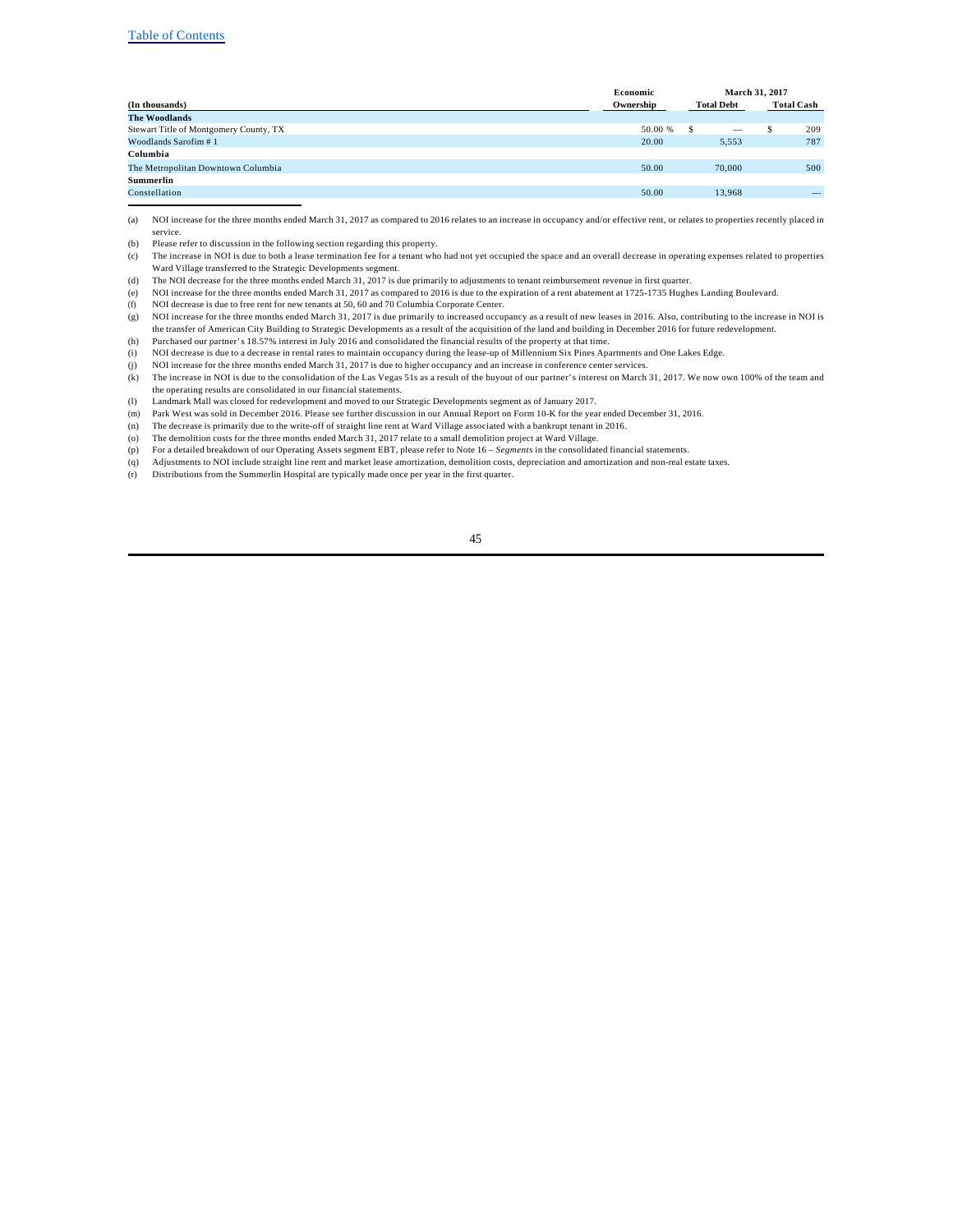### **Reconciliation of Operating Assets Segment Equity in Earnings**

|                                                          |       | Three Months Ended March 31. |  |  |  |  |  |  |
|----------------------------------------------------------|-------|------------------------------|--|--|--|--|--|--|
| (In thousands)                                           | 2017  | 2016                         |  |  |  |  |  |  |
| <b>Equity Method investments</b>                         |       | (708)                        |  |  |  |  |  |  |
| Cost basis investment                                    | 3,383 | 2,616                        |  |  |  |  |  |  |
| Operating Assets segment Equity in earnings              | 3.385 | 1.908                        |  |  |  |  |  |  |
| MPC segment Equity in earnings (a)                       | 5.280 |                              |  |  |  |  |  |  |
| Strategic Developments segment Equity in earnings (b)    | (145) | 24                           |  |  |  |  |  |  |
| Equity in earnings from Real Estate and Other Affiliates | 8.520 | 1.932                        |  |  |  |  |  |  |

(a) The MPC Equity in earnings is primarily related to The Summit joint venture. Please refer to Note 8 – *Real Estate and Other Affiliates* in our Condensed Consolidated Financial Statements for further description of this joint venture.

(b) The Strategic Developments segment Equity in earnings is primarily related to the Circle T Ranch and Power Center joint venture. Please refer to Note 8 – *Real Estate and Other Affiliates* in our Condensed Consolidated Financial Statements for further description of this joint venture.

#### **Retail Properties**

Some of the leases related to our retail properties are triple net leases, which generally require tenants to pay their pro-rata share of property operating costs, such as real estate taxes, utilities and insurance, and the direct costs of their leased space. We also have leases which require tenants to pay a fixed-rate per square foot reimbursement to us for common area costs which is increased annually according to the terms of the lease.

The following table summarizes the leases we executed at our retail properties during the three months ended March 31, 2017:

|                              |          |            |        | <b>Square Feet</b>              |              |                 | Per Square Foot per Annum |                          |
|------------------------------|----------|------------|--------|---------------------------------|--------------|-----------------|---------------------------|--------------------------|
|                              |          | Avg. Lease |        | Associated                      | Associated   | Avg.            |                           |                          |
|                              | Total    | Term       | Total  | with Tenant                     | with Leasing | <b>Starting</b> | <b>Total Tenant</b>       | <b>Total Leasing</b>     |
| <b>Retail Properties (a)</b> | Executed | (Months)   | Leased | <b>Improvements Commissions</b> |              | Rents           |                           | Improvements Commissions |
| Pre-leased (b)               |          | 123        | 7.203  | 7.203                           | $5,907$ \$   | 73.17 \$        | 7.38 S                    | 3.93                     |
| Comparable - Renewal (c)     |          | 40         | 10.310 | 1.454                           |              | 33.35           | 3.33                      |                          |
| Comparable - New (d)         |          | 83         | 6.605  | 4.000                           | 6.605        | 29.88           | 1.15                      | 0.82                     |
| Non-comparable (e)           |          | 100        | 13.743 | 12.343                          | 10.853       | 45.79           | 8.49                      | 2.29                     |
| Total                        |          |            | 37,861 | 25,000                          | 23,365       |                 |                           |                          |

(a) Excludes executed leases with a term of 12 months or less and one lease with a joint venture in which we are a member.

(b) Pre-leased information is associated with projects under development at March 31, 2017.<br>(c) Comparable - Renewal information is associated with stabilized assets whereby the space was occupied by the same tenant within These leases represent an increase in cash rents from \$31.21 per square foot to \$33.35 per square foot, or 6.9% over previous rents.

(d) Comparable - New information is associated with stabilized assets whereby the space was occupied by a different tenant within 12 months prior to the executed agreement. These leases represent a decrease in cash rents from \$37.70 per square foot to \$29.88 per square foot, or (20.7%) under previous rents, primarily due to expired long-term leases being replaced with new tenants at current market rates.

(e) Non-comparable information is associated with space that was previously vacant for more than 12 months or has never been occupied.

The following discussion summarizes our recently completed retail properties:

#### *Bridgeland*

#### *Lakeland Village Center at Bridgeland*

In second quarter 2015, we began construction of Lakeland Village Center at Bridgeland, a CVS-anchored neighborhood retail center. The CVS opened in March 2016, and the remaining space in the project was placed in service in third quarter 2016. The total development costs are expected to be approximately \$16 million. We expect to reach stabilized annual NOI of approximately \$1.7 million in 2018. As of March 31, 2017, the project is 57.2% leased.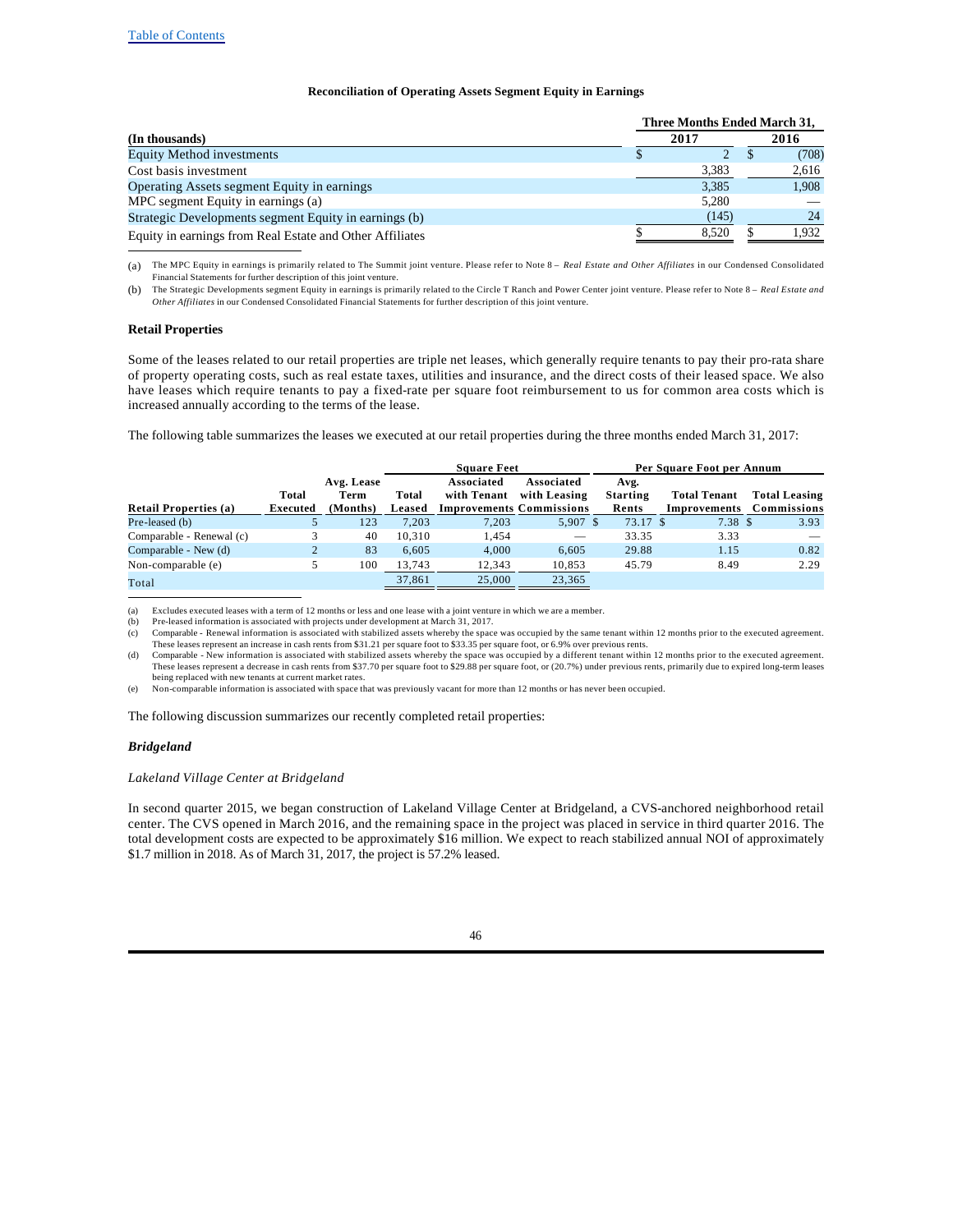### *Seaport District*

#### *Historic Area/Uplands*

The increase in NOI in the Historic Area/Uplands (a portion of our larger Seaport District redevelopment project, as discussed further herein) primarily relates to the October 2016 opening of the iPic Theater, which occupies approximately 46,000 square feet in the fully renovated Fulton Market Building. In 2014, we entered into a 20-year lease with iPic Theaters as a first major anchor in the revitalized Seaport District. Ongoing leasing and redevelopment activities will substantially reposition the approximately 180,000 square feet of retail space in the Uplands, which includes the Fulton Market Building, by mid-2018.

#### **Office Properties**

All of the office properties listed in the chart in Note 16 - *Segments* in our Condensed Consolidated Financial Statements, except for 110 N. Wacker and ONE Summerlin, are located in Columbia, Maryland and in The Woodlands, Texas. Leases related to our office properties in The Woodlands and 110 N. Wacker are generally triple net leases. Those located in Columbia, Maryland, and ONE Summerlin are generally gross leases.

The following table summarizes our executed office property leases during the three months ended March 31, 2017:

|                              |                   |                                   |        | <b>Square Feet</b>                                                  |                            |                                        | Per Square Foot per Annum           |                                     |
|------------------------------|-------------------|-----------------------------------|--------|---------------------------------------------------------------------|----------------------------|----------------------------------------|-------------------------------------|-------------------------------------|
| <b>Office Properties (a)</b> | Total<br>Executed | Avg.<br>Lease<br>Term<br>(Months) | Total  | Associated<br>with Tenant<br><b>Leased Improvements Commissions</b> | Associated<br>with Leasing | Avg.<br><b>Starting</b><br>Rents $(f)$ | <b>Total Tenant</b><br>Improvements | <b>Total Leasing</b><br>Commissions |
| Pre-leased (b)               |                   |                                   |        |                                                                     | <u>a shekara ta </u>       |                                        | $\qquad \qquad -$                   | <b>S</b>                            |
| Comparable - Renewal (c)     | 3                 | 41                                | 9.020  | 4.382                                                               | 6.179                      | 25.44                                  | 1.90                                | 1.11                                |
| Comparable - New (d)         |                   | 74                                | 2.092  | 2,092                                                               | 2,092                      | 25.50                                  | 7.78                                | 0.85                                |
| Non-comparable (e)           | 11                | 77                                | 59,108 | 57,738                                                              | 55,120                     | 27.58                                  | 7.59                                | 1.39                                |
| Total                        |                   |                                   | 70,220 | 64.212                                                              | 63,391                     |                                        |                                     |                                     |

(a) Excludes executed leases with a term of 12 months or less.

(b) Pre-leased information is associated with projects under development at March 31, 2017.

(c) Comparable - Renewal information is associated with stabilized assets whereby the space was occupied by the same tenant within 12 months prior to the executed agreement. These leases represent a decrease in cash rents from \$26.78 per square foot to \$25.44 per square foot, or (5.0%) below previous rents.

(d) Comparable - New information is associated with stabilized assets whereby the space was occupied by a different tenant within 12 months prior to the executed agreement.

These leases represents an increase in cash rents from \$25.15 per square foot to \$25.50 per square foot, or 1.4% over previous rents.<br>(e) Non-comparable information is associated with space that was previously vacant for m

(f) Avg. Starting Rents is based on the gross lease value, including recoveries.

The following discussions summarize our recently completed or acquired office, hospitality and other properties, which were acquired or placed in service within the last 12 months.

#### *The Woodlands*

#### *Three Hughes Landing*

This Class A office building was placed in service on August 1, 2016. Of the total estimated development costs of approximately \$90 million, remaining development costs to be incurred relate to estimated leasing and tenant build-out costs. As of March 31, 2017, the project is 22.8% leased. Leasing activity has been slower than One Hughes Landing and Two Hughes Landing properties due to the economic slowdown in Houston. We believe that its lakefront location within the highly desirable Hughes Landing development and its related amenities will benefit this building as compared to competing office products in the north Houston region. However, the actual amount of NOI and year of stabilization will depend greatly on the Houston economy.

#### *Columbia*

#### *One Mall North*

This 97,364 square foot, four-story office building in Columbia, Maryland was purchased December 19, 2016 for \$22.2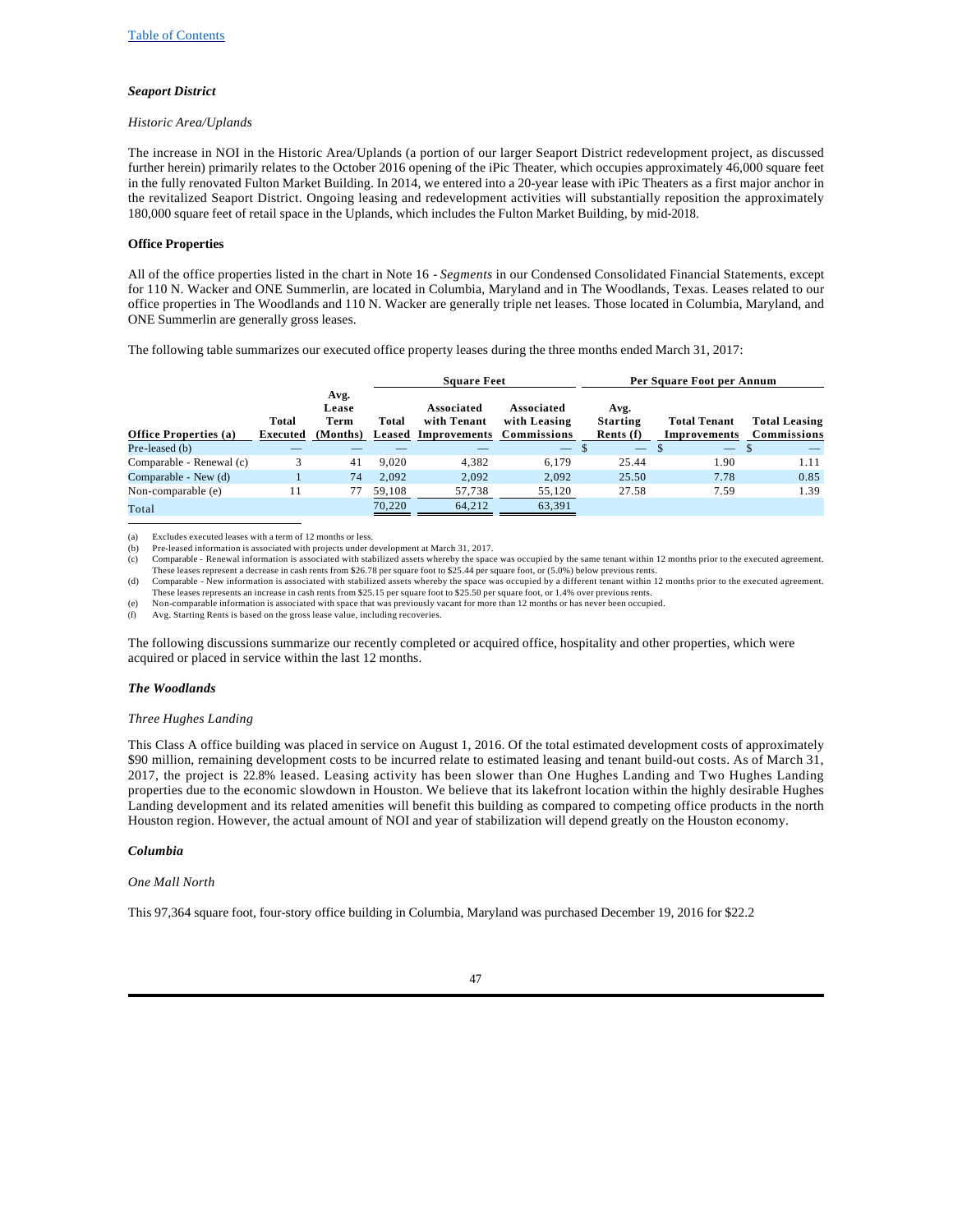million. The acquisition was financed by a \$14.5 million advance received through the January 2017 amendment and refinance of our \$80.0 million non-recourse mortgage financing for the 10-60 Columbia Corporate Center office buildings with a \$94.5 million loan. The building is located at a gateway entry to Downtown Columbia at the northwest corner of Little Patuxent Parkway and Governor Warfield Parkway. The office building parcel and surface parking total 5.37 acres, and the property is suitable for redevelopment in the future, when warranted to maximize density. The building is 100% leased as of March 31, 2017.

### *One Merriweather*

Located in the Merriweather District, this 204,020 square foot, eight-story multi-tenant Class A office building includes 12,500 leasable square feet of retail and restaurant space, is situated on 1.3 acres of land and was placed in service in the current year. Adjacent to the building on 1.6 acres is a nine-story parking garage which will contain approximately 1,129 spaces. The garage provides parking for One and Two Merriweather. The total development costs are expected to be approximately \$78 million, inclusive of \$15 million in costs for the parking garage. We expect to reach stabilized annual NOI of approximately \$5.1 million in 2020. As of March 31, 2017, the building is 59.7% leased.

### **Other**

The properties that are included in our Other Properties description in our Operating Assets NOI and EBT table include the Kewalo Basin Harbor, Merriweather Post Pavilion (in 2016 until its transfer in November 2016) and HHC 242 Self-Storage for the three month period ending March 31, 2017, consolidation of the Las Vegas 51s and for the three month period ending March 31, 2016, a participation interest in the golf courses at TPC Summerlin and TPC Las Vegas, as well as our share of any NOI related to our equity investments. We received \$2.8 million as final payment for our participation interest in the golf courses at TPC Summerlin and TPC Las Vegas in June 2016.

### *2000 Woodlands Parkway*

Formerly the MPC Homefinder's Center, this 7,900 square foot building is being converted to maximize its use to an income producing operating asset. We are currently pursuing both retail and office opportunities in search of a new use for this currently vacant property.

### *HHC 242 Self Storage*

Located in Alden Bridge, a neighborhood within The Woodlands, this facility is located on 4.0 acres and comprises 654 units aggregating approximately 82,000 square feet. The total development costs are expected to be approximately \$9 million. We expect to reach stabilized annual NOI of approximately \$0.8 million in 2020. The facility opened in first quarter 2017, and as of March 31, 2017, the project is 7.1% occupied.

#### **Strategic Developments**

Our Strategic Developments assets generally require substantial future development to achieve their highest and best use. Most of the properties and projects in this segment generate no revenues with the exception of our condominium projects for which we use percentage of completion accounting to recognize revenues during the construction phase. Our expenses relating to these assets are primarily related to costs associated with selling condominiums, marketing costs associated with our strategic developments, operational costs associated with the IBM building that serves as a world class information center and sales gallery for the entire Ward Village Master Plan development, carrying costs (such as property taxes and insurance), and other ongoing costs relating to maintaining the assets in their current condition. If we decide to redevelop or develop a Strategic Developments asset, we would expect that with the exception of the residential portion of our condominium projects, upon completion of development, the asset would be reclassified to the Operating Assets segment when the asset is placed in service and NOI would become an important measure of its operating performance.

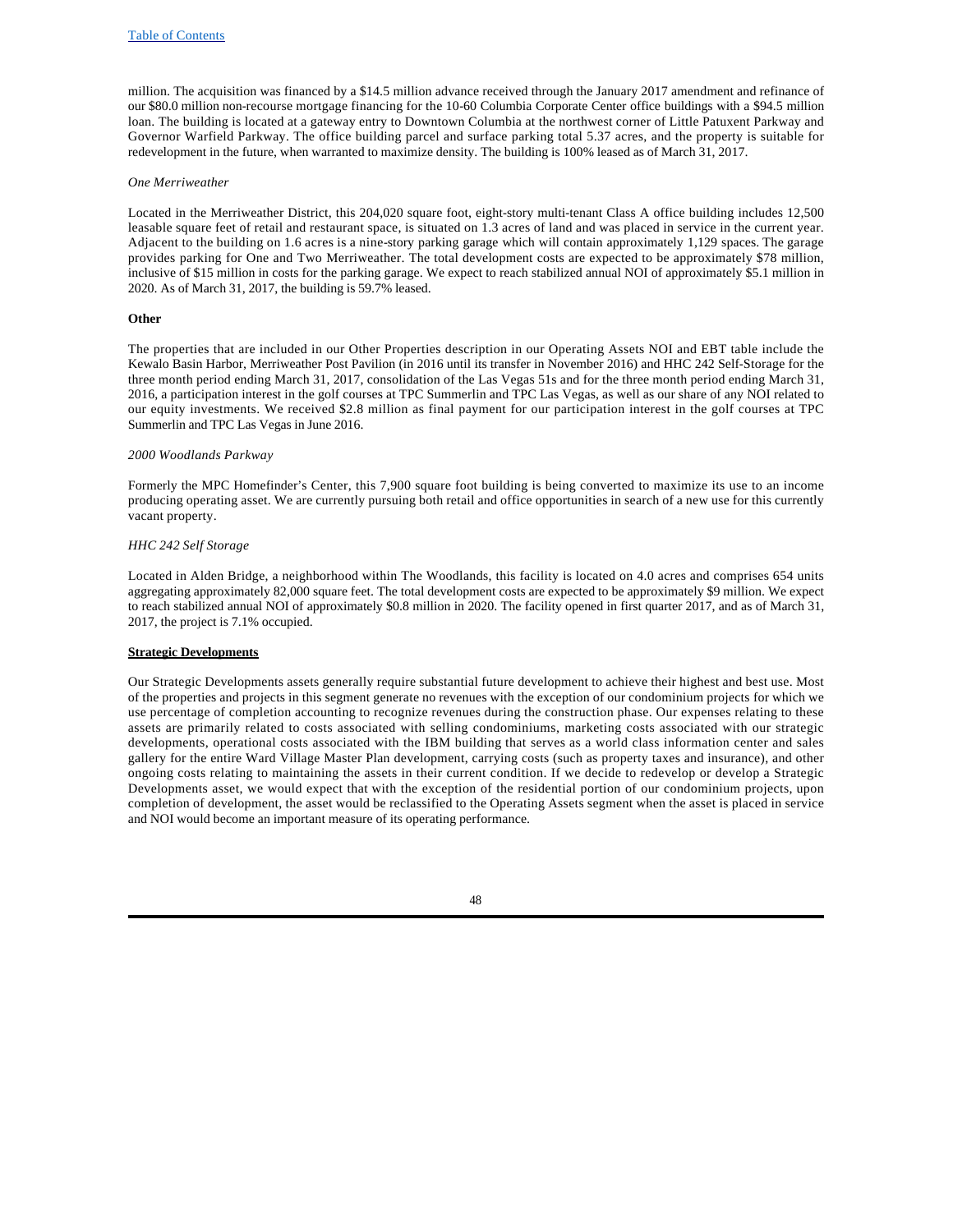#### Table of Contents

Total revenues and expenses for the Strategic Developments segment are summarized as follows:

| (In thousands)                                           | 2017 |           |               | 2016       |               | Change     |
|----------------------------------------------------------|------|-----------|---------------|------------|---------------|------------|
| Minimum rents                                            | \$   | 372       | $\mathcal{S}$ | 48         | $\mathcal{S}$ | 324        |
| Condominium rights and unit sales                        |      | 80,145    |               | 122,094    |               | (41, 949)  |
| Other land, rental and property revenues                 |      | 452       |               | 136        |               | 316        |
| Total revenues                                           |      | 80,969    |               | 122,278    |               | (41, 309)  |
| Condominium rights and unit cost of sales                |      | 60,483    |               | 74,815     |               | (14, 332)  |
| Other property operating costs                           |      | 2,985     |               | 1,624      |               | 1,361      |
| Real estate taxes                                        |      | 692       |               | 606        |               | 86         |
| Rental property maintenance costs                        |      | 195       |               | 131        |               | 64         |
| Provision for doubtful accounts                          |      | 3         |               | 62         |               | (59)       |
| Demolition costs                                         |      |           |               | 472        |               | (472)      |
| Development-related marketing costs                      |      | 3,787     |               | 4,275      |               | (488)      |
| Depreciation and amortization                            |      | 668       |               | 659        |               | 9          |
| Other income                                             |      | (15)      |               | (244)      |               | 229        |
| Gains on sales of properties                             |      | (32, 215) |               | (140, 479) |               | 108,264    |
| Interest, net $(a)$                                      |      | (4,604)   |               | (3,324)    |               | (1,280)    |
| Equity in earnings from Real Estate and Other Affiliates |      | 145       |               | (24)       |               | 169        |
| Total expenses, net of other income                      |      | 32,124    |               | (61, 427)  |               | 93,551     |
| Strategic Developments segment EBT*                      |      | 48,845    |               | 183,705    |               | (134, 860) |

(\*) For a reconciliation of Strategic Developments EBT to consolidated income before taxes, please refer to Note 16 – *Segments* in our Condensed Consolidated Financial Statements.

(a) Negative interest expense amounts are due to interest capitalized in our Strategic Developments segment related to Operating Assets segment debt and the Senior Notes.

The decrease in condominium rights and unit sales for the three months ended March 31, 2017 as compared to the same period in 2016 is primarily related to the decline in revenue recognition under the percentage of completion method for our Waiea condominium tower as the project nears completion, offset by ongoing revenue related to Anaha. As condominium projects advance towards completion, revenue is recognized on qualifying sales contracts under the percentage of completion method of accounting.

Condominium rights and unit cost of sales primarily represent development and construction costs relating to the revenues recognized on Waiea and Anaha sales in the three months ended March 31, 2017 and 2016.

Other property operating costs for the three months ended March 31, 2017 increased compared to the same period in 2016 and relate primarily to additional costs incurred related to opening our Waiea condominium project.

Development-related marketing costs are expenses primarily incurred to enhance our brand, generate demand for our development and redevelopment projects and sustain consumer and industry relationships. For the three months ended March 31, 2017, development-related marketing costs decreased compared to the same period in 2016 primarily due to decreased costs incurred at Seaport.

For the three months ended March 31, 2017, Gains on sales of properties reflect the sale of 36 acres of undeveloped land at The Elk Grove Collection (formerly known as The Outlet Collection at Elk Grove). The gross sales price was \$36.0 million and resulted in a pre-tax gain of \$32.2 million. The Gains on sales of properties in 2016 is due to selling 80 South Street Assemblage for net cash proceeds of \$378.3 million, resulting in a pre-tax gain of \$140.5 million. The 80 South Street Assemblage was a 42,694 square foot lot with 817,784 square feet of available development rights in the Seaport District.

Interest, net increased for the three months ended March 31, 2017 compared to the same period in 2016 as we had more projects under construction as compared to the period ending March 31, 2016.

The following describes the status of our active Strategic Developments projects as of March 31, 2017. For projects that have been under construction for a substantial period and are nearing completion, please refer to the Projects under Construction table below for an update on the project's individual metrics and associated timeline for completion. For information on the construction financings on our projects, please refer to Note 9 – *Mortgages, Notes and Loans Payable* in our Condensed Consolidated Financial Statements.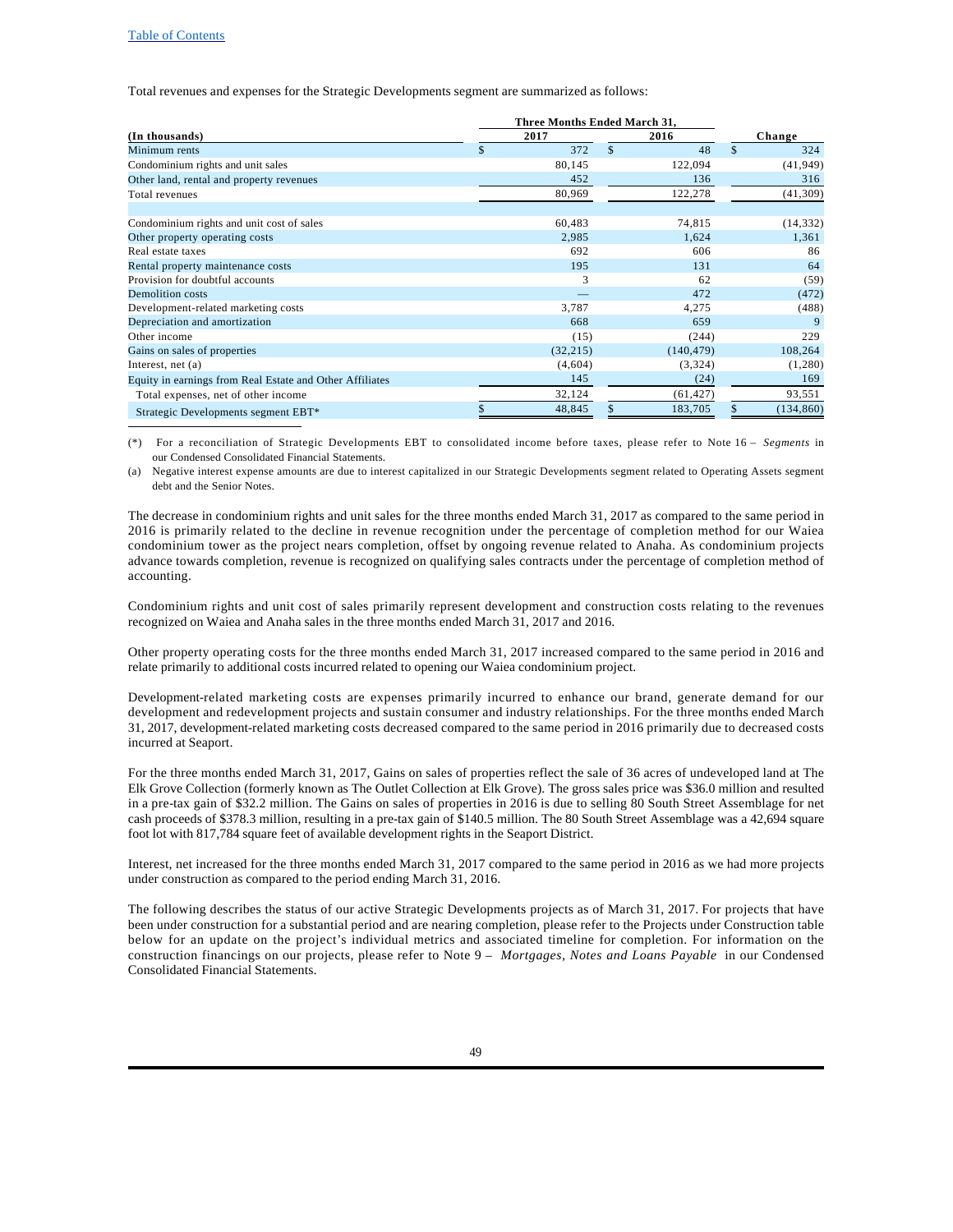### *Downtown Columbia Redevelopment District*

The Downtown Columbia market contains 2.7 million square feet of office space, of which we own 1.1 million square feet, located close to shopping, restaurants and entertainment venues. We believe there is a significant opportunity to redevelop this area over future years. Existing entitlements obtained in 2010 totaling approximately 13 million square feet for all of Downtown Columbia have densities for up to 5,500 residential units, 4.3 million square feet of commercial office space, 1.3 million square feet of retail space and 640 hotel rooms. The majority of these entitlements exist on land, surface parking lots and other assets controlled by us. These entitlements have no expiration date under Maryland law.

Pursuant to a 2010 development agreement with General Growth Properties, we have a preferred residential and office development covenant that provides us the right of first offer for new development densities of both residential and office space within the Columbia Mall Ring Road. This covenant expires in 2030. The development agreement contains the key terms, conditions, responsibilities and obligations with respect to future development of this area within the greater Downtown Columbia Redevelopment District.

In November 2016, the Howard County Council approved the issuance of up to \$90.0 million of tax increment financing ("TIF") bonds for the downtown's master plan. As part of the TIF arrangement, an additional 744 affordable residential units may be constructed for the local community which would, if built, increase the previous density to over 6,000 residential units. The TIF will provide capital for the development of key roads, infrastructure and an approximate 2,500-space parking garage to service our local office buildings and other commercial development within Merriweather District.

In 2017, we continued construction of m.flats/TEN.M Building in our first neighborhood, Merriweather District, and continued predevelopment activities on our second neighborhood, Lakefront District, as further discussed below.

#### *Merriweather District*

During first quarter 2015, we received county approval of our development plan which allows for new development density for up to 4.9 million square feet of office, residential and retail space. In March 2017, we completed development and placed in service One Merriweather, and we are currently constructing Two Merriweather, our second office project.

*Two Merriweather –* We began construction of Two Merriweather, a Class A mixed-use office building, in third quarter 2016. Two Merriweather will consist of 100,000 square feet of office and 30,000 square feet of retail space. Total estimated development costs are approximately \$41 million. We expect to reach projected annual stabilized NOI of approximately \$3.6 million in 2020. As of March 31, 2017, 57.7% of the total project is pre-leased.

### *Lakefront District*

*American City Building* - In December 2016, we purchased the American City Building for \$13.5 million. The building, which we operated under a master lease agreement until our acquisition, is located on Little Patuxent Parkway near our Whole Foods Project. Currently, the American City Building is a 117,098 square foot Class C office building. The acquisition allows for the termination of restrictive parking covenants on neighboring parcels owned by us, thus providing significant redevelopment opportunity. Current plans for the building and adjacent parking structures are to demolish the building and develop a new mixeduse project with multi-family, retail and restaurant space. As part of our predevelopment activities in 2017, we will continue to evaluate the development potential of this site and the remaining assets within the District and plan to complete and submit for approval a Final Development Plan for the Lakefront District. Our current plans show that the redevelopment of the Lakefront District will provide over 1.5 million square feet of net density.

### *m.flats/TEN.M*

We are a 50% partner with Kettler, Inc. ("Kettler") to construct a 437-unit, Class A multi-family project with 29,000 square feet of ground floor retail, which is adjacent to The Metropolitan Downtown Columbia in Columbia, Maryland. Construction on the project, which began in first quarter 2016, includes two separate buildings, m.flats and TEN.M. Kettler provides construction and property management services for the development, and we anticipate the first units will be available for rent in third quarter 2017. We contributed approximately five acres of land having a book value of \$4.0 million to the joint venture and subsequently incurred an additional \$3.1 million in capitalized development costs for a total book value contribution of \$7.1 million. Our land contribution was valued at \$53,500 per unit, or \$23.4 million, and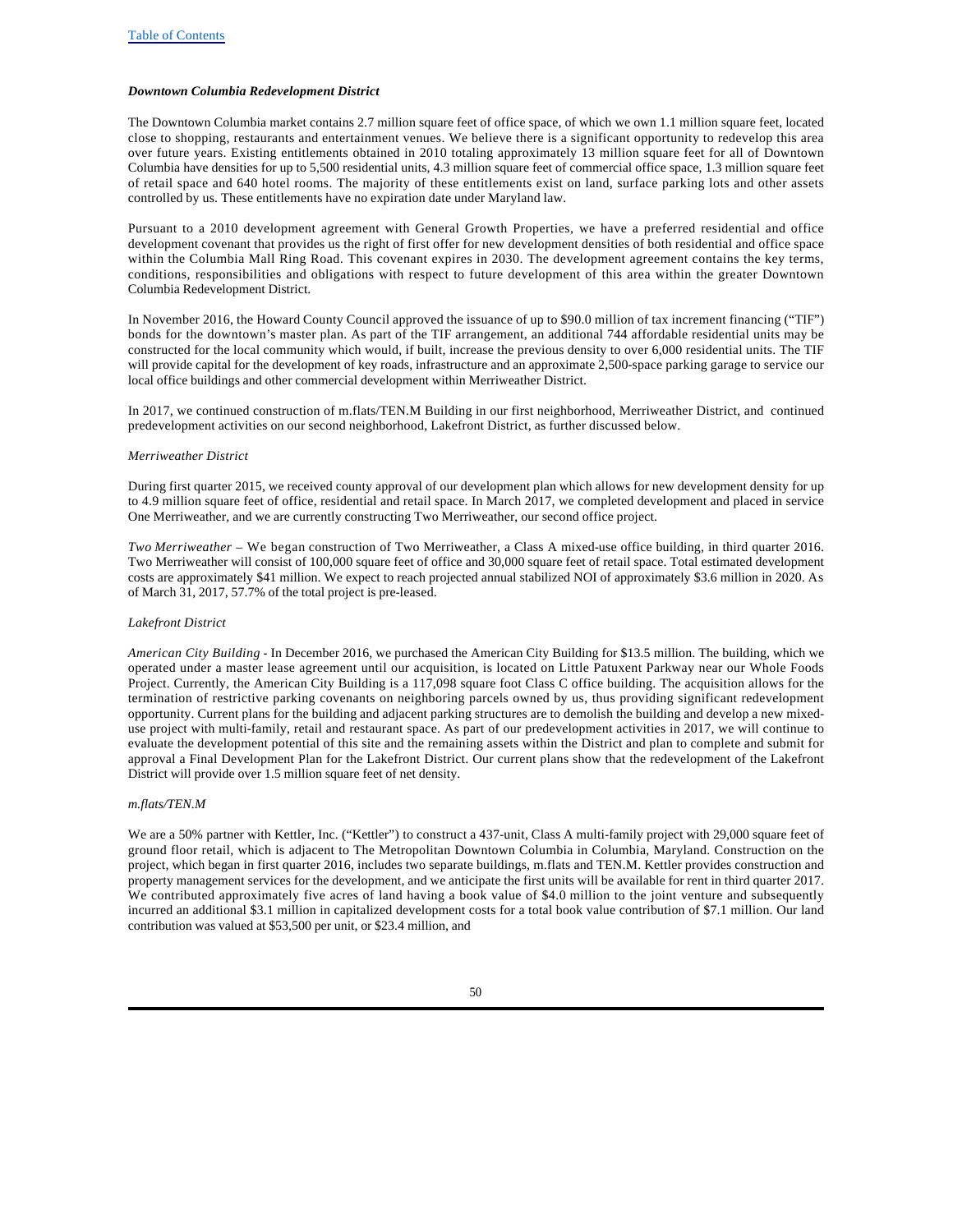Kettler contributed \$16.1 million in cash, of which \$7.3 million was distributed to us and of which we subsequently reinvested \$6.3 million. This transaction was accounted for as a partial sale of the land for which we recognized a net profit of \$0.2 million. We expect the property to reach projected annual stabilized NOI of approximately \$8.1 million in 2019, of which our share would be \$4.1 million. Total development costs are expected to be approximately \$108 million, and costs incurred through March 31, 2017 were approximately \$64.0 million. The project is financed with an \$88.0 million construction loan, which is non-recourse to us.

#### *Seaport Redevelopment District*

#### *The Seaport District*

Our Seaport District redevelopment encompasses seven buildings spanning several city blocks along the East River waterfront in Lower Manhattan comprising, (i) the Uplands, which is west of the FDR Drive and consists of approximately 180,000 square feet of retail space, including the 100,000 square foot Fulton Market Building (see discussion in the Operating Assets segment), (ii) Pier 17, and (iii) the Tin Building (discussed below), located east of the FDR Drive.

*Pier 17 and Tin Building* **–** In January 2017, we executed the ground lease amendment with the City of New York, incorporating the Tin Building into our leased premises and modifying other related provisions. Construction on Pier 17 began in 2013 and a grand opening of the Pier 17 building is scheduled for summer 2018. Consisting of approximately 170,000 square feet, Pier 17 will feature dynamic food offerings and retail on the first two levels as well as a 1.5-acre outdoor event and entertainment venue on the Pier 17 rooftop that is expected to be the venue for a summer concert series, as well as restaurant, private events, community open space and a vibrant winter village experience. Levels three and four of Pier 17 will likely include a combination of experiential retail and event space. As part of the Tin Building redevelopment, important historical elements will be catalogued during the building's deconstruction, followed by demolition and reconstruction of the platform pier where the Tin Building currently sits, and reconstruction of the Tin Building. The total cost estimate for the Tin Building redevelopment is approximately \$162 million including turn-key, interior fit out. For further information about the Seaport Redevelopment District, please see our Annual Report on Form 10-K.

#### *33 Peck Slip*

In January 2016, we entered into a joint venture with Grandview SHG, LLC to purchase an operating hotel comprised of 72 rooms and totaling 43,889 square feet located at 33 Peck Slip in the Seaport District of New York. We advanced a bridge loan of \$25.0 million at a 5.0% interest rate to the joint venture at closing to expedite the acquisition, which was repaid in full in June 2016 upon completion of a refinancing of the property with a \$36.0 million redevelopment loan. Our total capital contribution in the joint venture is \$9.0 million as of March 31, 2017, which represents our 35% ownership share. The 33 Peck Slip hotel was closed at the end of December 2016 for redevelopment and construction began in January 2017. We anticipate completion in fourth quarter 2017. Total costs of the project are expected to be approximately \$62 million, of which \$43.5 million relate to acquisition costs and \$18.5 million relate to redevelopment costs. As of March 31, 2017, \$2.4 million of redevelopment costs have been incurred. We expect our 2018 first year NOI to be \$3.8 million of which \$1.3 million is our 35% share. After return of our 6.5% preferred return and our capital contribution, we are entitled to distributions at our profit participation interest percentage, which is 50%.

### *The Woodlands*

#### *100 Fellowship Drive*

In November 2016, we entered into a build-to-suit arrangement to develop a three-story, 203,000 rentable square foot medical building with approximately 850 surface parking spaces. The building is located at 100 Fellowship Drive and is 100% pre-leased as of March 31, 2017. Total development costs are expected to be approximately \$63 million. We will begin construction in second quarter 2017 and anticipate project completion in first quarter 2019. We expect to reach projected annual stabilized NOI of \$5.1 million in 2019.

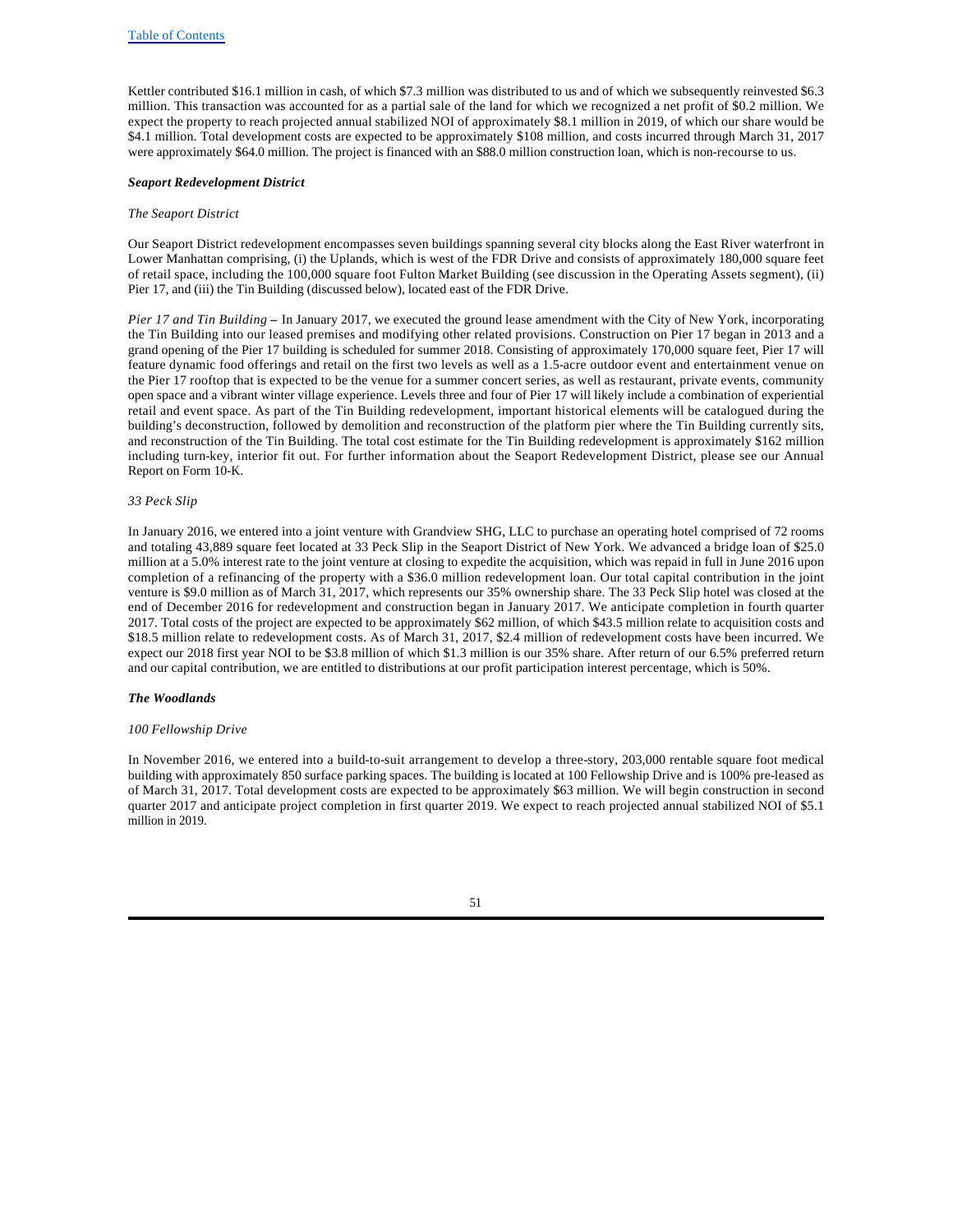### *Creekside Park Apartments*

In March 2017, we commenced construction of Creekside Park Apartments, which is anticipated to be a 292-unit apartment complex offering the first for-rent product in Creekside Park Village Center. Construction completion and grand opening is expected in third quarter 2018. Total development costs are expected to be approximately \$42 million. We plan to fund the development by increasing The Woodlands Master Credit Facility by \$30.0 million (described in Note 9 – *Mortgages, Notes and Loan Payable*). We expect to reach projected annual stabilized NOI of \$3.5 million in 2019.

### *Ward Village*

We continue to transform Ward Village into a vibrant neighborhood offering unique retail experiences, dining and entertainment, along with exceptional residences and workforce housing set among open public spaces and pedestrian-friendly streets.

Since 2014, we completed the renovation of the IBM Building and started construction on Waiea, Anaha and Ae`o, three of the first four mixed-use market rate residential towers. During third quarter 2016, we obtained approval to begin construction of Ke Kilohana, and in fourth quarter 2016 we opened Waiea, with many of the residents taking occupancy at that time. In July 2015, we began public presales for Ae`o and the first Gateway Tower, and in March 2016, we began public presales for Ke Kilohana. Sales contracts are subject to a 30-day rescission period, and the buyers are typically required to make an initial deposit at signing and an additional deposit 30 days later at which point their total deposit becomes non-refundable. Buyers are typically then required to make a final deposit within approximately 90 days of our receipt of their second deposit. Certain buyers are required to deposit the remainder of the sales price on a predetermined pre-closing date, which is specified in the sales contracts for each condominium project.

*Waiea* –As of April 18, 2017, we have entered into contracts for 163 of the 174 units and closed on 150 of those units. These closings represent 86.2% of total units and 79.2% of the total residential square feet available for sale. Total development costs are expected to be approximately \$414 million, which includes \$12.6 million of development-related marketing costs that were expensed as incurred. Remaining costs to complete primarily relate to the finish out of the remaining unsold units. During 2014, we satisfied all requirements to begin recognizing revenue on the percentage of completion basis.

*Anaha* – In 2014, we began construction of Anaha, and we expect to complete the condominium tower during third quarter 2017. As of April 18, 2017, 301 of the 317 total units were under contract. These contracted sales represent 95.0% of total units and 89.3% of the total residential square feet available for sale. Total development costs are expected to be approximately \$401 million, which includes \$8.6 million of development-related marketing costs that are being expensed as incurred. During 2015, we met all the necessary requirements to begin recognizing revenue on the percentage of completion basis. As of March 31, 2017, the project was approximately 80.0% complete. As of April 18, 2017, 37.9% of the retail space at Anaha is pre-leased and is anchored by a Merriman's restaurant.

*Ae`o –* In February 2016, we began construction of the 389,000 square foot Ae`o tower and the 57,000 square foot Whole Foods Market, located on the same block. We expect to complete development of the entire project by the end of 2018. Total development costs are expected to be approximately \$429 million. As of April 18, 2017, 292 of the 466 total units were under contract, representing 62.7% of total units and 57.4% of the total residential square feet available for sale.

*Ke Kilohana –* In October 2016, we began construction of Ke Kilohana and anticipate completion in 2019. The tower will consist of 424 residences, 375 of which are designated as workforce housing units and are being offered to local residents of Hawaii who meet certain maximum income and net worth requirements. Total development costs are expected to be approximately \$219 million. Public pre-sales on the workforce units began in first quarter 2016, and 100% of those units were under contract by the end of July 2016. The market rate units began public pre-sales in July 2016. As of April 18, 2017, we sold 12 of the 49 market units, and we expect to sell the remainder over the next two years. All units under contract represent 91.3% of the total units and 87.2% of the total residential square feet available for sale. As previously announced, we have pre-leased approximately 22,000 square feet, 100% of the available retail space, to CVS/Longs Drugs on the ground floor of Ke Kilohana. During first quarter 2017, we met all the necessary requirements to begin recognizing revenue on the percentage of completion basis.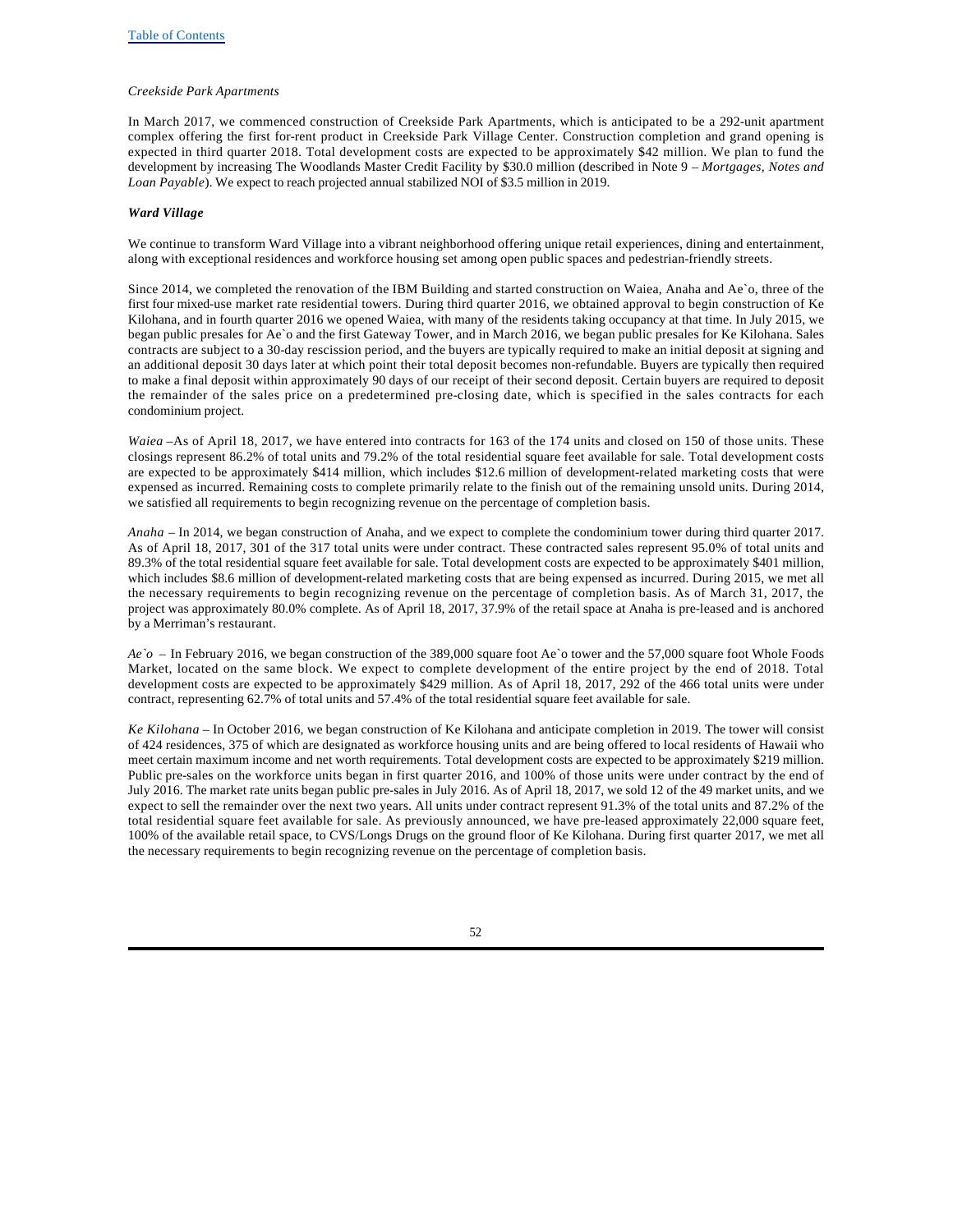# *Summerlin (Las Vegas, Nevada)*

#### *The Aristocrat*

In April 2017, we entered into a build-to-suit arrangement with Aristocrat Technologies, a worldwide leader in gaming solutions, to develop a Class A Corporate Campus. The Aristocrat will be a 180,000 square foot, Class A, corporate campus located on the northeast corner of Town Center Drive and Flamingo Road, less than four miles from Downtown Summerlin. The campus will be situated on approximately 12 acres and will include two 90,000 square foot office buildings and is 100% pre-leased. Construction is expected to begin in mid-2017 with core and shell completion anticipated in second quarter 2018. Total development costs are expected to be approximately \$45 million and we are currently seeking financing for this project. We expect to reach projected annual stabilized NOI of \$4.1 million in first quarter 2019.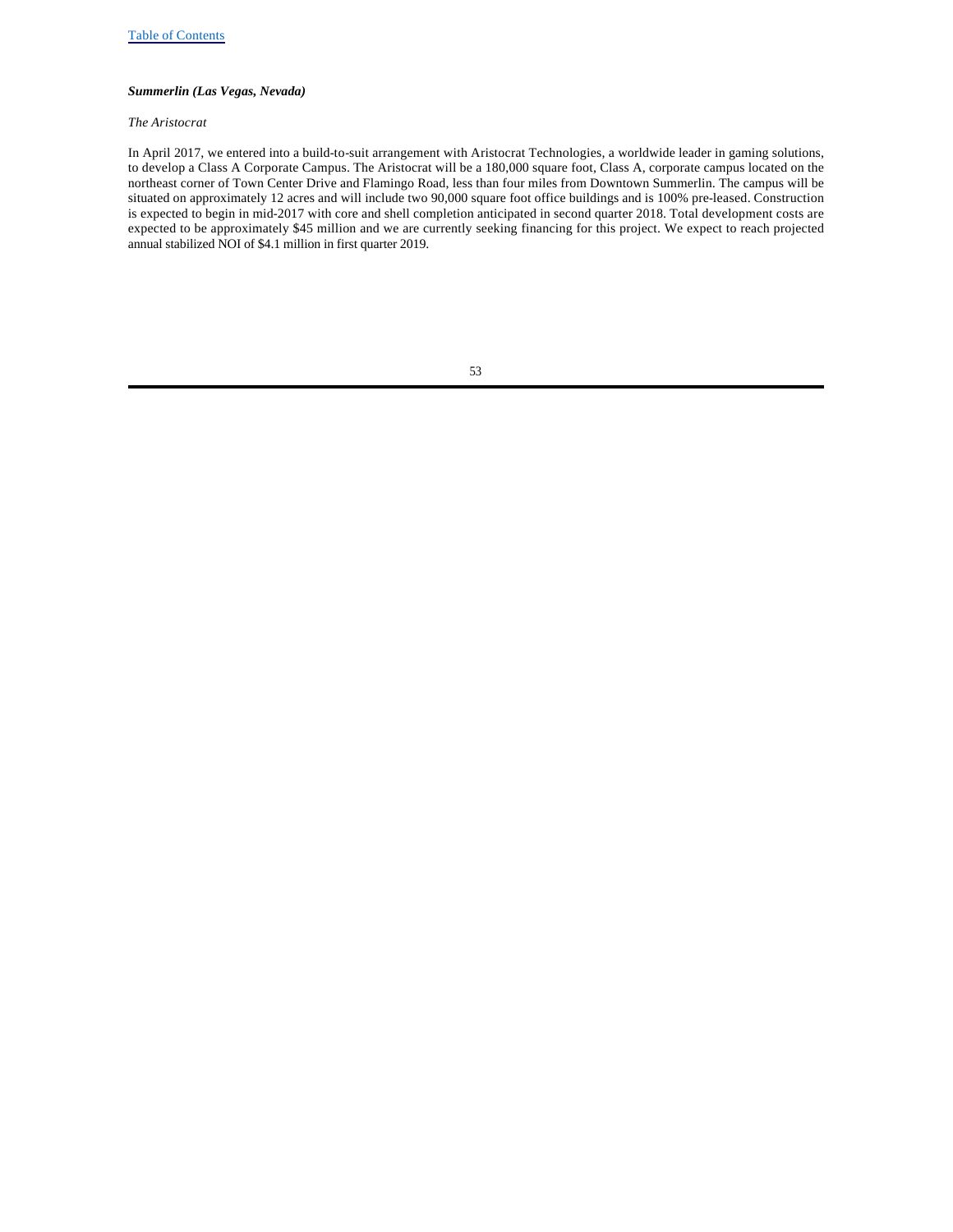### **Projects Under Construction**

The following table summarizes our projects under construction, and related debt, for Operating Assets and Strategic Developments as of March 31, 2017. Projects that are substantially complete, and therefore, have been placed in service in the Operating Assets segment may still require some capital for remaining tenant buildout. This table does not include projects for which construction is expected to start within the year.

| (\$ in thousands)                                          | <b>Total</b><br><b>Estimated</b><br>Costs(a) | <b>Costs Paid</b><br><b>Through March</b><br>$31, 2017$ (b) | <b>Estimated</b><br>Remaining<br>to be Spent | <b>Remaining Buyer</b><br><b>Deposits/Tenant</b><br><b>Reimbursements to</b><br>be Drawn | Remaining<br>Debt<br>to be Drawn | <b>Estimated Costs</b><br><b>Remaining in</b><br><b>Excess of</b><br>Remaining<br>Financing to be<br>Drawn (c) | <b>Estimated</b><br>Completion<br>Date |
|------------------------------------------------------------|----------------------------------------------|-------------------------------------------------------------|----------------------------------------------|------------------------------------------------------------------------------------------|----------------------------------|----------------------------------------------------------------------------------------------------------------|----------------------------------------|
| <b>Operating Assets</b>                                    | (A)                                          | (B)                                                         | $(A) - (B) = (C)$                            | (D)                                                                                      | (E)                              | $(C) - (D) - (E) = (F)$                                                                                        |                                        |
| Columbia                                                   |                                              |                                                             |                                              |                                                                                          |                                  |                                                                                                                |                                        |
| One Merriweather                                           | 78,187<br>$\mathcal{S}$                      | $\mathcal{S}$<br>57,549 \$                                  | $20,638$ \$                                  | $-$ \$                                                                                   | 15,857 \$                        | $4,781$ (d)                                                                                                    | Complete                               |
| <b>The Woodlands</b>                                       |                                              |                                                             |                                              |                                                                                          |                                  |                                                                                                                |                                        |
| 1725-35 Hughes Landing Boulevard                           | 222,990                                      | 184,564                                                     | 38,426                                       |                                                                                          | 33,124                           | $5,302$ (e)                                                                                                    | Complete                               |
| Three Hughes Landing                                       | 90.162                                       | 60,778                                                      | 29,384                                       | $\overline{\phantom{m}}$                                                                 | 28.993                           | 391(f)                                                                                                         | Complete                               |
| HHC 242 Self-Storage                                       | 8,607                                        | 7,034                                                       | 1,573                                        |                                                                                          | 1,663                            | (90)(g)                                                                                                        | Complete                               |
| Other                                                      |                                              |                                                             |                                              |                                                                                          |                                  |                                                                                                                |                                        |
| Lakeland Village Center at Bridgeland                      | 16,274                                       | 12,721                                                      | 3,553                                        |                                                                                          | 3,356                            | 197(h)                                                                                                         | Complete                               |
| <b>Total Operating Assets</b>                              | 416,220                                      | 322,646                                                     | 93,574                                       |                                                                                          | 82,993                           | 10,581                                                                                                         |                                        |
| <b>Strategic Developments</b>                              |                                              |                                                             |                                              |                                                                                          |                                  |                                                                                                                |                                        |
| Columbia                                                   |                                              |                                                             |                                              |                                                                                          |                                  |                                                                                                                |                                        |
| Two Merriweather                                           | 40,941                                       | 8,833                                                       | 32,108                                       |                                                                                          | 33,155                           | (1,047)(i)                                                                                                     | Q4 2017                                |
| <b>The Woodlands</b>                                       |                                              |                                                             |                                              |                                                                                          |                                  |                                                                                                                |                                        |
| Creekside Park Apartments                                  | 42,111                                       | 1,403                                                       | 40,708                                       | $\overline{\phantom{0}}$                                                                 | $\overline{\phantom{m}}$         | $40,708$ (j)                                                                                                   | Q3 2018                                |
| HHC 2978 Self-Storage                                      | 8,476                                        | 5,964                                                       | 2,512                                        |                                                                                          | 2,639                            | (127)(k)                                                                                                       | Q2 2017                                |
| 100 Fellowship Drive                                       | 63,278                                       | 1,323                                                       | 61,955                                       |                                                                                          | $\overline{\phantom{0}}$         | $61,955$ (1)                                                                                                   | 2019                                   |
| <b>South Street Seaport</b>                                |                                              |                                                             |                                              |                                                                                          |                                  |                                                                                                                |                                        |
| South Street Seaport - Pier 17 and Historic Area / Uplands | 622,883                                      | 364,227                                                     | 258,656                                      |                                                                                          | -                                | 258,656 (m)                                                                                                    | 2018                                   |
| <b>Ward Village</b>                                        |                                              |                                                             |                                              |                                                                                          |                                  |                                                                                                                |                                        |
| Ae'o                                                       | 428,508                                      | 92,585                                                      | 335,923                                      | 52,000                                                                                   | 229,999                          | $53,924$ (n)                                                                                                   | 2018                                   |
| Anaha                                                      | 401.314                                      | 257,256                                                     | 144,058                                      | 1,035                                                                                    | 158,447                          | (15, 424)(o)                                                                                                   | Q3 2017                                |
| Ke Kilohana                                                | 218,898                                      | 28,575                                                      | 190,323                                      | 19,220                                                                                   | 142,656                          | $28,447$ (p)                                                                                                   | 2019                                   |
| Waiea                                                      | 414,212                                      | 376,991                                                     | 37,221                                       | 40,073                                                                                   |                                  | $(2,852)$ (o)                                                                                                  | Q2 2017                                |
| <b>Total Strategic Developments</b>                        | 2,240,621                                    | 1,137,157                                                   | 1,103,464                                    | 112,328                                                                                  | 566,896                          | 424,240                                                                                                        |                                        |
| Combined Total at March 31, 2017                           | 2,656,841<br>\$.                             | 1,459,803<br>$\mathcal{S}$                                  | 1,197,038<br>S.                              | 112,328<br>$\mathcal{S}$                                                                 | 649,889<br>\$                    | 434,821<br>\$                                                                                                  |                                        |
|                                                            |                                              |                                                             |                                              | Creekside Park Apartments anticipated financing                                          |                                  | (30,000)(i)                                                                                                    |                                        |

Creekside Park Apartments anticipated financing (30,000)(j) 100 Fellowship Drive anticipated financing  $(51,425)(1)$ Estimated costs to be funded net of financing, assuming closing on pending financing \$ 353,396

(b) Costs Paid Through March 31, 2017 include those costs included in (a) above which have been paid.

(c) Negative balances represent cash to be received in excess of Estimated Remaining to be Spent. These items are primarily related to costs that were paid by us in March but not yet funded by the lender. We expect to receive funds from our lenders for these costs in the future. Positive balances represent cash that remains to be invested or amounts drawn in advance of costs paid.

(d) One Merriweather was placed in service during February 2017 with the occupancy of Medstar. Final completion is dependent on lease-up and tenant build out.

(e) 1725-35 Hughes Landing Boulevard Total Estimated Costs include approximately \$61 million of tenant improvements that have been reimbursed directly by ExxonMobil, all of which have been received as of December 31, 2016. These Tenant Reimbursements are shown above as an additional source of funds for project costs. Asset was placed in service during November 2015. (f) Three Hughes Landing building shell is substantially complete and was placed in service in August 2016.

(g) HHC Self Storage 242 was placed in service in February 2017.

(h) Lakeland Village Center was placed in service during third quarter 2016.

(i) Construction began on Two Merriweather in third quarter 2016. Total development costs are expected to be approximately \$41 million. We closed on a \$33.2 million construction loan in October 2016.

(j) Creekside Park Apartments was approved for construction in December 2016. We are currently seeking financing on this project. We expect to secure approximately \$30.0 million of additional financing through our Woodlands Credit Facility.

(k) HHC 2978 Self-Storage financing of \$6.4 million was obtained in January 2016. The project is being placed in service April 6, 2017.

(l) In fourth quarter 2016, 100 Fellowship was approved to begin construction. We are currently seeking financing for this project and expect to close on an approximately \$51.4 million construction loan in second quarter 2017.

(m) South Street Seaport – Pier 17 Total Estimated Costs and Costs Paid Through March 31, 2017 include costs required for Pier 17, 10 Corso Como and Pier 17 Roof and are gross of insurance proceeds received to date. We anticipate seeking financing for this project.

(n) The entire project was under construction as of December 31, 2016. Total development costs are expected to be approximately \$429 million.

(o) Waiea and Anaha utilize nonrefundable buyer deposits to fund project costs prior to drawing on the loan. As of March 31, 2017, Waiea has \$40.3 million remaining to draw from escrow holdbacks.

(p) In third quarter 2016, Ke Kilohana was approved to begin construction. Total development costs are expected to be approximately \$219 million.

<sup>(</sup>a) Total Estimated Costs represent all costs to be incurred on the project which include, construction costs, demolition costs, marketing costs, capitalized leasing, payroll or project development fees, deferred financing costs and advances for certain accrued costs from lenders and excludes land costs and capitalized corporate interest allocated to the project. Waiea, Anaha, One Merriweather and Two Merriweather exclude Master Plan infrastructure and amenity costs at Ward Village and the Merriweather District. Costs Paid Through March 31, 2017 are payments of Total Estimated Costs from project inception through March 31, 2017.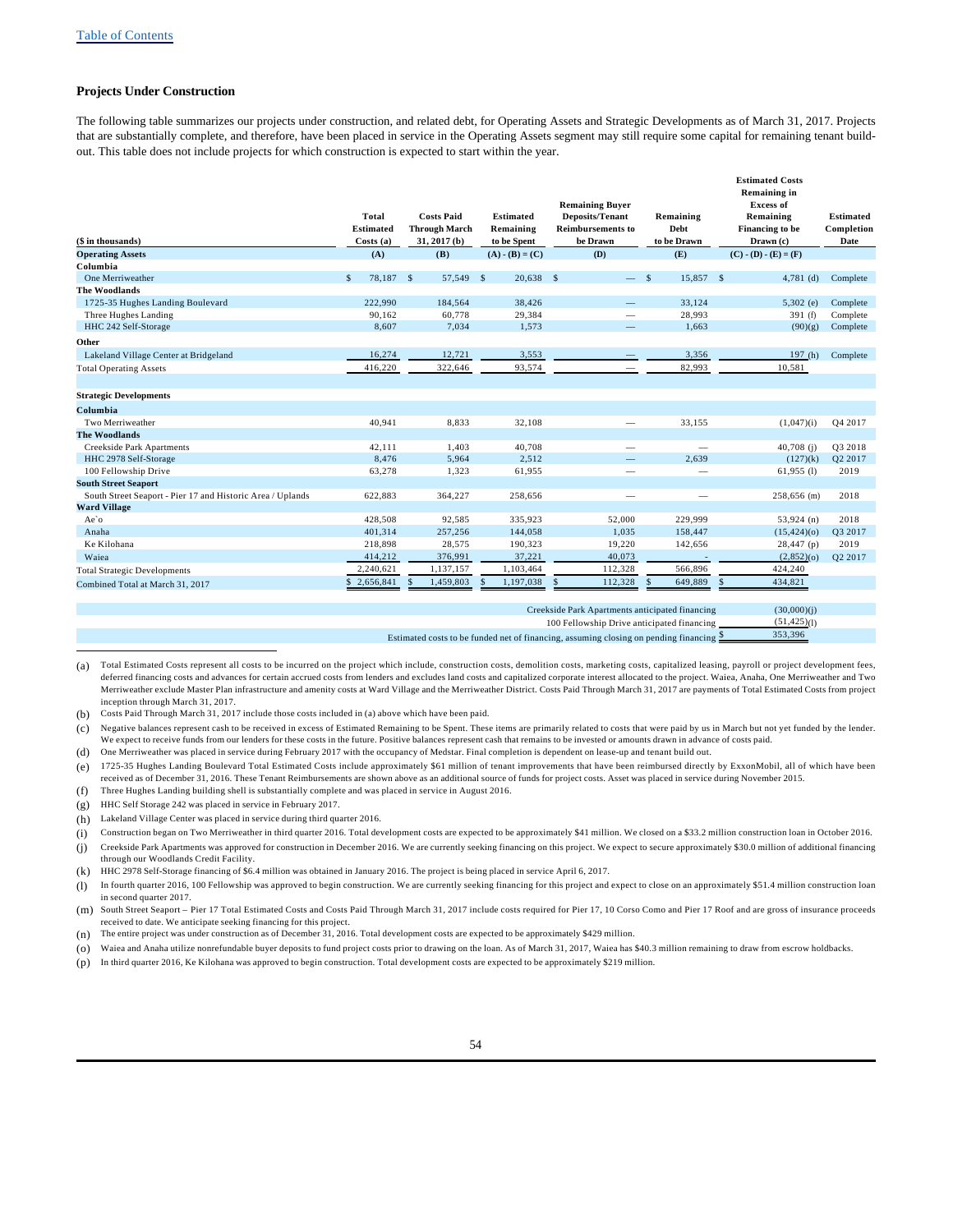### **Corporate and other items**

The following table contains certain corporate related and other items not related to segment activities and that are not otherwise included within the segment analyses. Variances related to income and expenses included in NOI or EBT are explained within the previous segment discussions. Significant variances for consolidated items not included in NOI or EBT are described below.

| (In thousands)                                          |  | 2017      | 2016            | Change      |
|---------------------------------------------------------|--|-----------|-----------------|-------------|
| General and administrative                              |  | (18, 117) | \$<br>(20, 324) | \$<br>2,207 |
| Corporate interest expense, net                         |  | (12, 873) | (13,076)        | 203         |
| Loss on redemption of senior notes due 2021             |  | (46, 410) |                 | (46, 410)   |
| Warrant liability (loss) gain                           |  | (12, 562) | 29,820          | (42, 382)   |
| Gain on acquisition of joint venture partner's interest |  | 5.490     |                 | 5,490       |
| Corporate other income, net                             |  | 850       | (246)           | 1.096       |
| Corporate depreciation and amortization                 |  | (1, 975)  | (1,029)         | (946)       |
| Total Corporate and other items                         |  | (85, 597) | (4, 855)        | (80, 742)   |

General and administrative expenses for the three months ended March 31, 2017 decreased compared to the same period in 2016 primarily due to decreased stock compensation expense due to stock option forfeitures and exercises as well as due to reduced expenses relating to professional fees, travel and IT costs.

Loss on redemption of senior notes due 2021 for the three months ended March 31, 2017 is due to the early settlement of our \$750.0 million 6.875% senior notes due 2021. See further discussion in Note 9 – *Mortgages, Notes and Loans Payable* in our Condensed Consolidated Financial Statements.

Warrant liability loss increased \$42.4 million for the three months ended March 31, 2017 compared to the same period in 2016 due to changes in our stock price in each of the respective three month periods. See further discussion in Note 3 - *Sponsor and Management Warrants* in our Condensed Consolidated Financial Statements.

#### **Capitalized internal costs**

The following tables represent our capitalized internal costs by segment for the three months ended March 31, 2017 and 2016:

|                                       | <b>Capitalized Internal Costs</b><br>Three Months Ended March 31, |  | <b>Capitalized Internal Costs Related to</b><br><b>Compensation Costs</b><br>Three Months Ended March 31, |  |      |  |      |  |
|---------------------------------------|-------------------------------------------------------------------|--|-----------------------------------------------------------------------------------------------------------|--|------|--|------|--|
| (In millions)                         | 2017                                                              |  | 2016                                                                                                      |  | 2017 |  | 2016 |  |
| MPC segment                           | 2.5                                                               |  | 2.5                                                                                                       |  | 2.0  |  | 2.0  |  |
| <b>Operating Assets segment</b>       | 1.4                                                               |  | 2.0                                                                                                       |  |      |  | 1.5  |  |
| <b>Strategic Developments segment</b> | 6.5                                                               |  | 5.1                                                                                                       |  | 5.3  |  | 3.8  |  |
| Total                                 | 10.4                                                              |  | 9.6                                                                                                       |  | .85  |  | 7.3  |  |

Capitalized internal costs (which include compensation costs) for the three months ended March 31, 2017 increased at our Strategic Developments and remained the same at our MPC segments compared to 2016. The increase for Strategic Developments is primarily due to higher staff allocations as a result of more development activity and increased staff requirements for the assets nearing completion. As projects continue to begin construction, internal costs will continue to be capitalized within these segments. Capitalized internal costs decreased for the three months ended March 31, 2017 in our Operating Assets segment compared to 2016, primarily due to lower staff allocations as projects are completing construction.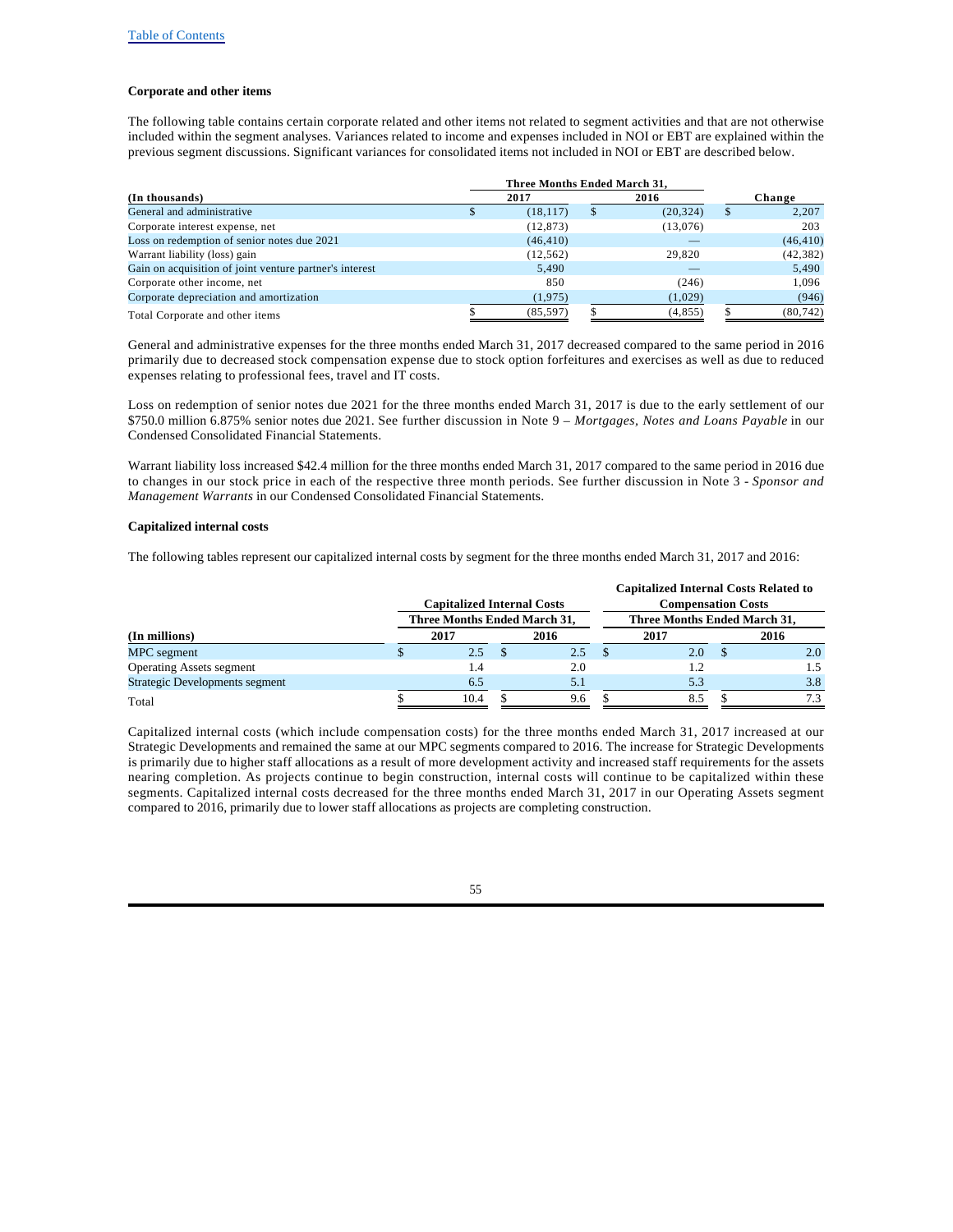### **Liquidity and Capital Resources**

Our primary sources of cash include cash flow from land sales in our MPC segment, cash generated from our operating assets and sales of properties, condominium closings, deposits from condominium sales (which are restricted to funding construction of the related developments), and first mortgage financings secured by our assets and the corporate bond markets. Additionally, strategic sales of certain assets may provide additional cash proceeds to our operating or investing activities. Our primary uses of cash include working capital, overhead, debt service, property improvements, acquisitions and development costs. We believe that our sources of cash, including existing cash on hand will provide sufficient liquidity to meet our existing non-discretionary obligations and anticipated ordinary course operating expenses for at least the next twelve months. The development and redevelopment opportunities in our Operating Assets and Strategic Developments segments are capital intensive and will require significant additional funding, if and when pursued. Any additional funding would be raised with a mix of construction, bridge and long-term financings, by entering into joint venture arrangements and the sale of non-core assets at the appropriate time. We cannot provide assurance that financing arrangements for our properties will be on favorable terms or occur at all, which could have a negative impact on our liquidity and capital resources. In addition, we typically must provide completion guarantees to lenders in connection with their providing financing for our projects. We also provided a completion guarantee to the City of New York for the Pier 17 Renovation Project.

Total outstanding debt was \$2.8 billion as of March 31, 2017. Please refer to Note 9 – *Mortgages, Notes and Loans Payable* in our Condensed Consolidated Financial Statements for a table showing our debt maturity dates. Certain mortgages may require paydowns in order to exercise contractual extension terms. Our proportionate share of the debt of our Real Estate Affiliates, which is non-recourse to us, totaled \$71.5 million.

The following table summarizes our net debt on a segment basis as of March 31, 2017. Net debt is defined as mortgages, notes and loans payable, including our ownership share of debt of our Real Estate and Other Affiliates, reduced by short-term liquidity sources to satisfy such obligations such as our ownership share of cash and cash equivalents and SID and MUD receivables. Although net debt is not a recognized GAAP financial measure, it is readily computable from existing GAAP information and we believe, as with our other non-GAAP measures, that such information is useful to our investors and other users of our financial statements.

|                                          | <b>Master</b>          |                     |                                         |                   | Non-               |                                |
|------------------------------------------|------------------------|---------------------|-----------------------------------------|-------------------|--------------------|--------------------------------|
| (In thousands)<br>Segment Basis (a)      | Planned<br>Communities | Operating<br>Assets | <b>Strategic</b><br><b>Developments</b> | Segment<br>Totals | Segment<br>Amounts | Total<br><b>March 31, 2017</b> |
| Mortgages, notes and loans payable       | \$252.535              | $$1,604,927$ (c) \$ | 169,842 (f) \$2,027,304                 |                   | \$794,469          | 2,821,773                      |
| Less: cash and cash equivalents          | (102, 732)(b)          | (85,311)(d)         | (21,260)(e)                             | (209, 303)        | (387, 651)         | (596, 954)                     |
| Special Improvement District receivables | (61, 129)              |                     |                                         | (61, 129)         |                    | (61, 129)                      |
| Municipal Utility District receivables   | (160.189)              |                     |                                         | (160.189)         |                    | (160, 189)                     |
| Net Debt                                 | (71, 515)              | \$1,519,616         | 148.582                                 | \$1,596,683       | \$406.818          | 2,003,501                      |

(a) Please refer to Note 16 – *Segments* in our Condensed Consolidated Financial Statements.

(b) Includes MPC cash and cash equivalents, including \$46.6 million of cash related to The Summit joint venture.

(c) Includes our \$43.1 million share of debt of our Real Estate and Other Affiliates in Operating Assets segment (Woodlands Sarofim #1, The Metropolitan Downtown Columbia and Constellation).

#### **Cash Flows**

#### *Operating Activities*

The cash flows and earnings generated from each business segment's activities will likely vary significantly from year to year given the changing nature of our development focus. Condominium deposits received from contracted units offset by other various cash uses related to condominium development and sales activities are a substantial portion of our operating activities in 2017. Operating cash continued to be utilized in 2017 to fund ongoing development expenditures in our

<sup>(</sup>d) Includes our \$0.5 million share of cash and cash equivalents of our Real Estate and Other Affiliates in Operating Assets segment (Woodlands Sarofim #1, The Metropolitan Downtown Columbia, Stewart Title of Montgomery County, TX and Constellation).

Includes our \$8.4 million share of cash and cash equivalent of our Real Estate and Other Affiliates in Strategic Developments segment (KR Holdings, LLC, HHMK Development, LLC, Circle T Ranch and Power Center, 33 Peck Slip and m.flats/TEN.M).

<sup>(</sup>f) Includes our \$28.4 million share of debt of our Real Estate and Other Affiliates in Strategic Developments segment (KR Holdings, LLC, HHMK Development, LLC, Circle T Ranch and Power Center, 33 Peck Slip and m.flats/TEN.M).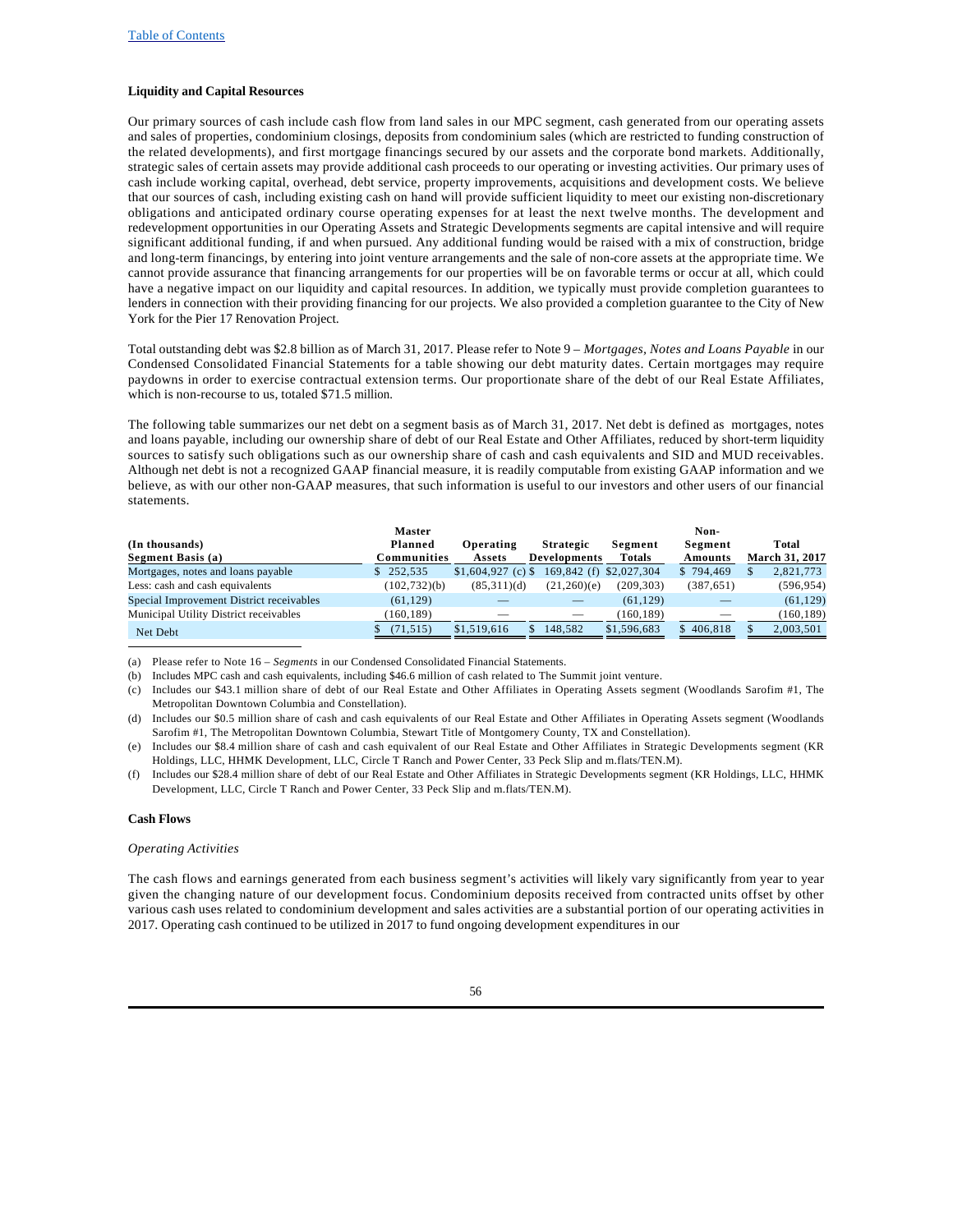Strategic Developments and MPC segments, consistent with prior years.

The cash flows and earnings from the MPC business may fluctuate more than from our operating assets because the MPC business generates revenues from land sales rather than recurring contractual revenues from operating leases. MPC land sales are a substantial portion of our cash flows from operating activities and are partially offset by development costs associated with the land sales business and acquisitions of land that is intended to ultimately be developed and sold.

Net cash used in operating activities was \$57.8 million for the three months ended March 31, 2017 compared to net cash used in operating activities of \$42.4 million for the three months ended March 31, 2016.

The \$15.4 million net decrease in cash from operating activities in first quarter 2017 was primarily related to the following:

*Increases in operating cash flow:* 

- Increase in release of condominium buyer deposits from escrow of \$58.9 million;
- · Increase in NOI contribution of \$12.9 million primarily from property openings and acquisitions in 2016; and
- · A Bridgeland easement sale of \$10.1 million.

### *Decreases in operating cash flow:*

- Increase in interest payments of \$27.8 million due to higher debt balance;
- Greater condominium expenditures of \$21.9 million;
- · Decrease in MPC Land sales of \$19.5 million;
- · Increase in MPC expenditures and land acquisitions of \$10.5 million compared to 2016;
- Increase in employee related payments of \$8.0 million;
- Absence of ExxonMobil reimbursement of \$3.0 million;
- Extension payment to a tenant of \$1.0 million and other miscellaneous items of \$5.6 million.

#### *Investing Activities*

Net cash used in investing activities was \$87.5 million for the three months ended March 31, 2017 and \$239.2 million provided by investing activities for the three months ended March 31, 2016. Cash used for property developments expenditures and operating property improvements, was \$119.0 million and \$119.4 million, for the three months ended March 31, 2017 and 2016, respectively. The decreased development expenditures in 2017 compared to 2016 relate primarily to lower development spending as compared to the prior year on construction of Downtown Summerlin, One Lakes Edge, Three Hughes Landing, 1725-35 Hughes Landing Boulevard, The Westin at The Woodlands, Embassy Suites at Hughes Landing and others.

#### *Financing Activities*

Net cash provided by financing activities was \$21.3 million and \$94.7 million for the three months ended March 31, 2017 and 2016, respectively. The net proceeds from new loan borrowings and refinancing activities were slightly offset by scheduled amortization payments on our debt and were used to partially fund development activity at our condominium and other development projects. In 2017, cash provided by financing activities included loan proceeds of \$944.7 million resulted from the \$800.0 million bond offering and new borrowings or refinancings of existing debt primarily relating to One Lake's Edge, Anaha, One Mall North and One Merriweather. For the three months ended March 31, 2016, the financing activities related to \$98.6 million in proceeds from new financings.

#### **Contractual Cash Obligations and Commitments**

The following table includes significant updates to our contractual obligations and commitments made during the first quarter 2017. Additional information regarding our contractual obligations and commitments as well as items not included below can be found under the heading "Contractual Cash Obligations and Commitments" in our 2016 Form 10-K.

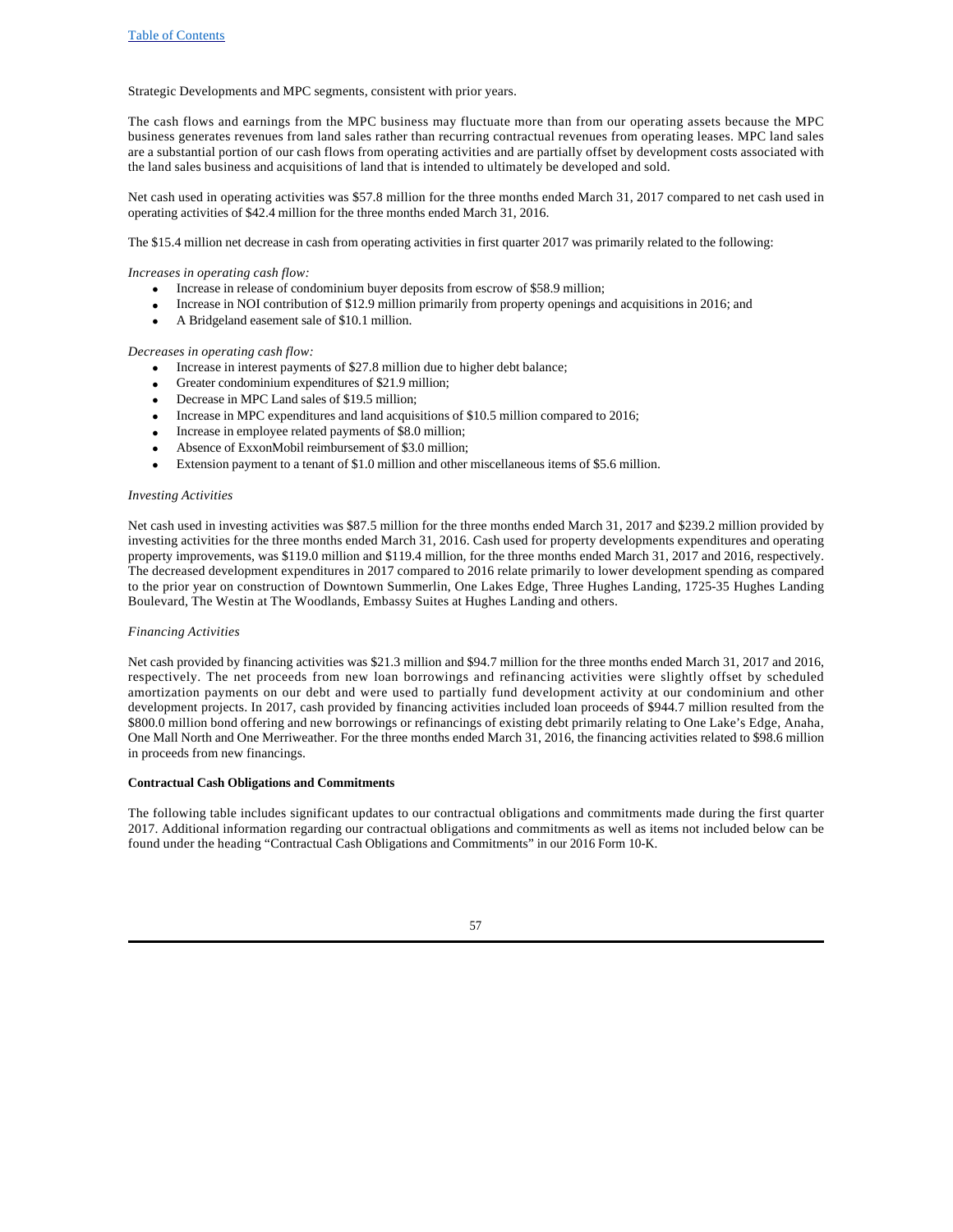#### Table of Contents

The following table summarizes our contractual obligations as of March 31, 2017:

|                                            | Less than 1 |        |  |           | More than 5 |           |  |           |  |           |
|--------------------------------------------|-------------|--------|--|-----------|-------------|-----------|--|-----------|--|-----------|
| (In thousands)                             |             | vear   |  | 1-3 vears |             | 3-5 years |  | vears     |  | Total     |
| Mortgages, notes and loans payable (a)     |             | 66.228 |  | 998.381   |             | 281.105   |  | 1.425.778 |  | 2,771,492 |
| Interest Payments (b)                      |             | 95.898 |  | 293.762   |             | 148.694   |  | 208.589   |  | 746.943   |
| Ground lease and other leasing commitments |             | 9.885  |  | 16.094    |             | 15.283    |  | 298.881   |  | 340.143   |
| Total                                      |             | 72.011 |  | 1.308.237 |             | 445.082   |  | .933.248  |  | 3.858.578 |

(a) Based on final maturity, inclusive of extension options.

(b) Interest is based on the borrowings that are presently outstanding and current floating interest rates.

#### **Off-Balance Sheet Financing Arrangements**

We do not have any material off-balance sheet financing arrangements. Although we have interests in certain property owning non-consolidated ventures which have mortgage financing, the financings are non-recourse to us and totaled \$157.2 million as of March 31, 2017.

#### **Seasonality**

Generally, revenues from our MPC, Operating Assets, and Strategic Developments segments are not subject to seasonal variations, except for hospitality assets; however, minimum rental revenues for certain retail tenants are subject to overage rent terms, which are based on tenant sales. These retail tenants are generally subject to seasonal variations, with a significant portion of their sales and earnings occurring during the last two months of the year. As such, our rental income is typically higher in the fourth quarter of each year. Hospitality revenues are subject to seasonal fluctuations in business travel for some of our hotel properties and seasonal fluctuations in resort and corporate business for our conference center and resort property.

#### **Critical Accounting Policies**

Critical accounting policies are those that are both significant to the overall presentation of our financial condition and results of operations and require management to make difficult, complex or subjective judgments. See Note 1 – *Summary of Significant Accounting Policies* in our Annual Report. There have been no changes to our critical accounting policies.

### **ITEM 3. QUANTITATIVE AND QUALITATIVE DISCLOSURES ABOUT MARKET RISK**

We are subject to interest rate risk with respect to our variable rate financings in that increases in interest rates will increase our payments under these variable rates. We intend to manage a portion of our variable interest rate exposure by using interest rate swaps and caps. With respect to fixed-rate financings, increases in interest rates could make it more difficult to refinance such debt when due. As of March 31, 2017, we had \$1.4 billion of variable rate debt outstanding of which \$181.2 million has been swapped to a fixed-rate. We also have \$230.0 million in gross notional amounts of forward-starting interest rate swaps that become effective December 31, 2017. Approximately \$150.0 million of the \$1.3 billion that has not been swapped to a fixed-rate is represented by the Master Credit Facility at The Woodlands and is subject to an interest rate cap having a \$100.0 million notional amount to mitigate our exposure to rising interest rates. We also did not swap \$119.4 million of the outstanding balance on the Ward Village financing to a fixed-rate because the loan is structured to permit partial repayments to release collateral for redevelopment. Due to the uncertain timing of such partial repayments, hedging this portion of the outstanding balance is inefficient. \$649.9 million of variable rate debt relates to our projects under construction. As the properties are placed in service and become stabilized, the variable rate debt is generally refinanced with long-term fixed-rate debt.

As of March 31, 2017, annual interest costs would increase approximately \$12.7 million for every 1.00% increase in floating interest rates. A portion of our interest expense is capitalized due to the level of assets we currently have under development; therefore, the current impact of a change in our interest rate on our Condensed Consolidated Statements of Operations and Condensed Consolidated Statements of Comprehensive Income (loss) would be less than the total change, but we would incur higher cash payments and the development costs of our assets would be higher. For additional information concerning our debt and management's estimation process to arrive at a fair value of our debt as required by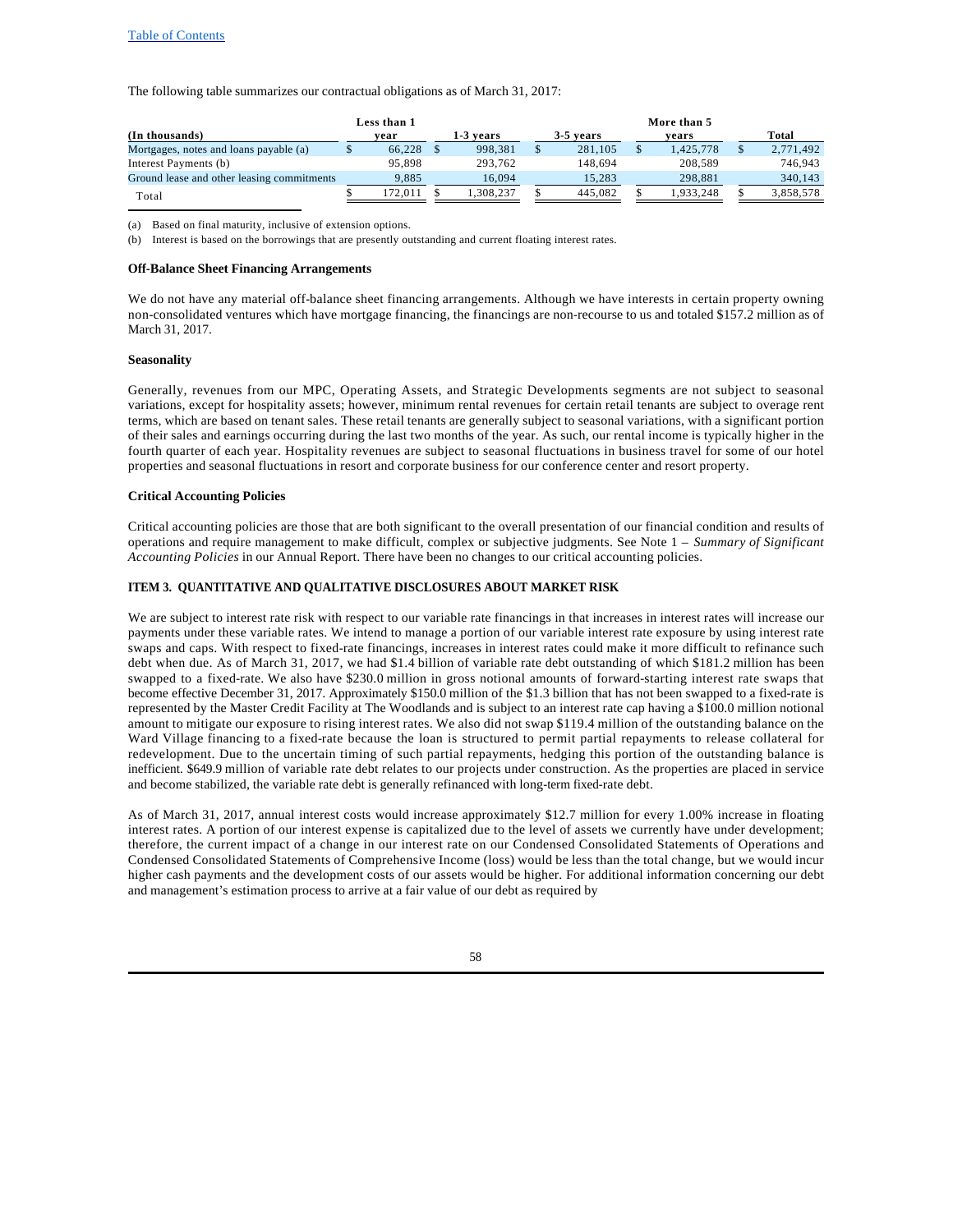GAAP, please refer to the Liquidity and Capital Resources section of "Item 2 – Management's Discussion and Analysis of Financial Condition and Results of Operations", Note 8 – *Mortgages, Notes and Loans Payable* and Note 13 – *Derivative Instruments and Hedging Activities* in our Annual Report.

## **ITEM 4. CONTROLS AND PROCEDURES**

### **Disclosure Controls and Procedures**

We maintain disclosure controls and procedures (as defined in Rule  $13(a)-15(e)$  under the Exchange Act) that are designed to provide reasonable assurance that information required to be disclosed in our reports to the SEC is recorded, processed, summarized and reported within the time periods specified in the SEC's rules and forms, and that such information is accumulated and communicated to our management, including our principal executive officer and our principal financial and accounting officer, as appropriate, to allow timely decisions regarding required disclosure.

As required by SEC rules, we carried out an evaluation, under the supervision and with the participation of our management, including our principal executive officer and our principal financial and accounting officer, of the effectiveness of the design and operation of our disclosure controls and procedures as of March 31, 2017, the end of the period covered by this report. Based on the foregoing, our principal executive officer and principal financial and accounting officer concluded that our disclosure controls and procedures were effective as of March 31, 2017.

### **Internal Control over Financial Reporting**

There have been no changes in our internal control over financial reporting during the period covered by this report that have materially affected or are reasonably likely to materially affect our internal control over financial reporting.

### **PART II OTHER INFORMATION**

### **ITEM 1. LEGAL PROCEEDINGS**

In the ordinary course of our business, we are from time to time involved in legal proceedings related to the ownership and operations of our properties. Neither we nor any of our real estate affiliates are currently involved in any legal or administrative proceedings that we believe is likely to have a materially adverse effect on our business, results of operations or financial condition.

### **ITEM 1A. RISK FACTORS**

There are no material changes to the risk factors previously disclosed in our Annual Report.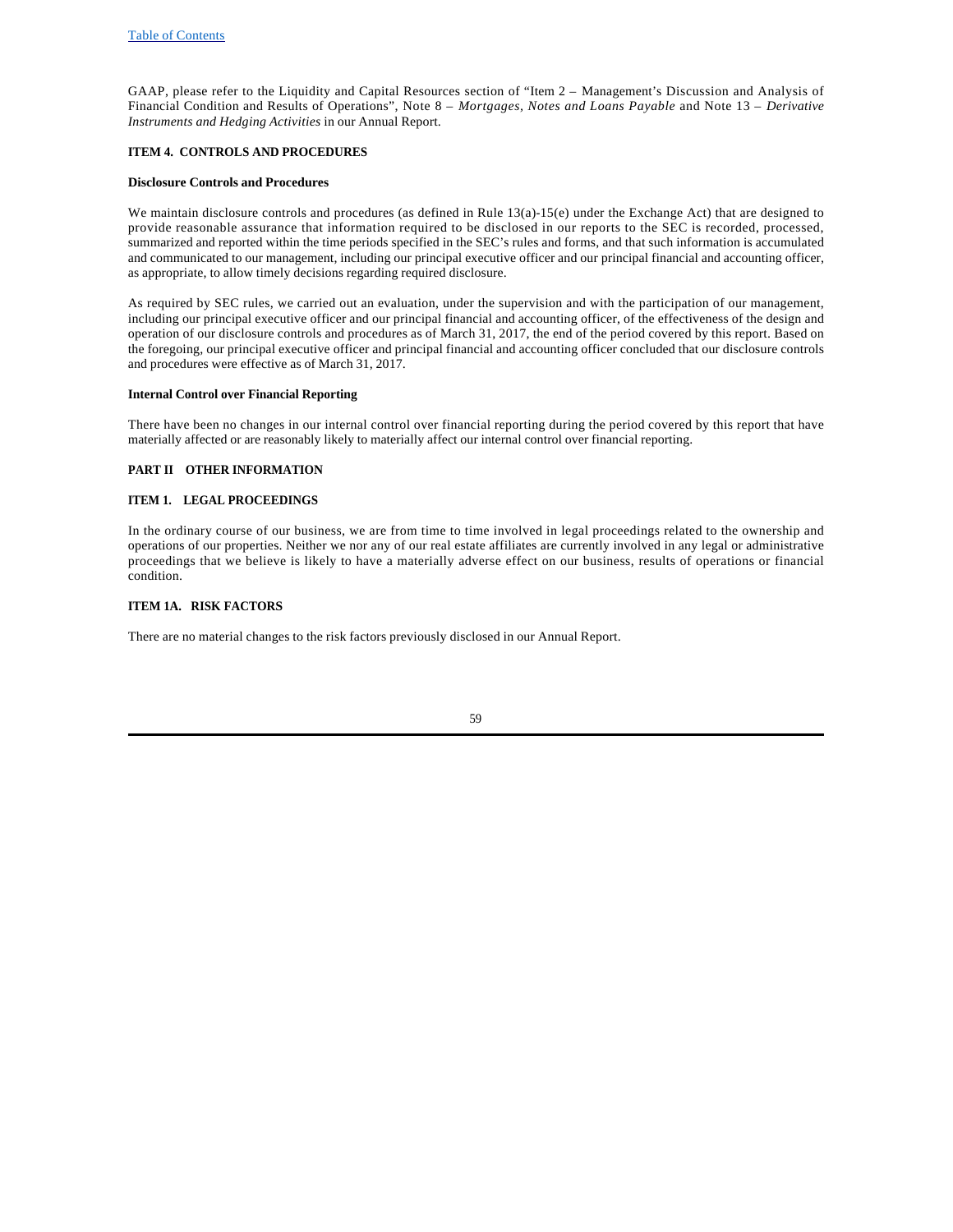# **ITEM 2. UNREGISTERED SALES OF EQUITY SECURITIES AND USE OF PROCEEDS**

None.

# **ITEM 3. DEFAULT UPON SENIOR SECURITIES**

None.

# **ITEM 4. MINE SAFETY DISCLOSURES**

Not applicable.

# **ITEM 5. OTHER INFORMATION**

None.

# **ITEM 6. EXHIBITS**

The Exhibit Index following the signature page to this Quarterly Report lists the exhibits furnished as required by Item 601 of Regulation S-K and is incorporated by reference.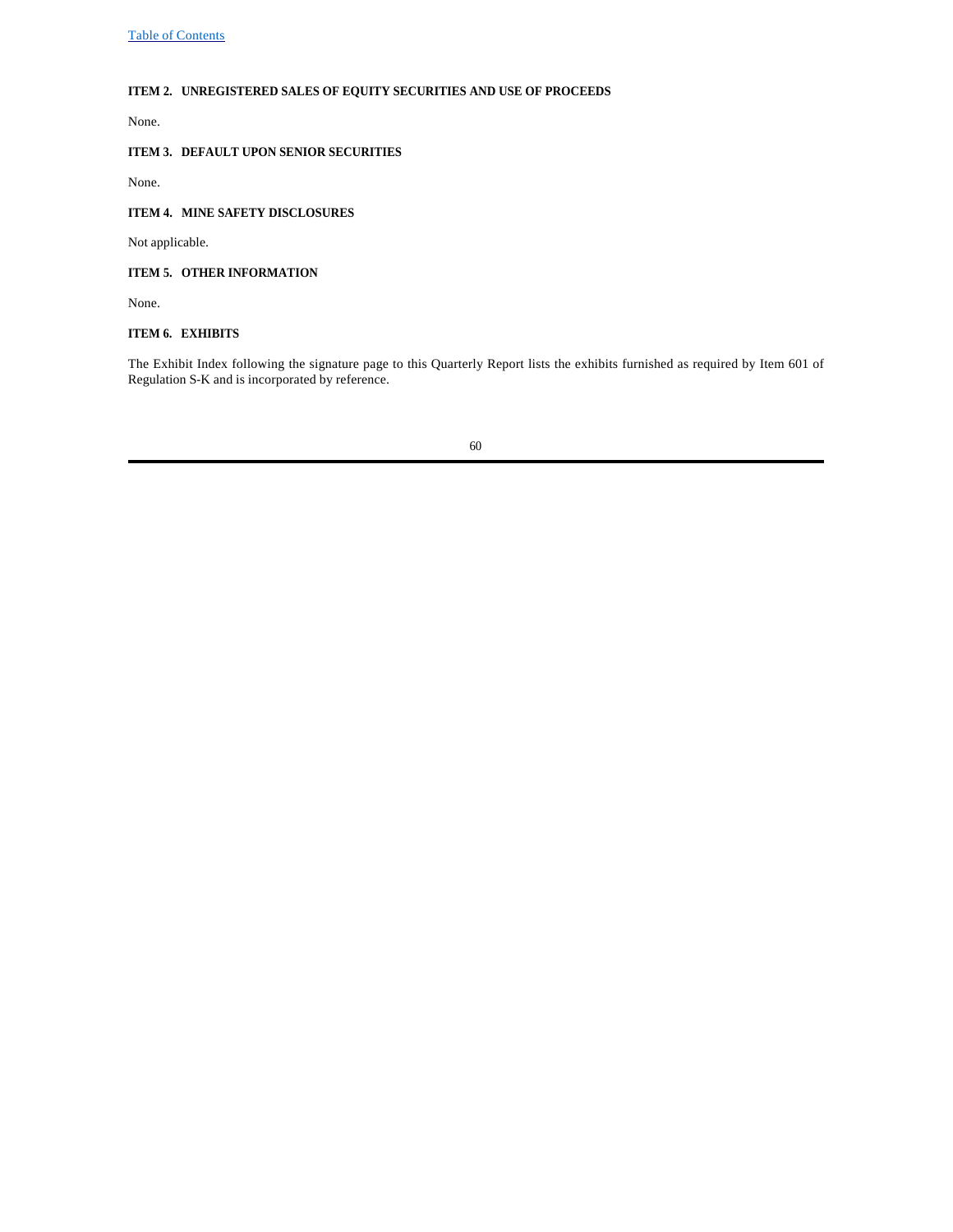## **SIGNATURE**

Pursuant to the requirements of the Securities Exchange Act of 1934, the registrant has duly caused this report to be signed on its behalf by the undersigned thereunto duly authorized.

The Howard Hughes Corporation

By: /s/ David R. O'Reilly

David R. O'Reilly Chief Financial Officer May 3, 2017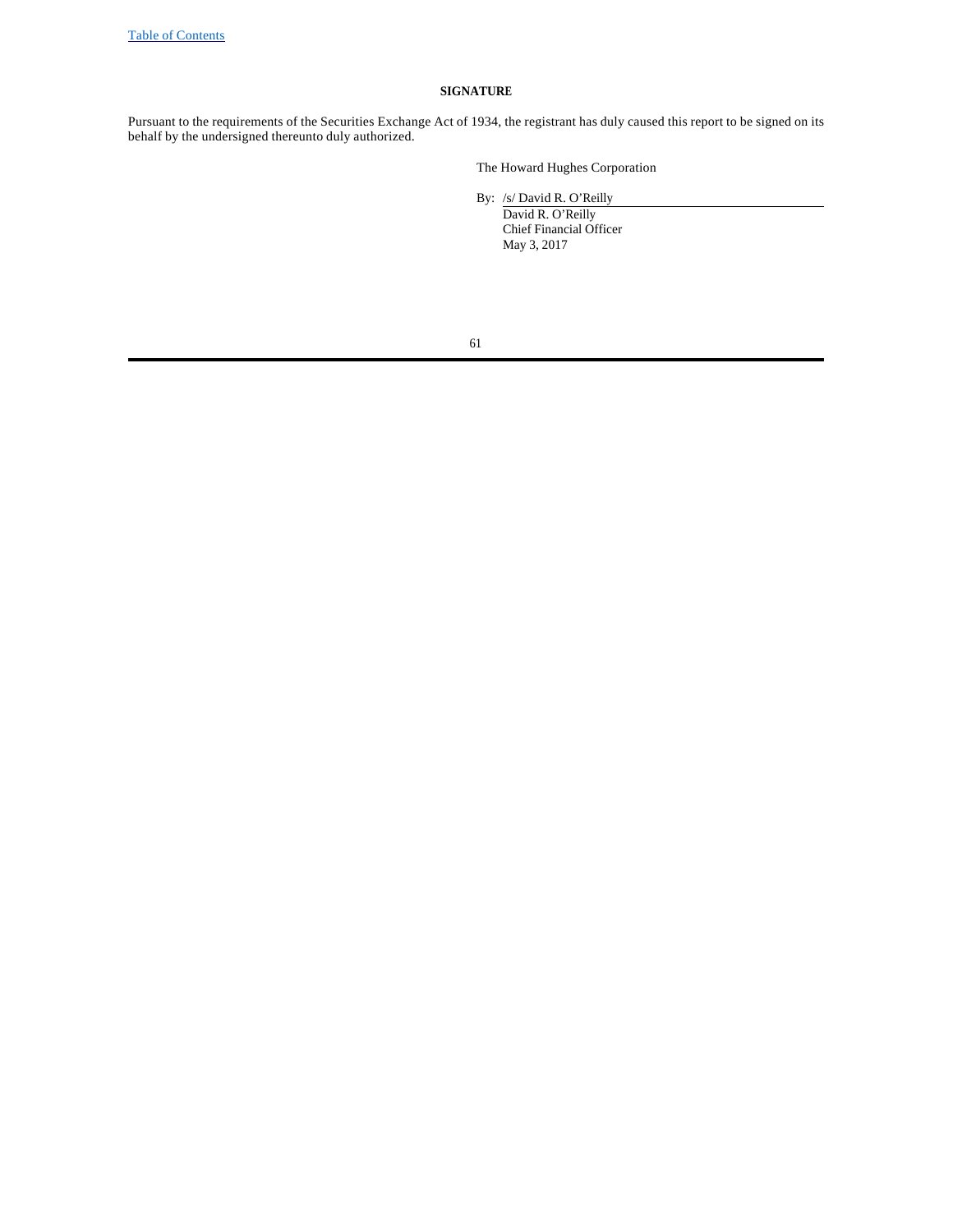### **EXHIBIT INDEX**

| $31.1+$<br>Certification of Chief Executive Officer Pursuant to Section 302 of the Sarbanes-Oxley Act of 2002 |  |
|---------------------------------------------------------------------------------------------------------------|--|
|---------------------------------------------------------------------------------------------------------------|--|

- 31.2+ Certification of Chief Financial Officer Pursuant to Section 302 of the Sarbanes-Oxley Act of 2002
- 32.1+ Certification of Chief Executive Officer and Chief Financial Officer Pursuant to Section 906 of the Sarbanes-Oxley Act of 2002
- 101.INS+ XBRL Instance Document
- 101.SCH+ XBRL Taxonomy Extension Schema Document
- 101.CAL+ XBRL Taxonomy Extension Calculation Linkbase Document
- 101.LAB+ XBRL Taxonomy Extension Label Linkbase Document
- 101.PRE+ XBRL Taxonomy Extension Presentation Linkbase Document
- 101.DEF+ XBRL Taxonomy Extension Definition Linkbase Document

+ Filed herewith

Attached as Exhibit 101 to this report are the following documents formatted in XBRL (Extensible Business Reporting Language): (i) the Condensed Consolidated Statements of Operations for the three months ended March 31, 2017 and 2016, (ii) Condensed Consolidated Statements of Comprehensive Income (loss) for the three months ended March 31, 2017 and 2016, (iii) the Condensed Consolidated Balance Sheets as of March 31, 2017 and December 31, 2016, (iv) Condensed Consolidated Statements of Equity for the three months ended March 31, 2017 and 2016, and (v) the Condensed Consolidated Statements of Cash Flows for the three months ended March 31, 2017 and 2016.

62

(Back To Top)

# **Section 2: EX-31.1 (EX-31.1)**

#### **Exhibit 31.1**

### **CERTIFICATION OF CHIEF EXECUTIVE OFFICER PURSUANT TO RULE 13a — 14(a) ADOPTED PURSUANT TO SECTION 302 OF THE SARBANES-OXLEY ACT OF 2002**

I, David Weinreb, certify that:

- 1. I have reviewed this Quarterly Report on Form 10-Q of The Howard Hughes Corporation;
- 2. Based on my knowledge, this report does not contain any untrue statement of a material fact or omit to state a material fact necessary to make the statements made, in light of the circumstances under which such statements were made, not misleading with respect to the period covered by this report;
- 3. Based on my knowledge, the financial statements, and other financial information included in this report, fairly present in all material respects the financial condition, results of operations and cash flows of the registrant as of, and for, the periods presented in this report;
- 4. The registrant's other certifying officer and I are responsible for establishing and maintaining disclosure controls and procedures (as defined in Exchange Act Rules 13a-15(e) and 15d-15(e)) and internal control over financial reporting (as defined in Exchange Act Rules 13a-15(f) and 15d-15(f)) for the registrant and have:

a) Designed such disclosure controls and procedures, or caused such disclosure controls and procedures to be designed under our supervision, to ensure that material information relating to the registrant, including its consolidated subsidiaries, is made known to us by others within those entities, particularly during the period in which this report is being prepared;

b) Designed such internal control over financial reporting, or caused such internal control over financial reporting to be designed under our supervision, to provide reasonable assurance regarding the reliability of financial reporting and the preparation of financial statements for external purposes in accordance with generally accepted accounting principles;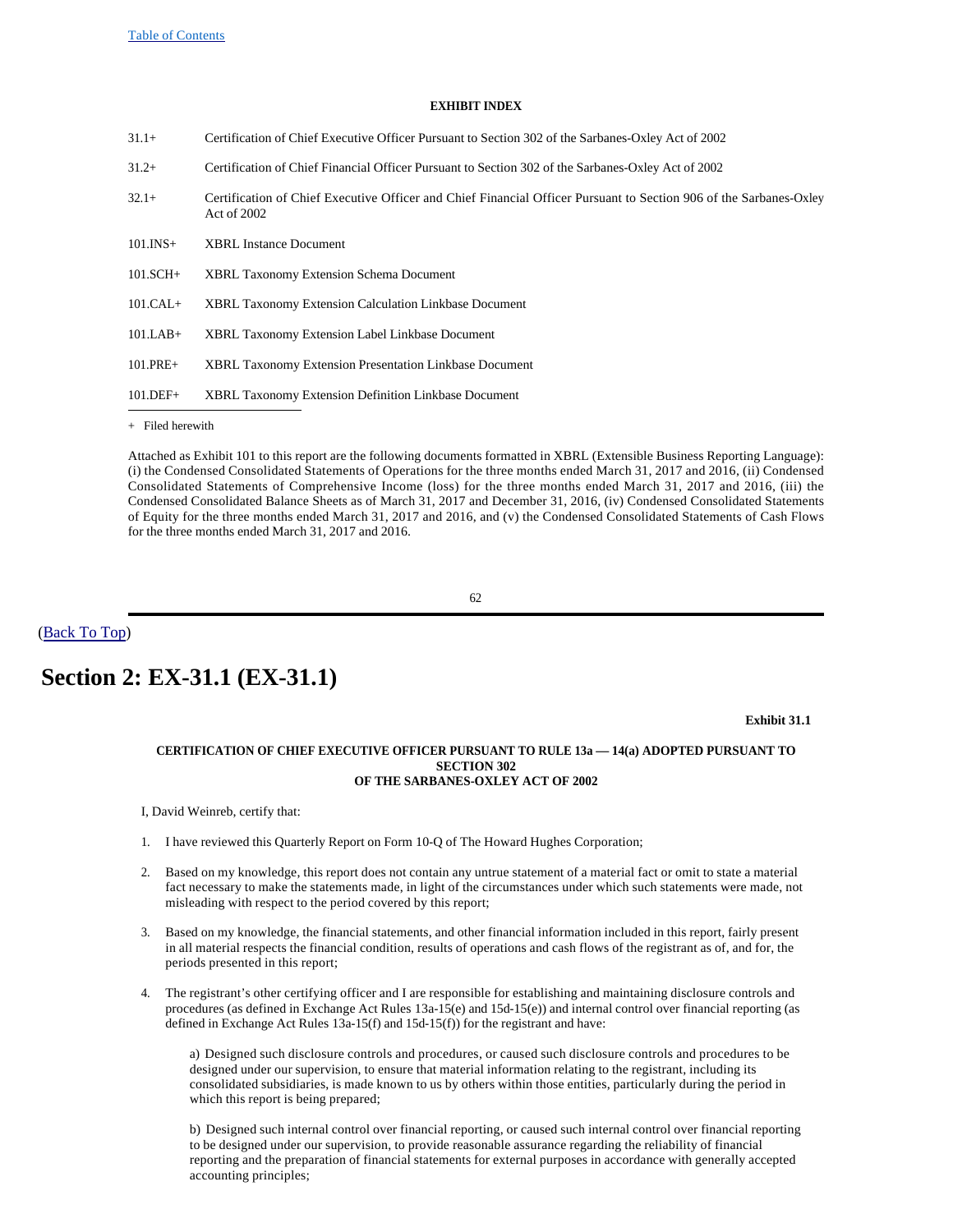c) Evaluated the effectiveness of the registrant's disclosure controls and procedures and presented in this report our conclusions about the effectiveness of the disclosure controls and procedures, as of the end of the period covered by this report based on such evaluation; and

d) Disclosed in this report any change in the registrant's internal control over financial reporting that occurred during the registrant's most recent fiscal quarter (the registrant's fourth fiscal quarter in the case of an annual report) that has materially affected, or is reasonably likely to materially affect, the registrant's internal control over financial reporting; and

5. The registrant's other certifying officer and I have disclosed, based on our most recent evaluation of internal control over financial reporting, to the registrant's auditors and the audit committee of registrant's board of directors (or persons performing the equivalent functions):

a) All significant deficiencies and material weaknesses in the design or operation of internal control over financial reporting which are reasonably likely to adversely affect the registrant's ability to record, process, summarize and report financial information; and

b) Any fraud, whether or not material, that involves management or other employees who have a significant role in the registrant's internal control over financial reporting.

By: /s/ David R. Weinreb

David R. Weinreb Chief Executive Officer (principal executive officer) May 3, 2017

(Back To Top)

# **Section 3: EX-31.2 (EX-31.2)**

**Exhibit 31.2**

### **CERTIFICATION OF CHIEF FINANCIAL OFFICER PURSUANT TO RULE 13a — 14(a) ADOPTED PURSUANT TO SECTION 302 OF THE SARBANES-OXLEY ACT OF 2002**

I, David O'Reilly, certify that:

- 1. I have reviewed this Quarterly Report on Form 10-Q of The Howard Hughes Corporation;
- 2. Based on my knowledge, this report does not contain any untrue statement of a material fact or omit to state a material fact necessary to make the statements made, in light of the circumstances under which such statements were made, not misleading with respect to the period covered by this report;
- 3. Based on my knowledge, the financial statements, and other financial information included in this report, fairly present in all material respects the financial condition, results of operations and cash flows of the registrant as of, and for, the periods presented in this report;
- 4. The registrant's other certifying officer and I are responsible for establishing and maintaining disclosure controls and procedures (as defined in Exchange Act Rules 13a-15(e) and 15d-15(e)) and internal control over financial reporting (as defined in Exchange Act Rules 13a-15(f) and 15d-15(f)) for the registrant and have:

a) Designed such disclosure controls and procedures, or caused such disclosure controls and procedures to be designed under our supervision, to ensure that material information relating to the registrant, including its consolidated subsidiaries, is made known to us by others within those entities, particularly during the period in which this report is being prepared;

b) Designed such internal control over financial reporting, or caused such internal control over financial reporting to be designed under our supervision, to provide reasonable assurance regarding the reliability of financial reporting and the preparation of financial statements for external purposes in accordance with generally accepted accounting principles;

c) Evaluated the effectiveness of the registrant's disclosure controls and procedures and presented in this report our conclusions about the effectiveness of the disclosure controls and procedures, as of the end of the period covered by this report based on such evaluation; and

d) Disclosed in this report any change in the registrant's internal control over financial reporting that occurred during the registrant's most recent fiscal quarter (the registrant's fourth fiscal quarter in the case of an annual report) that has materially affected, or is reasonably likely to materially affect, the registrant's internal control over financial reporting; and

5. The registrant's other certifying officer and I have disclosed, based on our most recent evaluation of internal control over financial reporting, to the registrant's auditors and the audit committee of registrant's board of directors (or persons performing the equivalent functions):